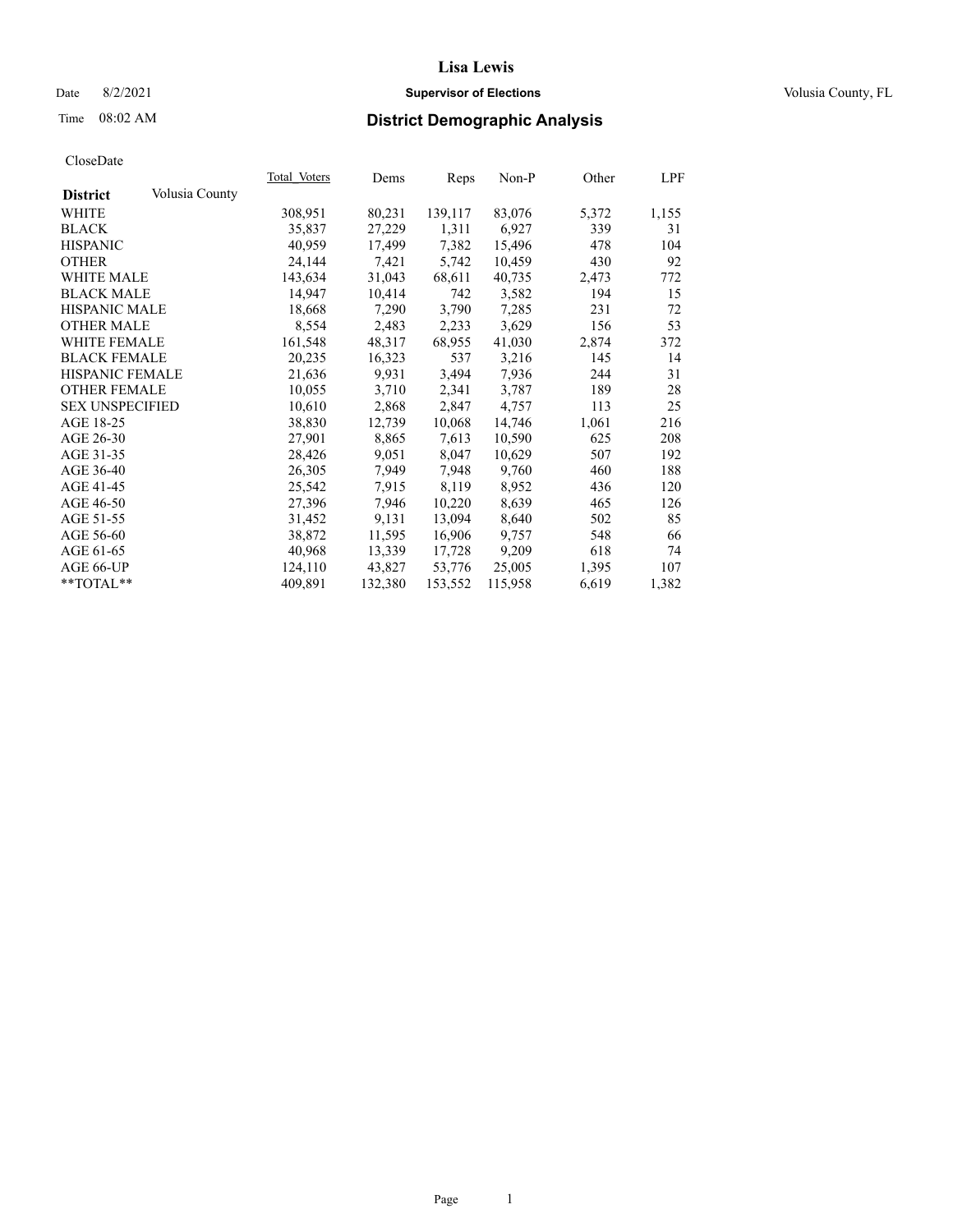## Date 8/2/2021 **Supervisor of Elections Supervisor of Elections** Volusia County, FL

|                        | Total Voters              | Dems   | Reps   | Non-P  | Other | LPF |
|------------------------|---------------------------|--------|--------|--------|-------|-----|
| <b>District</b>        | County Council District 1 |        |        |        |       |     |
| WHITE                  | 62,128                    | 15,902 | 29,144 | 15,834 | 994   | 254 |
| <b>BLACK</b>           | 6,167                     | 4,751  | 229    | 1,126  | 54    | 7   |
| <b>HISPANIC</b>        | 9,186                     | 3,762  | 1,709  | 3,566  | 126   | 23  |
| <b>OTHER</b>           | 4,734                     | 1,484  | 1,124  | 2,043  | 61    | 22  |
| <b>WHITE MALE</b>      | 28,363                    | 6,031  | 14,091 | 7,628  | 446   | 167 |
| <b>BLACK MALE</b>      | 2,530                     | 1,802  | 118    | 576    | 30    | 4   |
| <b>HISPANIC MALE</b>   | 4,011                     | 1,476  | 841    | 1,622  | 55    | 17  |
| <b>OTHER MALE</b>      | 1,626                     | 487    | 430    | 682    | 17    | 10  |
| WHITE FEMALE           | 33,022                    | 9,707  | 14,734 | 7,958  | 539   | 84  |
| <b>BLACK FEMALE</b>    | 3,527                     | 2,865  | 104    | 531    | 24    | 3   |
| <b>HISPANIC FEMALE</b> | 5,018                     | 2,215  | 846    | 1,881  | 70    | 6   |
| <b>OTHER FEMALE</b>    | 1,959                     | 738    | 441    | 742    | 32    | 6   |
| <b>SEX UNSPECIFIED</b> | 2,158                     | 578    | 600    | 949    | 22    | 9   |
| AGE 18-25              | 7,989                     | 2,516  | 2,198  | 3,027  | 197   | 51  |
| AGE 26-30              | 5,727                     | 1,727  | 1,727  | 2,097  | 129   | 47  |
| AGE 31-35              | 5,900                     | 1,772  | 1,789  | 2,205  | 97    | 37  |
| AGE 36-40              | 5,509                     | 1,527  | 1,817  | 2,029  | 90    | 46  |
| AGE 41-45              | 5,297                     | 1,538  | 1,860  | 1,797  | 80    | 22  |
| AGE 46-50              | 5,532                     | 1,588  | 2,118  | 1,709  | 93    | 24  |
| AGE 51-55              | 6,243                     | 1,744  | 2,736  | 1,655  | 87    | 21  |
| AGE 56-60              | 7,323                     | 2,125  | 3,334  | 1,754  | 95    | 15  |
| AGE 61-65              | 7,624                     | 2,434  | 3,532  | 1,539  | 102   | 17  |
| AGE 66-UP              | 25,052                    | 8,924  | 11,087 | 4,750  | 265   | 26  |
| **TOTAL**              | 82,215                    | 25,899 | 32,206 | 22,569 | 1,235 | 306 |
|                        |                           |        |        |        |       |     |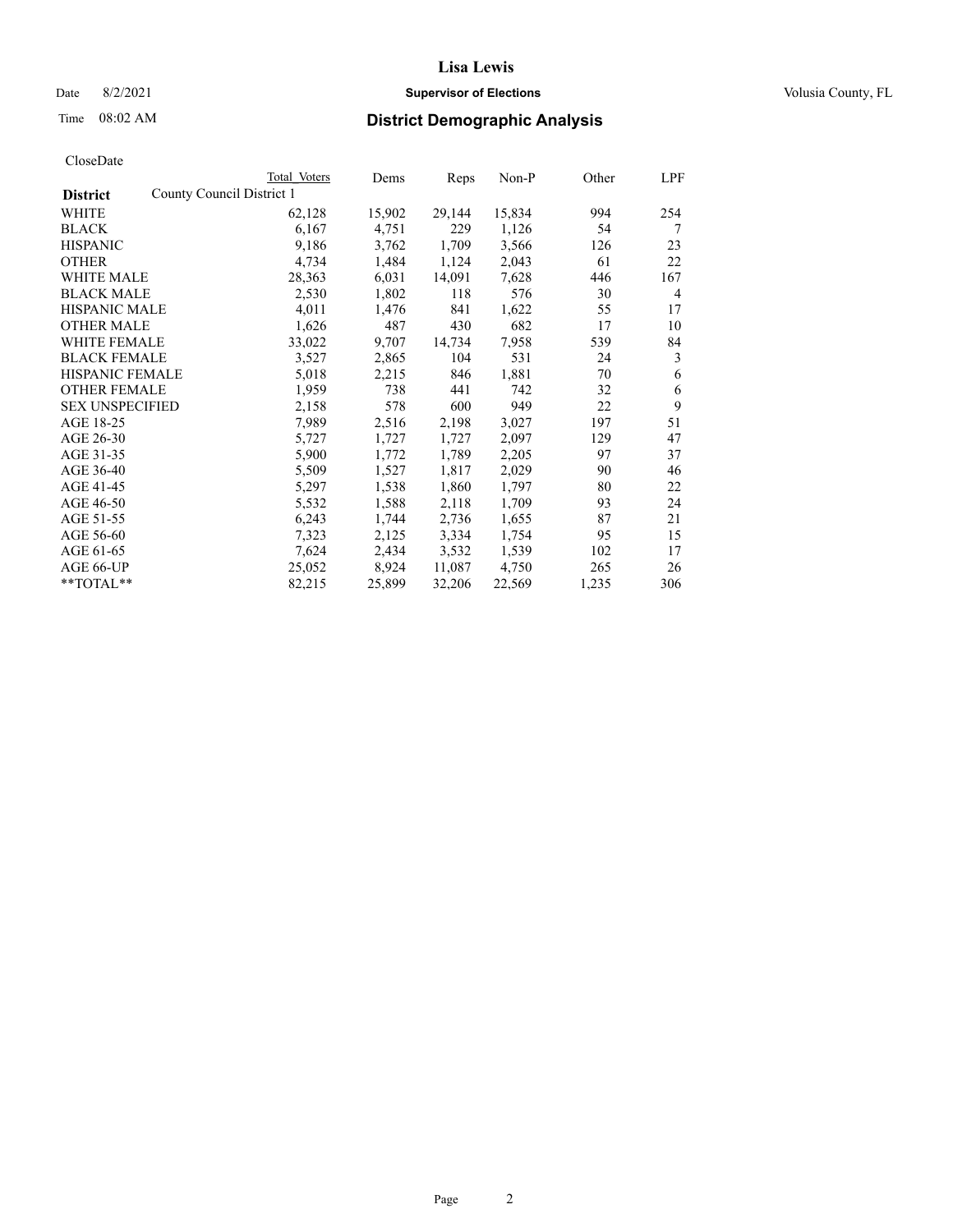## Date 8/2/2021 **Supervisor of Elections Supervisor of Elections** Volusia County, FL

| CloseDate |
|-----------|
|-----------|

|                        |                           | Total Voters | Dems   | Reps   | Non-P  | Other | LPF |
|------------------------|---------------------------|--------------|--------|--------|--------|-------|-----|
| <b>District</b>        | County Council District 2 |              |        |        |        |       |     |
| WHITE                  |                           | 58,202       | 15,900 | 24,875 | 16,087 | 1,117 | 223 |
| <b>BLACK</b>           |                           | 11,723       | 9,129  | 348    | 2,149  | 92    | 5   |
| <b>HISPANIC</b>        |                           | 3,408        | 1,405  | 738    | 1,200  | 48    | 17  |
| <b>OTHER</b>           |                           | 4,999        | 1,597  | 1,080  | 2,196  | 107   | 19  |
| <b>WHITE MALE</b>      |                           | 27,193       | 6,202  | 12,362 | 7,964  | 527   | 138 |
| <b>BLACK MALE</b>      |                           | 4,683        | 3,404  | 188    | 1,039  | 51    | 1   |
| <b>HISPANIC MALE</b>   |                           | 1,578        | 586    | 396    | 556    | 28    | 12  |
| <b>OTHER MALE</b>      |                           | 1,747        | 530    | 422    | 747    | 37    | 11  |
| <b>WHITE FEMALE</b>    |                           | 30,260       | 9,498  | 12,235 | 7,859  | 585   | 83  |
| <b>BLACK FEMALE</b>    |                           | 6,776        | 5,521  | 151    | 1,060  | 41    | 3   |
| <b>HISPANIC FEMALE</b> |                           | 1,765        | 797    | 333    | 610    | 20    | 5   |
| <b>OTHER FEMALE</b>    |                           | 2,111        | 796    | 463    | 794    | 52    | 6   |
| <b>SEX UNSPECIFIED</b> |                           | 2,219        | 697    | 491    | 1,003  | 23    | 5   |
| AGE 18-25              |                           | 8,172        | 3,312  | 1,637  | 2,963  | 216   | 44  |
| AGE 26-30              |                           | 5,546        | 2,028  | 1,270  | 2,051  | 153   | 44  |
| AGE 31-35              |                           | 5,198        | 1,923  | 1,283  | 1,857  | 100   | 35  |
| AGE 36-40              |                           | 4,519        | 1,622  | 1,216  | 1,548  | 100   | 33  |
| AGE 41-45              |                           | 4,232        | 1,546  | 1,164  | 1,427  | 76    | 19  |
| AGE 46-50              |                           | 4,509        | 1,478  | 1,535  | 1,401  | 71    | 24  |
| AGE 51-55              |                           | 5,535        | 1,806  | 2,100  | 1,530  | 84    | 15  |
| AGE 56-60              |                           | 7,351        | 2,443  | 2,958  | 1,837  | 100   | 13  |
| AGE 61-65              |                           | 8,039        | 2,834  | 3,281  | 1,779  | 132   | 13  |
| AGE 66-UP              |                           | 25,219       | 9,032  | 10,595 | 5,236  | 332   | 24  |
| **TOTAL**              |                           | 78,332       | 28,031 | 27,041 | 21,632 | 1,364 | 264 |
|                        |                           |              |        |        |        |       |     |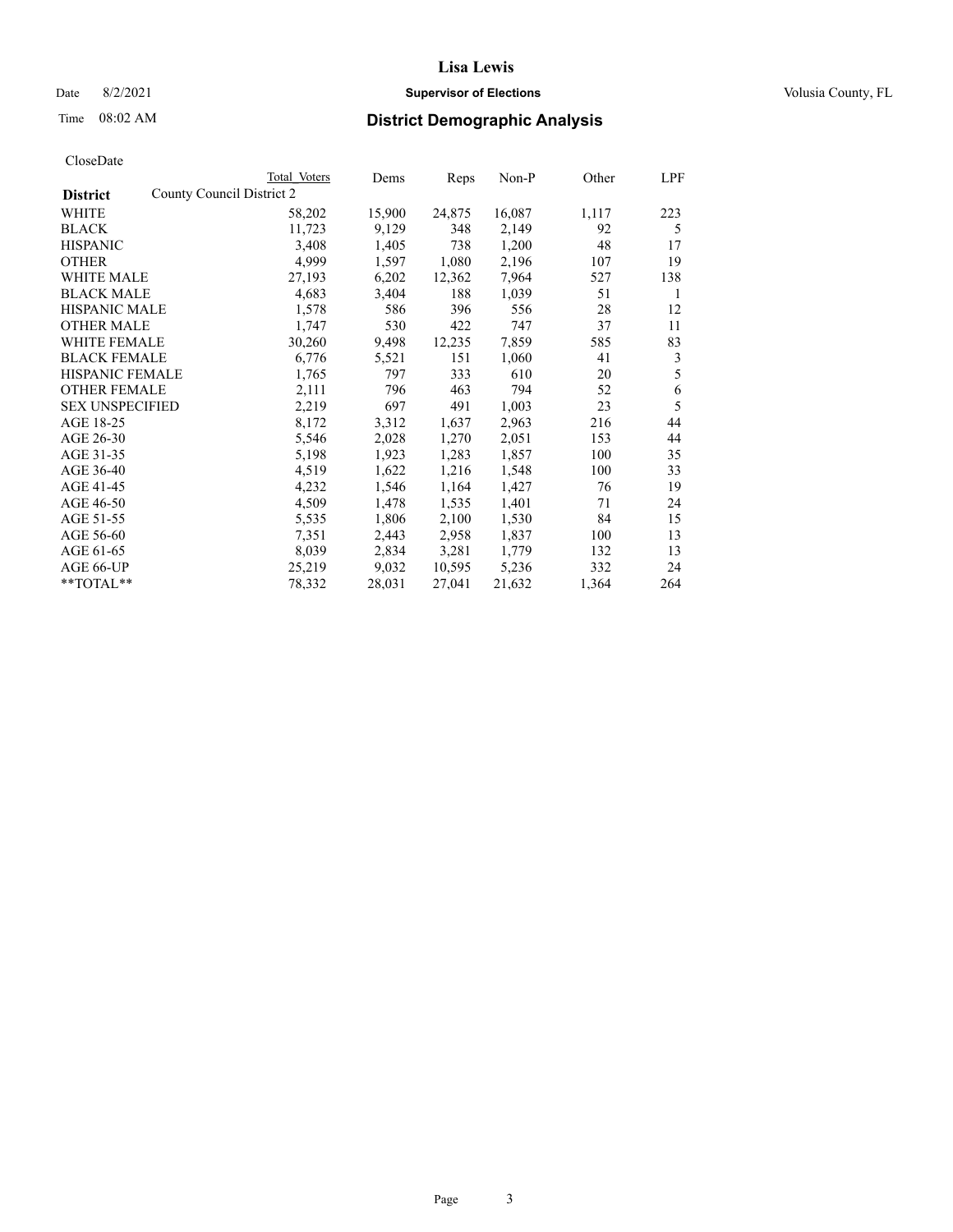## Date 8/2/2021 **Supervisor of Elections Supervisor of Elections** Volusia County, FL

| CloseDate |
|-----------|
|-----------|

|                        |                           | Total Voters | Dems   | Reps   | Non-P  | Other | LPF            |
|------------------------|---------------------------|--------------|--------|--------|--------|-------|----------------|
| <b>District</b>        | County Council District 3 |              |        |        |        |       |                |
| WHITE                  |                           | 78,799       | 19,802 | 36,446 | 20,858 | 1,436 | 257            |
| <b>BLACK</b>           |                           | 2,332        | 1,748  | 115    | 437    | 28    | 4              |
| <b>HISPANIC</b>        |                           | 2,383        | 824    | 641    | 860    | 51    | 7              |
| <b>OTHER</b>           |                           | 3,988        | 1,100  | 1,164  | 1,638  | 68    | 18             |
| WHITE MALE             |                           | 37,007       | 7,741  | 18,194 | 10,234 | 668   | 170            |
| <b>BLACK MALE</b>      |                           | 1,089        | 761    | 64     | 247    | 15    | 2              |
| <b>HISPANIC MALE</b>   |                           | 1,073        | 334    | 308    | 402    | 24    | 5              |
| <b>OTHER MALE</b>      |                           | 1,410        | 375    | 431    | 563    | 30    | 11             |
| <b>WHITE FEMALE</b>    |                           | 40,909       | 11,860 | 17,872 | 10,330 | 763   | 84             |
| <b>BLACK FEMALE</b>    |                           | 1,204        | 954    | 49     | 186    | 13    | $\overline{c}$ |
| <b>HISPANIC FEMALE</b> |                           | 1,261        | 470    | 320    | 442    | 27    | $\mathfrak{2}$ |
| <b>OTHER FEMALE</b>    |                           | 1,629        | 551    | 478    | 569    | 25    | 6              |
| <b>SEX UNSPECIFIED</b> |                           | 1,919        | 428    | 650    | 819    | 18    | $\overline{4}$ |
| AGE 18-25              |                           | 6,737        | 1,732  | 2,312  | 2,422  | 238   | 33             |
| AGE 26-30              |                           | 4,947        | 1,222  | 1,686  | 1,881  | 118   | 40             |
| AGE 31-35              |                           | 5,102        | 1,317  | 1,755  | 1,877  | 106   | 47             |
| AGE 36-40              |                           | 4,931        | 1,204  | 1,796  | 1,808  | 88    | 35             |
| AGE 41-45              |                           | 5,063        | 1,164  | 1,968  | 1,811  | 98    | 22             |
| AGE 46-50              |                           | 5,817        | 1,277  | 2,603  | 1,795  | 113   | 29             |
| AGE 51-55              |                           | 6,737        | 1,505  | 3,306  | 1,767  | 137   | 22             |
| AGE 56-60              |                           | 8,780        | 2,098  | 4,353  | 2,172  | 139   | 18             |
| AGE 61-65              |                           | 9,453        | 2,586  | 4,475  | 2,201  | 174   | 17             |
| AGE 66-UP              |                           | 29,913       | 9,365  | 14,103 | 6,052  | 370   | 23             |
| **TOTAL**              |                           | 87,502       | 23,474 | 38,366 | 23,793 | 1,583 | 286            |
|                        |                           |              |        |        |        |       |                |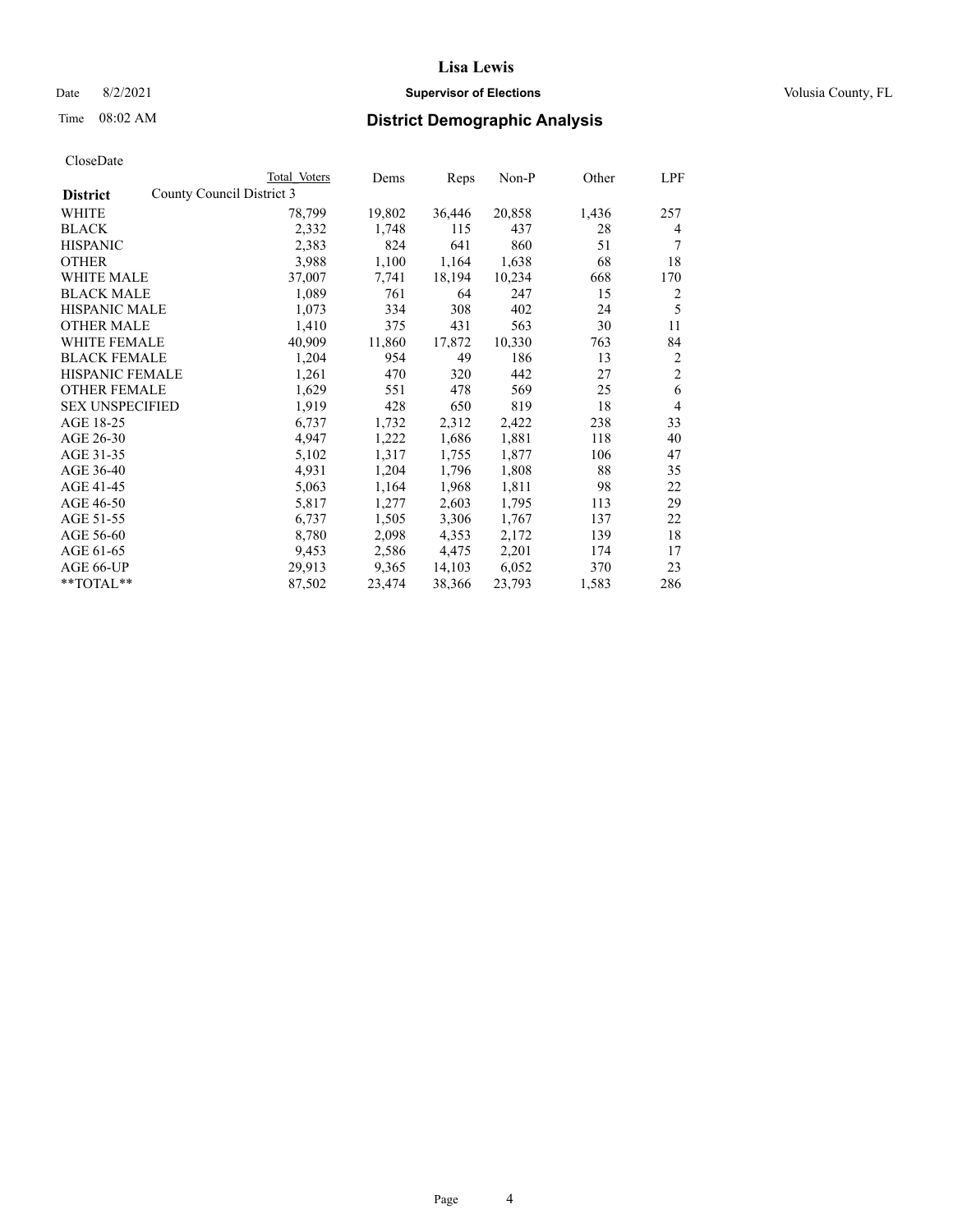## Date 8/2/2021 **Supervisor of Elections Supervisor of Elections** Volusia County, FL

| CloseDate |
|-----------|
|-----------|

|                                              | Total Voters | Dems   | Reps   | Non-P  | Other | LPF            |
|----------------------------------------------|--------------|--------|--------|--------|-------|----------------|
| County Council District 4<br><b>District</b> |              |        |        |        |       |                |
| WHITE                                        | 65,655       | 17,729 | 29,297 | 17,260 | 1,139 | 230            |
| <b>BLACK</b>                                 | 8,080        | 6,137  | 275    | 1,568  | 91    | 9              |
| <b>HISPANIC</b>                              | 3,160        | 1,223  | 726    | 1,134  | 57    | 20             |
| <b>OTHER</b>                                 | 5,013        | 1,504  | 1,248  | 2,151  | 98    | 12             |
| <b>WHITE MALE</b>                            | 30,353       | 6,805  | 14,383 | 8,475  | 526   | 164            |
| <b>BLACK MALE</b>                            | 3,249        | 2,212  | 161    | 816    | 54    | 6              |
| <b>HISPANIC MALE</b>                         | 1,391        | 478    | 336    | 533    | 30    | 14             |
| <b>OTHER MALE</b>                            | 1,851        | 523    | 494    | 784    | 43    | 7              |
| WHITE FEMALE                                 | 34,551       | 10,767 | 14,603 | 8,506  | 610   | 65             |
| <b>BLACK FEMALE</b>                          | 4,694        | 3,824  | 107    | 723    | 37    | 3              |
| <b>HISPANIC FEMALE</b>                       | 1,704        | 725    | 375    | 572    | 26    | 6              |
| <b>OTHER FEMALE</b>                          | 2,055        | 729    | 509    | 776    | 37    | $\overline{4}$ |
| <b>SEX UNSPECIFIED</b>                       | 2,059        | 530    | 577    | 928    | 22    | $\overline{2}$ |
| AGE 18-25                                    | 7,526        | 2,430  | 2,162  | 2,674  | 210   | 50             |
| AGE 26-30                                    | 5,099        | 1,771  | 1,389  | 1,796  | 108   | 35             |
| AGE 31-35                                    | 5,052        | 1,725  | 1,392  | 1,805  | 96    | 34             |
| AGE 36-40                                    | 4,682        | 1,487  | 1,415  | 1,678  | 71    | 31             |
| AGE 41-45                                    | 4,529        | 1,417  | 1,457  | 1,541  | 86    | 28             |
| AGE 46-50                                    | 5,071        | 1,442  | 1,982  | 1,516  | 101   | 30             |
| AGE 51-55                                    | 6,168        | 1,766  | 2,609  | 1,667  | 112   | 14             |
| AGE 56-60                                    | 8,014        | 2,321  | 3,549  | 2,006  | 130   | 8              |
| AGE 61-65                                    | 8,782        | 2,891  | 3,746  | 1,968  | 160   | 17             |
| AGE 66-UP                                    | 26,964       | 9,338  | 11,837 | 5,454  | 311   | 24             |
| **TOTAL**                                    | 81,908       | 26,593 | 31,546 | 22,113 | 1,385 | 271            |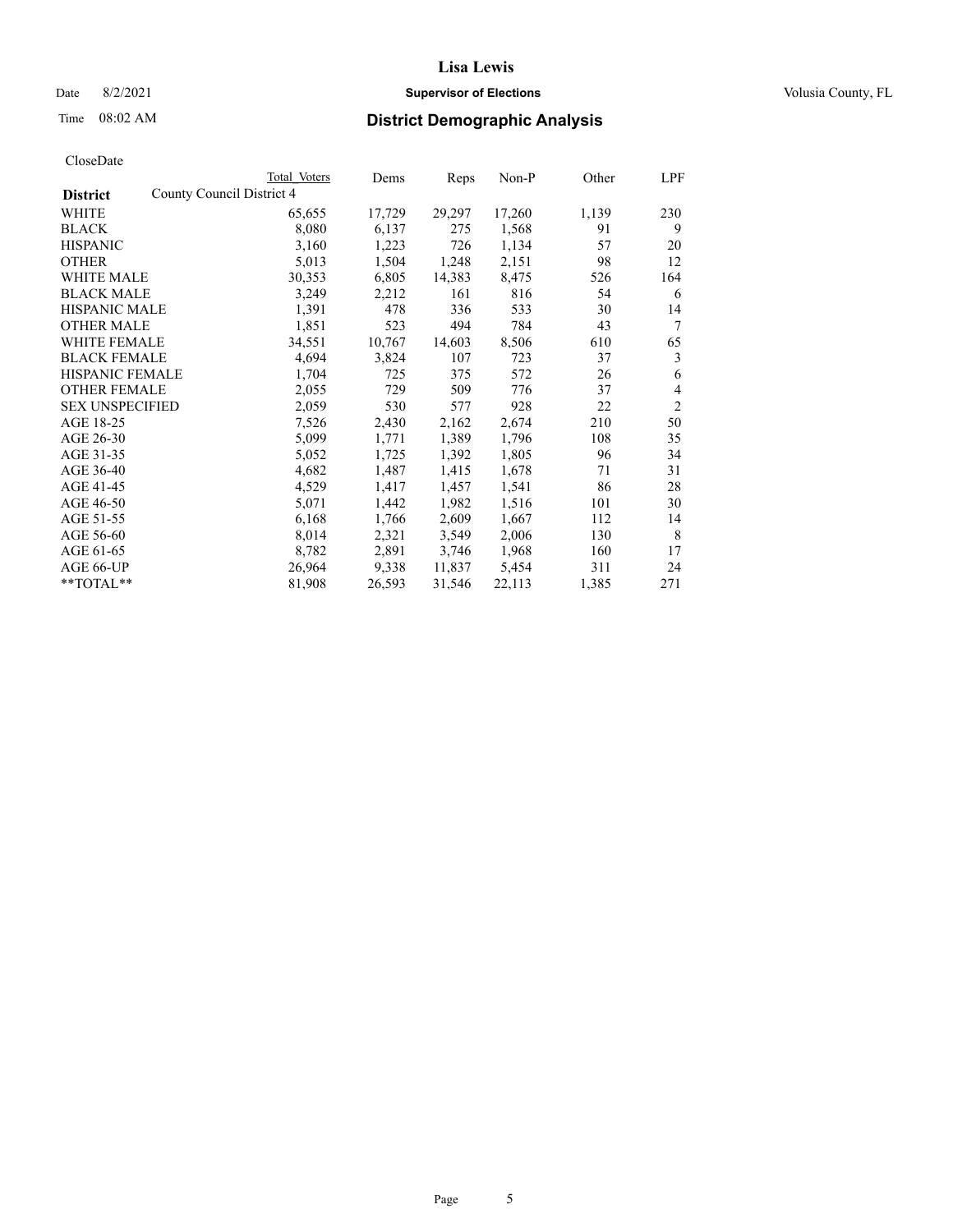## Date 8/2/2021 **Supervisor of Elections Supervisor of Elections** Volusia County, FL

| CloseDate |
|-----------|
|-----------|

|                                              | Total Voters | Dems   | Reps   | Non-P  | Other | LPF |
|----------------------------------------------|--------------|--------|--------|--------|-------|-----|
| County Council District 5<br><b>District</b> |              |        |        |        |       |     |
| WHITE                                        | 44,167       | 10,898 | 19,355 | 13,037 | 686   | 191 |
| <b>BLACK</b>                                 | 7,535        | 5,464  | 344    | 1,647  | 74    | 6   |
| <b>HISPANIC</b>                              | 22,822       | 10,285 | 3,568  | 8,736  | 196   | 37  |
| <b>OTHER</b>                                 | 5,410        | 1,736  | 1,126  | 2,431  | 96    | 21  |
| WHITE MALE                                   | 20,718       | 4,264  | 9,581  | 6,434  | 306   | 133 |
| <b>BLACK MALE</b>                            | 3,396        | 2,235  | 211    | 904    | 44    | 2   |
| <b>HISPANIC MALE</b>                         | 10,615       | 4,416  | 1,909  | 4,172  | 94    | 24  |
| <b>OTHER MALE</b>                            | 1,920        | 568    | 456    | 853    | 29    | 14  |
| <b>WHITE FEMALE</b>                          | 22,806       | 6,485  | 9,511  | 6,377  | 377   | 56  |
| <b>BLACK FEMALE</b>                          | 4,034        | 3,159  | 126    | 716    | 30    | 3   |
| HISPANIC FEMALE                              | 11,888       | 5,724  | 1,620  | 4,431  | 101   | 12  |
| <b>OTHER FEMALE</b>                          | 2,301        | 896    | 450    | 906    | 43    | 6   |
| <b>SEX UNSPECIFIED</b>                       | 2,255        | 635    | 529    | 1,058  | 28    | 5   |
| AGE 18-25                                    | 8,406        | 2,749  | 1,759  | 3,660  | 200   | 38  |
| AGE 26-30                                    | 6,582        | 2,117  | 1,541  | 2,765  | 117   | 42  |
| AGE 31-35                                    | 7,174        | 2,314  | 1,828  | 2,885  | 108   | 39  |
| AGE 36-40                                    | 6,664        | 2,109  | 1,704  | 2,697  | 111   | 43  |
| AGE 41-45                                    | 6,421        | 2,250  | 1,670  | 2,376  | 96    | 29  |
| AGE 46-50                                    | 6,467        | 2,161  | 1,982  | 2,218  | 87    | 19  |
| AGE 51-55                                    | 6,769        | 2,310  | 2,343  | 2,021  | 82    | 13  |
| AGE 56-60                                    | 7,404        | 2,608  | 2,712  | 1,988  | 84    | 12  |
| AGE 61-65                                    | 7,070        | 2,594  | 2,694  | 1,722  | 50    | 10  |
| AGE 66-UP                                    | 16,962       | 7,168  | 6,154  | 3,513  | 117   | 10  |
| **TOTAL**                                    | 79,934       | 28,383 | 24,393 | 25,851 | 1,052 | 255 |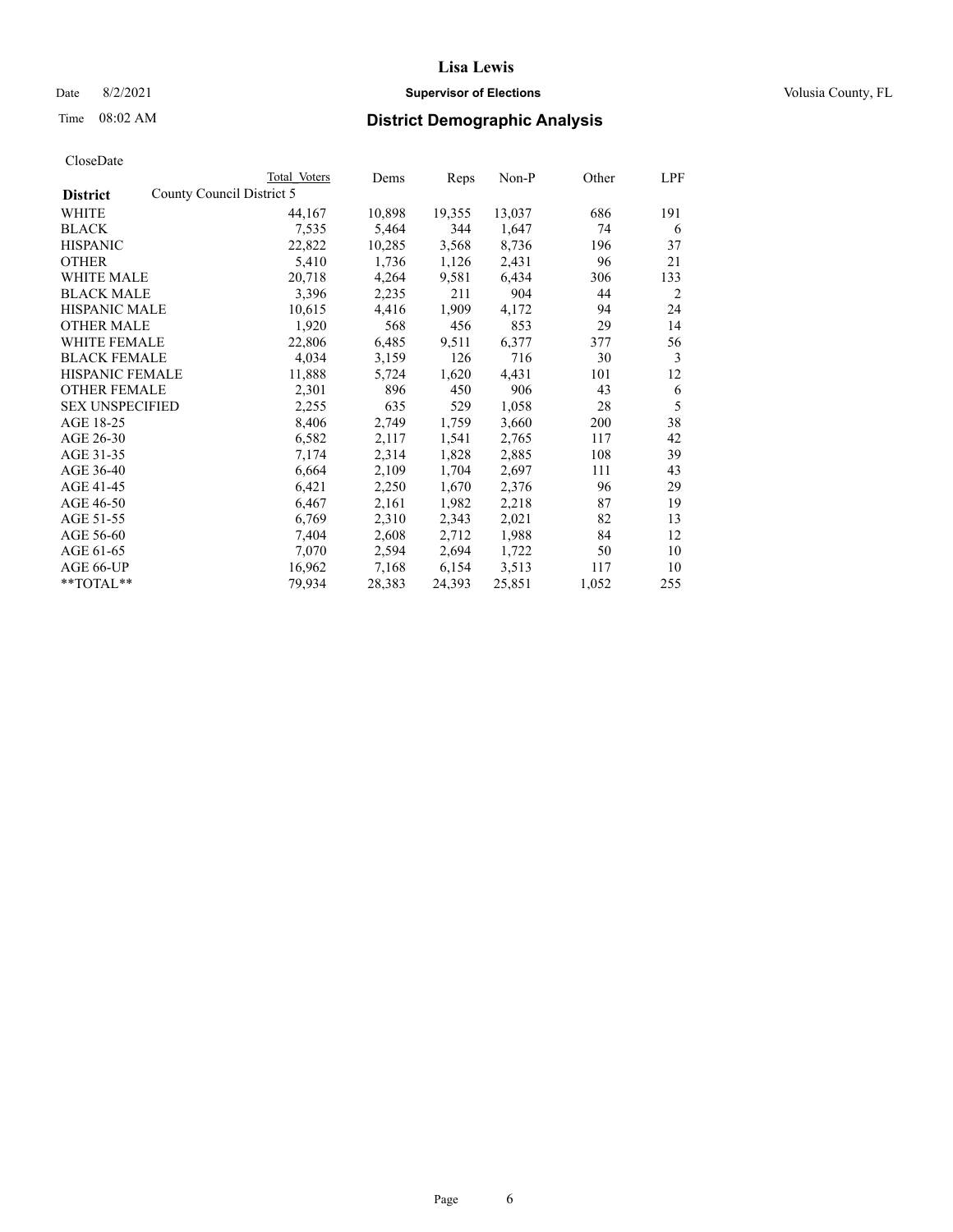## Date 8/2/2021 **Supervisor of Elections Supervisor of Elections** Volusia County, FL

# Time 08:02 AM **District Demographic Analysis**

|                                                 | Total Voters | Dems | Reps           | Non-P | Other          | LPF            |
|-------------------------------------------------|--------------|------|----------------|-------|----------------|----------------|
| Indigo Community Development<br><b>District</b> |              |      |                |       |                |                |
| WHITE                                           | 1,473        | 328  | 727            | 376   | 33             | 9              |
| <b>BLACK</b>                                    | 205          | 134  | 17             | 50    | 4              | 0              |
| <b>HISPANIC</b>                                 | 104          | 27   | 37             | 38    | 2              | 0              |
| <b>OTHER</b>                                    | 161          | 41   | 40             | 76    | 3              |                |
| <b>WHITE MALE</b>                               | 736          | 131  | 371            | 206   | 20             | 8              |
| <b>BLACK MALE</b>                               | 109          | 57   | 13             | 35    | 4              | 0              |
| <b>HISPANIC MALE</b>                            | 44           | 11   | 16             | 17    | $\Omega$       | 0              |
| <b>OTHER MALE</b>                               | 72           | 18   | 15             | 38    | $\theta$       | 1              |
| <b>WHITE FEMALE</b>                             | 724          | 195  | 347            | 168   | 13             |                |
| <b>BLACK FEMALE</b>                             | 94           | 76   | $\overline{4}$ | 14    | $\Omega$       | 0              |
| <b>HISPANIC FEMALE</b>                          | 59           | 15   | 21             | 21    | 2              | 0              |
| <b>OTHER FEMALE</b>                             | 66           | 20   | 17             | 27    | $\overline{c}$ | 0              |
| <b>SEX UNSPECIFIED</b>                          | 38           | 7    | 16             | 14    | 1              | 0              |
| AGE 18-25                                       | 183          | 55   | 50             | 74    | 1              | 3              |
| AGE 26-30                                       | 102          | 30   | 45             | 24    | 2              |                |
| AGE 31-35                                       | 156          | 43   | 55             | 54    | 3              |                |
| AGE 36-40                                       | 126          | 39   | 40             | 46    | 1              | 0              |
| AGE 41-45                                       | 122          | 44   | 42             | 33    | 3              | 0              |
| AGE 46-50                                       | 148          | 34   | 61             | 46    | 5              | $\overline{c}$ |
| AGE 51-55                                       | 152          | 45   | 58             | 45    | 3              | 1              |
| AGE 56-60                                       | 190          | 39   | 92             | 53    | 5              |                |
| AGE 61-65                                       | 195          | 53   | 95             | 42    | $\overline{4}$ |                |
| AGE 66-UP                                       | 569          | 148  | 283            | 123   | 15             | 0              |
| **TOTAL**                                       | 1,943        | 530  | 821            | 540   | 42             | 10             |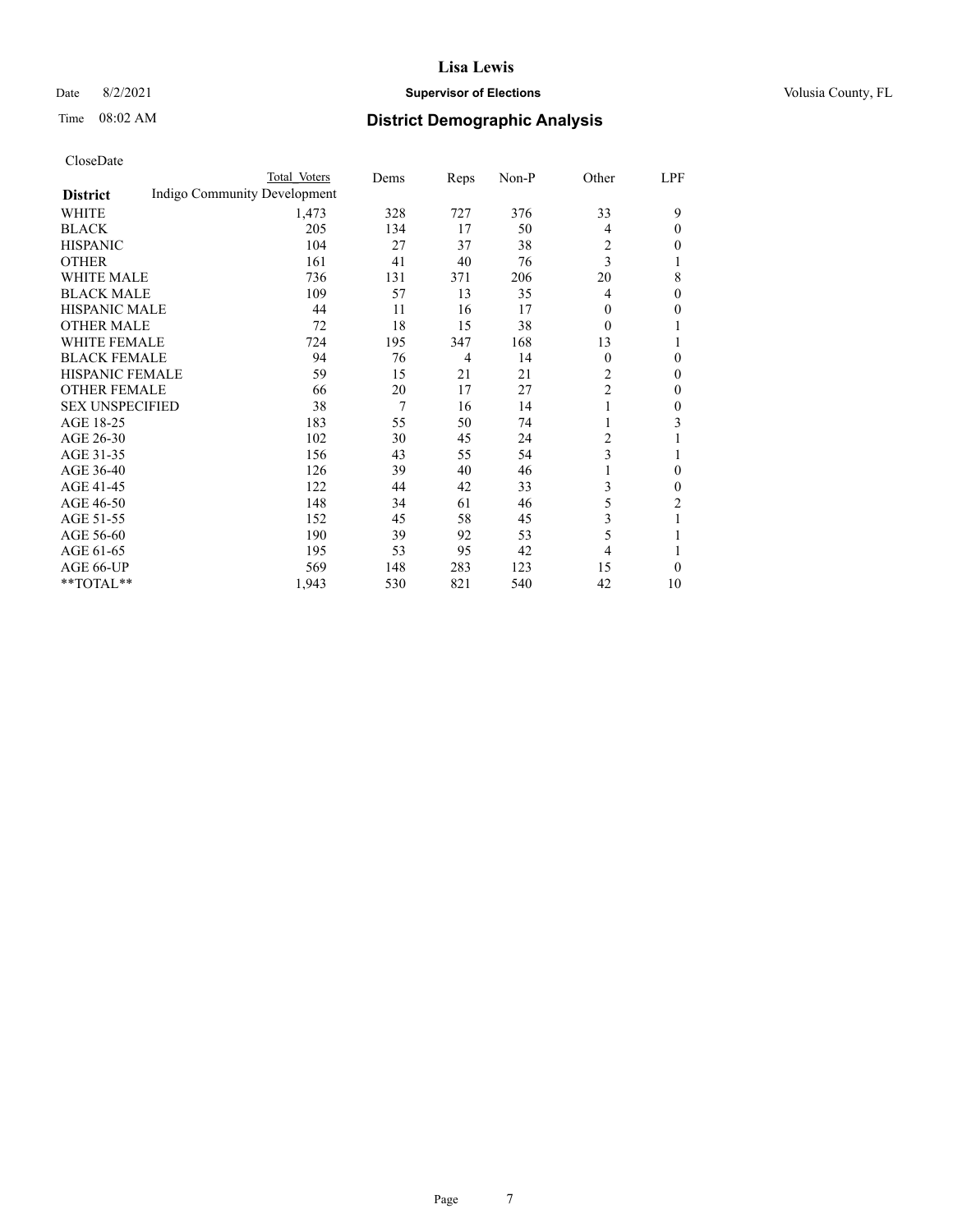## Date 8/2/2021 **Supervisor of Elections Supervisor of Elections** Volusia County, FL

# Time 08:02 AM **District Demographic Analysis**

|                        |                  | Total Voters | Dems           | Reps | Non-P | Other  | LPF |
|------------------------|------------------|--------------|----------------|------|-------|--------|-----|
| <b>District</b>        | Orlandia Heights |              |                |      |       |        |     |
| WHITE                  |                  | 730          | 177            | 357  | 188   | 7      |     |
| <b>BLACK</b>           |                  | 11           | 6              | 2    | 3     | 0      | 0   |
| <b>HISPANIC</b>        |                  | 40           | 8              | 14   | 17    | 0      |     |
| <b>OTHER</b>           |                  | 41           | 10             | 10   | 21    | 0      | 0   |
| <b>WHITE MALE</b>      |                  | 374          | 83             | 176  | 108   | 6      |     |
| <b>BLACK MALE</b>      |                  | 5            | 3              | 1    |       |        | 0   |
| <b>HISPANIC MALE</b>   |                  | 16           | $\overline{c}$ | 6    |       | 0      |     |
| <b>OTHER MALE</b>      |                  | 13           | $\overline{2}$ | 5    | 6     | 0      | 0   |
| <b>WHITE FEMALE</b>    |                  | 342          | 92             | 176  | 73    |        | 0   |
| <b>BLACK FEMALE</b>    |                  | 5            | 3              | 1    |       | 0      | 0   |
| HISPANIC FEMALE        |                  | 22           | 6              | 7    | 9     | 0      | 0   |
| <b>OTHER FEMALE</b>    |                  | 19           | 7              | 4    | 8     | $_{0}$ | 0   |
| <b>SEX UNSPECIFIED</b> |                  | 26           | 3              | 7    | 16    | 0      | 0   |
| AGE 18-25              |                  | 75           | 16             | 25   | 33    |        | 0   |
| AGE 26-30              |                  | 41           | 8              | 16   | 16    | 0      |     |
| AGE 31-35              |                  | 68           | 16             | 35   | 17    | 0      | 0   |
| AGE 36-40              |                  | 54           | 6              | 26   | 22    | 0      | 0   |
| AGE 41-45              |                  | 45           | 8              | 18   | 19    | 0      | 0   |
| AGE 46-50              |                  | 67           | 9              | 28   | 29    | $_{0}$ |     |
| AGE 51-55              |                  | 74           | 13             | 47   | 12    | 2      | 0   |
| AGE 56-60              |                  | 113          | 26             | 55   | 30    | 2      | 0   |
| AGE 61-65              |                  | 95           | 21             | 53   | 20    |        | 0   |
| AGE 66-UP              |                  | 190          | 78             | 80   | 31    |        |     |
| **TOTAL**              |                  | 822          | 201            | 383  | 229   | 7      | 2   |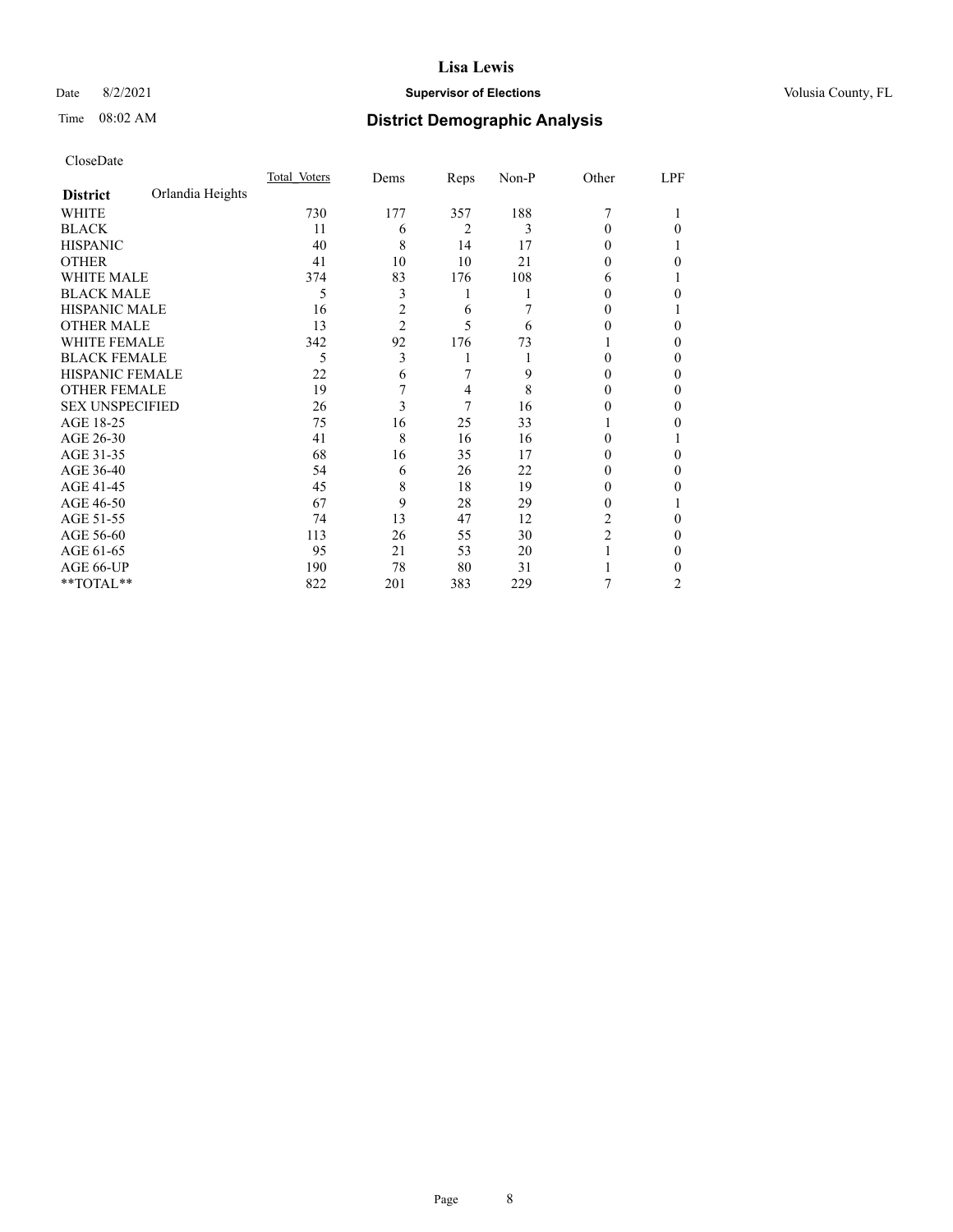## Date 8/2/2021 **Supervisor of Elections Supervisor of Elections** Volusia County, FL

# Time 08:02 AM **District Demographic Analysis**

|                        |             | Total Voters | Dems | Reps     | Non-P | Other | LPF |
|------------------------|-------------|--------------|------|----------|-------|-------|-----|
| <b>District</b>        | One Daytona |              |      |          |       |       |     |
| WHITE                  |             | 39           | 8    | 12       | 16    | 2     |     |
| <b>BLACK</b>           |             | 7            |      | $\theta$ |       |       |     |
| <b>HISPANIC</b>        |             | 17           |      | 5        |       | 3     |     |
| <b>OTHER</b>           |             | 5            |      | 2        |       |       |     |
| <b>WHITE MALE</b>      |             | 24           |      | 8        | 9     |       |     |
| <b>BLACK MALE</b>      |             | 4            |      | 0        |       |       |     |
| <b>HISPANIC MALE</b>   |             |              |      |          |       |       |     |
| <b>OTHER MALE</b>      |             |              |      |          |       |       | 0   |
| <b>WHITE FEMALE</b>    |             | 15           |      |          |       |       |     |
| <b>BLACK FEMALE</b>    |             | 3            |      | $_{0}$   |       | 0     | 0   |
| HISPANIC FEMALE        |             | 10           |      |          |       |       |     |
| <b>OTHER FEMALE</b>    |             | 4            |      |          |       | 0     |     |
| <b>SEX UNSPECIFIED</b> |             | $\theta$     |      | 0        |       | 0     |     |
| AGE 18-25              |             | 23           |      | 9        | 6     |       |     |
| AGE 26-30              |             | 12           |      |          |       |       | 2   |
| AGE 31-35              |             | 12           |      |          |       | 2     | 0   |
| AGE 36-40              |             | 4            |      |          |       | 0     | 0   |
| AGE 41-45              |             |              |      |          |       |       |     |
| AGE 46-50              |             |              |      |          |       |       |     |
| AGE 51-55              |             |              |      |          |       |       | 0   |
| AGE 56-60              |             |              |      |          |       |       | 0   |
| AGE 61-65              |             |              |      |          |       |       | 0   |
| AGE 66-UP              |             |              |      |          |       |       |     |
| **TOTAL**              |             | 68           | 19   | 19       | 22    | 6     |     |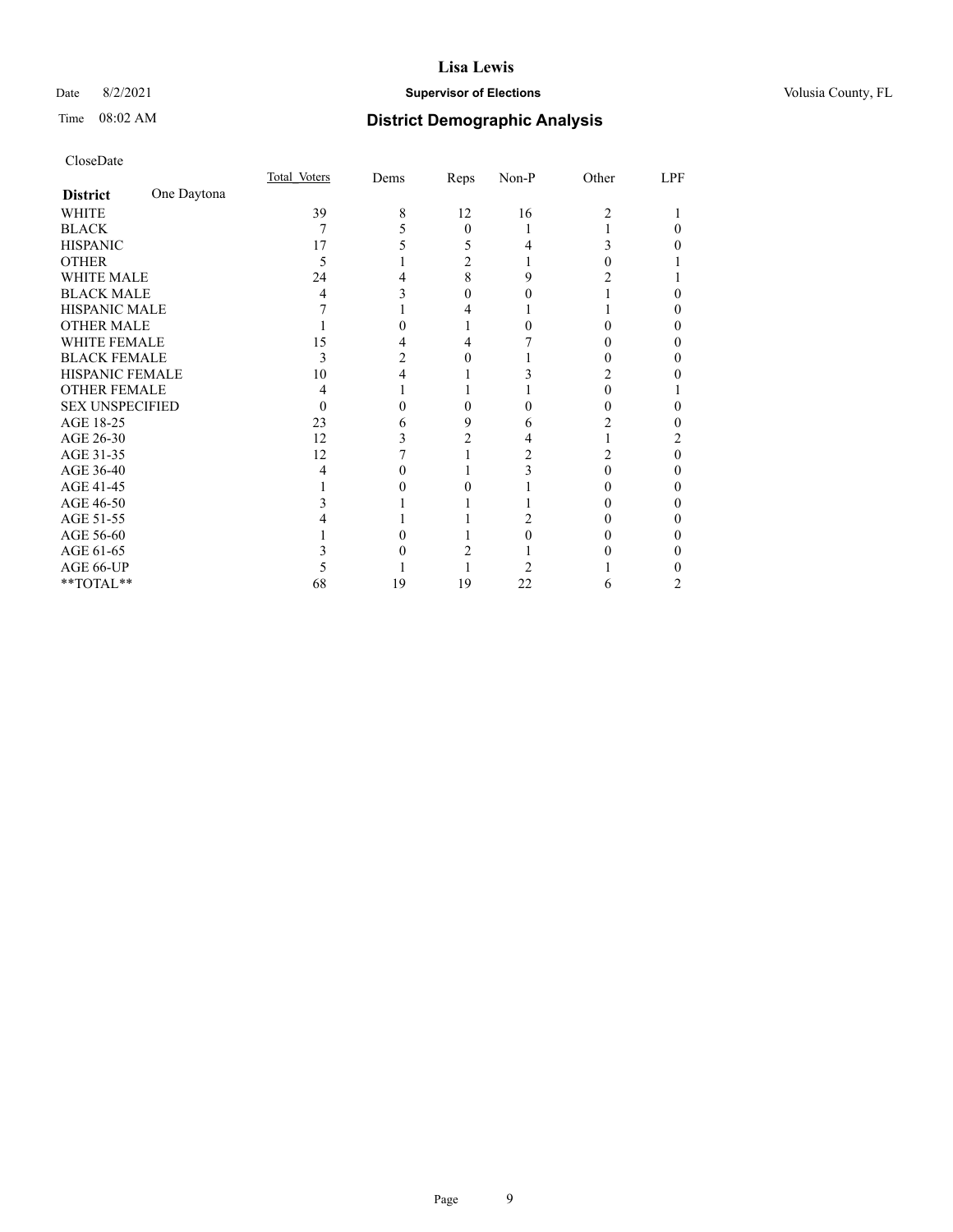## Date 8/2/2021 **Supervisor of Elections Supervisor of Elections** Volusia County, FL

## Time 08:02 AM **District Demographic Analysis**

|                        | Total Voters       | Dems           | Reps           | Non-P | Other          | LPF |
|------------------------|--------------------|----------------|----------------|-------|----------------|-----|
| <b>District</b>        | Tomoka Town Center |                |                |       |                |     |
| WHITE                  | 155                | 38             | 73             | 39    | $\overline{4}$ |     |
| <b>BLACK</b>           | 46                 | 32             | 1              | 10    | 3              | 0   |
| <b>HISPANIC</b>        | 29                 | 14             | $\overline{4}$ | 11    | 0              | 0   |
| <b>OTHER</b>           | 17                 | 8              |                | 8     | 0              |     |
| WHITE MALE             | 78                 | 19             | 35             | 21    | 2              |     |
| <b>BLACK MALE</b>      | 18                 | 11             | $\mathbf{0}$   | 5     | $\overline{c}$ | 0   |
| <b>HISPANIC MALE</b>   | 13                 | 8              | $\overline{2}$ |       | 0              | 0   |
| <b>OTHER MALE</b>      | 5                  | 2              | $\theta$       | 3     | 0              | 0   |
| WHITE FEMALE           | 75                 | 18             | 37             | 18    | 2              | 0   |
| <b>BLACK FEMALE</b>    | 27                 | 20             | 1              | 5     |                | 0   |
| <b>HISPANIC FEMALE</b> | 15                 | 6              |                | 8     |                |     |
| <b>OTHER FEMALE</b>    | 9                  | 4              |                | 4     | 0              |     |
| <b>SEX UNSPECIFIED</b> |                    | 4              | $\overline{2}$ |       | 0              | 0   |
| AGE 18-25              | 73                 | 32             | 20             | 20    |                |     |
| AGE 26-30              | 53                 | 20             | 12             | 18    | 2              |     |
| AGE 31-35              | 28                 | 11             | 3              | 13    |                |     |
| AGE 36-40              | 11                 | 3              | 4              | 4     | 0              | 0   |
| AGE 41-45              | 14                 | 8              | 3              | 2     |                | 0   |
| AGE 46-50              | 10                 | 2              | 8              | 0     | 0              |     |
| AGE 51-55              | 14                 | 3              | 9              | 2     |                | 0   |
| AGE 56-60              | 16                 | 2              | 10             | 3     |                |     |
| AGE 61-65              | 8                  | $\overline{2}$ | 5              |       |                | 0   |
| AGE 66-UP              | 20                 | 9              | 5              | 5     |                |     |
| **TOTAL**              | 247                | 92             | 79             | 68    |                |     |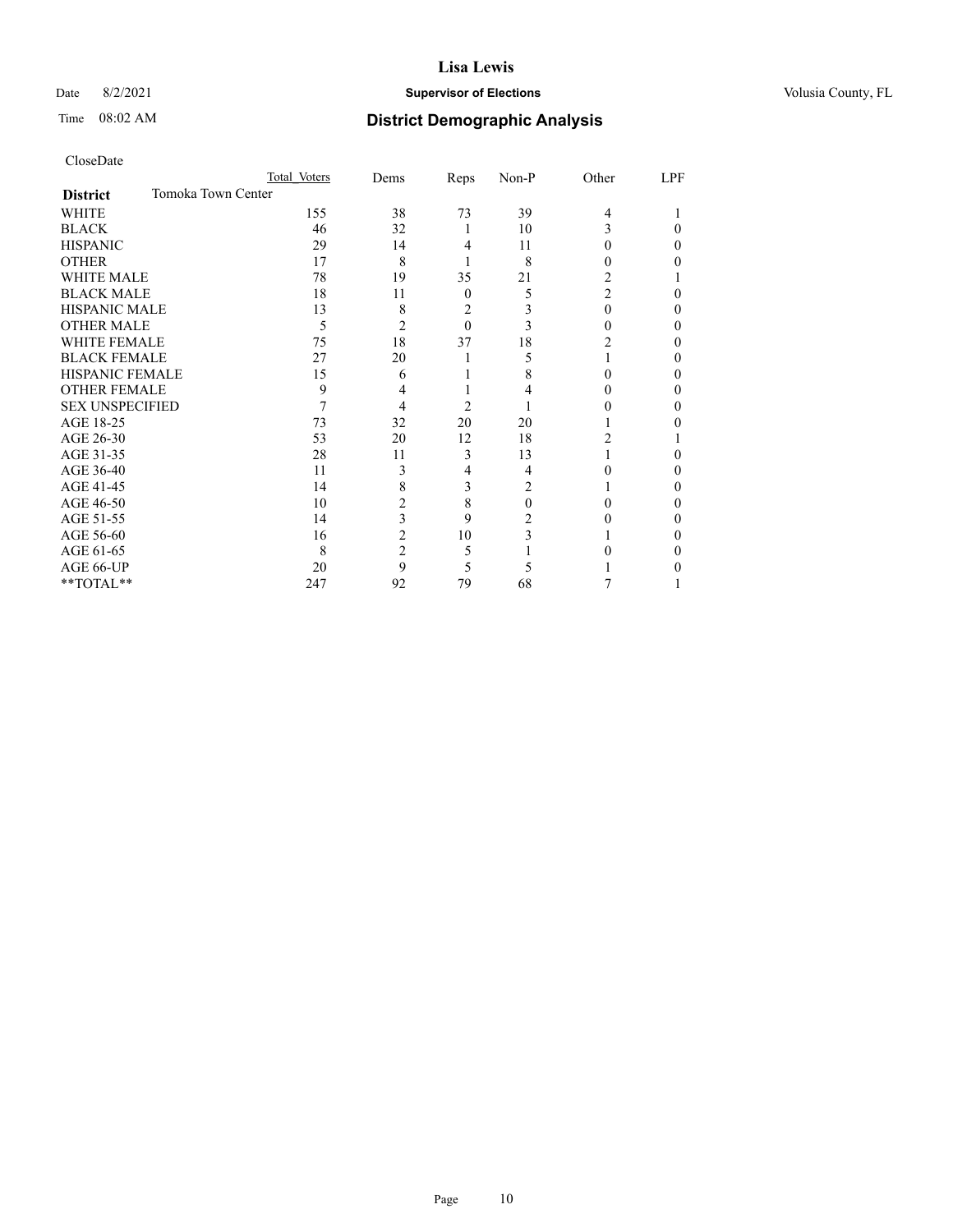## Date 8/2/2021 **Supervisor of Elections Supervisor of Elections** Volusia County, FL

| CloseDate              |           |              |          |      |                |          |                |
|------------------------|-----------|--------------|----------|------|----------------|----------|----------------|
|                        |           | Total Voters | Dems     | Reps | $Non-P$        | Other    | LPF            |
| <b>District</b>        | Rivington |              |          |      |                |          |                |
| WHITE                  |           | 3            | $\Omega$ |      | $\overline{c}$ | 0        | $\theta$       |
| <b>BLACK</b>           |           |              | 0        | 0    | 0              |          | 0              |
| <b>HISPANIC</b>        |           |              | 0        | 0    |                |          | 0              |
| <b>OTHER</b>           |           |              |          | 0    | 0              |          | 0              |
| <b>WHITE MALE</b>      |           |              | 0        | 0    | 2              | 0        | 0              |
| <b>BLACK MALE</b>      |           |              |          |      | 0              |          | $\theta$       |
| <b>HISPANIC MALE</b>   |           |              |          |      |                |          | 0              |
| <b>OTHER MALE</b>      |           |              |          |      |                |          | 0              |
| <b>WHITE FEMALE</b>    |           |              |          |      |                |          | $\theta$       |
| <b>BLACK FEMALE</b>    |           |              | 0        | 0    |                |          | 0              |
| <b>HISPANIC FEMALE</b> |           |              |          |      |                |          | 0              |
| <b>OTHER FEMALE</b>    |           |              |          |      |                |          | 0              |
| <b>SEX UNSPECIFIED</b> |           |              | 0        | 0    | 0              | $\theta$ | 0              |
| AGE 18-25              |           |              |          |      |                |          | $\overline{0}$ |
| AGE 26-30              |           |              | 0        |      | 0              |          | $\overline{0}$ |
| AGE 31-35              |           |              |          | 0    | 2              |          | 0              |
| AGE 36-40              |           |              |          |      |                |          | 0              |
| AGE 41-45              |           |              | 0        | 0    |                |          | $\theta$       |
| AGE 46-50              |           |              |          |      |                |          | $\overline{0}$ |
| AGE 51-55              |           |              |          |      |                |          | 0              |
| AGE 56-60              |           |              | 0        | 0    | 0              |          | 0              |
| AGE 61-65              |           |              |          |      |                |          | 0              |
| AGE 66-UP              |           |              |          |      |                |          | 0              |
| **TOTAL**              |           |              |          |      |                |          | 0              |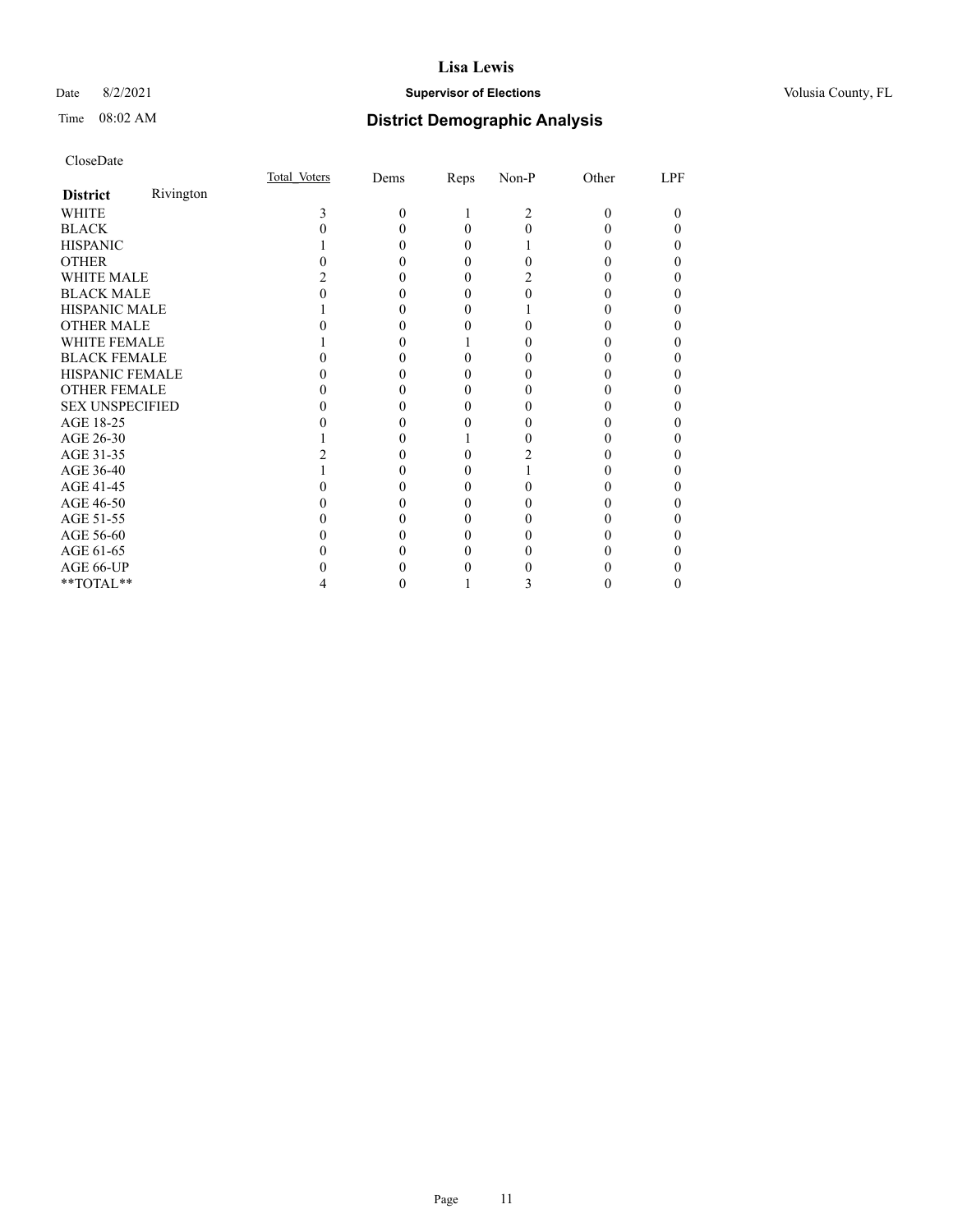## Date 8/2/2021 **Supervisor of Elections Supervisor of Elections** Volusia County, FL

| CloseDate              |         |              |      |          |                |          |                  |
|------------------------|---------|--------------|------|----------|----------------|----------|------------------|
|                        |         | Total Voters | Dems | Reps     | Non-P          | Other    | LPF              |
| <b>District</b>        | Pioneer |              |      |          |                |          |                  |
| WHITE                  |         | 189          | 37   | 90       | 56             | 4        | 2                |
| <b>BLACK</b>           |         | 11           | 5    |          | 5              | $\theta$ | $\theta$         |
| <b>HISPANIC</b>        |         | 9            | 2    | 2        | 5              | 0        | $\theta$         |
| <b>OTHER</b>           |         | 15           | 8    | 4        | 3              |          | $\boldsymbol{0}$ |
| <b>WHITE MALE</b>      |         | 81           | 13   | 40       | 25             |          | $\overline{c}$   |
| <b>BLACK MALE</b>      |         | 5            | 2    |          | $\overline{c}$ | 0        | $\mathbf{0}$     |
| <b>HISPANIC MALE</b>   |         | 5            | 2    | 0        | 3              | 0        | $\theta$         |
| OTHER MALE             |         |              | 4    | 2        |                | 0        | $\boldsymbol{0}$ |
| <b>WHITE FEMALE</b>    |         | 105          | 23   | 48       | 31             | 3        | $\theta$         |
| <b>BLACK FEMALE</b>    |         | 6            | 3    | $\theta$ | 3              | 0        | $\boldsymbol{0}$ |
| <b>HISPANIC FEMALE</b> |         |              | 0    | 2        | $\overline{c}$ | 0        | $\boldsymbol{0}$ |
| <b>OTHER FEMALE</b>    |         |              | 3    | 2        | $\overline{2}$ | 0        | $\boldsymbol{0}$ |
| <b>SEX UNSPECIFIED</b> |         | 4            | 2    | 2        | $\theta$       | $\theta$ | $\boldsymbol{0}$ |
| AGE 18-25              |         | 8            | 0    | 5        | 3              | 0        | 0                |
| AGE 26-30              |         | 11           | 3    | 3        | 4              | 0        |                  |
| AGE 31-35              |         | 23           | 8    | 11       | $\overline{2}$ |          |                  |
| AGE 36-40              |         | 31           | 9    | 10       | 12             | 0        | 0                |
| AGE 41-45              |         | 18           | 2    | 9        | 7              | 0        | $\boldsymbol{0}$ |
| AGE 46-50              |         | 25           | 5    | 11       | 9              | 0        | $\boldsymbol{0}$ |
| AGE 51-55              |         | 16           |      | 8        | 4              | 0        | 0                |
| AGE 56-60              |         | 11           | 0    | 3        | 6              | 2        | $\theta$         |
| AGE 61-65              |         | 16           | 5    | 4        | 7              |          | $\overline{0}$   |
| AGE 66-UP              |         | 64           | 16   | 32       | 15             |          | $\boldsymbol{0}$ |
| **TOTAL**              |         | 224          | 52   | 97       | 69             | 4        | 2                |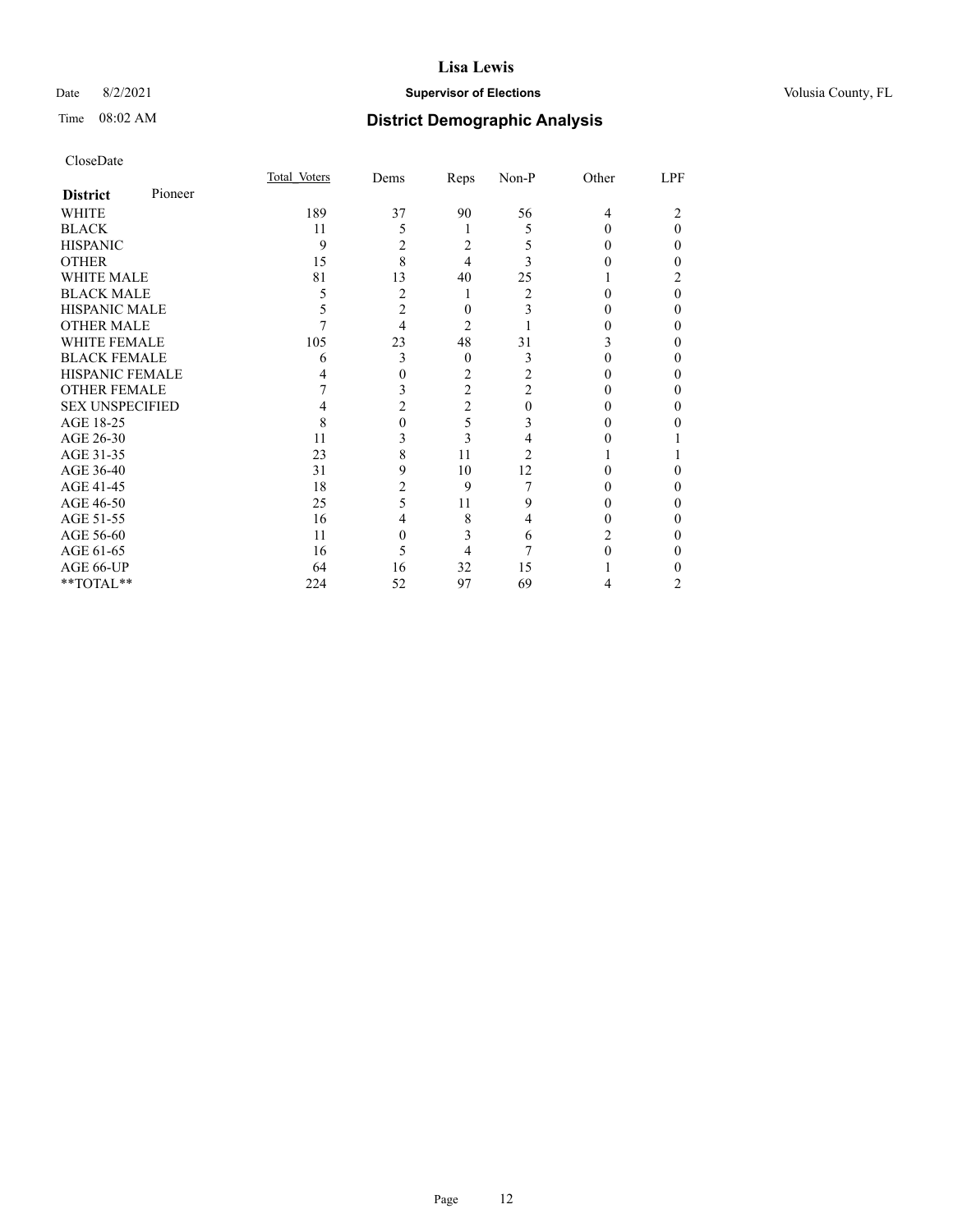## Date 8/2/2021 **Supervisor of Elections Supervisor of Elections** Volusia County, FL

# Time 08:02 AM **District Demographic Analysis**

|                        |                | Total Voters | Dems | Reps     | Non-P | Other | LPF |
|------------------------|----------------|--------------|------|----------|-------|-------|-----|
| <b>District</b>        | CBL/BM PO West |              |      |          |       |       |     |
| <b>WHITE</b>           |                | $\Omega$     | 0    | $\theta$ | 0     | 0     |     |
| <b>BLACK</b>           |                |              |      | 0        |       |       |     |
| <b>HISPANIC</b>        |                |              |      | $_{0}$   |       |       |     |
| <b>OTHER</b>           |                |              |      |          |       |       |     |
| <b>WHITE MALE</b>      |                |              |      |          |       |       |     |
| <b>BLACK MALE</b>      |                |              |      |          |       |       |     |
| <b>HISPANIC MALE</b>   |                |              |      |          |       |       |     |
| <b>OTHER MALE</b>      |                |              |      |          |       |       |     |
| <b>WHITE FEMALE</b>    |                |              |      |          |       |       |     |
| <b>BLACK FEMALE</b>    |                |              |      | 0        |       |       |     |
| <b>HISPANIC FEMALE</b> |                |              |      |          |       |       |     |
| <b>OTHER FEMALE</b>    |                |              |      |          |       |       |     |
| <b>SEX UNSPECIFIED</b> |                |              |      |          |       |       |     |
| AGE 18-25              |                |              |      |          |       |       |     |
| AGE 26-30              |                |              |      |          |       |       |     |
| AGE 31-35              |                |              |      |          |       |       |     |
| AGE 36-40              |                |              |      | 0        |       |       |     |
| AGE 41-45              |                |              |      |          |       |       |     |
| AGE 46-50              |                |              |      |          |       |       |     |
| AGE 51-55              |                |              |      |          |       |       |     |
| AGE 56-60              |                |              |      |          |       |       |     |
| AGE 61-65              |                |              |      |          |       |       |     |
| AGE 66-UP              |                |              |      |          |       |       |     |
| **TOTAL**              |                |              |      | 0        |       |       |     |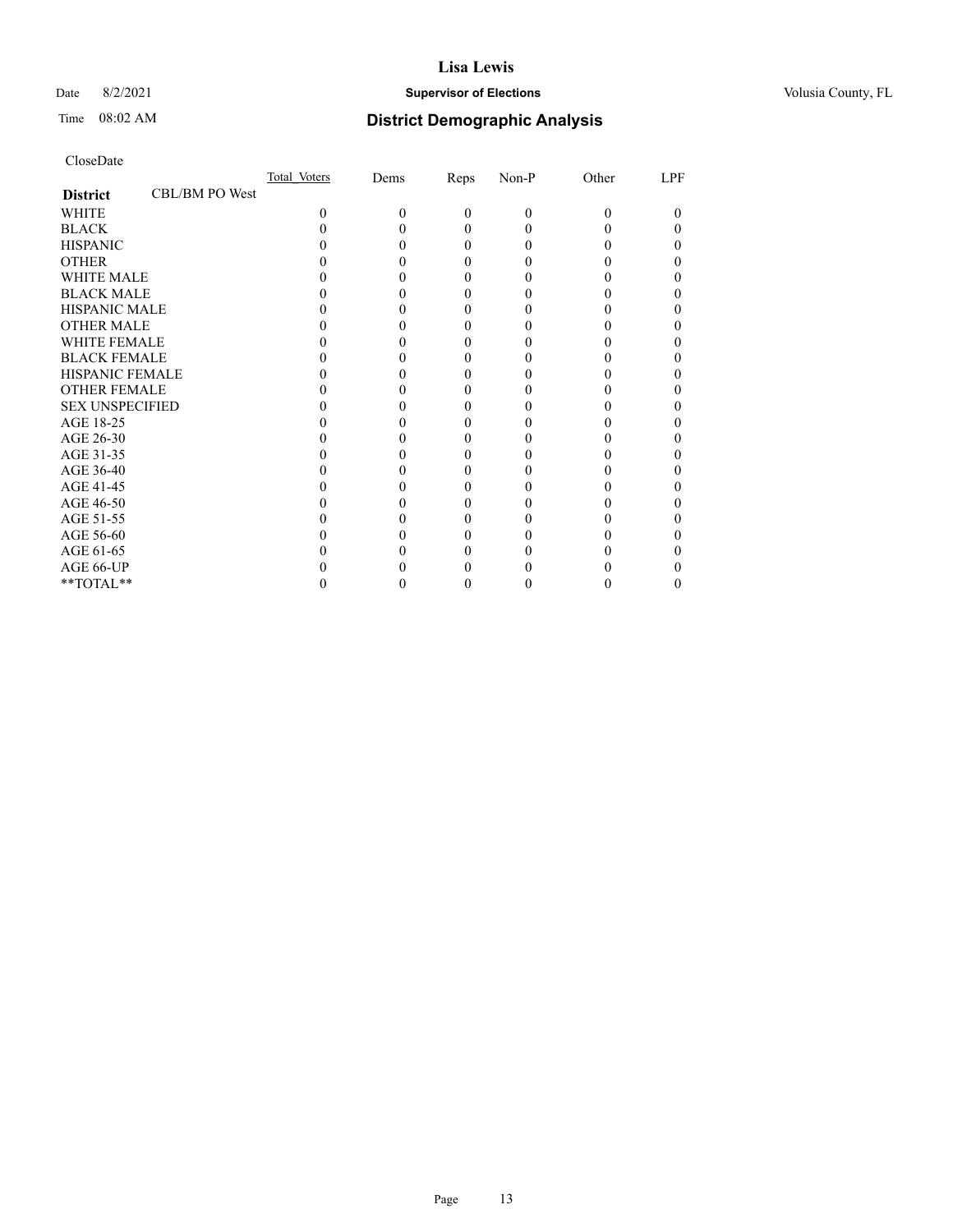## Date 8/2/2021 **Supervisor of Elections Supervisor of Elections** Volusia County, FL

# Time 08:02 AM **District Demographic Analysis**

|                        |                     | Total Voters | Dems | Reps     | Non-P    | Other | LPF |
|------------------------|---------------------|--------------|------|----------|----------|-------|-----|
| <b>District</b>        | Deering Park Center |              |      |          |          |       |     |
| WHITE                  |                     | 0            | 0    | $\theta$ | $\Omega$ | 0     | 0   |
| <b>BLACK</b>           |                     |              |      | 0        |          |       |     |
| <b>HISPANIC</b>        |                     |              |      | $\theta$ |          |       |     |
| <b>OTHER</b>           |                     |              |      |          |          |       |     |
| <b>WHITE MALE</b>      |                     |              |      |          |          |       |     |
| <b>BLACK MALE</b>      |                     |              |      |          |          |       |     |
| <b>HISPANIC MALE</b>   |                     |              |      |          |          |       |     |
| <b>OTHER MALE</b>      |                     |              |      |          |          |       | 0   |
| <b>WHITE FEMALE</b>    |                     |              |      |          |          |       |     |
| <b>BLACK FEMALE</b>    |                     |              |      | 0        |          |       |     |
| HISPANIC FEMALE        |                     |              |      |          |          |       |     |
| <b>OTHER FEMALE</b>    |                     |              |      |          |          |       |     |
| <b>SEX UNSPECIFIED</b> |                     |              |      |          |          |       |     |
| AGE 18-25              |                     |              |      |          |          |       |     |
| AGE 26-30              |                     |              |      |          |          |       |     |
| AGE 31-35              |                     |              |      |          |          |       |     |
| AGE 36-40              |                     |              |      |          |          |       |     |
| AGE 41-45              |                     |              |      |          |          |       |     |
| AGE 46-50              |                     |              |      |          |          |       |     |
| AGE 51-55              |                     |              |      |          |          |       |     |
| AGE 56-60              |                     |              |      |          |          |       |     |
| AGE 61-65              |                     |              |      |          |          |       |     |
| AGE 66-UP              |                     |              |      |          |          |       |     |
| **TOTAL**              |                     |              |      |          |          |       | 0   |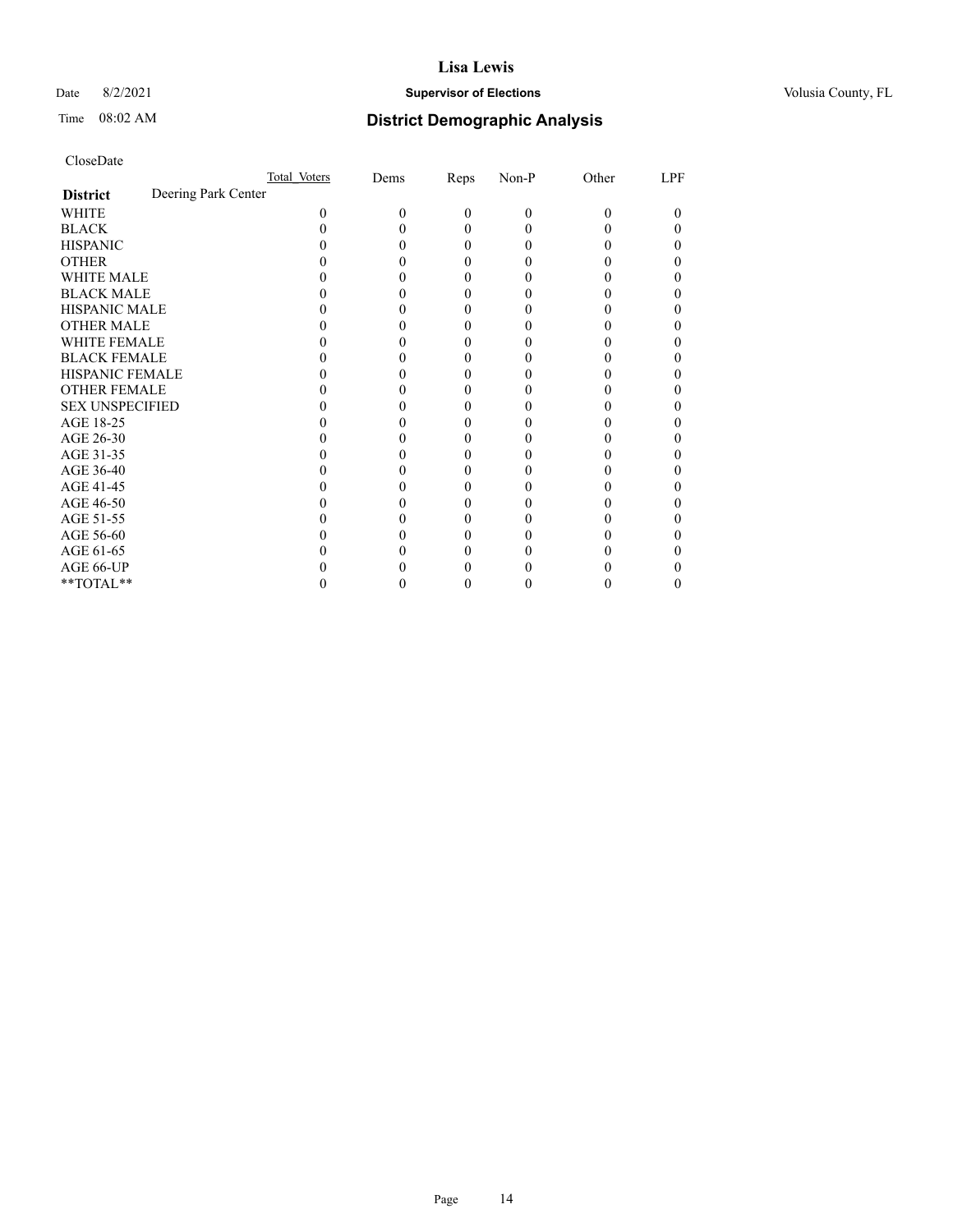## Date 8/2/2021 **Supervisor of Elections Supervisor of Elections** Volusia County, FL

# Time 08:02 AM **District Demographic Analysis**

|                        |               | Total Voters | Dems | Reps     | Non-P | Other | LPF |
|------------------------|---------------|--------------|------|----------|-------|-------|-----|
| <b>District</b>        | Lakewood Park |              |      |          |       |       |     |
| WHITE                  |               | 0            | 0    | $\Omega$ | 0     | 0     | 0   |
| <b>BLACK</b>           |               |              |      | 0        |       |       |     |
| <b>HISPANIC</b>        |               |              |      | $_{0}$   |       |       |     |
| <b>OTHER</b>           |               |              |      |          |       |       |     |
| WHITE MALE             |               |              |      | 0        |       |       | 0   |
| <b>BLACK MALE</b>      |               |              |      |          |       |       |     |
| <b>HISPANIC MALE</b>   |               |              |      |          |       |       |     |
| <b>OTHER MALE</b>      |               |              |      |          |       |       | 0   |
| <b>WHITE FEMALE</b>    |               |              |      |          |       |       |     |
| <b>BLACK FEMALE</b>    |               |              |      |          |       |       | 0   |
| <b>HISPANIC FEMALE</b> |               |              |      |          |       |       |     |
| <b>OTHER FEMALE</b>    |               |              |      | 0        |       |       |     |
| <b>SEX UNSPECIFIED</b> |               |              |      |          |       |       |     |
| AGE 18-25              |               |              |      |          |       |       |     |
| AGE 26-30              |               |              |      |          |       |       |     |
| AGE 31-35              |               |              |      |          |       |       |     |
| AGE 36-40              |               |              |      |          |       |       | 0   |
| AGE 41-45              |               |              |      |          |       |       |     |
| AGE 46-50              |               |              |      | $_{0}$   |       |       | 0   |
| AGE 51-55              |               |              |      |          |       |       |     |
| AGE 56-60              |               |              |      |          |       |       |     |
| AGE 61-65              |               |              |      |          |       |       |     |
| AGE 66-UP              |               |              |      |          |       |       |     |
| **TOTAL**              |               |              |      |          |       |       | 0   |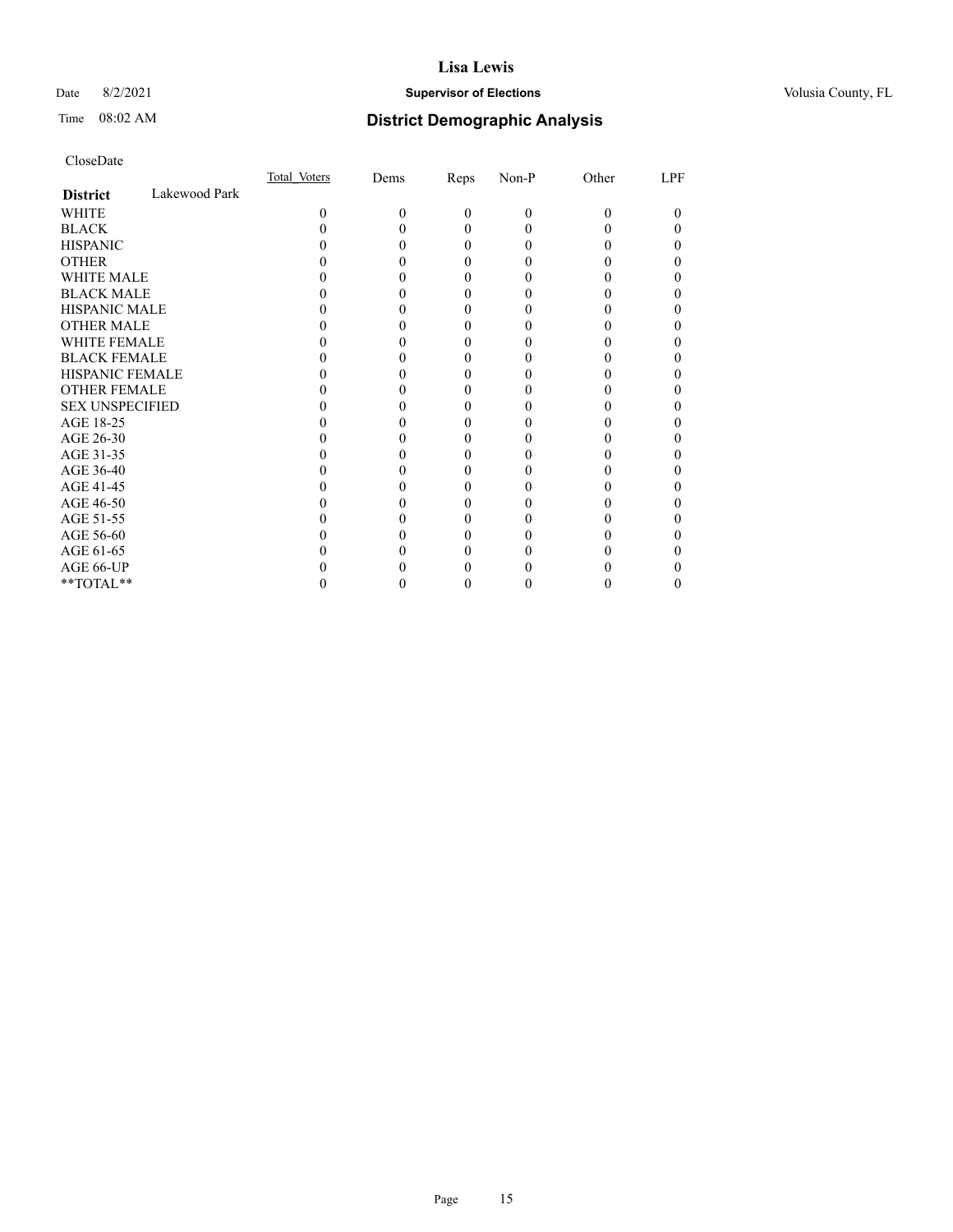## Date 8/2/2021 **Supervisor of Elections Supervisor of Elections** Volusia County, FL

|                                         | Total Voters | Dems | Reps     | Non-P    | Other | LPF |
|-----------------------------------------|--------------|------|----------|----------|-------|-----|
| SWI - PO Town Center<br><b>District</b> |              |      |          |          |       |     |
| WHITE                                   | 0            | 0    | $\Omega$ | $\Omega$ | 0     | 0   |
| <b>BLACK</b>                            |              |      |          | 0        |       |     |
| <b>HISPANIC</b>                         |              |      |          | 0        |       |     |
| <b>OTHER</b>                            |              |      |          |          |       |     |
| <b>WHITE MALE</b>                       |              |      |          |          |       |     |
| <b>BLACK MALE</b>                       |              |      |          |          |       |     |
| <b>HISPANIC MALE</b>                    |              |      |          |          |       |     |
| <b>OTHER MALE</b>                       |              |      |          |          |       |     |
| WHITE FEMALE                            |              |      |          |          |       |     |
| <b>BLACK FEMALE</b>                     |              |      |          |          |       |     |
| <b>HISPANIC FEMALE</b>                  |              |      |          |          |       |     |
| <b>OTHER FEMALE</b>                     |              |      |          |          |       |     |
| <b>SEX UNSPECIFIED</b>                  |              |      |          |          |       |     |
| AGE 18-25                               |              |      |          |          |       |     |
| AGE 26-30                               |              |      |          |          |       |     |
| AGE 31-35                               |              |      |          |          |       |     |
| AGE 36-40                               |              |      |          |          |       |     |
| AGE 41-45                               |              |      |          |          |       |     |
| AGE 46-50                               |              |      |          |          |       |     |
| AGE 51-55                               |              |      |          |          |       |     |
| AGE 56-60                               |              |      |          |          |       |     |
| AGE 61-65                               |              |      |          |          |       |     |
| AGE 66-UP                               |              |      |          |          |       |     |
| **TOTAL**                               |              |      |          |          |       |     |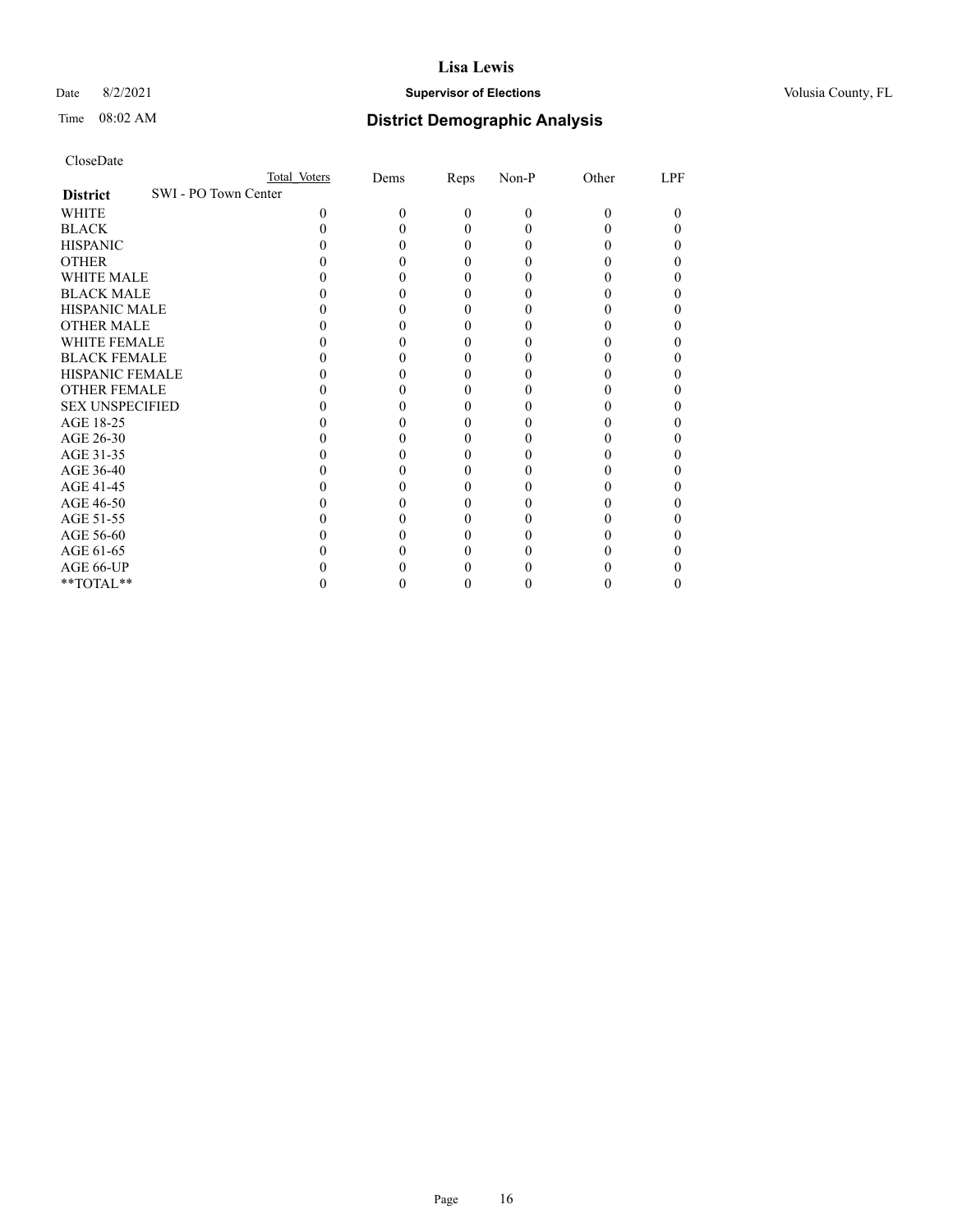## Date 8/2/2021 **Supervisor of Elections Supervisor of Elections** Volusia County, FL

# Time 08:02 AM **District Demographic Analysis**

|                        |                      | Total Voters | Dems | Reps     | Non-P    | Other | LPF |
|------------------------|----------------------|--------------|------|----------|----------|-------|-----|
| <b>District</b>        | <b>Walkers Green</b> |              |      |          |          |       |     |
| WHITE                  |                      | 0            | 0    | $\theta$ | $\theta$ | 0     | 0   |
| <b>BLACK</b>           |                      |              |      | 0        |          |       |     |
| <b>HISPANIC</b>        |                      |              |      | $_{0}$   |          |       |     |
| <b>OTHER</b>           |                      |              |      |          |          |       |     |
| WHITE MALE             |                      |              |      | 0        |          |       |     |
| <b>BLACK MALE</b>      |                      |              |      |          |          |       |     |
| <b>HISPANIC MALE</b>   |                      |              |      |          |          |       |     |
| <b>OTHER MALE</b>      |                      |              |      |          |          |       | 0   |
| WHITE FEMALE           |                      |              |      |          |          |       |     |
| <b>BLACK FEMALE</b>    |                      |              |      | 0        |          |       |     |
| <b>HISPANIC FEMALE</b> |                      |              |      |          |          |       |     |
| <b>OTHER FEMALE</b>    |                      |              |      | 0        |          |       | 0   |
| <b>SEX UNSPECIFIED</b> |                      |              |      |          |          |       |     |
| AGE 18-25              |                      |              |      |          |          |       |     |
| AGE 26-30              |                      |              |      |          |          |       | 0   |
| AGE 31-35              |                      |              |      |          |          |       |     |
| AGE 36-40              |                      |              |      | 0        |          |       | 0   |
| AGE 41-45              |                      |              |      |          |          |       |     |
| AGE 46-50              |                      |              |      | 0        |          |       |     |
| AGE 51-55              |                      |              |      |          |          |       |     |
| AGE 56-60              |                      |              |      |          |          |       |     |
| AGE 61-65              |                      |              |      |          |          |       |     |
| AGE 66-UP              |                      |              |      |          |          |       |     |
| **TOTAL**              |                      |              |      | 0        |          |       | 0   |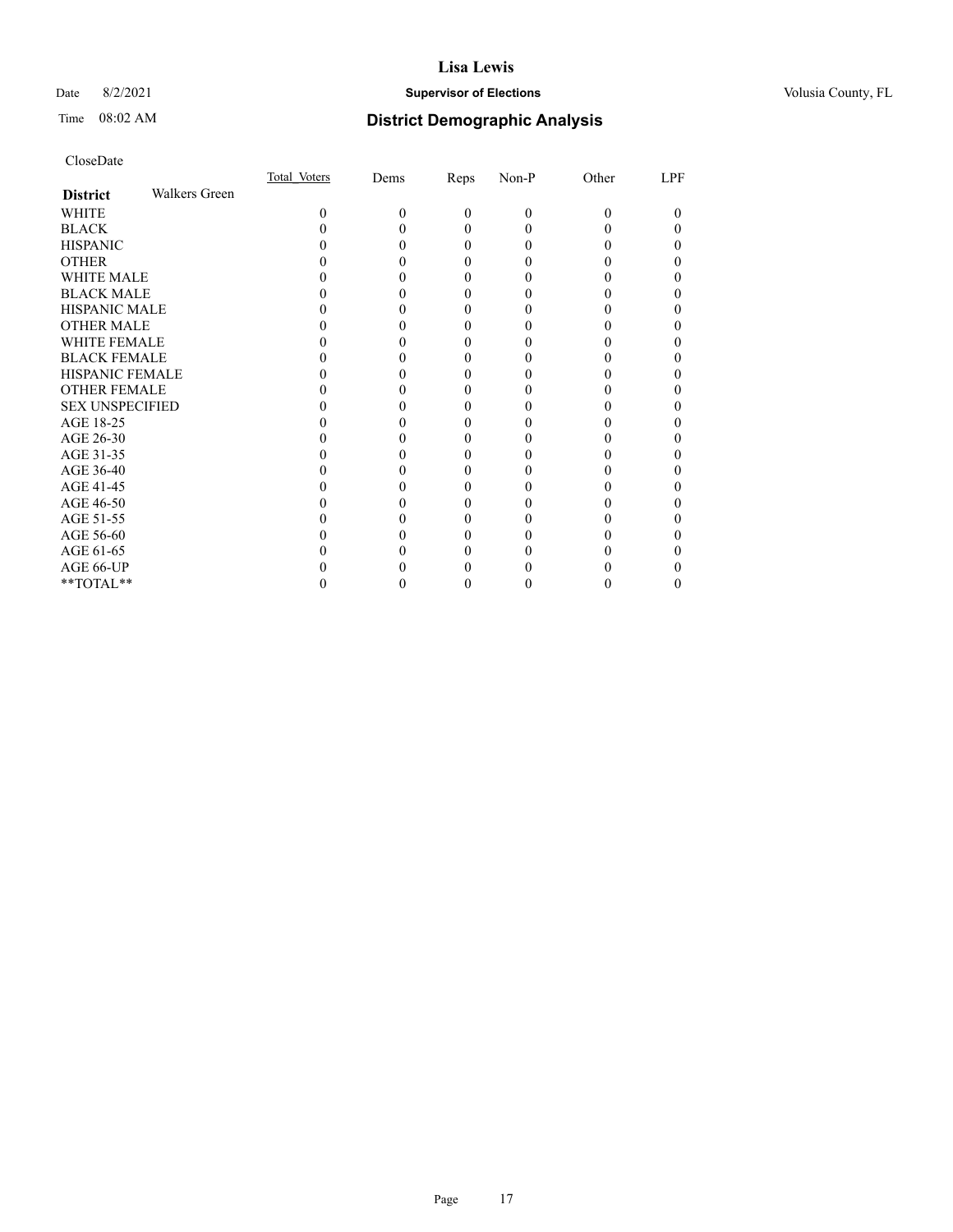## Date 8/2/2021 **Supervisor of Elections Supervisor of Elections** Volusia County, FL

# Time 08:02 AM **District Demographic Analysis**

|                        |              | Total Voters | Dems | Reps     | Non-P | Other    | LPF |
|------------------------|--------------|--------------|------|----------|-------|----------|-----|
| <b>District</b>        | Tomoka North |              |      |          |       |          |     |
| WHITE                  |              | $\Omega$     | 0    | $\theta$ | 0     | $\Omega$ | 0   |
| <b>BLACK</b>           |              |              |      | 0        |       |          |     |
| <b>HISPANIC</b>        |              |              |      | $_{0}$   |       |          | 0   |
| <b>OTHER</b>           |              |              |      |          |       |          |     |
| WHITE MALE             |              |              |      |          |       |          |     |
| <b>BLACK MALE</b>      |              |              |      |          |       |          |     |
| <b>HISPANIC MALE</b>   |              |              |      |          |       |          |     |
| <b>OTHER MALE</b>      |              |              |      |          |       |          | 0   |
| <b>WHITE FEMALE</b>    |              |              |      |          |       |          |     |
| <b>BLACK FEMALE</b>    |              |              |      | 0        |       |          |     |
| <b>HISPANIC FEMALE</b> |              |              |      |          |       |          |     |
| <b>OTHER FEMALE</b>    |              |              |      | 0        |       |          | 0   |
| <b>SEX UNSPECIFIED</b> |              |              |      |          |       |          |     |
| AGE 18-25              |              |              |      |          |       |          |     |
| AGE 26-30              |              |              |      |          |       |          |     |
| AGE 31-35              |              |              |      |          |       |          |     |
| AGE 36-40              |              |              |      |          |       |          | 0   |
| AGE 41-45              |              |              |      |          |       |          |     |
| AGE 46-50              |              |              |      | 0        |       |          | 0   |
| AGE 51-55              |              |              |      |          |       |          |     |
| AGE 56-60              |              |              |      |          |       |          |     |
| AGE 61-65              |              |              |      |          |       |          |     |
| AGE 66-UP              |              |              |      |          |       |          |     |
| **TOTAL**              |              |              |      |          |       |          | 0   |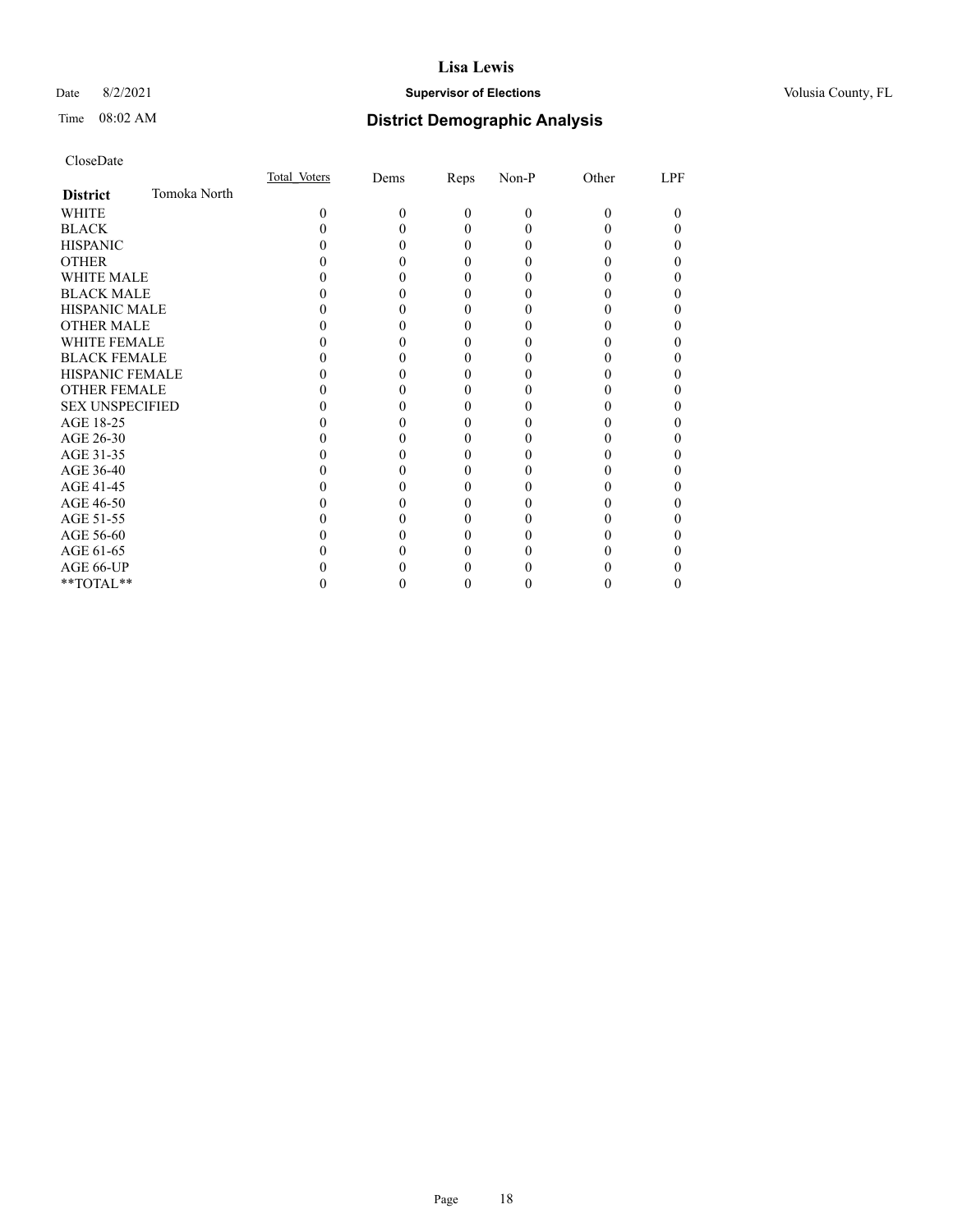## Date 8/2/2021 **Supervisor of Elections Supervisor of Elections** Volusia County, FL

| CloseDate |
|-----------|
|-----------|

|                        | Total Voters             | Dems    | Reps    | Non-P   | Other | LPF   |
|------------------------|--------------------------|---------|---------|---------|-------|-------|
| <b>District</b>        | Congressional District 6 |         |         |         |       |       |
| WHITE                  | 308,951                  | 80,231  | 139,117 | 83,076  | 5,372 | 1,155 |
| <b>BLACK</b>           | 35,837                   | 27,229  | 1,311   | 6,927   | 339   | 31    |
| <b>HISPANIC</b>        | 40,959                   | 17,499  | 7,382   | 15,496  | 478   | 104   |
| <b>OTHER</b>           | 24,144                   | 7,421   | 5,742   | 10,459  | 430   | 92    |
| <b>WHITE MALE</b>      | 143,634                  | 31,043  | 68,611  | 40,735  | 2,473 | 772   |
| <b>BLACK MALE</b>      | 14,947                   | 10,414  | 742     | 3,582   | 194   | 15    |
| <b>HISPANIC MALE</b>   | 18,668                   | 7,290   | 3,790   | 7,285   | 231   | 72    |
| <b>OTHER MALE</b>      | 8,554                    | 2,483   | 2,233   | 3,629   | 156   | 53    |
| <b>WHITE FEMALE</b>    | 161,548                  | 48,317  | 68,955  | 41,030  | 2,874 | 372   |
| <b>BLACK FEMALE</b>    | 20,235                   | 16,323  | 537     | 3,216   | 145   | 14    |
| HISPANIC FEMALE        | 21,636                   | 9,931   | 3,494   | 7,936   | 244   | 31    |
| <b>OTHER FEMALE</b>    | 10,055                   | 3,710   | 2,341   | 3,787   | 189   | 28    |
| <b>SEX UNSPECIFIED</b> | 10,610                   | 2,868   | 2,847   | 4,757   | 113   | 25    |
| AGE 18-25              | 38,830                   | 12,739  | 10,068  | 14,746  | 1,061 | 216   |
| AGE 26-30              | 27,901                   | 8,865   | 7,613   | 10,590  | 625   | 208   |
| AGE 31-35              | 28,426                   | 9,051   | 8,047   | 10,629  | 507   | 192   |
| AGE 36-40              | 26,305                   | 7,949   | 7,948   | 9,760   | 460   | 188   |
| AGE 41-45              | 25,542                   | 7,915   | 8,119   | 8,952   | 436   | 120   |
| AGE 46-50              | 27,396                   | 7,946   | 10,220  | 8,639   | 465   | 126   |
| AGE 51-55              | 31,452                   | 9,131   | 13,094  | 8,640   | 502   | 85    |
| AGE 56-60              | 38,872                   | 11,595  | 16,906  | 9,757   | 548   | 66    |
| AGE 61-65              | 40,968                   | 13,339  | 17,728  | 9,209   | 618   | 74    |
| AGE 66-UP              | 124,110                  | 43,827  | 53,776  | 25,005  | 1,395 | 107   |
| $*$ TOTAL $*$          | 409,891                  | 132,380 | 153,552 | 115,958 | 6,619 | 1,382 |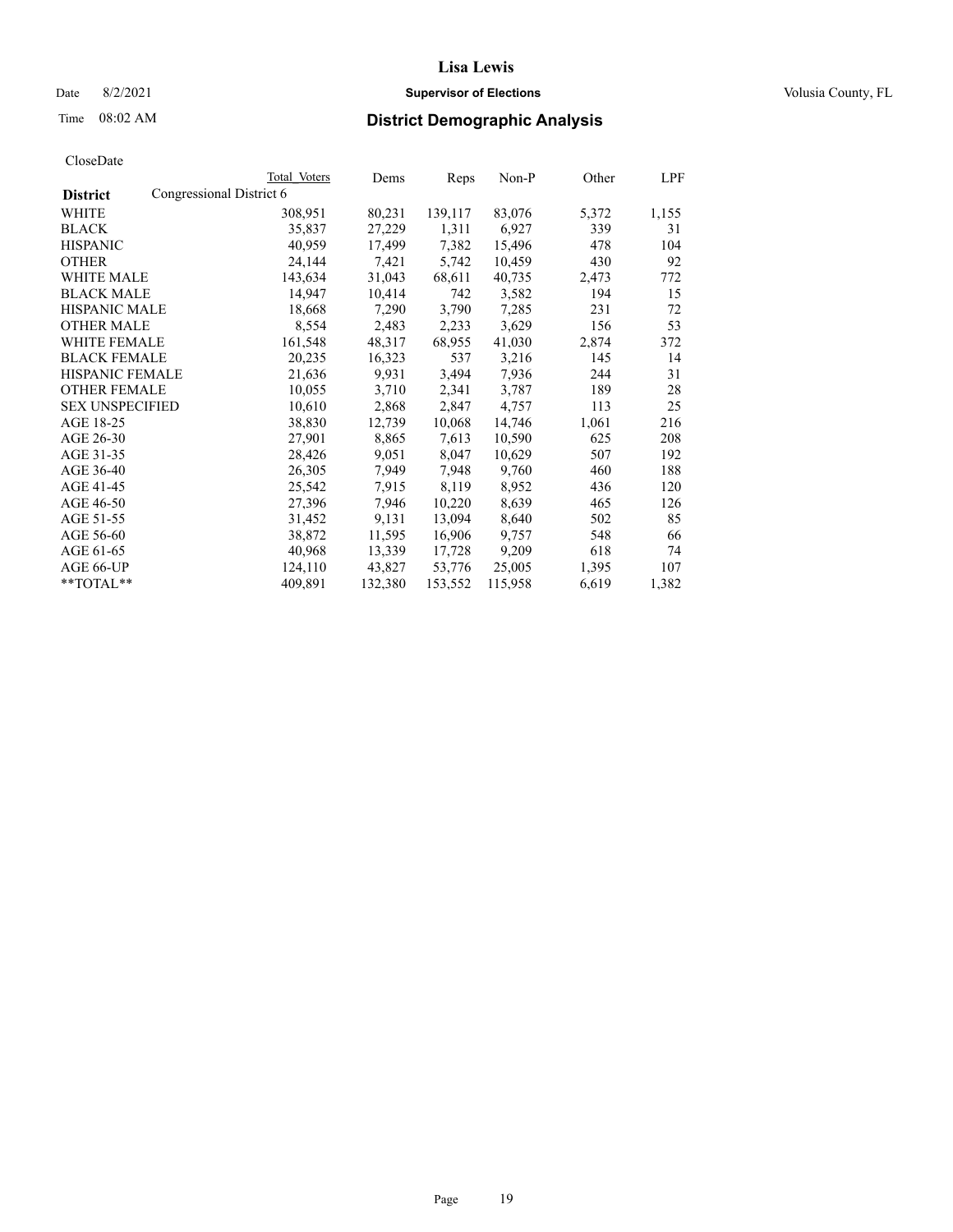## Date 8/2/2021 **Supervisor of Elections Supervisor of Elections** Volusia County, FL

## Time 08:02 AM **District Demographic Analysis**

|                        | Total Voters        | Dems   | Reps   | Non-P  | Other | LPF |
|------------------------|---------------------|--------|--------|--------|-------|-----|
| <b>District</b>        | Unincorporated Area |        |        |        |       |     |
| WHITE                  | 74,975              | 18,005 | 36,024 | 19,468 | 1,195 | 283 |
| <b>BLACK</b>           | 3,245               | 2,432  | 143    | 630    | 35    | 5   |
| <b>HISPANIC</b>        | 5,205               | 2,043  | 1,131  | 1,943  | 70    | 18  |
| <b>OTHER</b>           | 4,328               | 1,098  | 1,298  | 1,844  | 69    | 19  |
| WHITE MALE             | 35,546              | 7,181  | 17,993 | 9,621  | 566   | 185 |
| <b>BLACK MALE</b>      | 1,432               | 998    | 75     | 338    | 19    | 2   |
| <b>HISPANIC MALE</b>   | 2,369               | 824    | 562    | 938    | 33    | 12  |
| <b>OTHER MALE</b>      | 1,513               | 349    | 505    | 620    | 26    | 13  |
| WHITE FEMALE           | 38,483              | 10,640 | 17,597 | 9,528  | 623   | 95  |
| <b>BLACK FEMALE</b>    | 1,751               | 1,384  | 63     | 285    | 16    | 3   |
| <b>HISPANIC FEMALE</b> | 2,732               | 1,176  | 549    | 964    | 37    | 6   |
| <b>OTHER FEMALE</b>    | 1,696               | 549    | 486    | 631    | 26    | 4   |
| <b>SEX UNSPECIFIED</b> | 2,230               | 477    | 766    | 959    | 23    | 5   |
| AGE 18-25              | 7,539               | 1,893  | 2,575  | 2,808  | 220   | 43  |
| AGE 26-30              | 5,396               | 1,309  | 1,927  | 1,997  | 125   | 38  |
| AGE 31-35              | 5,620               | 1,442  | 1,959  | 2,083  | 93    | 43  |
| AGE 36-40              | 5,097               | 1,197  | 1,907  | 1,867  | 85    | 41  |
| AGE 41-45              | 5,104               | 1,214  | 2,017  | 1,761  | 79    | 33  |
| AGE 46-50              | 5,833               | 1,319  | 2,558  | 1,820  | 110   | 26  |
| AGE 51-55              | 6,981               | 1,565  | 3,401  | 1,897  | 99    | 19  |
| AGE 56-60              | 9,069               | 2,150  | 4,519  | 2,256  | 128   | 16  |
| AGE 61-65              | 9,536               | 2,677  | 4,633  | 2,045  | 157   | 24  |
| AGE 66-UP              | 27,561              | 8,809  | 13,090 | 5,348  | 272   | 42  |
| $*$ $TOTAL**$          | 87,753              | 23,578 | 38,596 | 23,885 | 1,369 | 325 |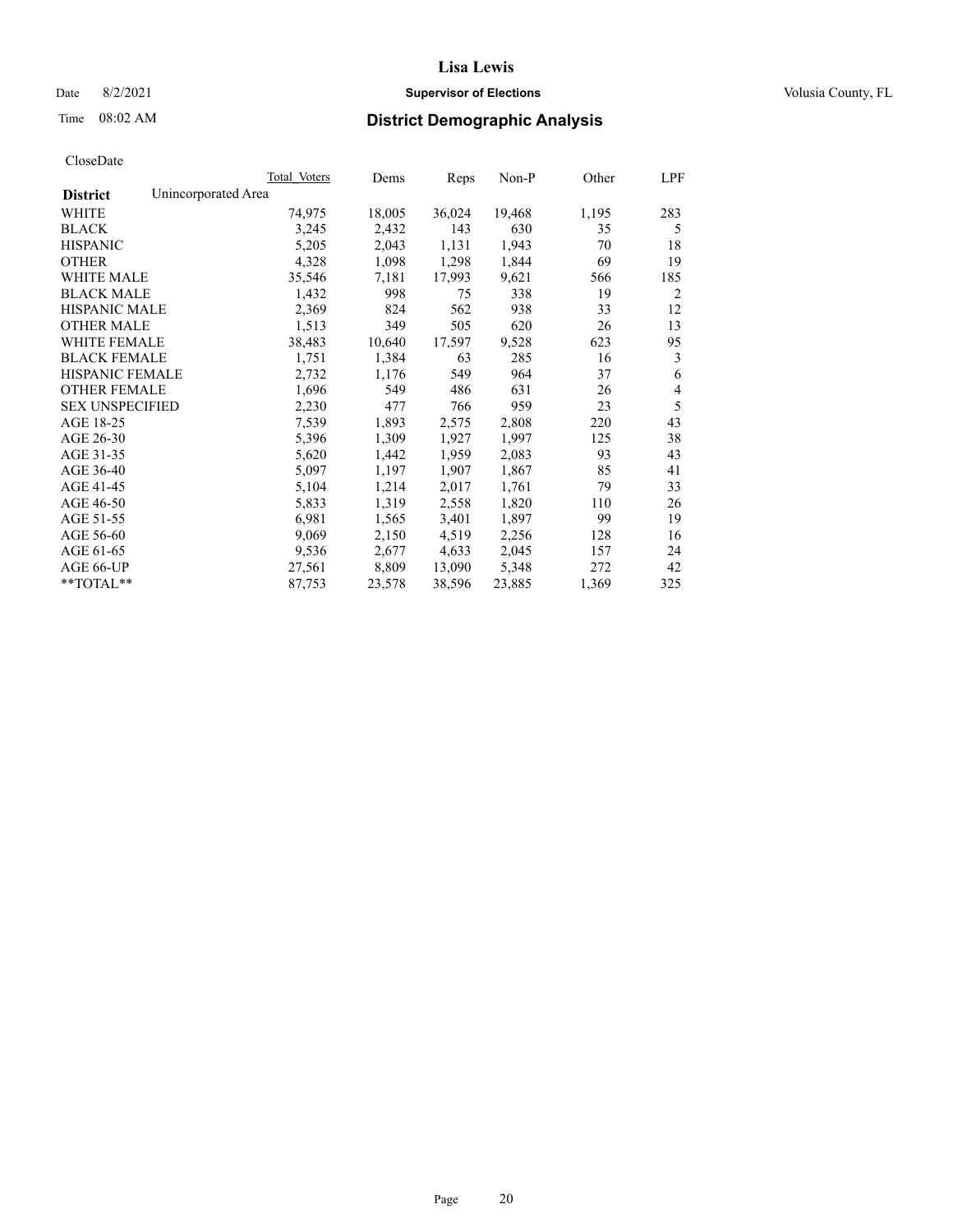## Date 8/2/2021 **Supervisor of Elections Supervisor of Elections** Volusia County, FL

# Time 08:02 AM **District Demographic Analysis**

|                                  | Total Voters | Dems   | Reps   | Non-P  | Other | LPF |
|----------------------------------|--------------|--------|--------|--------|-------|-----|
| Daytona Beach<br><b>District</b> |              |        |        |        |       |     |
| WHITE                            | 27,858       | 7,767  | 11,502 | 7,830  | 615   | 144 |
| <b>BLACK</b>                     | 14,520       | 11,402 | 392    | 2,598  | 123   | 5   |
| <b>HISPANIC</b>                  | 2,480        | 1,045  | 474    | 902    | 50    | 9   |
| <b>OTHER</b>                     | 3,612        | 1,255  | 640    | 1,630  | 76    | 11  |
| WHITE MALE                       | 13,431       | 3,104  | 5,923  | 4,024  | 289   | 91  |
| <b>BLACK MALE</b>                | 5,717        | 4,165  | 215    | 1,264  | 72    | 1   |
| <b>HISPANIC MALE</b>             | 1,136        | 445    | 244    | 416    | 25    | 6   |
| <b>OTHER MALE</b>                | 1,259        | 425    | 265    | 535    | 28    | 6   |
| WHITE FEMALE                     | 14,086       | 4,566  | 5,464  | 3,678  | 326   | 52  |
| <b>BLACK FEMALE</b>              | 8,479        | 6,985  | 166    | 1,273  | 51    | 4   |
| <b>HISPANIC FEMALE</b>           | 1,295        | 581    | 223    | 463    | 25    | 3   |
| <b>OTHER FEMALE</b>              | 1,481        | 598    | 254    | 585    | 39    | 5   |
| <b>SEX UNSPECIFIED</b>           | 1,585        | 600    | 253    | 722    | 9     | 1   |
| AGE 18-25                        | 6,878        | 3,249  | 1,045  | 2,398  | 149   | 37  |
| AGE 26-30                        | 4,058        | 1,879  | 675    | 1,370  | 101   | 33  |
| AGE 31-35                        | 3,567        | 1,635  | 641    | 1,196  | 77    | 18  |
| AGE 36-40                        | 2,928        | 1,354  | 572    | 931    | 54    | 17  |
| AGE 41-45                        | 2,720        | 1,286  | 523    | 859    | 43    | 9   |
| AGE 46-50                        | 2,934        | 1,232  | 800    | 832    | 51    | 19  |
| AGE 51-55                        | 3,396        | 1,427  | 1,032  | 863    | 66    | 8   |
| AGE 56-60                        | 4,378        | 1,813  | 1,442  | 1,053  | 63    | 7   |
| AGE 61-65                        | 4,709        | 2,028  | 1,607  | 992    | 72    | 10  |
| AGE 66-UP                        | 12,891       | 5,561  | 4,670  | 2,461  | 188   | 11  |
| **TOTAL**                        | 48,470       | 21,469 | 13,008 | 12,960 | 864   | 169 |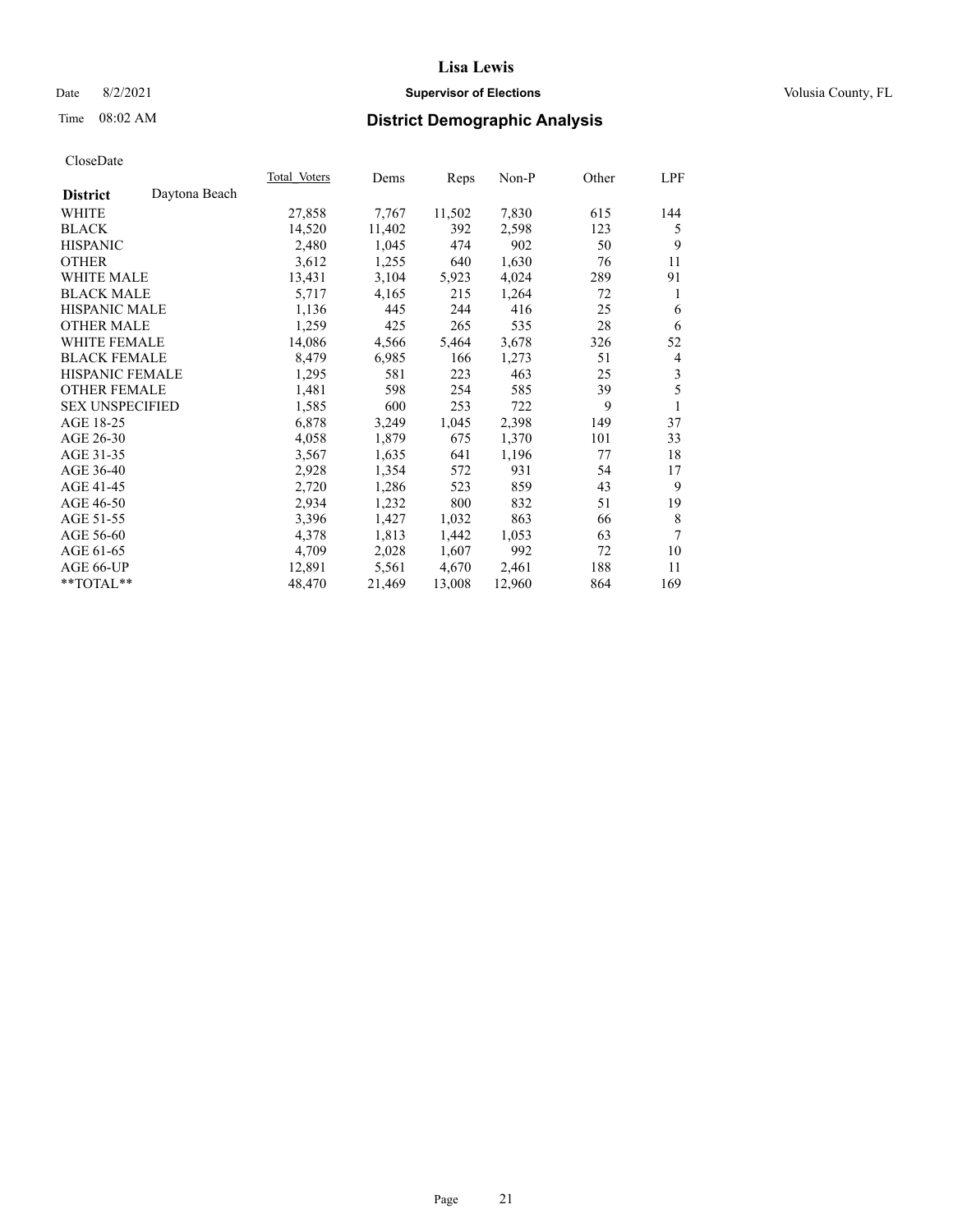## Date 8/2/2021 **Supervisor of Elections Supervisor of Elections** Volusia County, FL

| CloseDate |
|-----------|
|-----------|

| Total Voters | Dems                 | Reps  | $Non-P$ | Other          | LPF            |
|--------------|----------------------|-------|---------|----------------|----------------|
|              |                      |       |         |                |                |
| 4,274        | 967                  | 2,170 | 1,044   | 80             | 13             |
| 79           | 52                   | 6     | 20      |                | $\theta$       |
| 116          | 38                   | 45    | 32      |                | 0              |
| 310          | 89                   | 100   | 115     | 5              | 1              |
| 2,026        | 399                  | 1,045 | 532     | 42             | 8              |
| 37           | 21                   | 3     | 12      |                | 0              |
| 51           | 13                   | 20    | 17      |                | $\theta$       |
| 124          | 34                   | 43    | 45      | $\overline{c}$ | $\mathbf{0}$   |
| 2,202        | 556                  | 1,101 | 503     | 37             | 5              |
| 41           | 31                   | 3     | 7       | $\theta$       | $\theta$       |
| 63           | 24                   | 24    | 15      | $\mathbf{0}$   | $\mathbf{0}$   |
| 139          | 45                   | 38    | 53      | 2              | 1              |
| 96           | 23                   | 44    | 27      |                | 0              |
| 160          | 47                   | 48    | 57      | $\overline{7}$ |                |
| 96           | 28                   | 36    | 29      | $\overline{c}$ | 1              |
| 104          | 25                   | 36    | 34      | $\overline{4}$ | 5              |
| 117          | 26                   | 48    | 42      |                | $\theta$       |
| 135          | 32                   | 55    | 44      | 4              | 0              |
| 153          | 30                   | 66    | 53      | 3              |                |
| 279          | 54                   | 126   | 95      | 3              | 1              |
| 476          | 100                  | 245   | 120     | 10             | 1              |
| 625          | 119                  | 327   | 158     | 19             | 2              |
| 2,633        | 685                  | 1,333 | 579     | 34             | $\overline{2}$ |
| 4,779        | 1,146                | 2,321 | 1,211   | 87             | 14             |
|              | Daytona Beach Shores |       |         |                | $\overline{c}$ |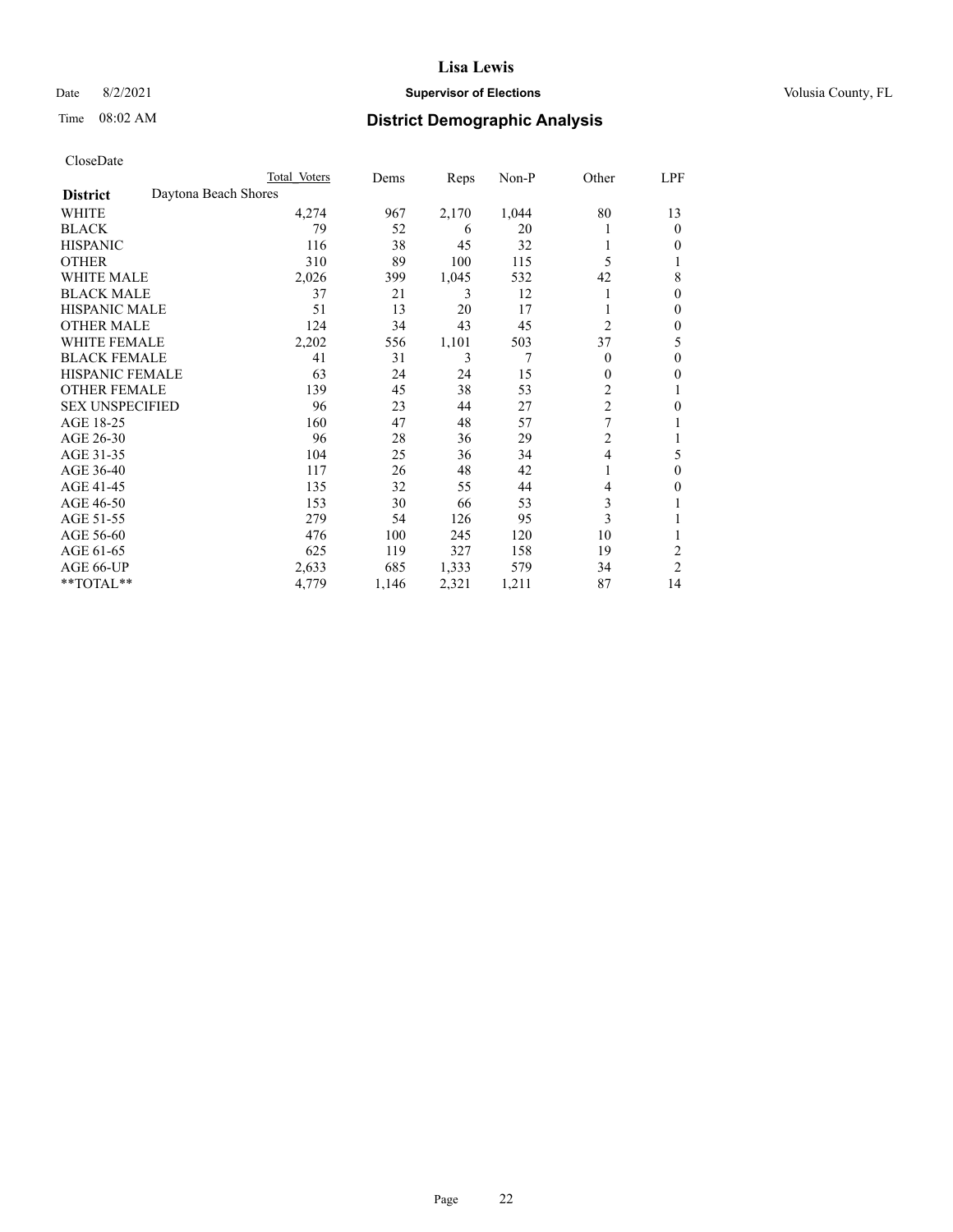## Date 8/2/2021 **Supervisor of Elections Supervisor of Elections** Volusia County, FL

# Time 08:02 AM **District Demographic Analysis**

|                        |        | Total Voters | Dems  | Reps  | Non-P | Other | LPF              |
|------------------------|--------|--------------|-------|-------|-------|-------|------------------|
| <b>District</b>        | DeBary |              |       |       |       |       |                  |
| WHITE                  |        | 13,702       | 2,984 | 6,837 | 3,613 | 203   | 65               |
| <b>BLACK</b>           |        | 820          | 577   | 37    | 196   | 9     | 1                |
| <b>HISPANIC</b>        |        | 1,880        | 759   | 453   | 638   | 26    | 4                |
| <b>OTHER</b>           |        | 1,122        | 292   | 294   | 513   | 20    | 3                |
| WHITE MALE             |        | 6,410        | 1,161 | 3,347 | 1,770 | 88    | 44               |
| <b>BLACK MALE</b>      |        | 387          | 241   | 20    | 119   | 6     | 1                |
| <b>HISPANIC MALE</b>   |        | 843          | 314   | 226   | 287   | 13    | 3                |
| <b>OTHER MALE</b>      |        | 375          | 91    | 108   | 168   | 6     | $\overline{2}$   |
| <b>WHITE FEMALE</b>    |        | 7,110        | 1,794 | 3,412 | 1,772 | 112   | 20               |
| <b>BLACK FEMALE</b>    |        | 422          | 327   | 17    | 75    | 3     | $\boldsymbol{0}$ |
| <b>HISPANIC FEMALE</b> |        | 1,008        | 434   | 220   | 340   | 13    |                  |
| <b>OTHER FEMALE</b>    |        | 505          | 161   | 127   | 205   | 11    | 1                |
| <b>SEX UNSPECIFIED</b> |        | 464          | 89    | 144   | 224   | 6     | 1                |
| AGE 18-25              |        | 1,485        | 363   | 466   | 601   | 43    | 12               |
| AGE 26-30              |        | 1,128        | 288   | 397   | 410   | 21    | 12               |
| AGE 31-35              |        | 1,227        | 326   | 432   | 443   | 19    | $\overline{7}$   |
| AGE 36-40              |        | 1,217        | 266   | 479   | 438   | 18    | 16               |
| AGE 41-45              |        | 1,204        | 300   | 450   | 425   | 20    | 9                |
| AGE 46-50              |        | 1,257        | 303   | 537   | 383   | 24    | 10               |
| AGE 51-55              |        | 1,453        | 350   | 680   | 401   | 20    | 2                |
| AGE 56-60              |        | 1,633        | 413   | 797   | 402   | 19    | $\sqrt{2}$       |
| AGE 61-65              |        | 1,727        | 442   | 844   | 410   | 28    | 3                |
| AGE 66-UP              |        | 5,191        | 1,560 | 2,539 | 1,046 | 46    | $\mathbf{0}$     |
| **TOTAL**              |        | 17,524       | 4,612 | 7,621 | 4,960 | 258   | 73               |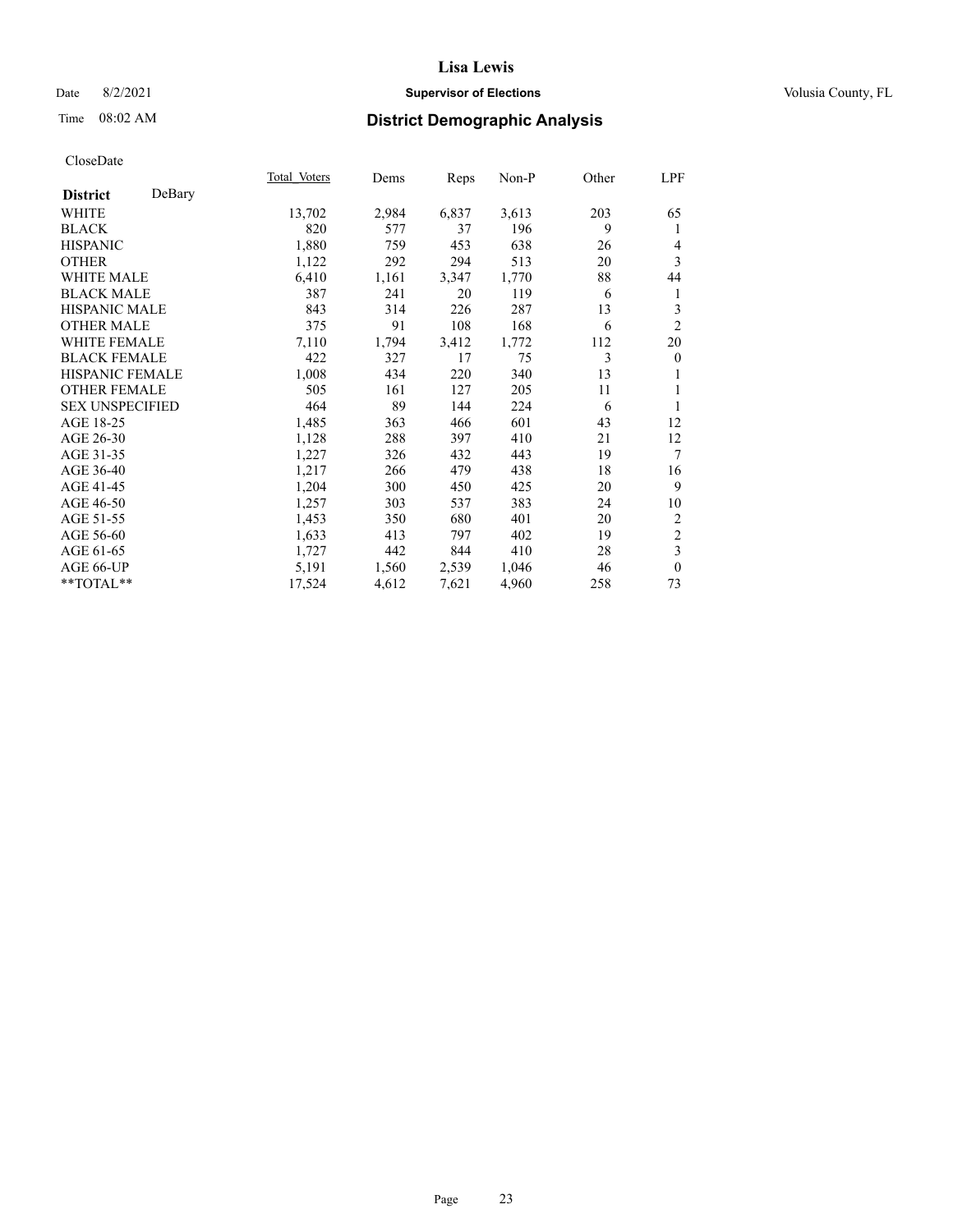## Date 8/2/2021 **Supervisor of Elections Supervisor of Elections** Volusia County, FL

# Time 08:02 AM **District Demographic Analysis**

|                           | Total Voters | Dems  | Reps  | Non-P | Other | LPF            |
|---------------------------|--------------|-------|-------|-------|-------|----------------|
| DeLand<br><b>District</b> |              |       |       |       |       |                |
| WHITE                     | 17,055       | 5,038 | 7,373 | 4,270 | 303   | 71             |
| <b>BLACK</b>              | 3,228        | 2,499 | 116   | 589   | 22    | $\overline{2}$ |
| <b>HISPANIC</b>           | 2,919        | 1,196 | 546   | 1,123 | 44    | 10             |
| <b>OTHER</b>              | 1,635        | 616   | 296   | 696   | 18    | 9              |
| WHITE MALE                | 7,491        | 1,841 | 3,450 | 2,015 | 134   | 51             |
| <b>BLACK MALE</b>         | 1,282        | 908   | 59    | 300   | 14    | 1              |
| <b>HISPANIC MALE</b>      | 1,223        | 430   | 266   | 498   | 21    | 8              |
| <b>OTHER MALE</b>         | 579          | 207   | 117   | 246   | 7     | $\overline{2}$ |
| WHITE FEMALE              | 9,382        | 3,135 | 3,865 | 2,196 | 167   | 19             |
| <b>BLACK FEMALE</b>       | 1,890        | 1,547 | 55    | 279   | 8     | 1              |
| <b>HISPANIC FEMALE</b>    | 1,654        | 746   | 273   | 611   | 22    | $\overline{2}$ |
| <b>OTHER FEMALE</b>       | 692          | 294   | 120   | 265   | 9     | 4              |
| <b>SEX UNSPECIFIED</b>    | 644          | 241   | 126   | 268   | 5     | $\overline{4}$ |
| AGE 18-25                 | 2,641        | 1,054 | 555   | 956   | 58    | 18             |
| AGE 26-30                 | 1,755        | 652   | 434   | 618   | 33    | 18             |
| AGE 31-35                 | 1,900        | 677   | 494   | 687   | 27    | 15             |
| AGE 36-40                 | 1,769        | 618   | 474   | 635   | 31    | 11             |
| AGE 41-45                 | 1,700        | 616   | 508   | 542   | 30    | 4              |
| AGE 46-50                 | 1,686        | 606   | 523   | 530   | 23    | 4              |
| AGE 51-55                 | 1,764        | 603   | 674   | 454   | 26    | 7              |
| AGE 56-60                 | 1,950        | 729   | 762   | 428   | 26    | 5              |
| AGE 61-65                 | 2,046        | 776   | 828   | 410   | 28    | 4              |
| AGE 66-UP                 | 7,620        | 3,017 | 3,077 | 1,415 | 105   | 6              |
| $*$ TOTAL $*$             | 24,837       | 9,349 | 8,331 | 6,678 | 387   | 92             |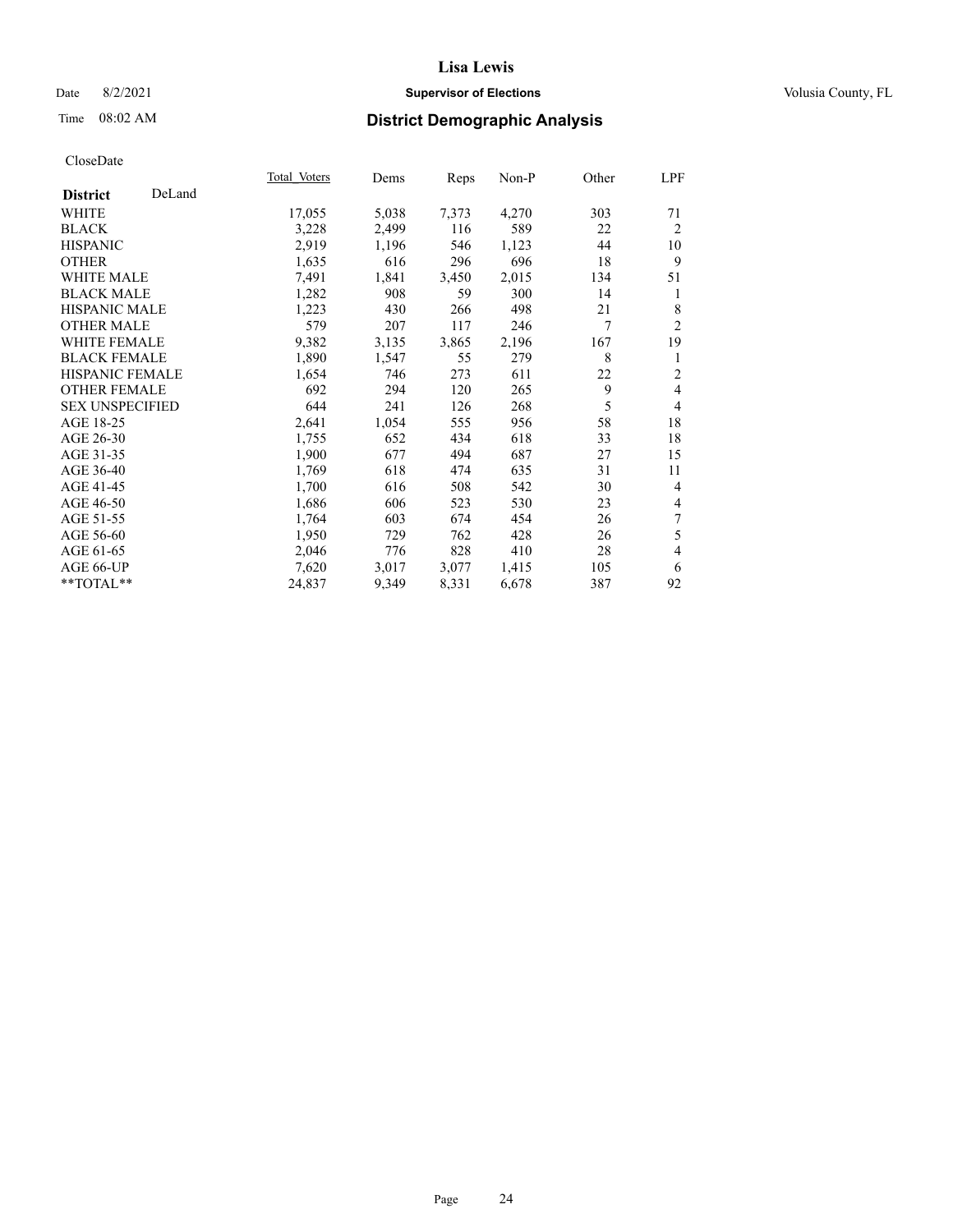## Date 8/2/2021 **Supervisor of Elections Supervisor of Elections** Volusia County, FL

# Time 08:02 AM **District Demographic Analysis**

|                        |         | Total Voters | Dems   | <b>Reps</b> | $Non-P$ | Other | LPF            |
|------------------------|---------|--------------|--------|-------------|---------|-------|----------------|
| <b>District</b>        | Deltona |              |        |             |         |       |                |
| WHITE                  |         | 33,748       | 8,723  | 14,148      | 10,200  | 530   | 147            |
| <b>BLACK</b>           |         | 6,882        | 5,014  | 313         | 1,483   | 66    | 6              |
| <b>HISPANIC</b>        |         | 21,346       | 9,713  | 3,199       | 8,223   | 177   | 34             |
| <b>OTHER</b>           |         | 4,623        | 1,534  | 896         | 2,089   | 86    | 18             |
| WHITE MALE             |         | 15,738       | 3,397  | 6,996       | 5,006   | 238   | 101            |
| <b>BLACK MALE</b>      |         | 3,095        | 2,047  | 195         | 812     | 39    | 2              |
| <b>HISPANIC MALE</b>   |         | 9,914        | 4,165  | 1,719       | 3,926   | 82    | 22             |
| <b>OTHER MALE</b>      |         | 1,655        | 507    | 369         | 742     | 25    | 12             |
| WHITE FEMALE           |         | 17,527       | 5,208  | 6,957       | 5,027   | 290   | 45             |
| <b>BLACK FEMALE</b>    |         | 3,689        | 2,903  | 111         | 645     | 27    | 3              |
| HISPANIC FEMALE        |         | 11,130       | 5,408  | 1,449       | 4,168   | 94    | 11             |
| <b>OTHER FEMALE</b>    |         | 1,956        | 786    | 354         | 771     | 40    | 5              |
| <b>SEX UNSPECIFIED</b> |         | 1,894        | 562    | 406         | 898     | 24    | $\overline{4}$ |
| AGE 18-25              |         | 7,161        | 2,462  | 1,343       | 3,158   | 169   | 29             |
| AGE 26-30              |         | 5,629        | 1,904  | 1,180       | 2,412   | 98    | 35             |
| AGE 31-35              |         | 6,057        | 2,036  | 1,408       | 2,484   | 93    | 36             |
| AGE 36-40              |         | 5,650        | 1,875  | 1,311       | 2,335   | 97    | 32             |
| AGE 41-45              |         | 5,424        | 1,998  | 1,295       | 2,035   | 74    | 22             |
| AGE 46-50              |         | 5,419        | 1,934  | 1,526       | 1,878   | 68    | 13             |
| AGE 51-55              |         | 5,588        | 2,035  | 1,772       | 1,706   | 64    | 11             |
| AGE 56-60              |         | 6,069        | 2,303  | 2,041       | 1,647   | 68    | 10             |
| AGE 61-65              |         | 5,791        | 2,241  | 2,076       | 1,425   | 39    | 10             |
| AGE 66-UP              |         | 13,796       | 6,193  | 4,598       | 2,909   | 89    | 7              |
| $*$ TOTAL $*$          |         | 66,599       | 24,984 | 18,556      | 21,995  | 859   | 205            |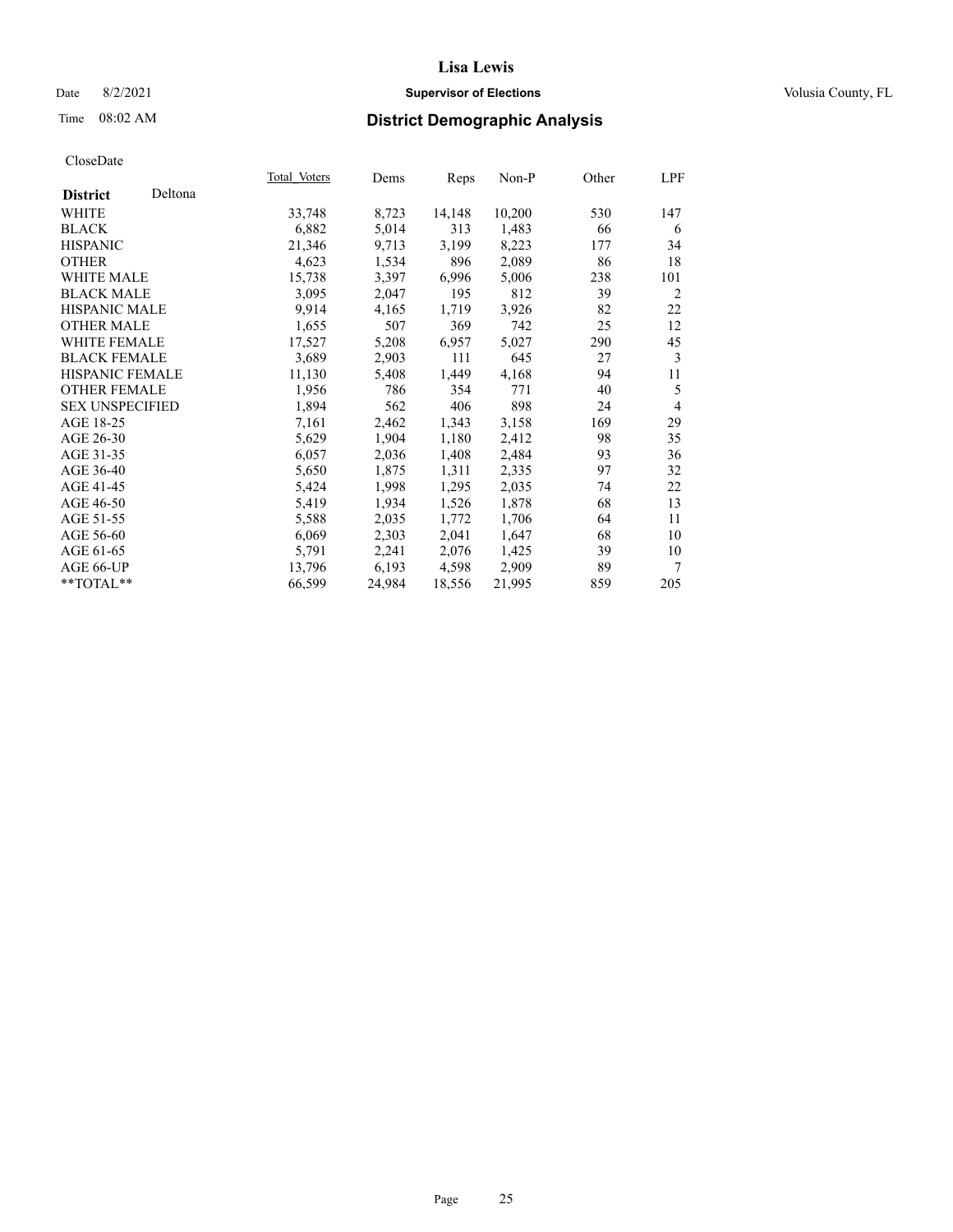## Date 8/2/2021 **Supervisor of Elections Supervisor of Elections** Volusia County, FL

# Time 08:02 AM **District Demographic Analysis**

|                        |           | Total Voters | Dems  | Reps  | Non-P | Other | LPF                     |
|------------------------|-----------|--------------|-------|-------|-------|-------|-------------------------|
| <b>District</b>        | Edgewater |              |       |       |       |       |                         |
| WHITE                  |           | 16,151       | 4,253 | 6,897 | 4,662 | 288   | 51                      |
| <b>BLACK</b>           |           | 410          | 297   | 23    | 79    | 11    | $\mathbf{0}$            |
| <b>HISPANIC</b>        |           | 404          | 149   | 99    | 140   | 14    | 2                       |
| <b>OTHER</b>           |           | 729          | 199   | 210   | 306   | 10    | 4                       |
| <b>WHITE MALE</b>      |           | 7,457        | 1,631 | 3,444 | 2,220 | 127   | 35                      |
| <b>BLACK MALE</b>      |           | 200          | 129   | 15    | 47    | 9     | $\boldsymbol{0}$        |
| <b>HISPANIC MALE</b>   |           | 168          | 50    | 44    | 67    | 6     | 1                       |
| <b>OTHER MALE</b>      |           | 252          | 70    | 73    | 104   | 4     | 1                       |
| <b>WHITE FEMALE</b>    |           | 8,507        | 2,585 | 3,367 | 2,378 | 161   | 16                      |
| <b>BLACK FEMALE</b>    |           | 201          | 161   | 8     | 30    | 2     | $\mathbf{0}$            |
| <b>HISPANIC FEMALE</b> |           | 223          | 91    | 53    | 70    | 8     | 1                       |
| <b>OTHER FEMALE</b>    |           | 259          | 83    | 76    | 93    | 5     | $\sqrt{2}$              |
| <b>SEX UNSPECIFIED</b> |           | 427          | 98    | 149   | 178   | 1     | 1                       |
| AGE 18-25              |           | 1,261        | 307   | 417   | 475   | 51    | 11                      |
| AGE 26-30              |           | 1,101        | 269   | 373   | 432   | 20    | $\tau$                  |
| AGE 31-35              |           | 1,165        | 289   | 379   | 459   | 27    | 11                      |
| AGE 36-40              |           | 1,035        | 264   | 343   | 401   | 16    | 11                      |
| AGE 41-45              |           | 1,001        | 244   | 355   | 381   | 18    | 3                       |
| AGE 46-50              |           | 1,132        | 249   | 477   | 389   | 11    | 6                       |
| AGE 51-55              |           | 1,290        | 310   | 597   | 348   | 33    | $\sqrt{2}$              |
| AGE 56-60              |           | 1,726        | 447   | 793   | 451   | 32    | $\overline{\mathbf{3}}$ |
| AGE 61-65              |           | 1,850        | 498   | 823   | 495   | 34    | $\boldsymbol{0}$        |
| AGE 66-UP              |           | 6,130        | 2,020 | 2,670 | 1,356 | 81    | 3                       |
| **TOTAL**              |           | 17,694       | 4,898 | 7,229 | 5,187 | 323   | 57                      |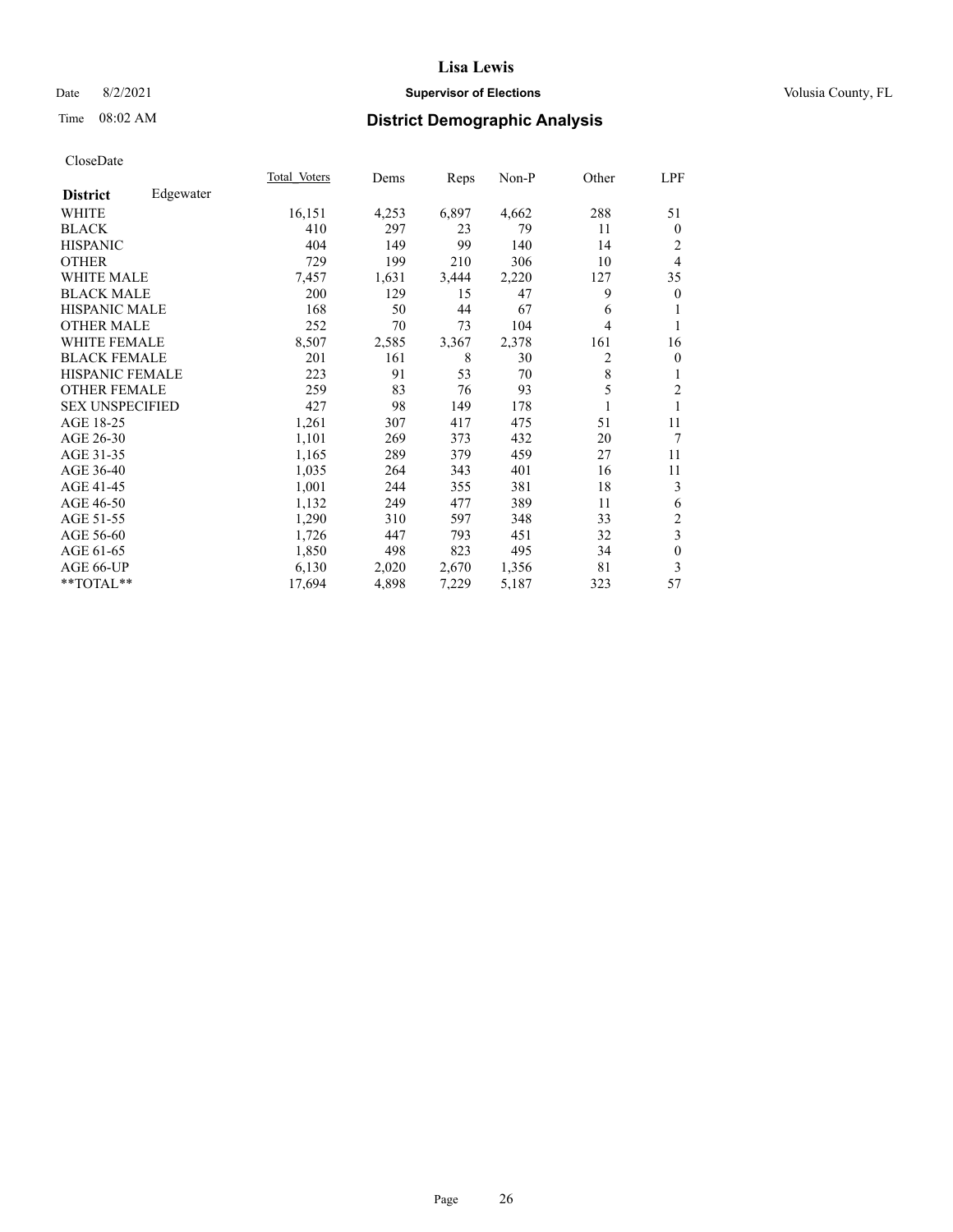## Date 8/2/2021 **Supervisor of Elections Supervisor of Elections** Volusia County, FL

# Time 08:02 AM **District Demographic Analysis**

|                        |            | Total Voters | Dems  | Reps  | Non-P | Other          | LPF              |
|------------------------|------------|--------------|-------|-------|-------|----------------|------------------|
| <b>District</b>        | Holly Hill |              |       |       |       |                |                  |
| WHITE                  |            | 6,373        | 1,850 | 2,442 | 1,940 | 116            | 25               |
| <b>BLACK</b>           |            | 1,181        | 879   | 34    | 256   | 10             | $\overline{c}$   |
| <b>HISPANIC</b>        |            | 397          | 180   | 65    | 145   | 6              |                  |
| <b>OTHER</b>           |            | 519          | 182   | 106   | 221   | 9              | 1                |
| WHITE MALE             |            | 2,958        | 713   | 1,230 | 944   | 55             | 16               |
| <b>BLACK MALE</b>      |            | 455          | 305   | 19    | 126   | 3              | $\overline{c}$   |
| <b>HISPANIC MALE</b>   |            | 195          | 80    | 35    | 76    | 3              | 1                |
| <b>OTHER MALE</b>      |            | 181          | 57    | 50    | 71    | $\overline{2}$ | 1                |
| <b>WHITE FEMALE</b>    |            | 3,330        | 1,120 | 1,179 | 961   | 61             | 9                |
| <b>BLACK FEMALE</b>    |            | 708          | 561   | 15    | 125   | 7              | $\theta$         |
| HISPANIC FEMALE        |            | 192          | 96    | 28    | 65    | 3              | $\theta$         |
| <b>OTHER FEMALE</b>    |            | 208          | 99    | 35    | 72    | $\overline{c}$ | $\theta$         |
| <b>SEX UNSPECIFIED</b> |            | 243          | 60    | 56    | 122   | 5              | $\boldsymbol{0}$ |
| AGE 18-25              |            | 717          | 235   | 172   | 285   | 22             | 3                |
| AGE 26-30              |            | 607          | 251   | 113   | 229   | 8              | 6                |
| AGE 31-35              |            | 640          | 233   | 139   | 253   | 10             | 5                |
| AGE 36-40              |            | 557          | 198   | 116   | 231   | 9              | 3                |
| AGE 41-45              |            | 531          | 186   | 140   | 188   | 16             | 1                |
| AGE 46-50              |            | 556          | 189   | 159   | 195   | 11             | 2                |
| AGE 51-55              |            | 670          | 228   | 223   | 204   | 12             | 3                |
| AGE 56-60              |            | 928          | 311   | 346   | 258   | 11             | $\overline{c}$   |
| AGE 61-65              |            | 872          | 337   | 303   | 214   | 15             | 3                |
| AGE 66-UP              |            | 2,391        | 923   | 935   | 505   | 27             | 1                |
| **TOTAL**              |            | 8,470        | 3,091 | 2,647 | 2,562 | 141            | 29               |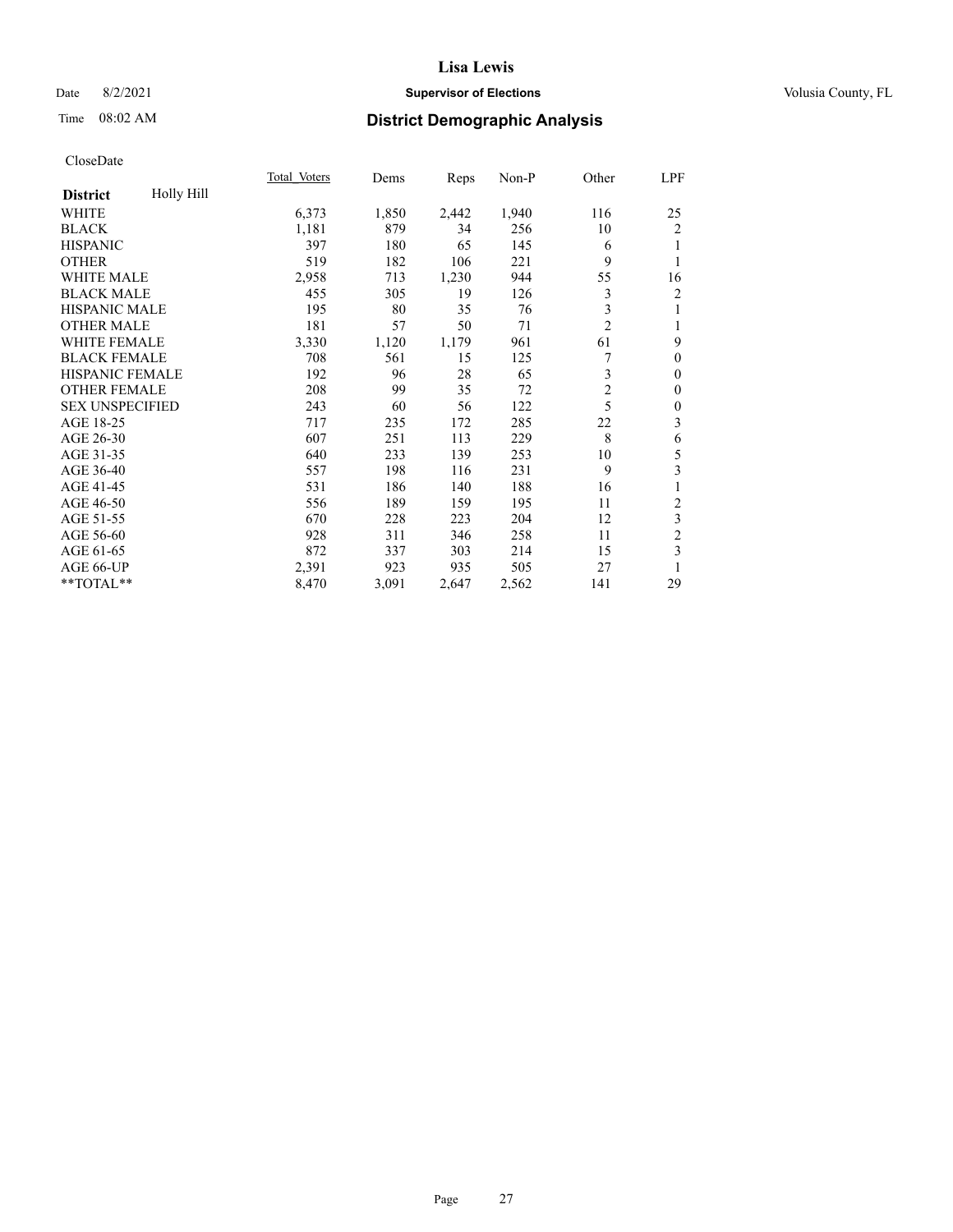## Date 8/2/2021 **Supervisor of Elections Supervisor of Elections** Volusia County, FL

# Time 08:02 AM **District Demographic Analysis**

|                               | Total Voters | Dems | Reps           | Non-P | Other          | LPF            |
|-------------------------------|--------------|------|----------------|-------|----------------|----------------|
| Lake Helen<br><b>District</b> |              |      |                |       |                |                |
| WHITE                         | 1,981        | 492  | 921            | 535   | 30             | 3              |
| <b>BLACK</b>                  | 172          | 143  | 9              | 19    | 1              | 0              |
| <b>HISPANIC</b>               | 105          | 35   | 27             | 39    | 3              |                |
| <b>OTHER</b>                  | 80           | 31   | 18             | 28    | 1              | $\overline{c}$ |
| <b>WHITE MALE</b>             | 898          | 185  | 437            | 263   | 10             | 3              |
| <b>BLACK MALE</b>             | 79           | 64   | 6              | 9     | $\theta$       | 0              |
| <b>HISPANIC MALE</b>          | 51           | 18   | 10             | 21    | 1              |                |
| <b>OTHER MALE</b>             | 26           | 12   | $\overline{4}$ | 8     | 1              | 1              |
| <b>WHITE FEMALE</b>           | 1,060        | 304  | 471            | 265   | 20             | 0              |
| <b>BLACK FEMALE</b>           | 89           | 78   | 1              | 9     | 1              | 0              |
| <b>HISPANIC FEMALE</b>        | 51           | 16   | 16             | 17    | 2              | 0              |
| <b>OTHER FEMALE</b>           | 33           | 17   | 6              | 10    | $\theta$       | 0              |
| <b>SEX UNSPECIFIED</b>        | 51           | 7    | 24             | 19    | $\mathbf{0}$   |                |
| AGE 18-25                     | 177          | 38   | 74             | 62    | 3              | 0              |
| AGE 26-30                     | 164          | 41   | 62             | 55    | 4              | 2              |
| AGE 31-35                     | 161          | 50   | 50             | 55    | 6              | $\theta$       |
| AGE 36-40                     | 141          | 36   | 48             | 55    | 2              | 0              |
| AGE 41-45                     | 154          | 30   | 55             | 67    | $\overline{c}$ | 0              |
| AGE 46-50                     | 155          | 40   | 61             | 48    | 3              | 3              |
| AGE 51-55                     | 196          | 46   | 89             | 58    | 3              | $\mathbf{0}$   |
| AGE 56-60                     | 234          | 67   | 112            | 49    | 6              | 0              |
| AGE 61-65                     | 256          | 84   | 123            | 48    | 1              | 0              |
| AGE 66-UP                     | 699          | 268  | 301            | 124   | 5              |                |
| **TOTAL**                     | 2,338        | 701  | 975            | 621   | 35             | 6              |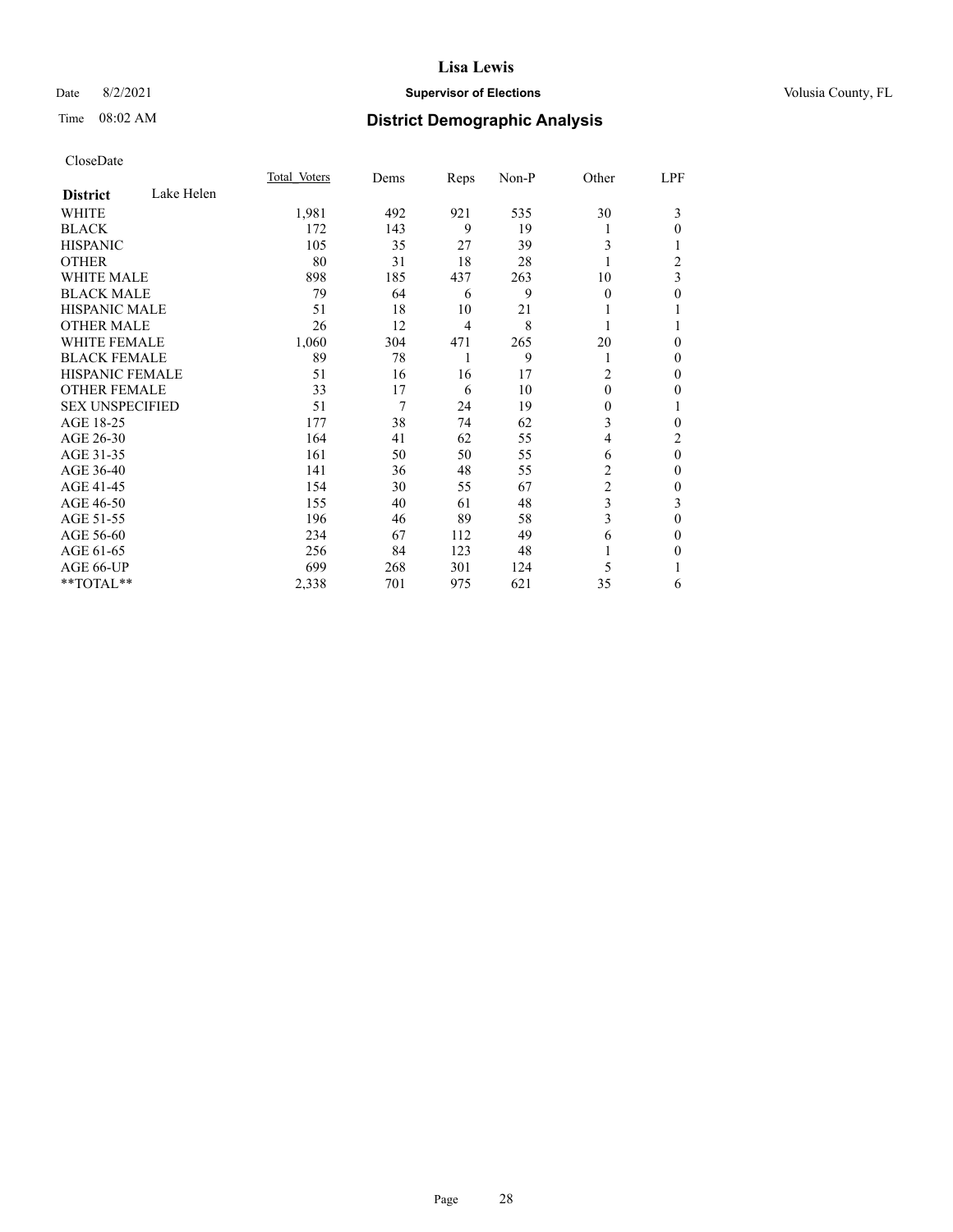## Date 8/2/2021 **Supervisor of Elections Supervisor of Elections** Volusia County, FL

# Time 08:02 AM **District Demographic Analysis**

|                                     | Total Voters | Dems  | Reps   | Non-P | Other | LPF            |
|-------------------------------------|--------------|-------|--------|-------|-------|----------------|
| New Smyrna Beach<br><b>District</b> |              |       |        |       |       |                |
| WHITE                               | 23,008       | 5,988 | 10,832 | 5,632 | 488   | 68             |
| <b>BLACK</b>                        | 835          | 649   | 33     | 144   | 8     | 1              |
| <b>HISPANIC</b>                     | 596          | 200   | 182    | 198   | 14    | 2              |
| <b>OTHER</b>                        | 981          | 272   | 290    | 399   | 16    | $\overline{4}$ |
| <b>WHITE MALE</b>                   | 10,658       | 2,278 | 5,310  | 2,798 | 227   | 45             |
| <b>BLACK MALE</b>                   | 366          | 265   | 15     | 81    | 4     | 1              |
| <b>HISPANIC MALE</b>                | 283          | 91    | 88     | 97    | 6     | 1              |
| <b>OTHER MALE</b>                   | 335          | 91    | 104    | 132   | 5     | 3              |
| <b>WHITE FEMALE</b>                 | 12,147       | 3,648 | 5,440  | 2,777 | 260   | 22             |
| <b>BLACK FEMALE</b>                 | 455          | 372   | 17     | 62    | 4     | $\mathbf{0}$   |
| <b>HISPANIC FEMALE</b>              | 300          | 107   | 89     | 95    | 8     | 1              |
| <b>OTHER FEMALE</b>                 | 420          | 142   | 132    | 139   | 6     | 1              |
| <b>SEX UNSPECIFIED</b>              | 456          | 115   | 142    | 192   | 6     | 1              |
| AGE 18-25                           | 1,614        | 447   | 560    | 537   | 65    | 5              |
| AGE 26-30                           | 1,285        | 339   | 400    | 504   | 31    | 11             |
| AGE 31-35                           | 1,279        | 348   | 429    | 459   | 33    | 10             |
| AGE 36-40                           | 1,237        | 342   | 452    | 413   | 22    | 8              |
| AGE 41-45                           | 1,282        | 307   | 493    | 437   | 35    | 10             |
| AGE 46-50                           | 1,461        | 335   | 660    | 418   | 44    | $\overline{4}$ |
| AGE 51-55                           | 1,860        | 449   | 902    | 452   | 50    | 7              |
| AGE 56-60                           | 2,553        | 590   | 1,319  | 597   | 42    | 5              |
| AGE 61-65                           | 3,008        | 834   | 1,453  | 663   | 52    | 6              |
| AGE 66-UP                           | 9,836        | 3,118 | 4,667  | 1,891 | 151   | 9              |
| $*$ $TOTAL**$                       | 25,420       | 7,109 | 11,337 | 6,373 | 526   | 75             |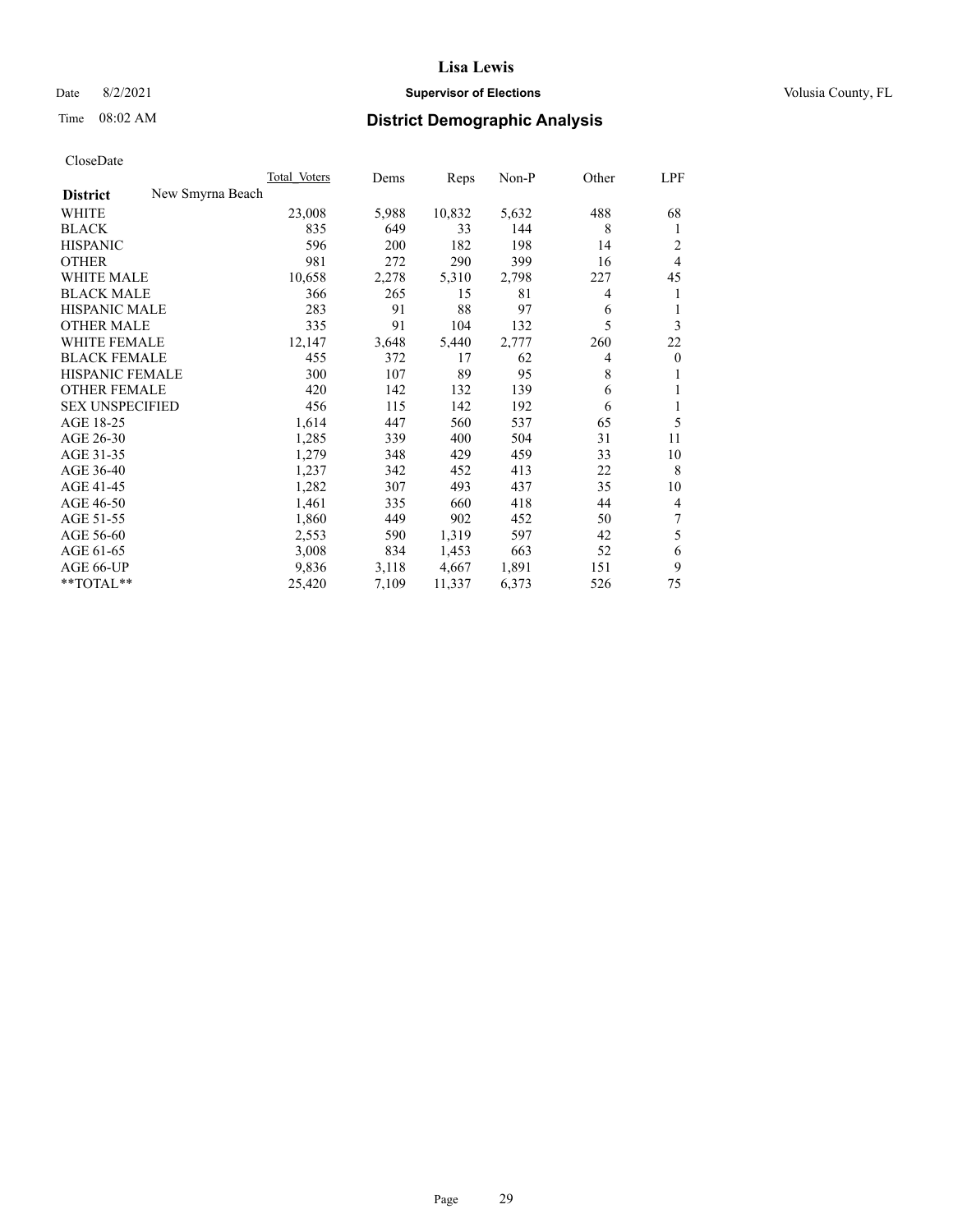## Date 8/2/2021 **Supervisor of Elections Supervisor of Elections** Volusia County, FL

# Time 08:02 AM **District Demographic Analysis**

|                        |          | Total Voters | Dems | Reps           | Non-P | Other    | LPF          |
|------------------------|----------|--------------|------|----------------|-------|----------|--------------|
| <b>District</b>        | Oak Hill |              |      |                |       |          |              |
| WHITE                  |          | 1,498        | 333  | 742            | 389   | 30       | 4            |
| <b>BLACK</b>           |          | 162          | 132  | 7              | 23    | $\Omega$ | $\Omega$     |
| <b>HISPANIC</b>        |          | 17           | 6    | 2              | 8     |          | 0            |
| <b>OTHER</b>           |          | 52           | 15   | 21             | 15    |          | 0            |
| WHITE MALE             |          | 730          | 141  | 380            | 195   | 11       | 3            |
| <b>BLACK MALE</b>      |          | 81           | 62   | 4              | 15    | $\theta$ | $\Omega$     |
| <b>HISPANIC MALE</b>   |          | 6            | 1    | 1              | 4     | 0        | 0            |
| <b>OTHER MALE</b>      |          | 21           | 6    | 8              | 6     | 1        | 0            |
| WHITE FEMALE           |          | 751          | 189  | 353            | 189   | 19       |              |
| <b>BLACK FEMALE</b>    |          | 80           | 70   | $\overline{2}$ | 8     | $\Omega$ | 0            |
| <b>HISPANIC FEMALE</b> |          | 11           | 5    | 1              | 4     |          | 0            |
| <b>OTHER FEMALE</b>    |          | 17           | 6    | 8              | 3     | 0        | 0            |
| <b>SEX UNSPECIFIED</b> |          | 32           | 6    | 15             | 11    | 0        | 0            |
| AGE 18-25              |          | 120          | 33   | 43             | 41    | 3        | 0            |
| AGE 26-30              |          | 86           | 25   | 34             | 22    | 4        |              |
| AGE 31-35              |          | 79           | 23   | 26             | 28    | 2        | 0            |
| AGE 36-40              |          | 82           | 19   | 33             | 27    | 2        |              |
| AGE 41-45              |          | 92           | 25   | 34             | 32    |          | 0            |
| AGE 46-50              |          | 96           | 29   | 39             | 25    | 3        | 0            |
| AGE 51-55              |          | 119          | 25   | 67             | 24    | 3        | $\mathbf{0}$ |
| AGE 56-60              |          | 178          | 53   | 75             | 45    | 5        | 0            |
| AGE 61-65              |          | 226          | 67   | 113            | 41    | 3        | 2            |
| AGE 66-UP              |          | 651          | 187  | 308            | 150   | 6        | $\theta$     |
| **TOTAL**              |          | 1,729        | 486  | 772            | 435   | 32       | 4            |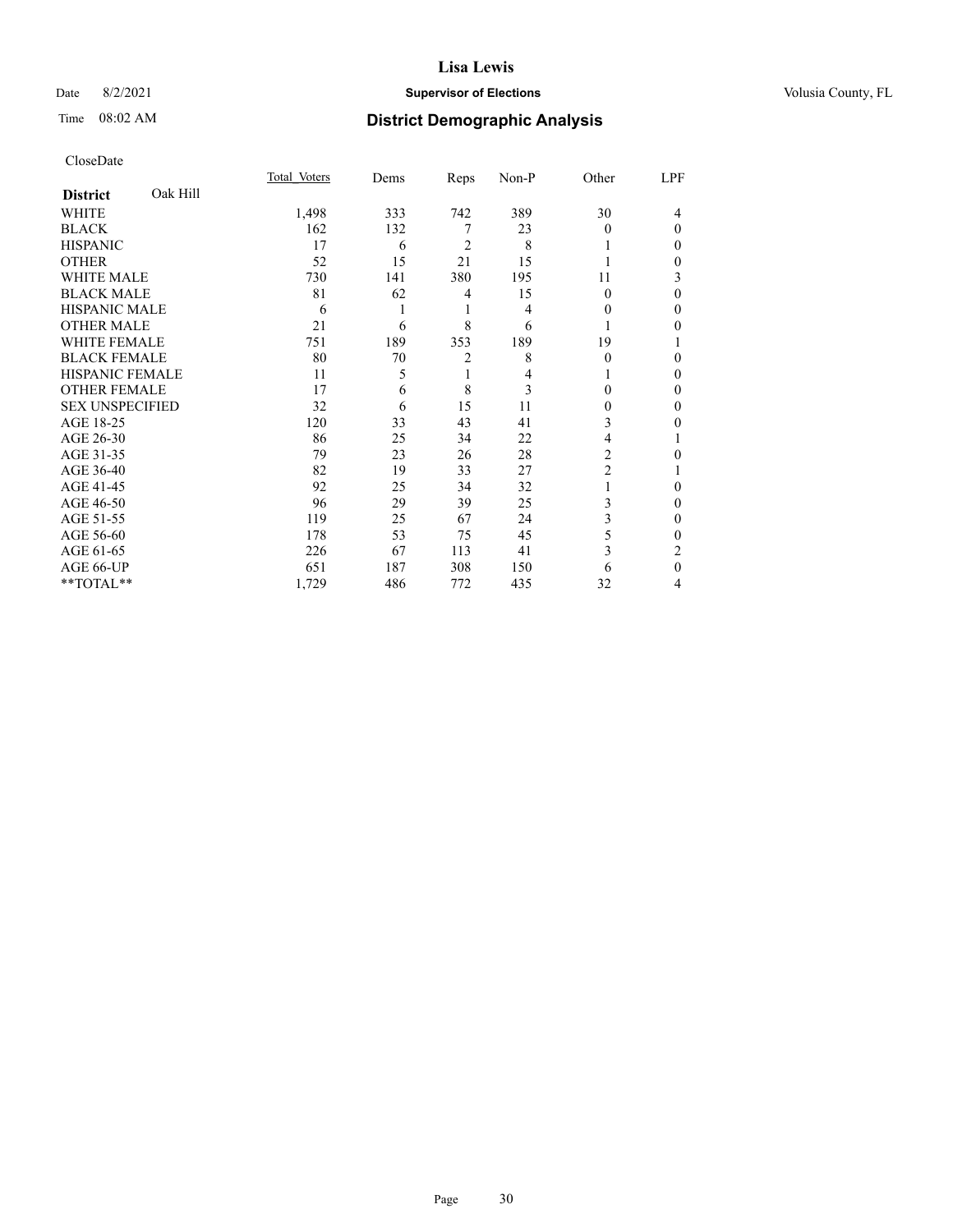## Date 8/2/2021 **Supervisor of Elections Supervisor of Elections** Volusia County, FL

## Time 08:02 AM **District Demographic Analysis**

|                                | Total Voters | Dems  | Reps  | Non-P | Other        | LPF            |
|--------------------------------|--------------|-------|-------|-------|--------------|----------------|
| Orange City<br><b>District</b> |              |       |       |       |              |                |
| WHITE                          | 6,217        | 1,626 | 2,784 | 1,678 | 106          | 23             |
| <b>BLACK</b>                   | 598          | 446   | 27    | 113   | 10           | $\overline{c}$ |
| <b>HISPANIC</b>                | 1,776        | 744   | 298   | 705   | 27           | $\overline{2}$ |
| <b>OTHER</b>                   | 490          | 139   | 110   | 232   | 8            | 1              |
| <b>WHITE MALE</b>              | 2,675        | 566   | 1,272 | 778   | 45           | 14             |
| <b>BLACK MALE</b>              | 224          | 148   | 16    | 56    | 3            | 1              |
| <b>HISPANIC MALE</b>           | 751          | 287   | 147   | 304   | 12           | 1              |
| <b>OTHER MALE</b>              | 166          | 41    | 45    | 80    | $\mathbf{0}$ | $\mathbf{0}$   |
| <b>WHITE FEMALE</b>            | 3,472        | 1,050 | 1,480 | 873   | 60           | 9              |
| <b>BLACK FEMALE</b>            | 365          | 292   | 11    | 54    | 7            | 1              |
| <b>HISPANIC FEMALE</b>         | 1,006        | 450   | 149   | 391   | 15           | 1              |
| <b>OTHER FEMALE</b>            | 220          | 80    | 51    | 82    | 6            | 1              |
| <b>SEX UNSPECIFIED</b>         | 201          | 41    | 47    | 110   | 3            | $\mathbf{0}$   |
| AGE 18-25                      | 769          | 258   | 180   | 303   | 22           | 6              |
| AGE 26-30                      | 619          | 183   | 140   | 269   | 24           | 3              |
| AGE 31-35                      | 634          | 207   | 171   | 242   | 12           | $\overline{2}$ |
| AGE 36-40                      | 580          | 175   | 150   | 243   | 6            | 6              |
| AGE 41-45                      | 564          | 175   | 165   | 212   | 11           | 1              |
| AGE 46-50                      | 631          | 173   | 238   | 211   | 7            | $\mathfrak{2}$ |
| AGE 51-55                      | 679          | 213   | 252   | 197   | 14           | 3              |
| AGE 56-60                      | 671          | 193   | 265   | 201   | 10           | $\overline{2}$ |
| AGE 61-65                      | 762          | 251   | 319   | 181   | 10           | 1              |
| AGE 66-UP                      | 3,171        | 1,127 | 1,339 | 668   | 35           | $\overline{2}$ |
| **TOTAL**                      | 9,081        | 2,955 | 3,219 | 2,728 | 151          | 28             |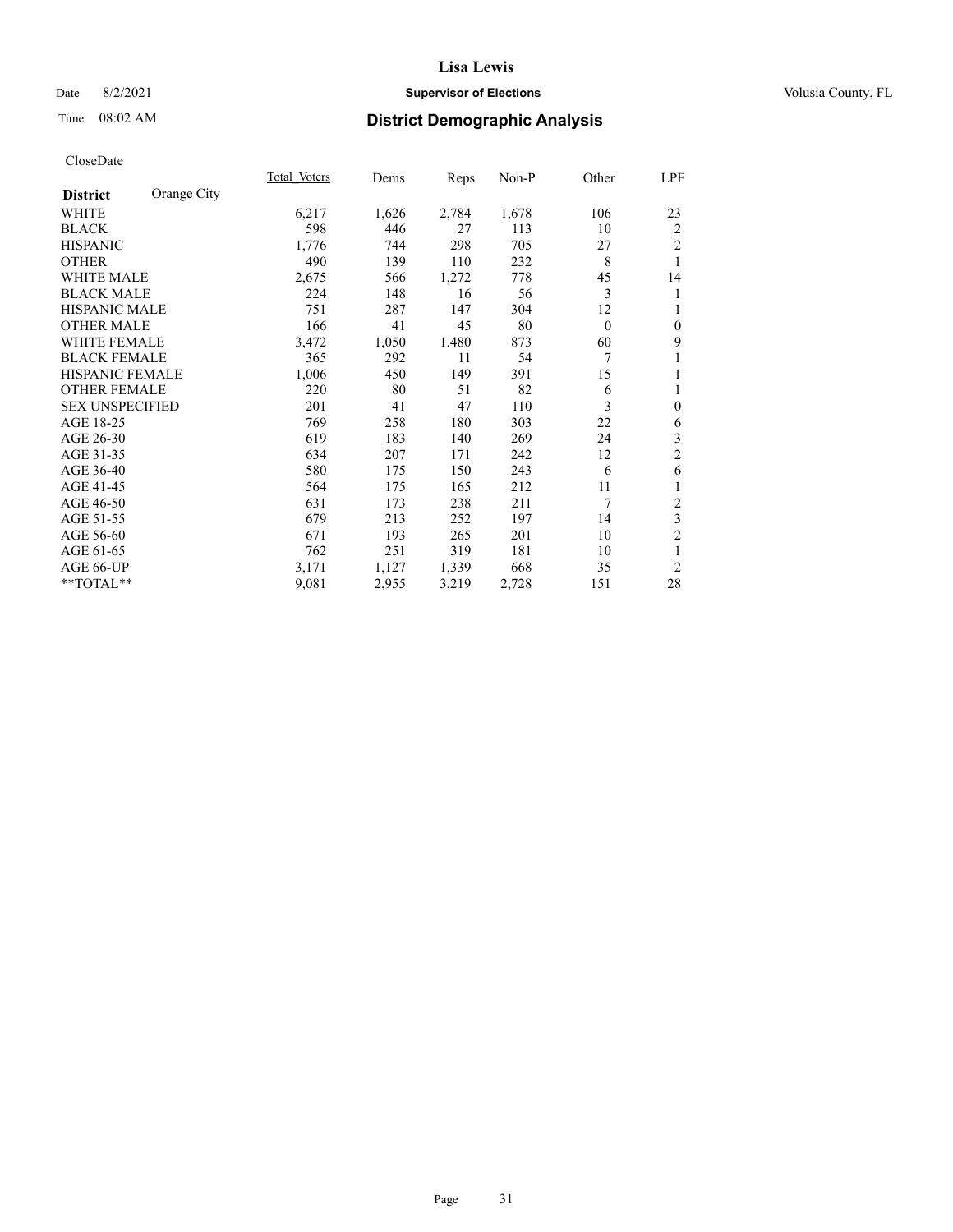## Date 8/2/2021 **Supervisor of Elections Supervisor of Elections** Volusia County, FL

# Time 08:02 AM **District Demographic Analysis**

|                                 | Total Voters | Dems   | Reps   | Non-P | Other | LPF            |
|---------------------------------|--------------|--------|--------|-------|-------|----------------|
| Ormond Beach<br><b>District</b> |              |        |        |       |       |                |
| WHITE                           | 30,128       | 8,342  | 13,652 | 7,590 | 458   | 86             |
| <b>BLACK</b>                    | 1,225        | 894    | 55     | 258   | 15    | 3              |
| <b>HISPANIC</b>                 | 1,101        | 413    | 272    | 390   | 19    | 7              |
| <b>OTHER</b>                    | 2,166        | 652    | 566    | 899   | 46    | 3              |
| <b>WHITE MALE</b>               | 13,700       | 3,145  | 6,598  | 3,690 | 200   | 67             |
| <b>BLACK MALE</b>               | 540          | 357    | 30     | 143   | 8     | $\overline{c}$ |
| <b>HISPANIC MALE</b>            | 453          | 151    | 119    | 167   | 11    | $\mathfrak s$  |
| <b>OTHER MALE</b>               | 810          | 235    | 206    | 345   | 22    | $\overline{2}$ |
| <b>WHITE FEMALE</b>             | 16,119       | 5,123  | 6,939  | 3,783 | 255   | 19             |
| <b>BLACK FEMALE</b>             | 667          | 524    | 24     | 111   | 7     | 1              |
| <b>HISPANIC FEMALE</b>          | 631          | 259    | 149    | 214   | 7     | $\overline{c}$ |
| <b>OTHER FEMALE</b>             | 924          | 316    | 255    | 338   | 15    | $\mathbf{0}$   |
| <b>SEX UNSPECIFIED</b>          | 776          | 191    | 225    | 346   | 13    | 1              |
| AGE 18-25                       | 2,866        | 799    | 997    | 973   | 81    | 16             |
| AGE 26-30                       | 1,949        | 554    | 645    | 693   | 49    | 8              |
| AGE 31-35                       | 2,031        | 611    | 647    | 727   | 35    | 11             |
| AGE 36-40                       | 2,051        | 530    | 736    | 738   | 29    | 18             |
| AGE 41-45                       | 1,976        | 504    | 736    | 680   | 43    | 13             |
| AGE 46-50                       | 2,135        | 523    | 937    | 622   | 40    | 13             |
| AGE 51-55                       | 2,703        | 658    | 1,299  | 698   | 42    | 6              |
| AGE 56-60                       | 3,294        | 889    | 1,541  | 808   | 52    | 4              |
| AGE 61-65                       | 3,474        | 1,105  | 1,551  | 761   | 55    | $\overline{2}$ |
| AGE 66-UP                       | 12,130       | 4,126  | 5,452  | 2,432 | 112   | $\,$ 8 $\,$    |
| **TOTAL**                       | 34,620       | 10,301 | 14,545 | 9,137 | 538   | 99             |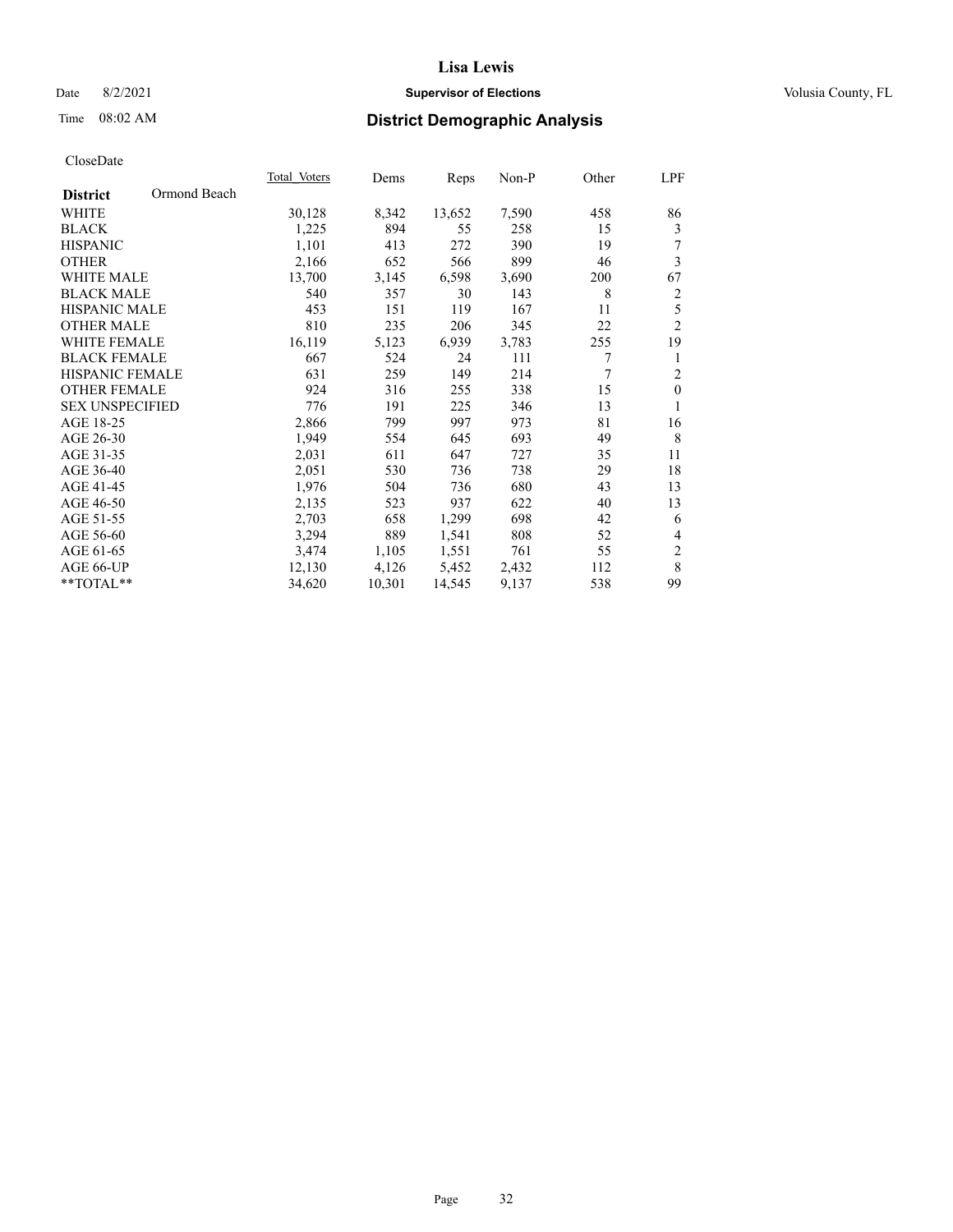## Date 8/2/2021 **Supervisor of Elections Supervisor of Elections** Volusia County, FL

| CloseDate |
|-----------|
|-----------|

|                        |         | Total Voters | Dems           | Reps             | Non-P | Other    | LPF      |
|------------------------|---------|--------------|----------------|------------------|-------|----------|----------|
| <b>District</b>        | Pierson |              |                |                  |       |          |          |
| WHITE                  |         | 606          | 141            | 326              | 125   | 10       | 4        |
| <b>BLACK</b>           |         | 35           | 30             | $\overline{0}$   | 5     | 0        | $\Omega$ |
| <b>HISPANIC</b>        |         | 192          | 85             | 11               | 95    | 1        | 0        |
| <b>OTHER</b>           |         | 38           | 9              | 8                | 21    | $\Omega$ | 0        |
| <b>WHITE MALE</b>      |         | 299          | 67             | 163              | 62    | 4        | 3        |
| <b>BLACK MALE</b>      |         | 19           | 17             | $\boldsymbol{0}$ | 2     | $\theta$ | 0        |
| <b>HISPANIC MALE</b>   |         | 103          | 51             | 6                | 45    |          | 0        |
| <b>OTHER MALE</b>      |         | 16           | 3              | 6                | 7     | 0        | 0        |
| <b>WHITE FEMALE</b>    |         | 302          | 73             | 160              | 62    | 6        |          |
| <b>BLACK FEMALE</b>    |         | 16           | 13             | $\mathbf{0}$     | 3     | 0        | 0        |
| <b>HISPANIC FEMALE</b> |         | 84           | 31             | 5                | 48    | $\Omega$ | 0        |
| <b>OTHER FEMALE</b>    |         | 12           | $\overline{4}$ | 1                | 7     | $\theta$ | 0        |
| <b>SEX UNSPECIFIED</b> |         | 20           | 6              | $\overline{4}$   | 10    | 0        | 0        |
| AGE 18-25              |         | 125          | 40             | 24               | 60    |          | 0        |
| AGE 26-30              |         | 85           | 29             | 24               | 29    |          | 2        |
| AGE 31-35              |         | 68           | 22             | 19               | 26    |          | 0        |
| AGE 36-40              |         | 65           | 10             | 27               | 26    |          |          |
| AGE 41-45              |         | 53           | 9              | 20               | 24    | 0        | 0        |
| AGE 46-50              |         | 54           | 11             | 27               | 15    | 0        |          |
| AGE 51-55              |         | 55           | 18             | 24               | 12    |          | 0        |
| AGE 56-60              |         | 69           | 23             | 30               | 15    |          | $_{0}$   |
| AGE 61-65              |         | 98           | 30             | 47               | 20    |          | 0        |
| AGE 66-UP              |         | 199          | 73             | 103              | 19    | 4        | 0        |
| **TOTAL**              |         | 871          | 265            | 345              | 246   | 11       | 4        |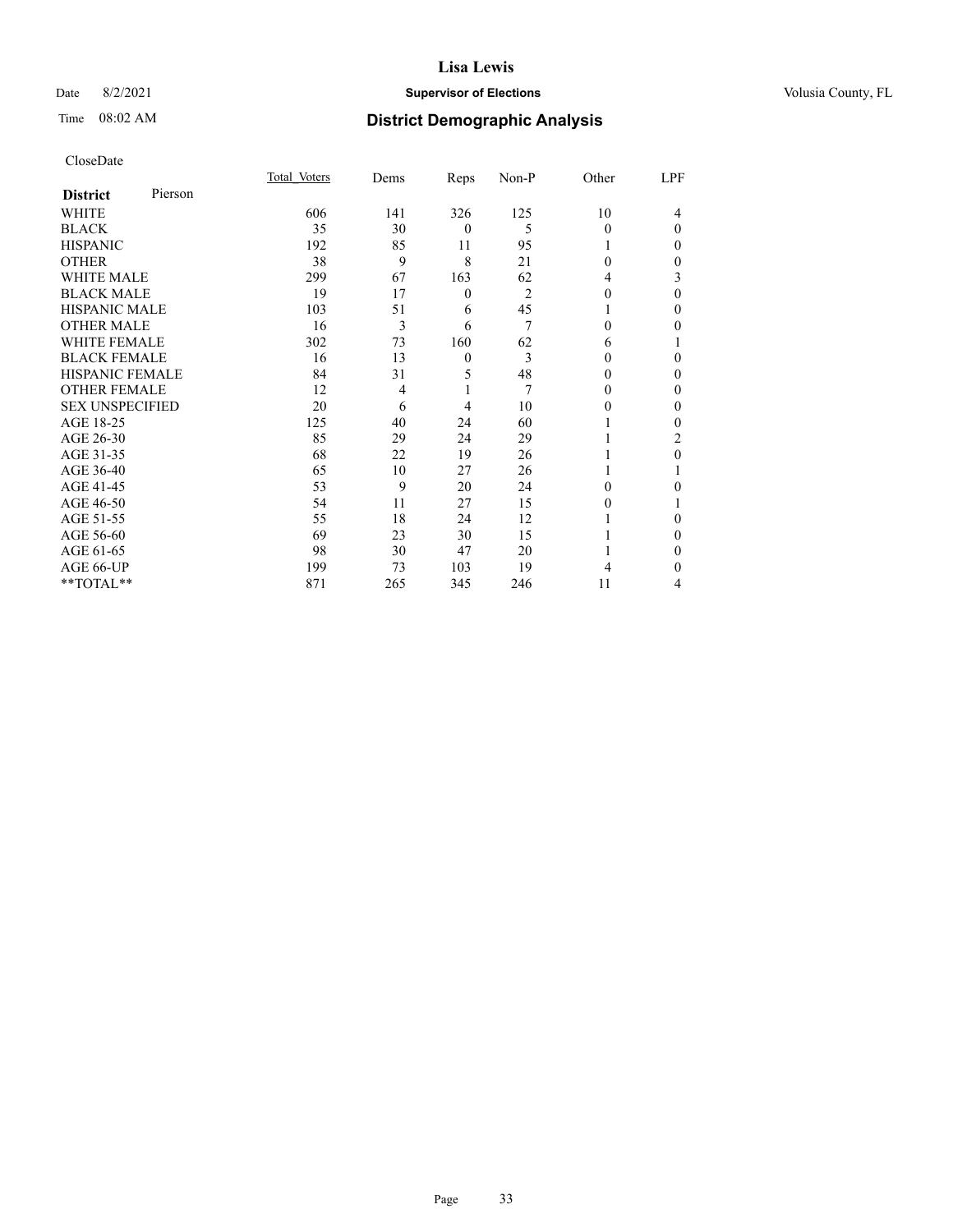## Date 8/2/2021 **Supervisor of Elections Supervisor of Elections** Volusia County, FL

# Time 08:02 AM **District Demographic Analysis**

|                        |             | Total Voters | Dems           | Reps         | Non-P | Other          | LPF          |
|------------------------|-------------|--------------|----------------|--------------|-------|----------------|--------------|
| <b>District</b>        | Ponce Inlet |              |                |              |       |                |              |
| WHITE                  |             | 3,170        | 722            | 1,673        | 713   | 54             | 8            |
| <b>BLACK</b>           |             | 15           | 5              | 2            | 8     | 0              | 0            |
| <b>HISPANIC</b>        |             | 64           | 13             | 31           | 19    | $\Omega$       |              |
| <b>OTHER</b>           |             | 129          | 40             | 47           | 42    | $\Omega$       | 0            |
| <b>WHITE MALE</b>      |             | 1,519        | 289            | 814          | 378   | 32             | 6            |
| <b>BLACK MALE</b>      |             | 10           | 3              | 2            | 5     | $\mathbf{0}$   | $\mathbf{0}$ |
| <b>HISPANIC MALE</b>   |             | 26           | 4              | 14           | 8     | 0              | 0            |
| <b>OTHER MALE</b>      |             | 47           | 13             | 18           | 16    | 0              | 0            |
| <b>WHITE FEMALE</b>    |             | 1,623        | 426            | 848          | 325   | 22             | 2            |
| <b>BLACK FEMALE</b>    |             | 5            | $\overline{c}$ | $\mathbf{0}$ | 3     | $\theta$       | $\theta$     |
| <b>HISPANIC FEMALE</b> |             | 38           | 9              | 17           | 11    | 0              |              |
| <b>OTHER FEMALE</b>    |             | 51           | 18             | 18           | 15    | 0              | 0            |
| <b>SEX UNSPECIFIED</b> |             | 59           | 16             | 22           | 21    | $\Omega$       | $\mathbf{0}$ |
| AGE 18-25              |             | 195          | 39             | 87           | 61    | 6              | 2            |
| AGE 26-30              |             | 100          | 28             | 35           | 33    | 2              | 2            |
| AGE 31-35              |             | 80           | 20             | 30           | 29    |                | $\theta$     |
| AGE 36-40              |             | 87           | 21             | 34           | 32    | $\theta$       | 0            |
| AGE 41-45              |             | 112          | 22             | 49           | 37    | 3              | 1            |
| AGE 46-50              |             | 153          | 26             | 80           | 43    | 4              | 0            |
| AGE 51-55              |             | 209          | 35             | 115          | 55    | 3              | 1            |
| AGE 56-60              |             | 352          | 70             | 190          | 83    | $\overline{7}$ | 2            |
| AGE 61-65              |             | 482          | 106            | 271          | 97    | 8              | $\theta$     |
| AGE 66-UP              |             | 1,608        | 413            | 862          | 312   | 20             |              |
| **TOTAL**              |             | 3,378        | 780            | 1,753        | 782   | 54             | 9            |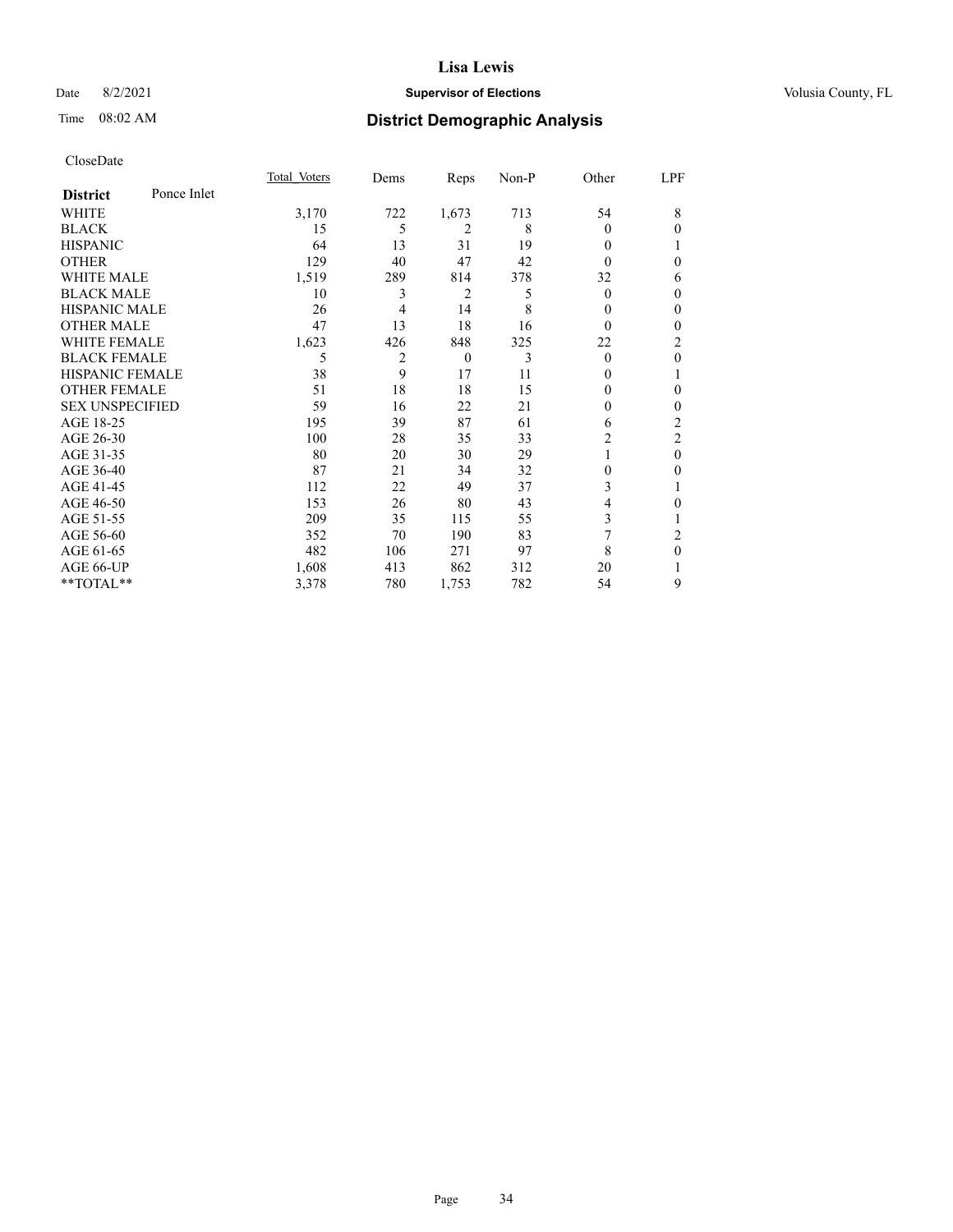## Date 8/2/2021 **Supervisor of Elections Supervisor of Elections** Volusia County, FL

# Time 08:02 AM **District Demographic Analysis**

|                                | Total Voters | Dems   | Reps   | Non-P  | Other | LPF                     |
|--------------------------------|--------------|--------|--------|--------|-------|-------------------------|
| Port Orange<br><b>District</b> |              |        |        |        |       |                         |
| WHITE                          | 40,710       | 10,811 | 17,718 | 11,328 | 719   | 134                     |
| <b>BLACK</b>                   | 1,690        | 1,214  | 89     | 366    | 18    | 3                       |
| <b>HISPANIC</b>                | 1,991        | 722    | 465    | 773    | 22    | 9                       |
| <b>OTHER</b>                   | 2,846        | 844    | 734    | 1,203  | 53    | 12                      |
| <b>WHITE MALE</b>              | 18,689       | 4,129  | 8,696  | 5,444  | 336   | 84                      |
| <b>BLACK MALE</b>              | 737          | 478    | 55     | 191    | 11    | $\overline{2}$          |
| <b>HISPANIC MALE</b>           | 925          | 306    | 244    | 353    | 15    | 7                       |
| <b>OTHER MALE</b>              | 1,026        | 292    | 270    | 436    | 20    | $\,$ 8 $\,$             |
| WHITE FEMALE                   | 21,460       | 6,547  | 8,795  | 5,692  | 378   | 48                      |
| <b>BLACK FEMALE</b>            | 931          | 719    | 33     | 172    | 7     | $\mathbf{0}$            |
| <b>HISPANIC FEMALE</b>         | 1,030        | 406    | 212    | 403    | 7     | $\overline{\mathbf{c}}$ |
| <b>OTHER FEMALE</b>            | 1,234        | 433    | 327    | 447    | 24    | $\overline{\mathbf{3}}$ |
| <b>SEX UNSPECIFIED</b>         | 1,205        | 281    | 374    | 532    | 14    | $\overline{4}$          |
| AGE 18-25                      | 4,367        | 1,239  | 1,274  | 1,699  | 131   | 24                      |
| AGE 26-30                      | 3,204        | 880    | 988    | 1,232  | 85    | 19                      |
| AGE 31-35                      | 3,112        | 869    | 1,002  | 1,156  | 58    | 27                      |
| AGE 36-40                      | 3,083        | 826    | 1,036  | 1,131  | 72    | 18                      |
| AGE 41-45                      | 2,937        | 783    | 1,068  | 1,033  | 41    | 12                      |
| AGE 46-50                      | 3,189        | 781    | 1,326  | 1,002  | 60    | 20                      |
| AGE 51-55                      | 3,500        | 897    | 1,542  | 996    | 53    | 12                      |
| AGE 56-60                      | 4,351        | 1,136  | 2,041  | 1,113  | 54    | 7                       |
| AGE 61-65                      | 4,514        | 1,401  | 1,999  | 1,032  | 75    | 7                       |
| AGE 66-UP                      | 14,967       | 4,775  | 6,726  | 3,271  | 183   | 12                      |
| **TOTAL**                      | 47,237       | 13,591 | 19,006 | 13,670 | 812   | 158                     |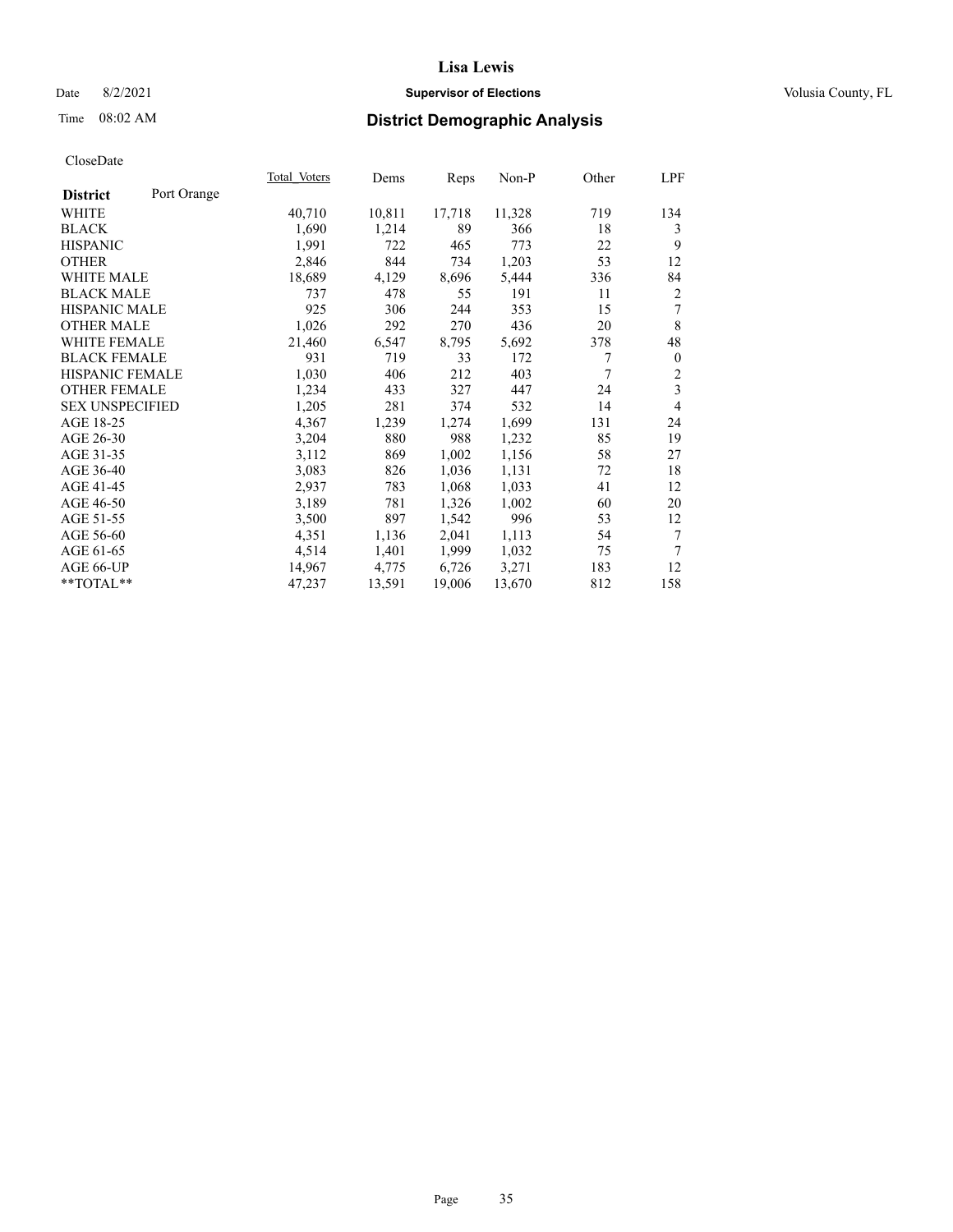## Date 8/2/2021 **Supervisor of Elections Supervisor of Elections** Volusia County, FL

# Time 08:02 AM **District Demographic Analysis**

|                                  | Total Voters | Dems  | Reps  | Non-P | Other          | LPF              |
|----------------------------------|--------------|-------|-------|-------|----------------|------------------|
| South Daytona<br><b>District</b> |              |       |       |       |                |                  |
| WHITE                            | 7,429        | 2,162 | 3,046 | 2,050 | 145            | 26               |
| <b>BLACK</b>                     | 739          | 564   | 25    | 140   | 9              | 1                |
| <b>HISPANIC</b>                  | 370          | 158   | 82    | 123   | 3              | 4                |
| <b>OTHER</b>                     | 483          | 153   | 108   | 206   | 12             | $\overline{4}$   |
| <b>WHITE MALE</b>                | 3,380        | 807   | 1,498 | 992   | 67             | 16               |
| <b>BLACK MALE</b>                | 285          | 206   | 13    | 62    | 4              | $\mathbf{0}$     |
| HISPANIC MALE                    | 171          | 60    | 45    | 61    | 1              | 4                |
| <b>OTHER MALE</b>                | 168          | 49    | 42    | 68    | 7              | $\overline{c}$   |
| WHITE FEMALE                     | 3,948        | 1,335 | 1,512 | 1,015 | 77             | 9                |
| <b>BLACK FEMALE</b>              | 446          | 354   | 11    | 75    | 5              | 1                |
| <b>HISPANIC FEMALE</b>           | 188          | 92    | 37    | 57    | $\overline{c}$ | $\boldsymbol{0}$ |
| <b>OTHER FEMALE</b>              | 208          | 79    | 53    | 71    | 4              | 1                |
| <b>SEX UNSPECIFIED</b>           | 227          | 55    | 50    | 118   | $\overline{2}$ | 2                |
| AGE 18-25                        | 754          | 236   | 208   | 272   | 29             | 9                |
| AGE 26-30                        | 639          | 206   | 150   | 256   | 17             | 10               |
| AGE 31-35                        | 702          | 238   | 185   | 268   | 9              | $\sqrt{2}$       |
| AGE 36-40                        | 609          | 192   | 182   | 215   | 15             | 5                |
| AGE 41-45                        | 553          | 184   | 156   | 195   | 16             | $\sqrt{2}$       |
| AGE 46-50                        | 551          | 166   | 205   | 175   | 3              | $\overline{c}$   |
| AGE 51-55                        | 709          | 217   | 299   | 180   | 10             | 3                |
| AGE 56-60                        | 928          | 306   | 383   | 227   | 12             | $\mathbf{0}$     |
| AGE 61-65                        | 983          | 341   | 405   | 216   | 21             | $\mathbf{0}$     |
| AGE 66-UP                        | 2,591        | 949   | 1,088 | 515   | 37             | $\mathfrak{2}$   |
| **TOTAL**                        | 9,021        | 3,037 | 3,261 | 2,519 | 169            | 35               |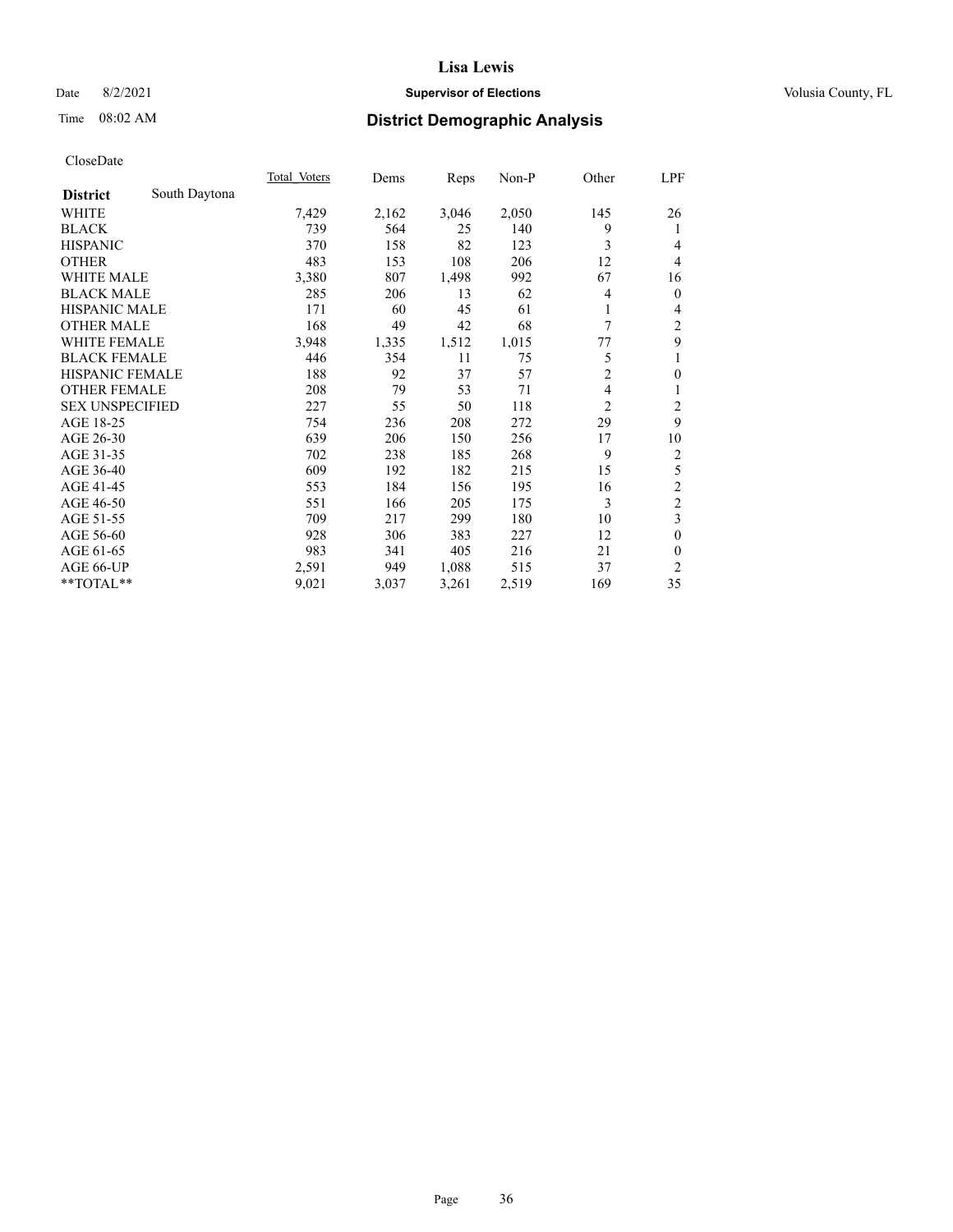## Date 8/2/2021 **Supervisor of Elections Supervisor of Elections** Volusia County, FL

# Time 08:02 AM **District Demographic Analysis**

|                        |               | Total Voters | Dems | Reps     | Non-P | Other | LPF |
|------------------------|---------------|--------------|------|----------|-------|-------|-----|
| <b>District</b>        | Flagler Beach |              |      |          |       |       |     |
| WHITE                  |               | 68           | 27   | 30       | 9     | 2     | 0   |
| <b>BLACK</b>           |               |              | 0    | $\Omega$ |       |       |     |
| <b>HISPANIC</b>        |               |              |      | $\theta$ |       | 0     |     |
| <b>OTHER</b>           |               |              |      | $\Omega$ |       |       |     |
| <b>WHITE MALE</b>      |               | 29           |      | 15       |       |       |     |
| <b>BLACK MALE</b>      |               |              |      | 0        |       |       |     |
| <b>HISPANIC MALE</b>   |               |              |      | $\theta$ |       |       |     |
| <b>OTHER MALE</b>      |               |              |      | $\theta$ |       |       |     |
| WHITE FEMALE           |               | 39           | 18   | 15       | h     |       |     |
| <b>BLACK FEMALE</b>    |               | 0            | 0    | $\Omega$ |       |       |     |
| <b>HISPANIC FEMALE</b> |               |              |      | 0        |       |       |     |
| <b>OTHER FEMALE</b>    |               |              |      | $\theta$ |       |       |     |
| <b>SEX UNSPECIFIED</b> |               |              |      |          |       |       |     |
| AGE 18-25              |               |              |      |          |       |       |     |
| AGE 26-30              |               |              |      |          |       |       |     |
| AGE 31-35              |               |              |      |          |       |       |     |
| AGE 36-40              |               |              |      |          |       |       | 0   |
| AGE 41-45              |               |              |      |          |       |       |     |
| AGE 46-50              |               |              |      |          |       |       |     |
| AGE 51-55              |               |              |      |          |       |       |     |
| AGE 56-60              |               | 13           |      | 5        |       |       |     |
| AGE 61-65              |               | 9            | 2    | 6        |       |       |     |
| AGE 66-UP              |               | 45           | 23   | 18       |       |       |     |
| **TOTAL**              |               | 70           | 28   | 30       | 9     | 3     |     |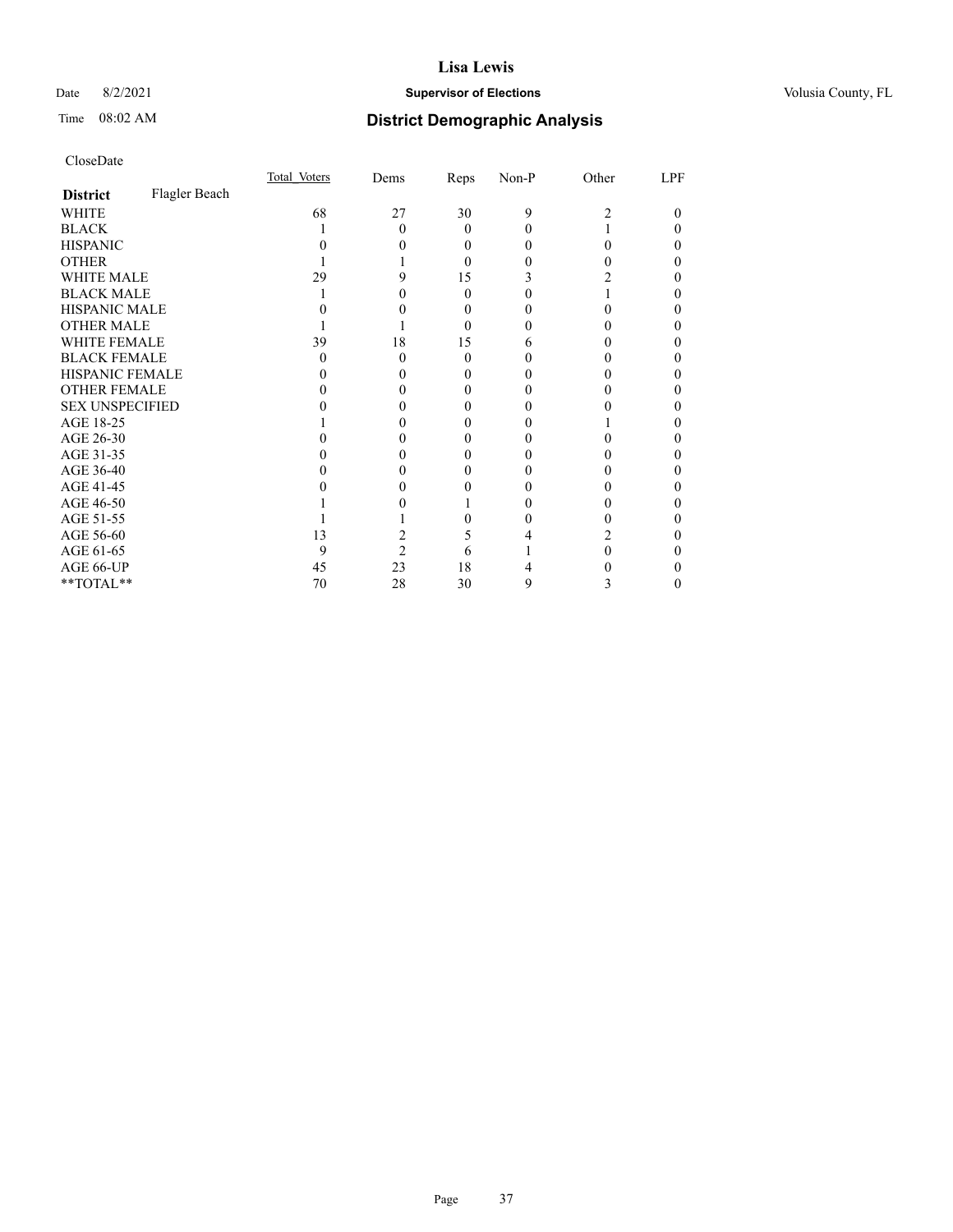## Date 8/2/2021 **Supervisor of Elections Supervisor of Elections** Volusia County, FL

# Time 08:02 AM **District Demographic Analysis**

|                        |                           | Total Voters | Dems   | Reps   | Non-P  | Other | LPF |
|------------------------|---------------------------|--------------|--------|--------|--------|-------|-----|
| <b>District</b>        | <b>Hospital Authority</b> |              |        |        |        |       |     |
| WHITE                  |                           | 112,074      | 27,910 | 51,479 | 30,441 | 1,770 | 474 |
| <b>BLACK</b>           |                           | 13,878       | 10,329 | 581    | 2,823  | 130   | 15  |
| <b>HISPANIC</b>        |                           | 32,415       | 14,216 | 5,359  | 12,450 | 328   | 62  |
| <b>OTHER</b>           |                           | 10,512       | 3,303  | 2,363  | 4,640  | 161   | 45  |
| <b>WHITE MALE</b>      |                           | 51,845       | 10,745 | 25,177 | 14,821 | 785   | 317 |
| <b>BLACK MALE</b>      |                           | 6,001        | 4,079  | 334    | 1,507  | 75    | 6   |
| <b>HISPANIC MALE</b>   |                           | 14,815       | 5,962  | 2,797  | 5,861  | 153   | 42  |
| <b>OTHER MALE</b>      |                           | 3,673        | 1,082  | 933    | 1,583  | 49    | 26  |
| <b>WHITE FEMALE</b>    |                           | 58,778       | 16,844 | 25,683 | 15,126 | 973   | 152 |
| <b>BLACK FEMALE</b>    |                           | 7,659        | 6,093  | 233    | 1,270  | 55    | 8   |
| <b>HISPANIC FEMALE</b> |                           | 17,117       | 8,036  | 2,500  | 6,389  | 173   | 19  |
| <b>OTHER FEMALE</b>    |                           | 4,406        | 1,678  | 932    | 1,708  | 76    | 12  |
| <b>SEX UNSPECIFIED</b> |                           | 4,583        | 1,238  | 1,192  | 2,089  | 50    | 14  |
| AGE 18-25              |                           | 17,099       | 5,409  | 4,239  | 6,940  | 419   | 92  |
| AGE 26-30              |                           | 12,849       | 3,936  | 3,504  | 5,048  | 263   | 98  |
| AGE 31-35              |                           | 13,628       | 4,202  | 3,835  | 5,291  | 216   | 84  |
| AGE 36-40              |                           | 12,655       | 3,727  | 3,723  | 4,902  | 208   | 95  |
| AGE 41-45              |                           | 12,191       | 3,876  | 3,728  | 4,351  | 183   | 53  |
| AGE 46-50              |                           | 12,572       | 3,845  | 4,399  | 4,095  | 188   | 45  |
| AGE 51-55              |                           | 13,612       | 4,180  | 5,393  | 3,830  | 174   | 35  |
| AGE 56-60              |                           | 15,452       | 4,881  | 6,435  | 3,923  | 184   | 29  |
| AGE 61-65              |                           | 15,357       | 5,177  | 6,559  | 3,432  | 162   | 27  |
| AGE 66-UP              |                           | 43,428       | 16,517 | 17,953 | 8,528  | 392   | 38  |
| $*$ TOTAL $*$          |                           | 168,879      | 55,758 | 59,782 | 50,354 | 2,389 | 596 |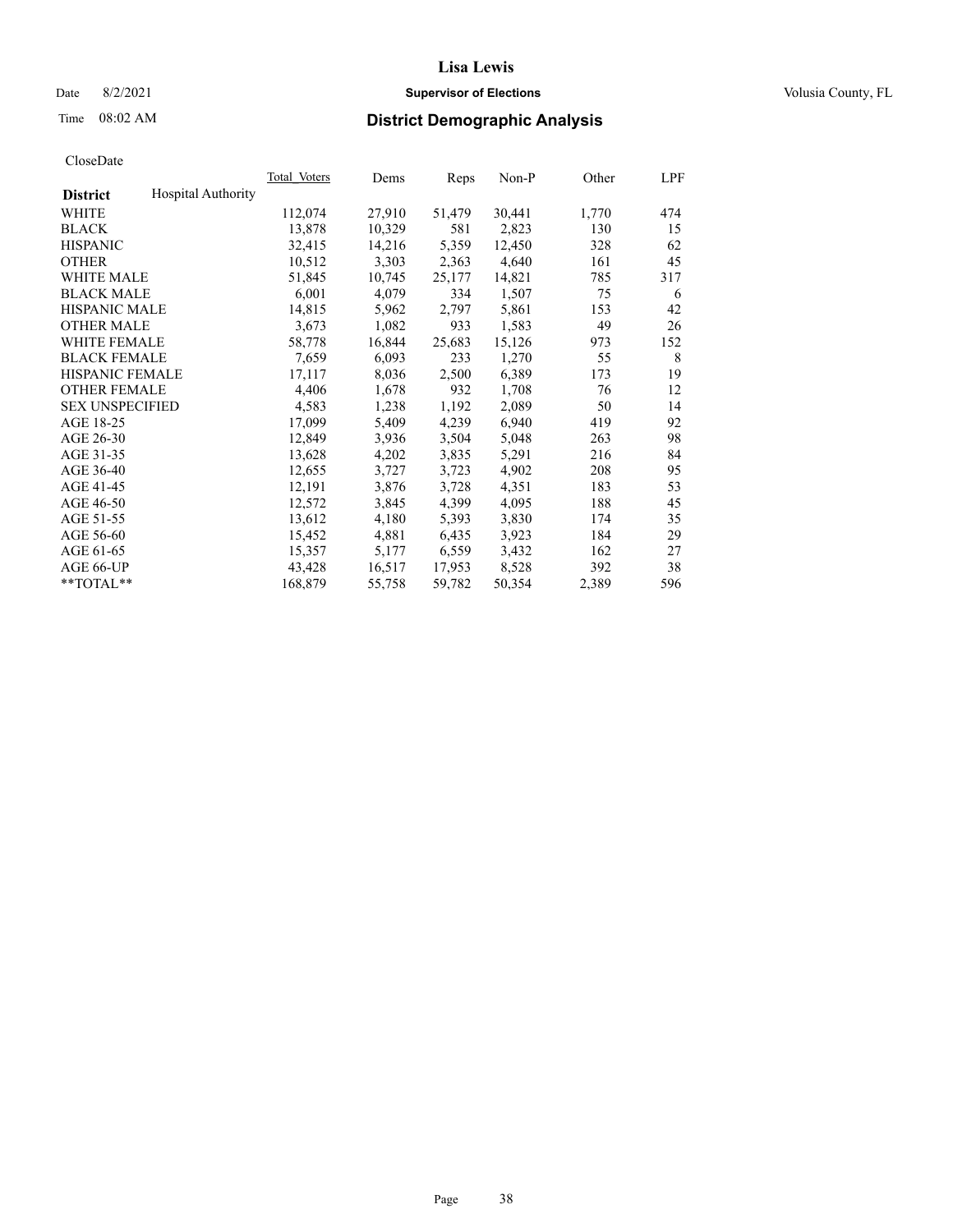## Date 8/2/2021 **Supervisor of Elections Supervisor of Elections** Volusia County, FL

| CloseDate |
|-----------|
|-----------|

|                        | Total Voters              | Dems  | Reps   | Non-P | Other | LPF            |
|------------------------|---------------------------|-------|--------|-------|-------|----------------|
| <b>District</b>        | Florida House District 24 |       |        |       |       |                |
| WHITE                  | 21,129                    | 5,059 | 10,541 | 5,142 | 318   | 69             |
| <b>BLACK</b>           | 592                       | 442   | 27     | 112   | 9     | $\overline{2}$ |
| <b>HISPANIC</b>        | 1,701                     | 660   | 325    | 699   | 16    | 1              |
| <b>OTHER</b>           | 1,117                     | 260   | 359    | 471   | 23    | 4              |
| <b>WHITE MALE</b>      | 9,912                     | 1,997 | 5,154  | 2,558 | 158   | 45             |
| <b>BLACK MALE</b>      | 274                       | 186   | 16     | 64    | 7     | 1              |
| HISPANIC MALE          | 750                       | 271   | 149    | 323   | 7     | $\theta$       |
| <b>OTHER MALE</b>      | 362                       | 69    | 134    | 150   | 6     | 3              |
| <b>WHITE FEMALE</b>    | 10,998                    | 3,026 | 5,286  | 2,504 | 158   | 24             |
| <b>BLACK FEMALE</b>    | 311                       | 250   | 10     | 48    | 2     | 1              |
| <b>HISPANIC FEMALE</b> | 912                       | 373   | 170    | 359   | 9     | 1              |
| <b>OTHER FEMALE</b>    | 460                       | 131   | 150    | 167   | 12    | $\theta$       |
| <b>SEX UNSPECIFIED</b> | 560                       | 118   | 183    | 251   | 7     | 1              |
| AGE 18-25              | 1,918                     | 489   | 634    | 744   | 42    | 9              |
| AGE 26-30              | 1,269                     | 311   | 458    | 463   | 26    | 11             |
| AGE 31-35              | 1,239                     | 309   | 459    | 441   | 25    | 5              |
| AGE 36-40              | 1,151                     | 277   | 460    | 386   | 21    | $\tau$         |
| AGE 41-45              | 1,171                     | 250   | 498    | 403   | 13    | 7              |
| AGE 46-50              | 1,334                     | 249   | 649    | 407   | 22    | 7              |
| AGE 51-55              | 1,697                     | 350   | 857    | 456   | 29    | 5              |
| AGE 56-60              | 2,380                     | 523   | 1,260  | 557   | 37    | 3              |
| AGE 61-65              | 2,909                     | 778   | 1,452  | 621   | 51    | 7              |
| AGE 66-UP              | 9,464                     | 2,885 | 4,519  | 1,945 | 100   | 15             |
| **TOTAL**              | 24,539                    | 6,421 | 11,252 | 6,424 | 366   | 76             |
|                        |                           |       |        |       |       |                |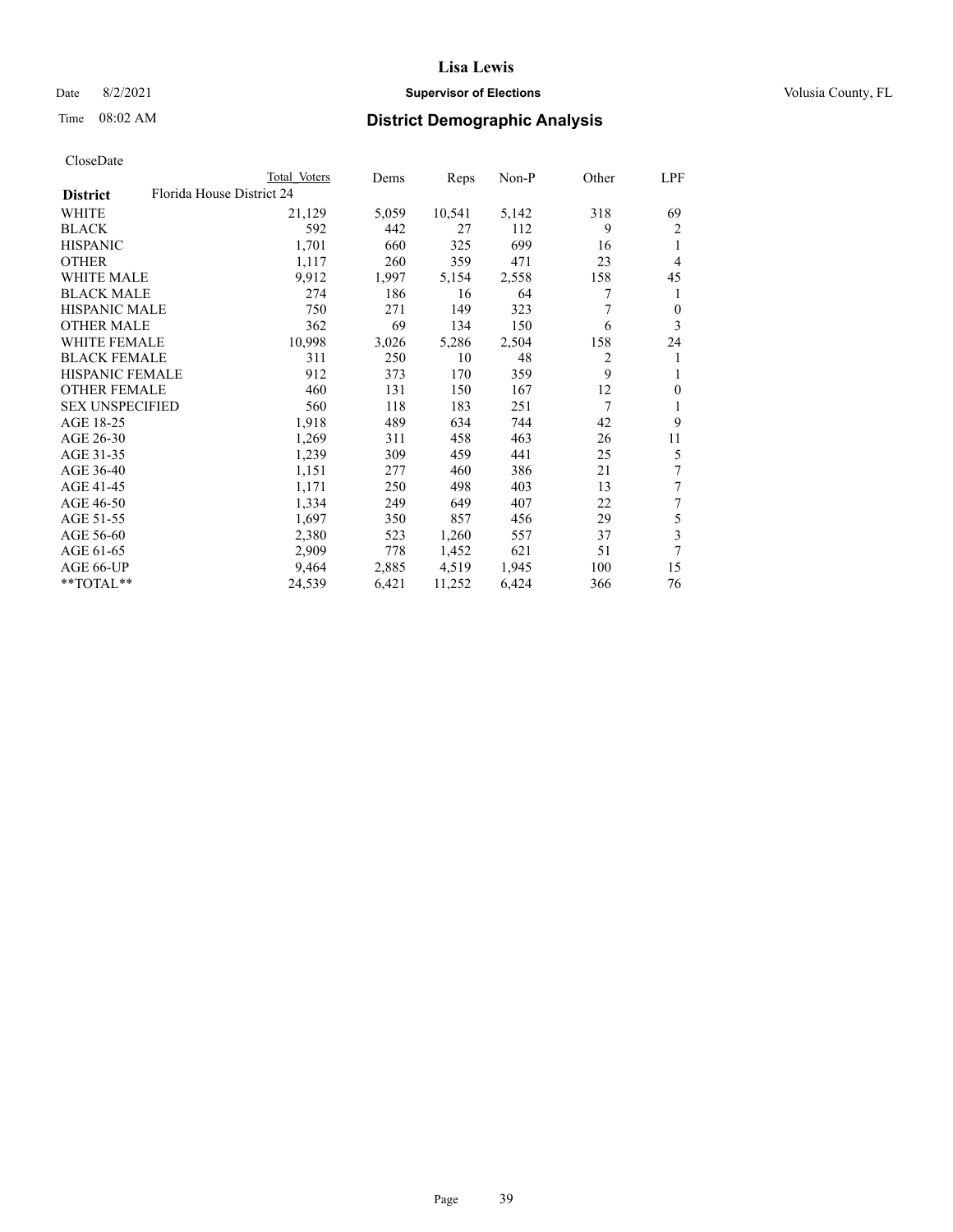## Date 8/2/2021 **Supervisor of Elections Supervisor of Elections** Volusia County, FL

|                        | Total Voters              | Dems   | Reps   | Non-P  | Other | LPF      |
|------------------------|---------------------------|--------|--------|--------|-------|----------|
| <b>District</b>        | Florida House District 25 |        |        |        |       |          |
| WHITE                  | 122,428                   | 32,320 | 55,774 | 31,760 | 2,177 | 397      |
| <b>BLACK</b>           | 4,146                     | 2,991  | 211    | 886    | 52    | 6        |
| <b>HISPANIC</b>        | 4,456                     | 1,590  | 1,174  | 1,597  | 74    | 21       |
| <b>OTHER</b>           | 7,576                     | 2,183  | 2,068  | 3,155  | 148   | 22       |
| <b>WHITE MALE</b>      | 56,968                    | 12,565 | 27,436 | 15,668 | 1,035 | 264      |
| <b>BLACK MALE</b>      | 1,864                     | 1,217  | 116    | 494    | 32    | 5        |
| <b>HISPANIC MALE</b>   | 2,009                     | 658    | 573    | 721    | 43    | 14       |
| <b>OTHER MALE</b>      | 2,774                     | 769    | 772    | 1,158  | 61    | 14       |
| <b>WHITE FEMALE</b>    | 64,063                    | 19,405 | 27,771 | 15,626 | 1,132 | 129      |
| <b>BLACK FEMALE</b>    | 2,221                     | 1,727  | 90     | 384    | 20    | $\theta$ |
| <b>HISPANIC FEMALE</b> | 2,368                     | 909    | 578    | 843    | 31    | 7        |
| <b>OTHER FEMALE</b>    | 3,226                     | 1,103  | 893    | 1,164  | 60    | 6        |
| <b>SEX UNSPECIFIED</b> | 3,113                     | 731    | 998    | 1,340  | 37    | 7        |
| AGE 18-25              | 10,749                    | 2,936  | 3,529  | 3,884  | 345   | 55       |
| AGE 26-30              | 7,837                     | 2,105  | 2,524  | 2,954  | 200   | 54       |
| AGE 31-35              | 7,883                     | 2,212  | 2,564  | 2,877  | 166   | 64       |
| AGE 36-40              | 7,748                     | 2,011  | 2,724  | 2,804  | 151   | 58       |
| AGE 41-45              | 7,613                     | 1,929  | 2,868  | 2,620  | 150   | 46       |
| AGE 46-50              | 8,619                     | 2,045  | 3,700  | 2,644  | 183   | 47       |
| AGE 51-55              | 10,525                    | 2,519  | 4,927  | 2,855  | 193   | 31       |
| AGE 56-60              | 13,651                    | 3,421  | 6,619  | 3,381  | 206   | 24       |
| AGE 61-65              | 14,821                    | 4,280  | 6,919  | 3,340  | 258   | 24       |
| AGE 66-UP              | 49,128                    | 15,619 | 22,842 | 10,027 | 597   | 43       |
| $*$ $TOTAL**$          | 138,606                   | 39,084 | 59,227 | 37,398 | 2,451 | 446      |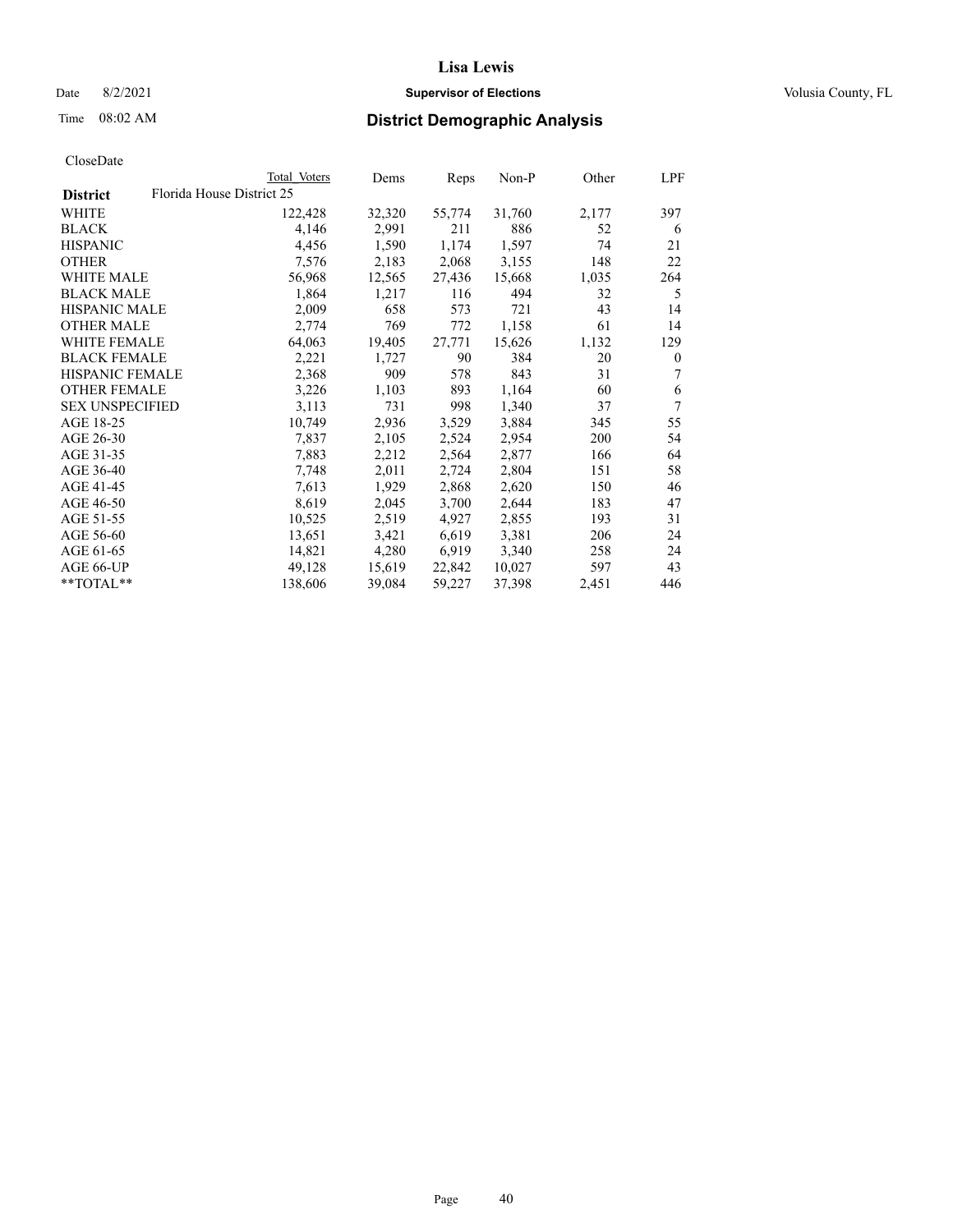## Date 8/2/2021 **Supervisor of Elections Supervisor of Elections** Volusia County, FL

| CloseDate |
|-----------|
|-----------|

|                        | Total Voters              | Dems   | Reps   | Non-P  | Other | LPF |
|------------------------|---------------------------|--------|--------|--------|-------|-----|
| <b>District</b>        | Florida House District 26 |        |        |        |       |     |
| WHITE                  | 81,989                    | 22,416 | 35,072 | 22,602 | 1,537 | 362 |
| BLACK                  | 21,993                    | 17,163 | 657    | 3,973  | 187   | 13  |
| <b>HISPANIC</b>        | 8,600                     | 3,565  | 1,624  | 3,245  | 131   | 35  |
| <b>OTHER</b>           | 7,782                     | 2,638  | 1,563  | 3,428  | 120   | 33  |
| WHITE MALE             | 37,901                    | 8,521  | 17,384 | 11,062 | 695   | 239 |
| <b>BLACK MALE</b>      | 8,705                     | 6,304  | 355    | 1,941  | 100   | 5   |
| <b>HISPANIC MALE</b>   | 3,853                     | 1,420  | 817    | 1,525  | 64    | 27  |
| OTHER MALE             | 2,700                     | 874    | 634    | 1,131  | 45    | 16  |
| WHITE FEMALE           | 43,037                    | 13,643 | 17,286 | 11,153 | 837   | 118 |
| <b>BLACK FEMALE</b>    | 12,831                    | 10,509 | 285    | 1,942  | 87    | 8   |
| <b>HISPANIC FEMALE</b> | 4,586                     | 2,081  | 783    | 1,649  | 65    | 8   |
| <b>OTHER FEMALE</b>    | 3,160                     | 1,271  | 610    | 1,212  | 55    | 12  |
| <b>SEX UNSPECIFIED</b> | 3,589                     | 1,159  | 760    | 1,633  | 27    | 10  |
| AGE 18-25              | 14,276                    | 5,674  | 2,999  | 5,163  | 349   | 91  |
| AGE 26-30              | 9,427                     | 3,626  | 2,136  | 3,363  | 224   | 78  |
| AGE 31-35              | 9,250                     | 3,470  | 2,238  | 3,326  | 156   | 60  |
| AGE 36-40              | 8,080                     | 2,943  | 2,085  | 2,865  | 135   | 52  |
| AGE 41-45              | 7,649                     | 2,844  | 2,094  | 2,547  | 137   | 27  |
| AGE 46-50              | 7,861                     | 2,781  | 2,541  | 2,384  | 121   | 34  |
| AGE 51-55              | 8,890                     | 3,112  | 3,278  | 2,342  | 130   | 28  |
| AGE 56-60              | 10,994                    | 3,902  | 4,207  | 2,722  | 143   | 20  |
| AGE 61-65              | 11,397                    | 4,402  | 4,396  | 2,405  | 171   | 23  |
| AGE 66-UP              | 32,514                    | 13,019 | 12,935 | 6,121  | 409   | 30  |
| **TOTAL**              | 120,364                   | 45,782 | 38,916 | 33,248 | 1,975 | 443 |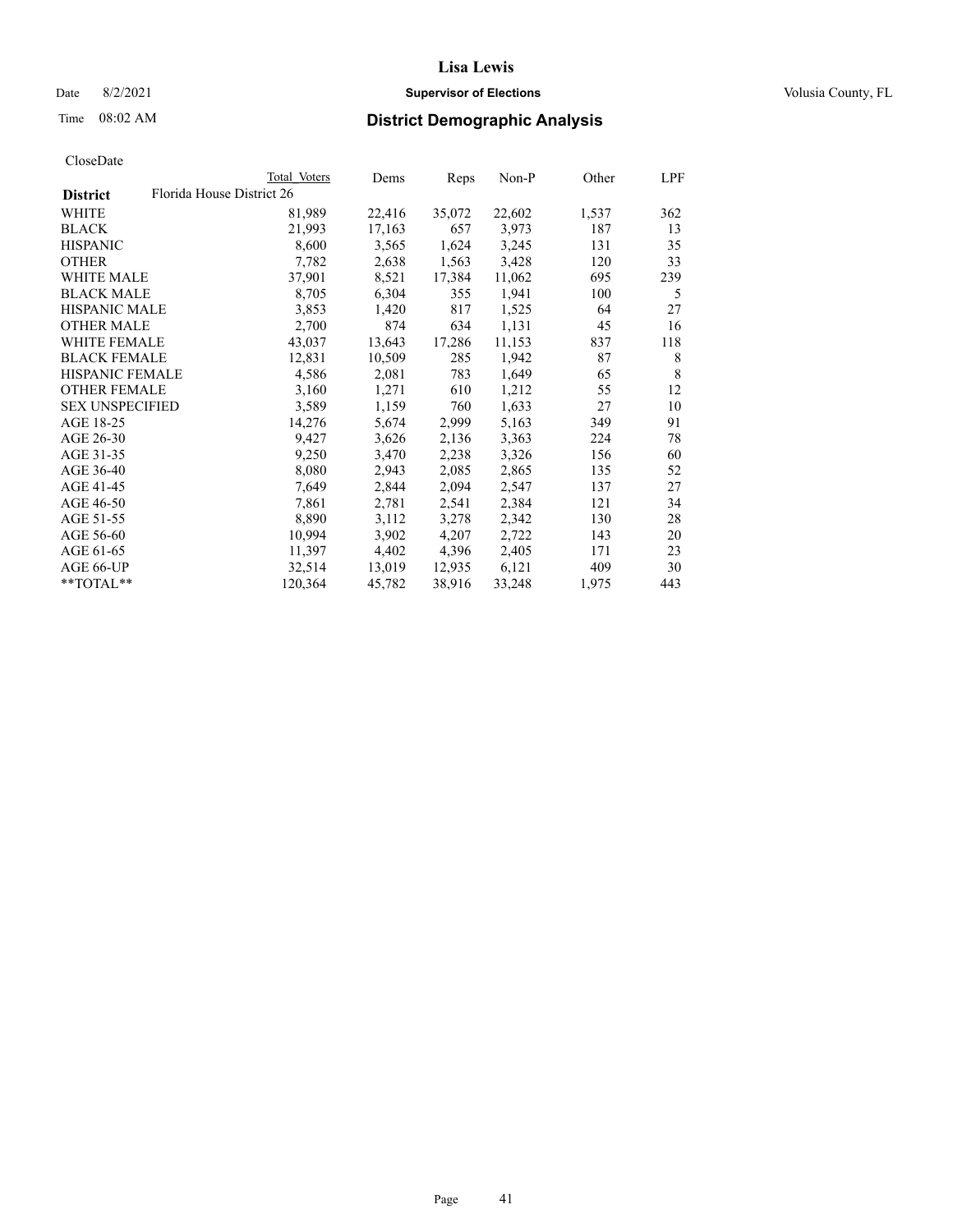## Date 8/2/2021 **Supervisor of Elections Supervisor of Elections** Volusia County, FL

|                        |                           | Total Voters | Dems   | Reps   | $Non-P$ | Other | LPF            |
|------------------------|---------------------------|--------------|--------|--------|---------|-------|----------------|
| <b>District</b>        | Florida House District 27 |              |        |        |         |       |                |
| <b>WHITE</b>           |                           | 83,405       | 20,436 | 37,730 | 23,572  | 1,340 | 327            |
| <b>BLACK</b>           |                           | 9,106        | 6,633  | 416    | 1,956   | 91    | 10             |
| <b>HISPANIC</b>        |                           | 26,202       | 11,684 | 4,259  | 9,955   | 257   | 47             |
| <b>OTHER</b>           |                           | 7,669        | 2,340  | 1,752  | 3,405   | 139   | 33             |
| <b>WHITE MALE</b>      |                           | 38,853       | 7,960  | 18,637 | 11,447  | 585   | 224            |
| <b>BLACK MALE</b>      |                           | 4,104        | 2,707  | 255    | 1,083   | 55    | $\overline{4}$ |
| <b>HISPANIC MALE</b>   |                           | 12,056       | 4,941  | 2,251  | 4,716   | 117   | 31             |
| <b>OTHER MALE</b>      |                           | 2,718        | 771    | 693    | 1,190   | 44    | 20             |
| WHITE FEMALE           |                           | 43,450       | 12,243 | 18,612 | 11,747  | 747   | 101            |
| <b>BLACK FEMALE</b>    |                           | 4,872        | 3,837  | 152    | 842     | 36    | 5              |
| HISPANIC FEMALE        |                           | 13,770       | 6,568  | 1,963  | 5,085   | 139   | 15             |
| <b>OTHER FEMALE</b>    |                           | 3,209        | 1,205  | 688    | 1,244   | 62    | 10             |
| <b>SEX UNSPECIFIED</b> |                           | 3,348        | 860    | 906    | 1,533   | 42    | 7              |
| AGE 18-25              |                           | 11,887       | 3,640  | 2,906  | 4,955   | 325   | 61             |
| AGE 26-30              |                           | 9,368        | 2,823  | 2,495  | 3,810   | 175   | 65             |
| AGE 31-35              |                           | 10,054       | 3,060  | 2,786  | 3,985   | 160   | 63             |
| AGE 36-40              |                           | 9,326        | 2,718  | 2,679  | 3,705   | 153   | 71             |
| AGE 41-45              |                           | 9,109        | 2,892  | 2,659  | 3,382   | 136   | 40             |
| AGE 46-50              |                           | 9,582        | 2,871  | 3,330  | 3,204   | 139   | 38             |
| AGE 51-55              |                           | 10,340       | 3,150  | 4,032  | 2,987   | 150   | 21             |
| AGE 56-60              |                           | 11,847       | 3,749  | 4,820  | 3,097   | 162   | 19             |
| AGE 61-65              |                           | 11,841       | 3,879  | 4,961  | 2,843   | 138   | 20             |
| AGE 66-UP              |                           | 33,004       | 12,304 | 13,480 | 6,912   | 289   | 19             |
| **TOTAL**              |                           | 126,382      | 41,093 | 44,157 | 38,888  | 1,827 | 417            |
|                        |                           |              |        |        |         |       |                |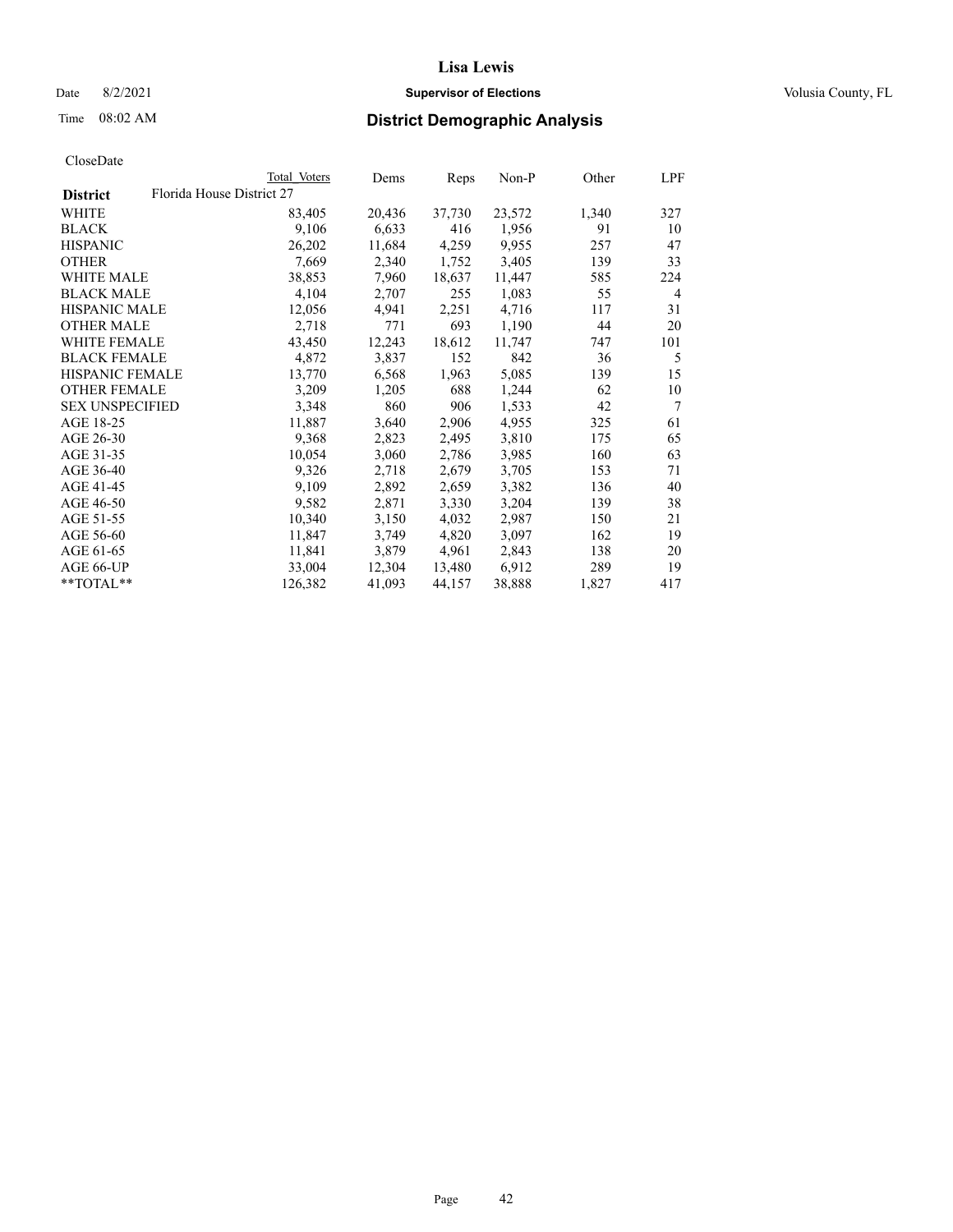## Date 8/2/2021 **Supervisor of Elections Supervisor of Elections** Volusia County, FL

| CloseDate |
|-----------|
|-----------|

|                        | Total Voters            | Dems   | Reps   | Non-P  | Other | LPF            |
|------------------------|-------------------------|--------|--------|--------|-------|----------------|
| <b>District</b>        | School Board District 1 |        |        |        |       |                |
| WHITE                  | 65,273                  | 16,479 | 30,605 | 16,854 | 1,058 | 277            |
| <b>BLACK</b>           | 6,429                   | 4,911  | 245    | 1,209  | 59    | 5              |
| <b>HISPANIC</b>        | 9,630                   | 3,908  | 1,878  | 3,683  | 136   | 25             |
| <b>OTHER</b>           | 5,048                   | 1,549  | 1,208  | 2,204  | 64    | 23             |
| WHITE MALE             | 29,889                  | 6,246  | 14,838 | 8,147  | 474   | 184            |
| <b>BLACK MALE</b>      | 2,655                   | 1,876  | 123    | 620    | 33    | 3              |
| <b>HISPANIC MALE</b>   | 4,242                   | 1,554  | 923    | 1,684  | 63    | 18             |
| <b>OTHER MALE</b>      | 1,729                   | 505    | 457    | 738    | 19    | 10             |
| <b>WHITE FEMALE</b>    | 34,583                  | 10,057 | 15,428 | 8,434  | 575   | 89             |
| <b>BLACK FEMALE</b>    | 3,662                   | 2,950  | 115    | 569    | 26    | $\overline{2}$ |
| <b>HISPANIC FEMALE</b> | 5,235                   | 2,286  | 929    | 1,941  | 72    | 7              |
| <b>OTHER FEMALE</b>    | 2,122                   | 776    | 489    | 817    | 33    | 7              |
| <b>SEX UNSPECIFIED</b> | 2,262                   | 597    | 633    | 1,000  | 22    | 10             |
| AGE 18-25              | 8,396                   | 2,595  | 2,331  | 3,201  | 213   | 56             |
| AGE 26-30              | 6,071                   | 1,794  | 1,859  | 2,226  | 140   | 52             |
| AGE 31-35              | 6,346                   | 1,891  | 1,957  | 2,360  | 101   | 37             |
| AGE 36-40              | 5,941                   | 1,646  | 1,954  | 2,192  | 97    | 52             |
| AGE 41-45              | 5,772                   | 1,661  | 2,026  | 1,966  | 92    | 27             |
| AGE 46-50              | 6,004                   | 1,697  | 2,296  | 1,879  | 103   | 29             |
| AGE 51-55              | 6,689                   | 1,837  | 2,936  | 1,802  | 94    | 20             |
| AGE 56-60              | 7,725                   | 2,221  | 3,521  | 1,868  | 99    | 16             |
| AGE 61-65              | 7,971                   | 2,526  | 3,664  | 1,659  | 105   | 17             |
| AGE 66-UP              | 25,448                  | 8,975  | 11,386 | 4,790  | 273   | 24             |
| $*$ TOTAL $*$          | 86,380                  | 26,847 | 33,936 | 23,950 | 1,317 | 330            |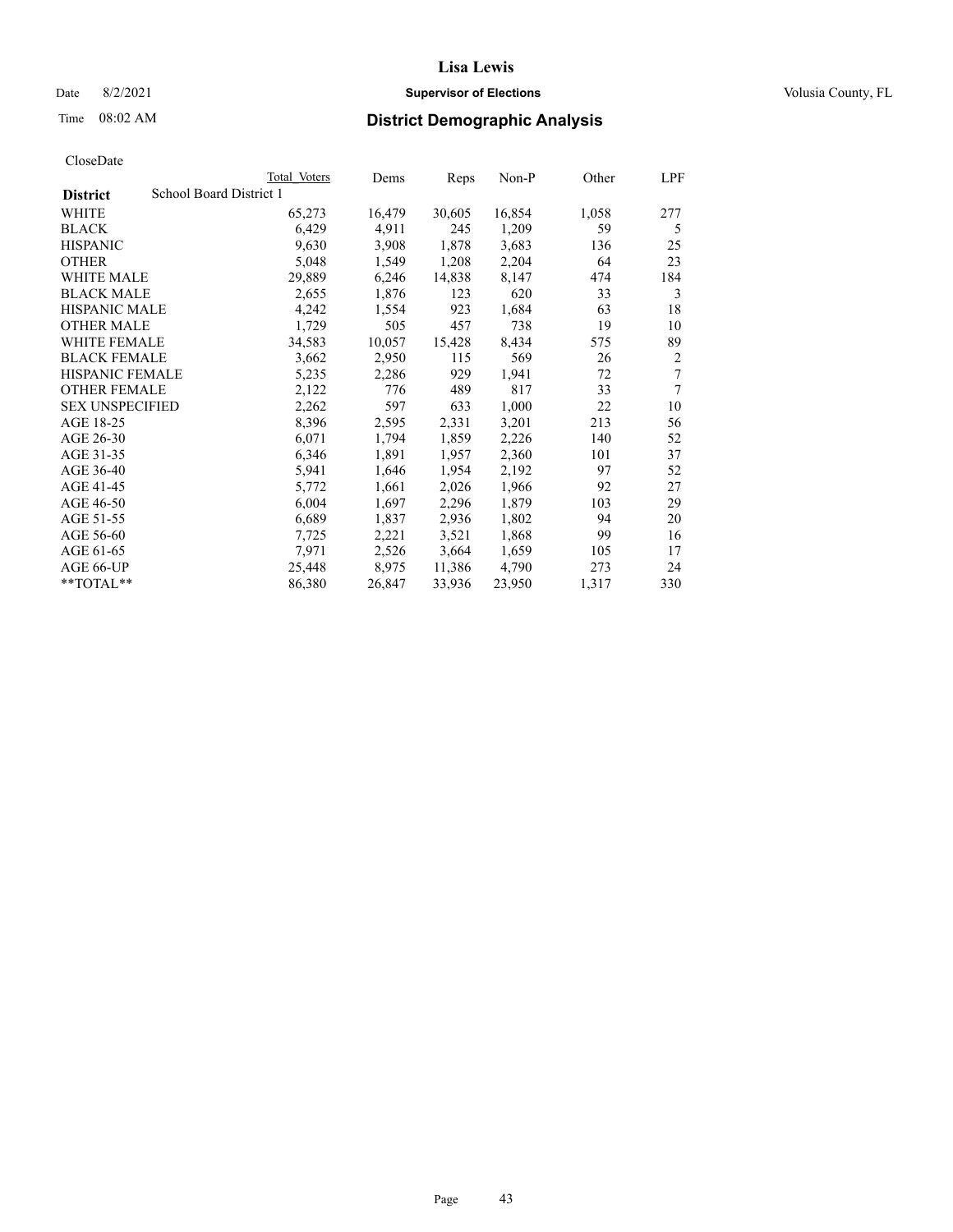Date 8/2/2021 **Supervisor of Elections Supervisor of Elections** Volusia County, FL

# Time 08:02 AM **District Demographic Analysis**

|                        |                         | Total Voters | Dems   | Reps   | Non-P  | Other | LPF      |
|------------------------|-------------------------|--------------|--------|--------|--------|-------|----------|
| <b>District</b>        | School Board District 2 |              |        |        |        |       |          |
| WHITE                  |                         | 53,529       | 14,785 | 22,535 | 14,959 | 1,033 | 217      |
| <b>BLACK</b>           |                         | 13,262       | 10,332 | 380    | 2,431  | 113   | 6        |
| <b>HISPANIC</b>        |                         | 3,315        | 1,388  | 683    | 1,179  | 51    | 14       |
| <b>OTHER</b>           |                         | 4,947        | 1,622  | 1,024  | 2,176  | 106   | 19       |
| WHITE MALE             |                         | 25,188       | 5,791  | 11,344 | 7,443  | 478   | 132      |
| <b>BLACK MALE</b>      |                         | 5,218        | 3,786  | 206    | 1,165  | 61    | $\theta$ |
| <b>HISPANIC MALE</b>   |                         | 1,522        | 578    | 353    | 551    | 30    | 10       |
| <b>OTHER MALE</b>      |                         | 1,751        | 543    | 407    | 750    | 40    | 11       |
| <b>WHITE FEMALE</b>    |                         | 27,623       | 8,802  | 10,930 | 7,257  | 551   | 83       |
| <b>BLACK FEMALE</b>    |                         | 7,743        | 6,313  | 164    | 1,209  | 52    | 5        |
| <b>HISPANIC FEMALE</b> |                         | 1,724        | 783    | 321    | 595    | 21    | 4        |
| <b>OTHER FEMALE</b>    |                         | 2,037        | 794    | 420    | 766    | 51    | 6        |
| <b>SEX UNSPECIFIED</b> |                         | 2,247        | 737    | 477    | 1,009  | 19    | 5        |
| AGE 18-25              |                         | 8,618        | 3,612  | 1,613  | 3,124  | 222   | 47       |
| AGE 26-30              |                         | 5,562        | 2,197  | 1,156  | 2,009  | 154   | 46       |
| AGE 31-35              |                         | 5,044        | 1,970  | 1,124  | 1,817  | 101   | 32       |
| AGE 36-40              |                         | 4,374        | 1,669  | 1,087  | 1,492  | 94    | 32       |
| AGE 41-45              |                         | 4,065        | 1,565  | 1,050  | 1,363  | 71    | 16       |
| AGE 46-50              |                         | 4,289        | 1,477  | 1,394  | 1,326  | 67    | 25       |
| AGE 51-55              |                         | 5,327        | 1,832  | 1,942  | 1,459  | 79    | 15       |
| AGE 56-60              |                         | 7,093        | 2,461  | 2,729  | 1,793  | 99    | 11       |
| AGE 61-65              |                         | 7,677        | 2,821  | 3,051  | 1,671  | 122   | 12       |
| AGE 66-UP              |                         | 22,992       | 8,517  | 9,474  | 4,687  | 294   | 20       |
| **TOTAL**              |                         | 75,053       | 28,127 | 24,622 | 20,745 | 1,303 | 256      |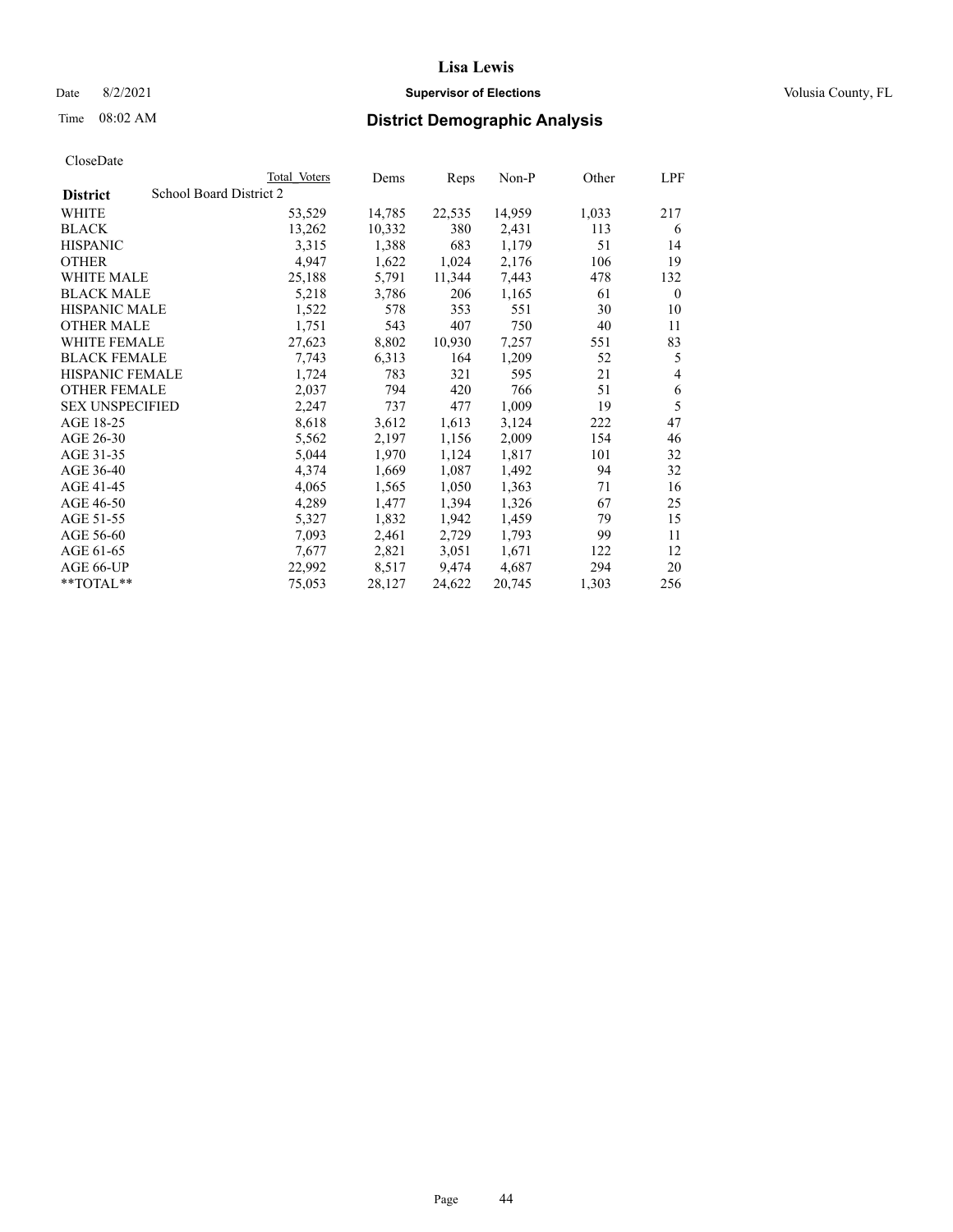## Date 8/2/2021 **Supervisor of Elections Supervisor of Elections** Volusia County, FL

|                        |                         | Total Voters | Dems   | Reps   | Non-P  | Other | LPF              |
|------------------------|-------------------------|--------------|--------|--------|--------|-------|------------------|
| <b>District</b>        | School Board District 3 |              |        |        |        |       |                  |
| WHITE                  |                         | 80,420       | 20,521 | 36,978 | 21,197 | 1,472 | 252              |
| <b>BLACK</b>           |                         | 2,462        | 1,839  | 120    | 470    | 30    | 3                |
| <b>HISPANIC</b>        |                         | 2,436        | 822    | 672    | 886    | 46    | 10               |
| <b>OTHER</b>           |                         | 4,115        | 1,136  | 1,198  | 1,690  | 74    | 17               |
| <b>WHITE MALE</b>      |                         | 37,597       | 8,000  | 18,340 | 10,384 | 701   | 172              |
| <b>BLACK MALE</b>      |                         | 1,145        | 795    | 68     | 261    | 18    | 3                |
| <b>HISPANIC MALE</b>   |                         | 1,104        | 343    | 328    | 405    | 21    | 7                |
| <b>OTHER MALE</b>      |                         | 1,450        | 388    | 438    | 585    | 29    | 10               |
| <b>WHITE FEMALE</b>    |                         | 41,910       | 12,310 | 18,258 | 10,501 | 765   | 76               |
| <b>BLACK FEMALE</b>    |                         | 1,275        | 1,009  | 50     | 204    | 12    | $\boldsymbol{0}$ |
| HISPANIC FEMALE        |                         | 1,279        | 460    | 330    | 461    | 25    | 3                |
| <b>OTHER FEMALE</b>    |                         | 1,707        | 571    | 511    | 590    | 29    | 6                |
| <b>SEX UNSPECIFIED</b> |                         | 1,965        | 442    | 645    | 851    | 22    | 5                |
| AGE 18-25              |                         | 6,797        | 1,781  | 2,301  | 2,440  | 238   | 37               |
| AGE 26-30              |                         | 4,990        | 1,262  | 1,674  | 1,909  | 111   | 34               |
| AGE 31-35              |                         | 5,156        | 1,354  | 1,764  | 1,888  | 104   | 46               |
| AGE 36-40              |                         | 4,984        | 1,238  | 1,809  | 1,814  | 93    | 30               |
| AGE 41-45              |                         | 5,069        | 1,197  | 1,954  | 1,797  | 97    | 24               |
| AGE 46-50              |                         | 5,771        | 1,322  | 2,532  | 1,774  | 115   | 28               |
| AGE 51-55              |                         | 6,702        | 1,527  | 3,247  | 1,765  | 142   | 21               |
| AGE 56-60              |                         | 8,752        | 2,125  | 4,338  | 2,132  | 139   | 18               |
| AGE 61-65              |                         | 9,572        | 2,647  | 4,511  | 2,217  | 179   | 18               |
| AGE 66-UP              |                         | 31,618       | 9,861  | 14,829 | 6,500  | 402   | 26               |
| **TOTAL**              |                         | 89,433       | 24,318 | 38,968 | 24,243 | 1,622 | 282              |
|                        |                         |              |        |        |        |       |                  |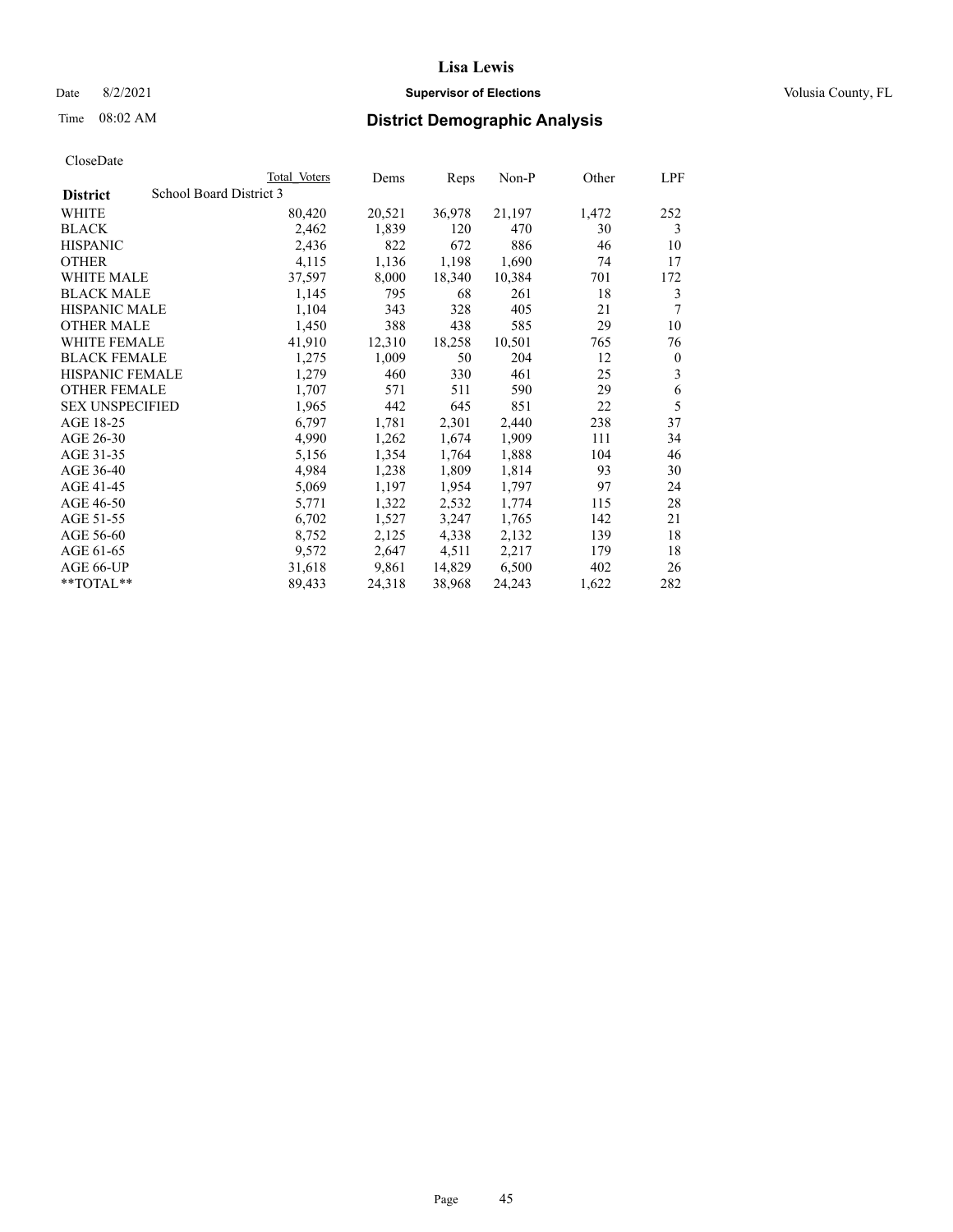## Date 8/2/2021 **Supervisor of Elections Supervisor of Elections** Volusia County, FL

## Time 08:02 AM **District Demographic Analysis**

|                        | Total Voters            | Dems   | Reps   | Non-P  | Other | LPF            |
|------------------------|-------------------------|--------|--------|--------|-------|----------------|
| <b>District</b>        | School Board District 4 |        |        |        |       |                |
| WHITE                  | 67,754                  | 18,148 | 30,520 | 17,706 | 1,153 | 227            |
| <b>BLACK</b>           | 6,423                   | 4,874  | 237    | 1,236  | 67    | 9              |
| <b>HISPANIC</b>        | 3,454                   | 1,347  | 763    | 1,268  | 57    | 19             |
| <b>OTHER</b>           | 4,857                   | 1,435  | 1,243  | 2,073  | 94    | 12             |
| WHITE MALE             | 31,277                  | 6,961  | 14,926 | 8,701  | 530   | 159            |
| <b>BLACK MALE</b>      | 2,663                   | 1,807  | 140    | 668    | 41    | 7              |
| <b>HISPANIC MALE</b>   | 1,517                   | 520    | 362    | 593    | 29    | 13             |
| <b>OTHER MALE</b>      | 1,770                   | 491    | 490    | 743    | 39    | $\tau$         |
| <b>WHITE FEMALE</b>    | 35,735                  | 11,031 | 15,281 | 8,736  | 619   | 68             |
| <b>BLACK FEMALE</b>    | 3,662                   | 2,996  | 91     | 547    | 26    | $\overline{2}$ |
| <b>HISPANIC FEMALE</b> | 1,871                   | 808    | 386    | 644    | 27    | 6              |
| <b>OTHER FEMALE</b>    | 2,022                   | 708    | 510    | 764    | 36    | $\overline{4}$ |
| <b>SEX UNSPECIFIED</b> | 1,970                   | 482    | 576    | 887    | 24    | 1              |
| AGE 18-25              | 6,886                   | 2,081  | 2,103  | 2,466  | 193   | 43             |
| AGE 26-30              | 4,913                   | 1,574  | 1,438  | 1,766  | 103   | 32             |
| AGE 31-35              | 5,008                   | 1,617  | 1,462  | 1,798  | 96    | 35             |
| AGE 36-40              | 4,664                   | 1,399  | 1,476  | 1,687  | 69    | 33             |
| AGE 41-45              | 4,527                   | 1,348  | 1,509  | 1,553  | 89    | 28             |
| AGE 46-50              | 5,079                   | 1,369  | 2,053  | 1,531  | 97    | 29             |
| AGE 51-55              | 6,256                   | 1,705  | 2,733  | 1,692  | 111   | 15             |
| AGE 56-60              | 8,170                   | 2,274  | 3,702  | 2,053  | 132   | 9              |
| AGE 61-65              | 9,005                   | 2,869  | 3,934  | 2,022  | 163   | 17             |
| AGE 66-UP              | 27,958                  | 9,563  | 12,343 | 5,708  | 318   | 26             |
| $*$ $TOTAL**$          | 82,488                  | 25,804 | 32,763 | 22,283 | 1,371 | 267            |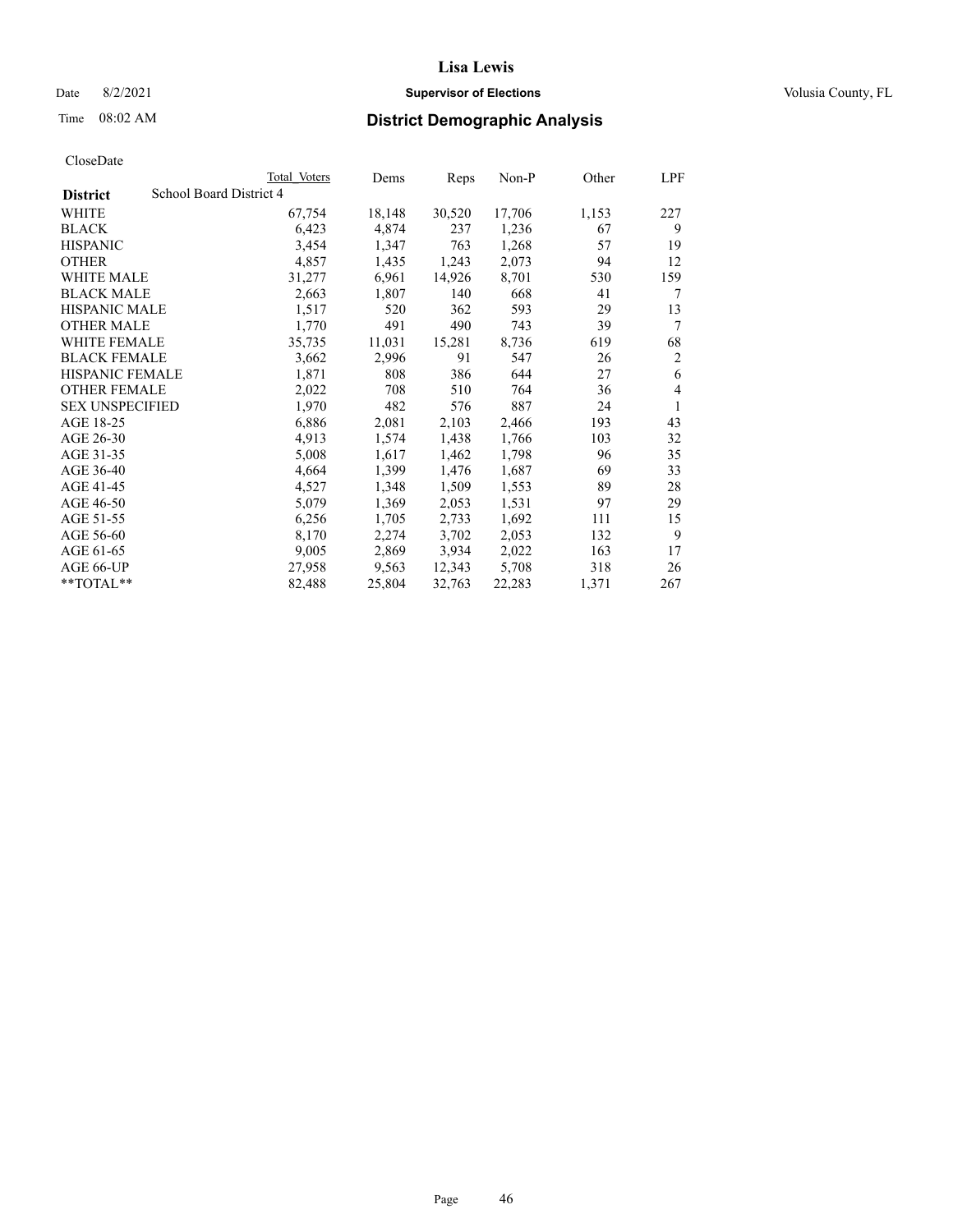## Date 8/2/2021 **Supervisor of Elections Supervisor of Elections** Volusia County, FL

| CloseDate |
|-----------|
|-----------|

|                        | Total Voters            | Dems   | Reps   | Non-P  | Other | LPF            |
|------------------------|-------------------------|--------|--------|--------|-------|----------------|
| <b>District</b>        | School Board District 5 |        |        |        |       |                |
| WHITE                  | 41,975                  | 10,298 | 18,479 | 12,360 | 656   | 182            |
| <b>BLACK</b>           | 7,261                   | 5,273  | 329    | 1,581  | 70    | 8              |
| <b>HISPANIC</b>        | 22,124                  | 10,034 | 3,386  | 8,480  | 188   | 36             |
| <b>OTHER</b>           | 5,177                   | 1,679  | 1,069  | 2,316  | 92    | 21             |
| WHITE MALE             | 19,683                  | 4,045  | 9,163  | 6,060  | 290   | 125            |
| <b>BLACK MALE</b>      | 3,266                   | 2,150  | 205    | 868    | 41    | 2              |
| <b>HISPANIC MALE</b>   | 10,283                  | 4,295  | 1,824  | 4,052  | 88    | 24             |
| <b>OTHER MALE</b>      | 1,854                   | 556    | 441    | 813    | 29    | 15             |
| <b>WHITE FEMALE</b>    | 21,697                  | 6,117  | 9,058  | 6,102  | 364   | 56             |
| <b>BLACK FEMALE</b>    | 3,893                   | 3,055  | 117    | 687    | 29    | 5              |
| HISPANIC FEMALE        | 11,527                  | 5,594  | 1,528  | 4,295  | 99    | 11             |
| <b>OTHER FEMALE</b>    | 2,167                   | 861    | 411    | 850    | 40    | 5              |
| <b>SEX UNSPECIFIED</b> | 2,166                   | 610    | 516    | 1,010  | 26    | $\overline{4}$ |
| AGE 18-25              | 8,133                   | 2,670  | 1,720  | 3,515  | 195   | 33             |
| AGE 26-30              | 6,365                   | 2,038  | 1,486  | 2,680  | 117   | 44             |
| AGE 31-35              | 6,872                   | 2,219  | 1,740  | 2,766  | 105   | 42             |
| AGE 36-40              | 6,342                   | 1,997  | 1,622  | 2,575  | 107   | 41             |
| AGE 41-45              | 6,109                   | 2,144  | 1,580  | 2,273  | 87    | 25             |
| AGE 46-50              | 6,253                   | 2,081  | 1,945  | 2,129  | 83    | 15             |
| AGE 51-55              | 6,478                   | 2,230  | 2,236  | 1,922  | 76    | 14             |
| AGE 56-60              | 7,132                   | 2,514  | 2,616  | 1,911  | 79    | 12             |
| AGE 61-65              | 6,743                   | 2,476  | 2,568  | 1,640  | 49    | 10             |
| AGE 66-UP              | 16,094                  | 6,911  | 5,744  | 3,320  | 108   | 11             |
| **TOTAL**              | 76,537                  | 27,284 | 23,263 | 24,737 | 1,006 | 247            |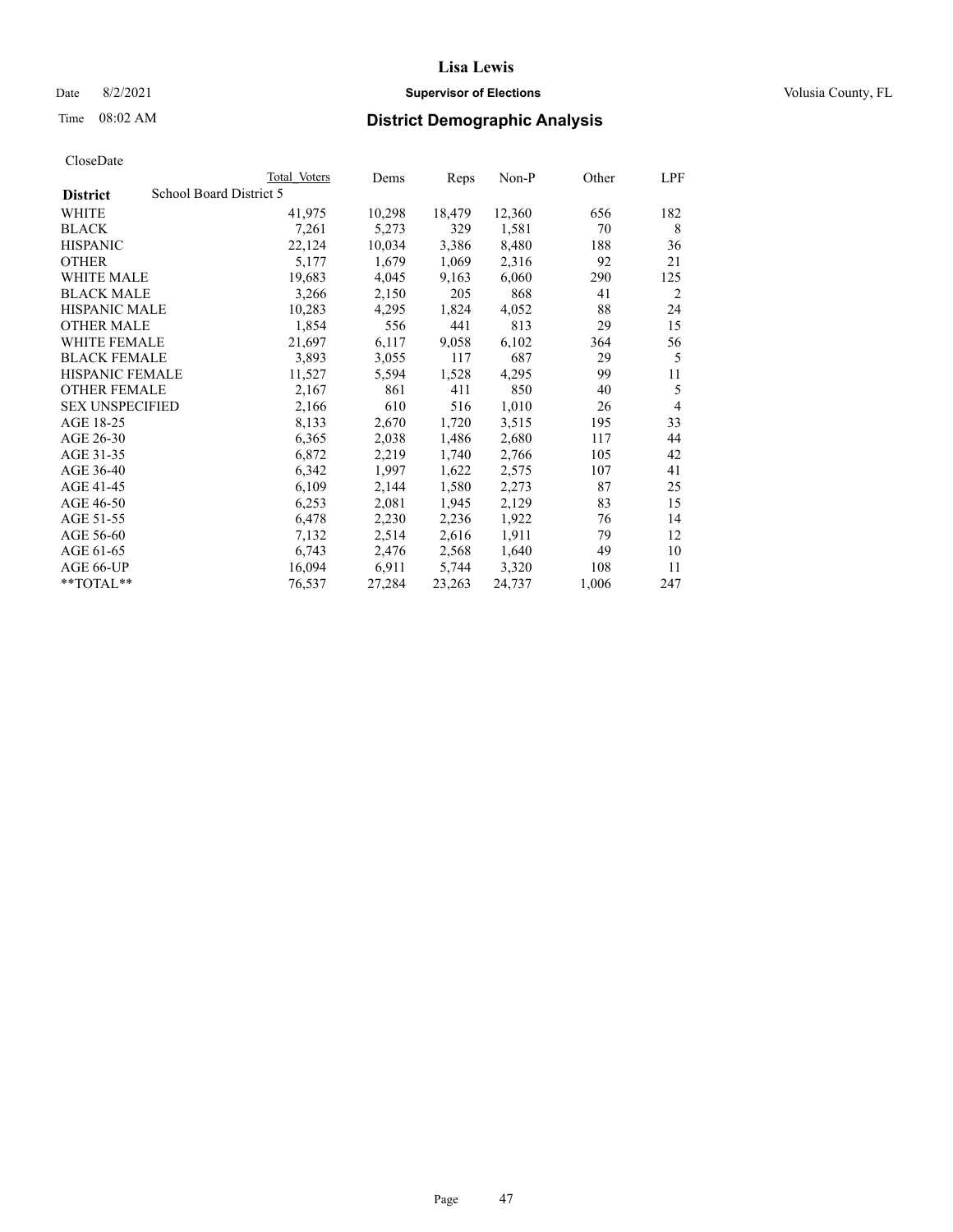## Date 8/2/2021 **Supervisor of Elections Supervisor of Elections** Volusia County, FL

# Time 08:02 AM **District Demographic Analysis**

|                        |                           | Total Voters | Dems   | Reps   | Non-P  | Other | LPF |
|------------------------|---------------------------|--------------|--------|--------|--------|-------|-----|
| <b>District</b>        | Florida Senate District 7 |              |        |        |        |       |     |
| WHITE                  |                           | 112,306      | 30,226 | 49,989 | 29,674 | 1,998 | 419 |
| <b>BLACK</b>           |                           | 19,100       | 14,785 | 580    | 3,549  | 172   | 14  |
| <b>HISPANIC</b>        |                           | 6,927        | 2,795  | 1,425  | 2,572  | 107   | 28  |
| <b>OTHER</b>           |                           | 9,107        | 2,824  | 2,122  | 3,947  | 187   | 27  |
| WHITE MALE             |                           | 52,443       | 11,742 | 24,748 | 14,734 | 933   | 286 |
| <b>BLACK MALE</b>      |                           | 7,653        | 5,461  | 324    | 1,764  | 97    | 7   |
| <b>HISPANIC MALE</b>   |                           | 3,101        | 1,140  | 681    | 1,207  | 54    | 19  |
| <b>OTHER MALE</b>      |                           | 3,239        | 946    | 843    | 1,362  | 73    | 15  |
| <b>WHITE FEMALE</b>    |                           | 58,553       | 18,185 | 24,723 | 14,457 | 1,057 | 131 |
| <b>BLACK FEMALE</b>    |                           | 11,056       | 9,025  | 240    | 1,709  | 75    | 7   |
| <b>HISPANIC FEMALE</b> |                           | 3,683        | 1,601  | 719    | 1,302  | 52    | 9   |
| <b>OTHER FEMALE</b>    |                           | 3,752        | 1,379  | 863    | 1,419  | 82    | 9   |
| <b>SEX UNSPECIFIED</b> |                           | 3,959        | 1,151  | 974    | 1,788  | 41    | 5   |
| AGE 18-25              |                           | 14,755       | 5,427  | 3,584  | 5,287  | 374   | 83  |
| AGE 26-30              |                           | 9,689        | 3,531  | 2,427  | 3,430  | 229   | 72  |
| AGE 31-35              |                           | 9,410        | 3,376  | 2,455  | 3,336  | 181   | 62  |
| AGE 36-40              |                           | 8,456        | 2,854  | 2,458  | 2,936  | 151   | 57  |
| AGE 41-45              |                           | 8,115        | 2,732  | 2,466  | 2,725  | 151   | 41  |
| AGE 46-50              |                           | 8,823        | 2,691  | 3,260  | 2,672  | 151   | 49  |
| AGE 51-55              |                           | 10,907       | 3,319  | 4,466  | 2,908  | 183   | 31  |
| AGE 56-60              |                           | 14,265       | 4,428  | 6,054  | 3,546  | 218   | 19  |
| AGE 61-65              |                           | 15,527       | 5,290  | 6,539  | 3,407  | 264   | 27  |
| AGE 66-UP              |                           | 47,455       | 16,972 | 20,392 | 9,482  | 562   | 47  |
| $*$ $TOTAL**$          |                           | 147,440      | 50,630 | 54,116 | 39,742 | 2,464 | 488 |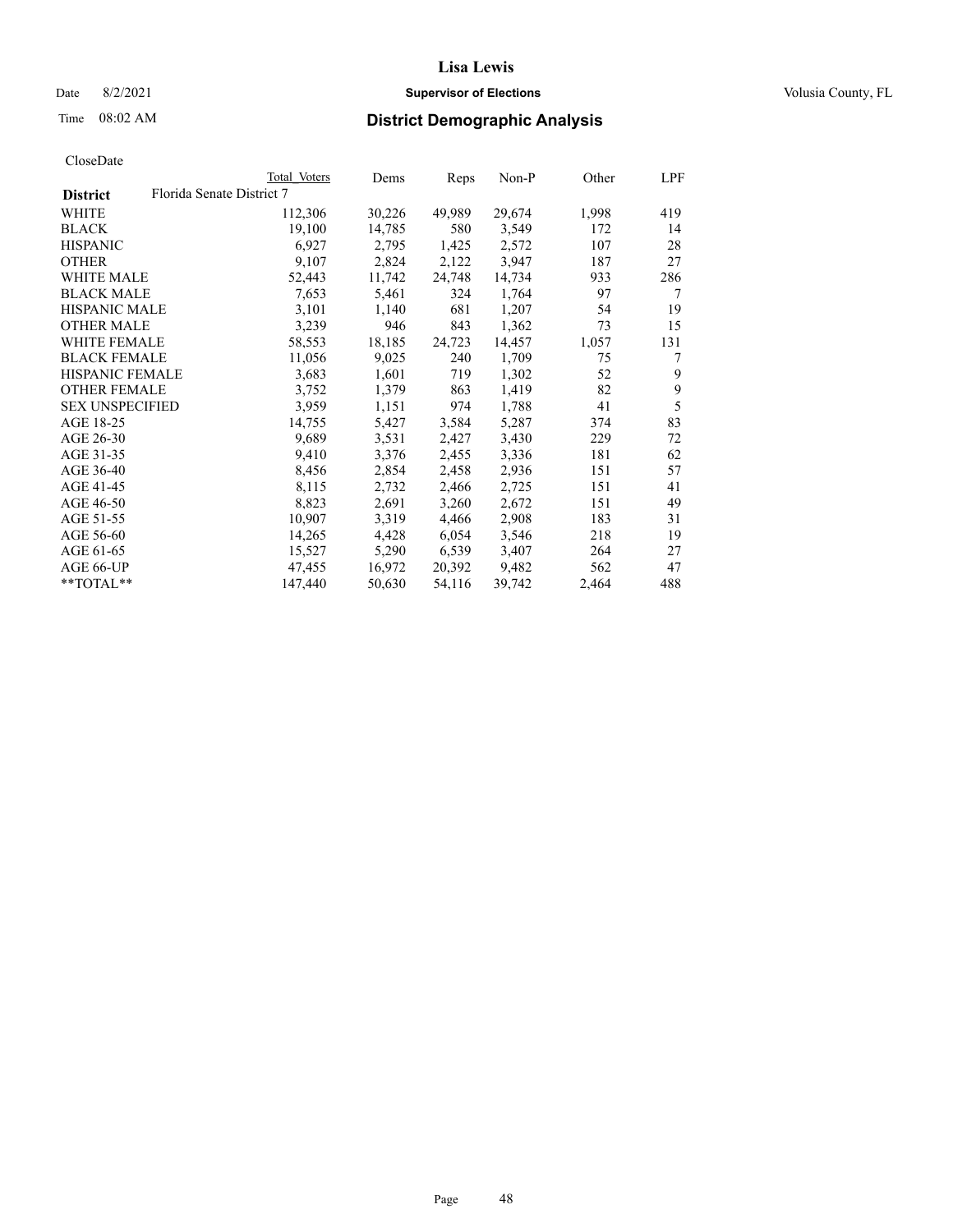## Date 8/2/2021 **Supervisor of Elections Supervisor of Elections** Volusia County, FL

# Time 08:02 AM **District Demographic Analysis**

|                        |                           | Total Voters | Dems   | Reps   | $Non-P$ | Other | LPF            |
|------------------------|---------------------------|--------------|--------|--------|---------|-------|----------------|
| <b>District</b>        | Florida Senate District 9 |              |        |        |         |       |                |
| WHITE                  |                           | 29,190       | 6,615  | 14,122 | 7,877   | 447   | 129            |
| <b>BLACK</b>           |                           | 1,918        | 1,384  | 82     | 426     | 23    | 3              |
| <b>HISPANIC</b>        |                           | 5,142        | 2,118  | 1,050  | 1,895   | 69    | 10             |
| <b>OTHER</b>           |                           | 2,313        | 619    | 612    | 1,040   | 35    | 7              |
| WHITE MALE             |                           | 13,484       | 2,522  | 6,874  | 3,805   | 197   | 86             |
| <b>BLACK MALE</b>      |                           | 833          | 539    | 44     | 236     | 12    | $\overline{2}$ |
| <b>HISPANIC MALE</b>   |                           | 2,304        | 859    | 538    | 865     | 35    | 7              |
| <b>OTHER MALE</b>      |                           | 797          | 207    | 234    | 344     | 8     | 4              |
| <b>WHITE FEMALE</b>    |                           | 15,306       | 4,023  | 7,069  | 3,926   | 246   | 42             |
| <b>BLACK FEMALE</b>    |                           | 1,057        | 825    | 37     | 183     | 11    | 1              |
| <b>HISPANIC FEMALE</b> |                           | 2,766        | 1,227  | 499    | 1,003   | 34    | 3              |
| <b>OTHER FEMALE</b>    |                           | 978          | 332    | 246    | 379     | 19    | $\mathfrak{2}$ |
| <b>SEX UNSPECIFIED</b> |                           | 1,037        | 202    | 324    | 497     | 12    | $\overline{2}$ |
| AGE 18-25              |                           | 3,532        | 920    | 1,078  | 1,408   | 101   | 25             |
| AGE 26-30              |                           | 2,709        | 696    | 893    | 1,036   | 63    | 21             |
| AGE 31-35              |                           | 2,886        | 790    | 945    | 1,097   | 42    | 12             |
| AGE 36-40              |                           | 2,715        | 649    | 977    | 1,019   | 38    | 32             |
| AGE 41-45              |                           | 2,624        | 677    | 946    | 940     | 48    | 13             |
| AGE 46-50              |                           | 2,857        | 714    | 1,165  | 911     | 51    | 16             |
| AGE 51-55              |                           | 3,170        | 815    | 1,436  | 863     | 46    | 10             |
| AGE 56-60              |                           | 3,572        | 914    | 1,675  | 935     | 42    | 6              |
| AGE 61-65              |                           | 3,584        | 1,008  | 1,712  | 809     | 48    | 7              |
| AGE 66-UP              |                           | 10,911       | 3,552  | 5,039  | 2,218   | 95    | 7              |
| $*$ $TOTAL**$          |                           | 38,563       | 10,736 | 15,866 | 11,238  | 574   | 149            |
|                        |                           |              |        |        |         |       |                |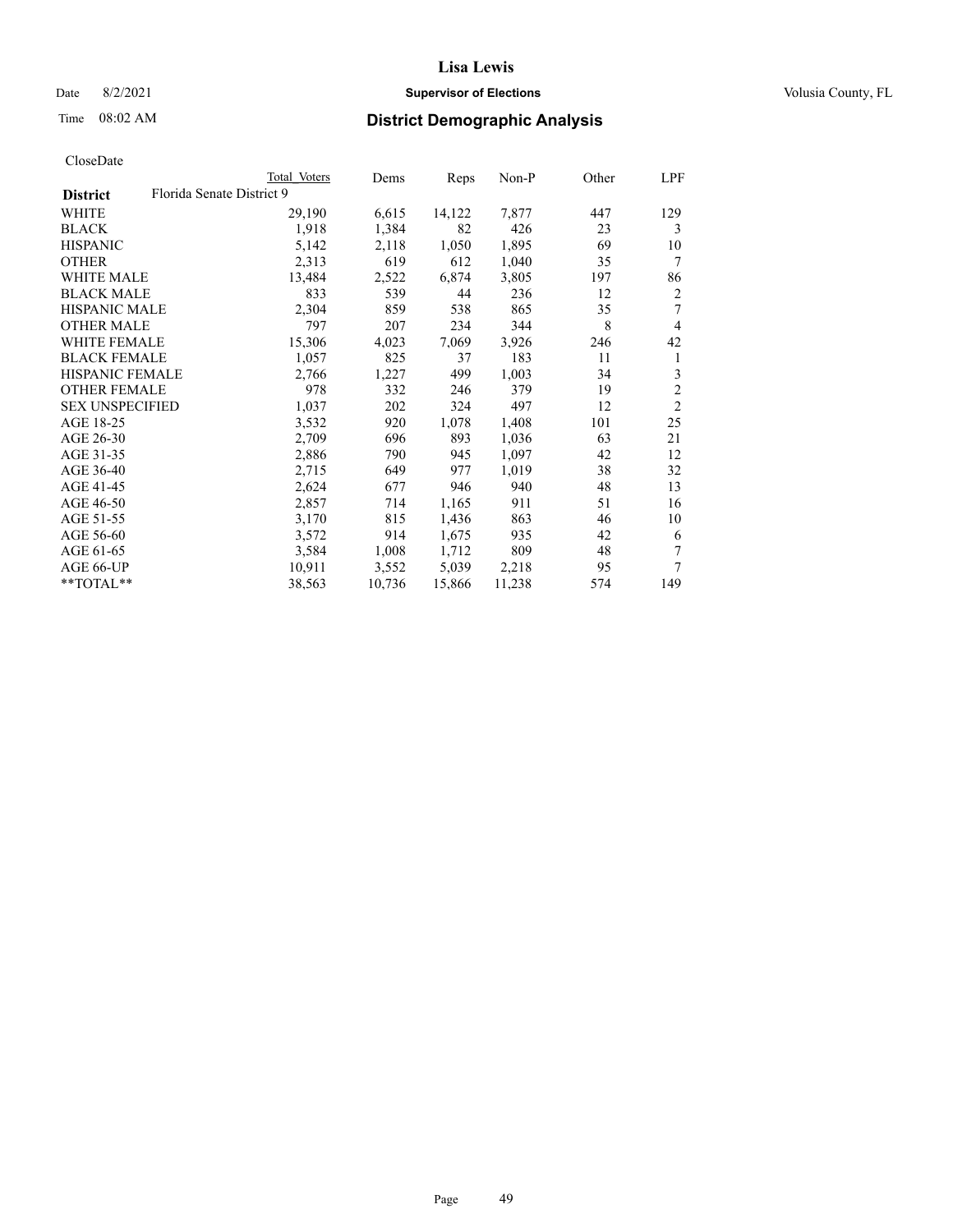## Date 8/2/2021 **Supervisor of Elections Supervisor of Elections** Volusia County, FL

## Time 08:02 AM **District Demographic Analysis**

|                        |                            | Total Voters | Dems   | Reps   | Non-P  | Other | LPF |
|------------------------|----------------------------|--------------|--------|--------|--------|-------|-----|
| <b>District</b>        | Florida Senate District 14 |              |        |        |        |       |     |
| WHITE                  |                            | 167,455      | 43,390 | 75,006 | 45,525 | 2,927 | 607 |
| <b>BLACK</b>           |                            | 14,819       | 11,060 | 649    | 2,952  | 144   | 14  |
| <b>HISPANIC</b>        |                            | 28,890       | 12,586 | 4,907  | 11,029 | 302   | 66  |
| <b>OTHER</b>           |                            | 12,724       | 3,978  | 3,008  | 5,472  | 208   | 58  |
| WHITE MALE             |                            | 77,707       | 16,779 | 36,989 | 22,196 | 1,343 | 400 |
| <b>BLACK MALE</b>      |                            | 6,461        | 4,414  | 374    | 1,582  | 85    | 6   |
| <b>HISPANIC MALE</b>   |                            | 13,263       | 5,291  | 2,571  | 5,213  | 142   | 46  |
| <b>OTHER MALE</b>      |                            | 4,518        | 1,330  | 1,156  | 1,923  | 75    | 34  |
| <b>WHITE FEMALE</b>    |                            | 87,689       | 26,109 | 37,163 | 22,647 | 1,571 | 199 |
| <b>BLACK FEMALE</b>    |                            | 8,122        | 6,473  | 260    | 1,324  | 59    | 6   |
| <b>HISPANIC FEMALE</b> |                            | 15,187       | 7,103  | 2,276  | 5,631  | 158   | 19  |
| <b>OTHER FEMALE</b>    |                            | 5,325        | 1,999  | 1,232  | 1,989  | 88    | 17  |
| <b>SEX UNSPECIFIED</b> |                            | 5,614        | 1,515  | 1,549  | 2,472  | 60    | 18  |
| AGE 18-25              |                            | 20,543       | 6,392  | 5,406  | 8,051  | 586   | 108 |
| AGE 26-30              |                            | 15,503       | 4,638  | 4,293  | 6,124  | 333   | 115 |
| AGE 31-35              |                            | 16,130       | 4,885  | 4,647  | 6,196  | 284   | 118 |
| AGE 36-40              |                            | 15,134       | 4,446  | 4,513  | 5,805  | 271   | 99  |
| AGE 41-45              |                            | 14,803       | 4,506  | 4,707  | 5,287  | 237   | 66  |
| AGE 46-50              |                            | 15,716       | 4,541  | 5,795  | 5,056  | 263   | 61  |
| AGE 51-55              |                            | 17,375       | 4,997  | 7,192  | 4,869  | 273   | 44  |
| AGE 56-60              |                            | 21,035       | 6,253  | 9,177  | 5,276  | 288   | 41  |
| AGE 61-65              |                            | 21,857       | 7,041  | 9,477  | 4,993  | 306   | 40  |
| AGE 66-UP              |                            | 65,744       | 23,303 | 28,345 | 13,305 | 738   | 53  |
| $*$ $TOTAL**$          |                            | 223,888      | 71,014 | 83,570 | 64,978 | 3,581 | 745 |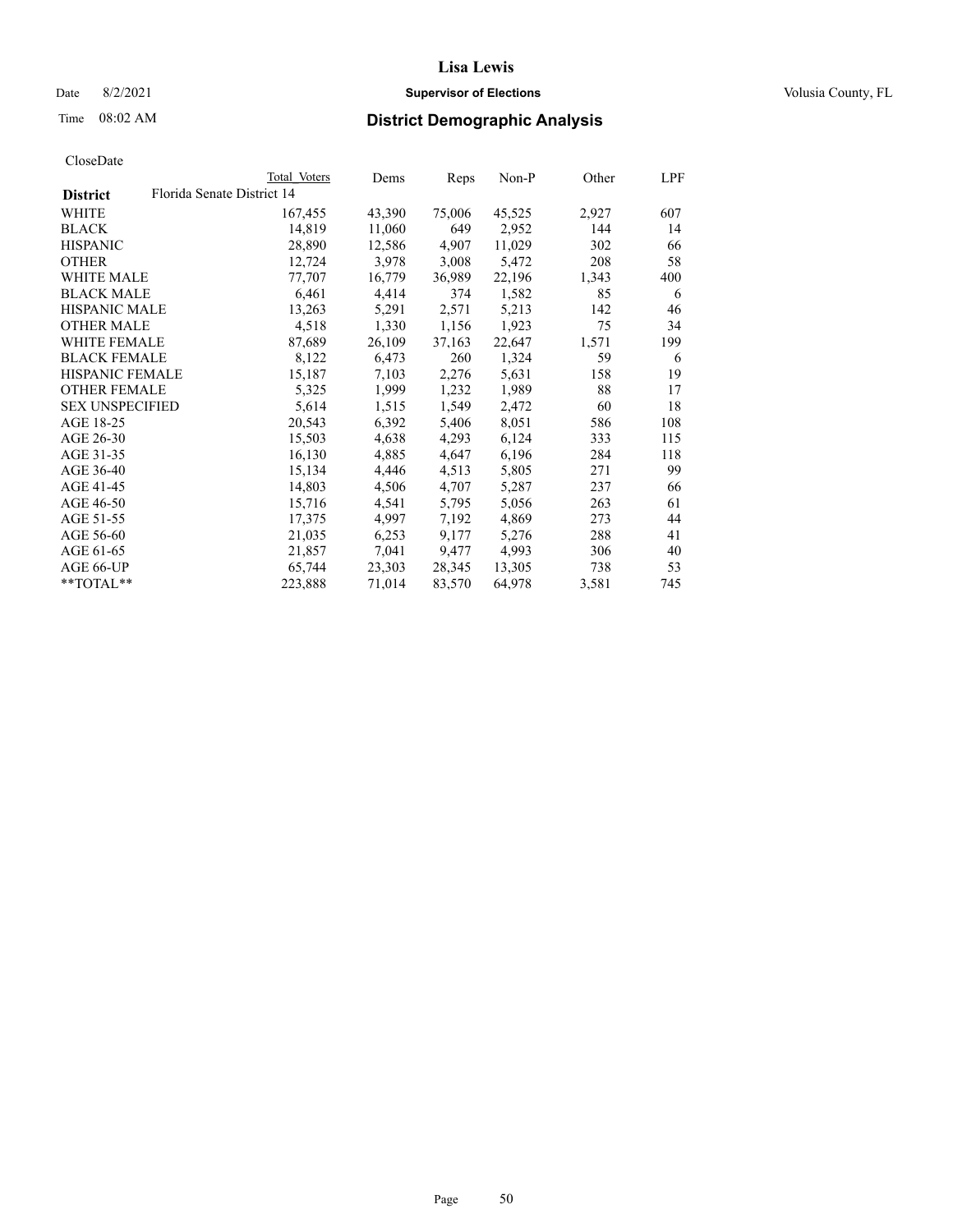## Date 8/2/2021 **Supervisor of Elections Supervisor of Elections** Volusia County, FL

# Time 08:02 AM **District Demographic Analysis**

|                                         | Total Voters | Dems  | Reps  | $Non-P$ | Other          | LPF            |
|-----------------------------------------|--------------|-------|-------|---------|----------------|----------------|
| Daytona Beach Zone 1<br><b>District</b> |              |       |       |         |                |                |
| WHITE                                   | 5,370        | 1,553 | 2,112 | 1,556   | 123            | 26             |
| <b>BLACK</b>                            | 1,300        | 975   | 42    | 270     | 11             | $\overline{2}$ |
| <b>HISPANIC</b>                         | 400          | 163   | 75    | 149     | 11             | $\overline{2}$ |
| <b>OTHER</b>                            | 547          | 173   | 111   | 247     | 13             | 3              |
| <b>WHITE MALE</b>                       | 2,610        | 631   | 1,100 | 803     | 60             | 16             |
| <b>BLACK MALE</b>                       | 525          | 365   | 21    | 134     | 5              | $\theta$       |
| <b>HISPANIC MALE</b>                    | 186          | 63    | 41    | 70      | 10             | 2              |
| <b>OTHER MALE</b>                       | 195          | 60    | 38    | 93      | 3              | 1              |
| <b>WHITE FEMALE</b>                     | 2,685        | 899   | 986   | 727     | 63             | 10             |
| <b>BLACK FEMALE</b>                     | 752          | 594   | 19    | 131     | 6              | $\overline{2}$ |
| <b>HISPANIC FEMALE</b>                  | 205          | 99    | 32    | 73      | 1              | $\mathbf{0}$   |
| <b>OTHER FEMALE</b>                     | 234          | 89    | 49    | 86      | 8              | 2              |
| <b>SEX UNSPECIFIED</b>                  | 225          | 64    | 54    | 105     | $\overline{2}$ | $\mathbf{0}$   |
| AGE 18-25                               | 936          | 343   | 190   | 374     | 23             | 6              |
| AGE 26-30                               | 688          | 297   | 117   | 244     | 21             | 9              |
| AGE 31-35                               | 525          | 194   | 113   | 204     | 11             | 3              |
| AGE 36-40                               | 402          | 165   | 95    | 130     | 10             | $\overline{2}$ |
| AGE 41-45                               | 406          | 152   | 104   | 143     | 6              | 1              |
| AGE 46-50                               | 469          | 163   | 152   | 145     | 6              | 3              |
| AGE 51-55                               | 576          | 177   | 209   | 171     | 18             | 1              |
| AGE 56-60                               | 722          | 250   | 270   | 187     | 13             | $\overline{c}$ |
| AGE 61-65                               | 731          | 288   | 268   | 162     | 10             | 3              |
| AGE 66-UP                               | 2,161        | 835   | 822   | 461     | 40             | 3              |
| **TOTAL**                               | 7,617        | 2,864 | 2,340 | 2,222   | 158            | 33             |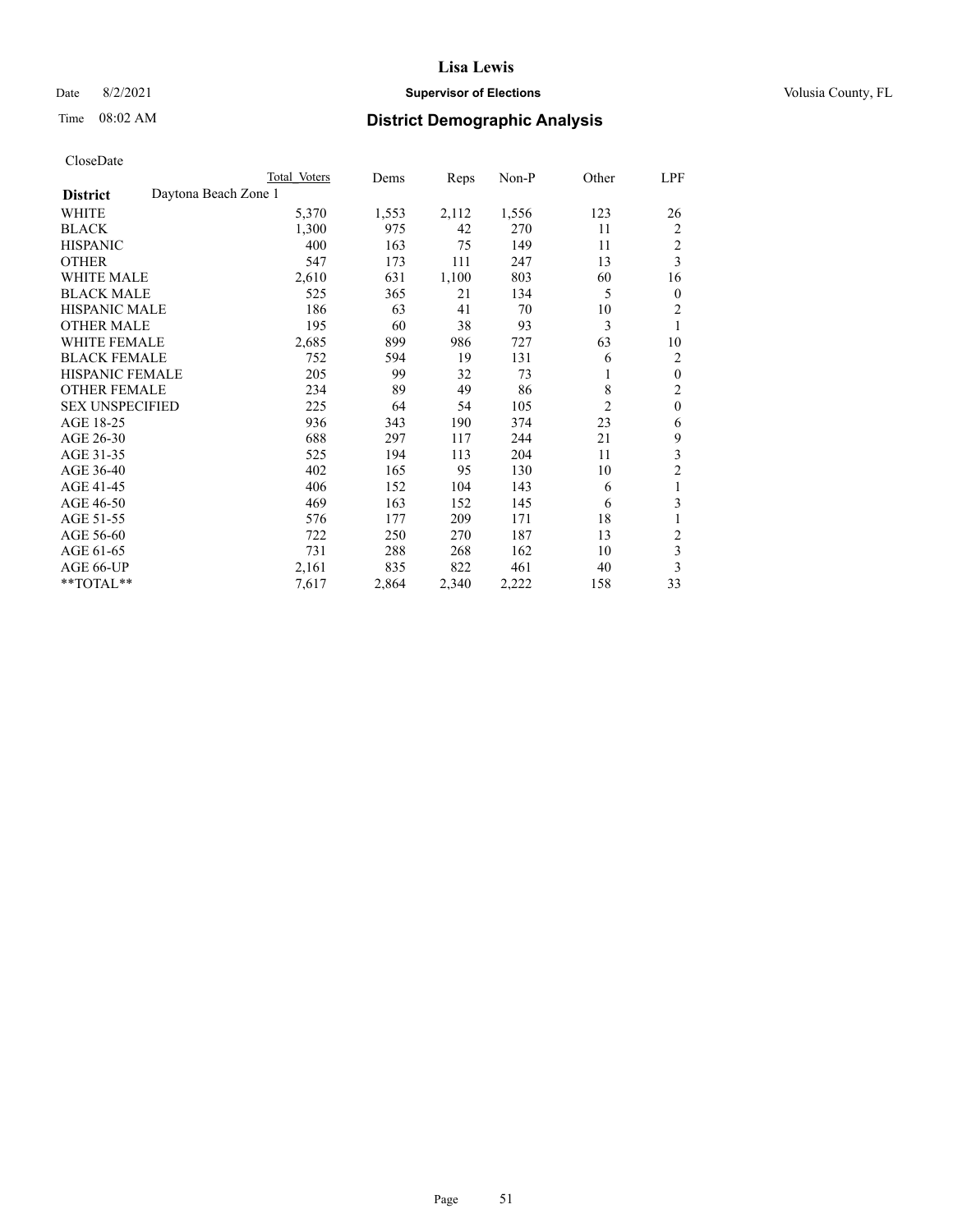## Date 8/2/2021 **Supervisor of Elections Supervisor of Elections** Volusia County, FL

# Time 08:02 AM **District Demographic Analysis**

|                        |                      | Total Voters | Dems  | Reps  | Non-P | Other          | LPF            |
|------------------------|----------------------|--------------|-------|-------|-------|----------------|----------------|
| <b>District</b>        | Daytona Beach Zone 2 |              |       |       |       |                |                |
| WHITE                  |                      | 4,622        | 1,367 | 1,893 | 1,252 | 87             | 23             |
| <b>BLACK</b>           |                      | 1,438        | 1,143 | 42    | 243   | 10             | $\mathbf{0}$   |
| <b>HISPANIC</b>        |                      | 328          | 145   | 49    | 130   | 3              |                |
| <b>OTHER</b>           |                      | 427          | 143   | 84    | 189   | 9              | $\overline{2}$ |
| <b>WHITE MALE</b>      |                      | 2,291        | 584   | 996   | 658   | 40             | 13             |
| <b>BLACK MALE</b>      |                      | 589          | 436   | 26    | 121   | 6              | $\theta$       |
| <b>HISPANIC MALE</b>   |                      | 147          | 66    | 25    | 54    | 1              | 1              |
| <b>OTHER MALE</b>      |                      | 141          | 44    | 36    | 55    | $\overline{4}$ | $\overline{2}$ |
| WHITE FEMALE           |                      | 2,278        | 765   | 876   | 580   | 47             | 10             |
| <b>BLACK FEMALE</b>    |                      | 831          | 694   | 16    | 117   | 4              | $\mathbf{0}$   |
| <b>HISPANIC FEMALE</b> |                      | 175          | 76    | 22    | 75    | $\overline{2}$ | $\Omega$       |
| <b>OTHER FEMALE</b>    |                      | 194          | 77    | 35    | 78    | $\overline{4}$ | $\theta$       |
| <b>SEX UNSPECIFIED</b> |                      | 169          | 56    | 36    | 76    |                | $\theta$       |
| AGE 18-25              |                      | 573          | 230   | 116   | 214   | 12             |                |
| AGE 26-30              |                      | 458          | 194   | 85    | 169   | 8              | 2              |
| AGE 31-35              |                      | 438          | 192   | 81    | 148   | 13             | 4              |
| AGE 36-40              |                      | 382          | 178   | 78    | 116   | 6              | 4              |
| AGE 41-45              |                      | 371          | 171   | 76    | 116   | 6              | $\overline{c}$ |
| AGE 46-50              |                      | 460          | 166   | 131   | 151   | 9              | 3              |
| AGE 51-55              |                      | 562          | 206   | 189   | 158   | 7              | $\overline{2}$ |
| AGE 56-60              |                      | 747          | 278   | 270   | 188   | 10             |                |
| AGE 61-65              |                      | 766          | 316   | 286   | 149   | 11             | 4              |
| AGE 66-UP              |                      | 2,055        | 866   | 756   | 403   | 27             | 3              |
| **TOTAL**              |                      | 6,815        | 2,798 | 2,068 | 1,814 | 109            | 26             |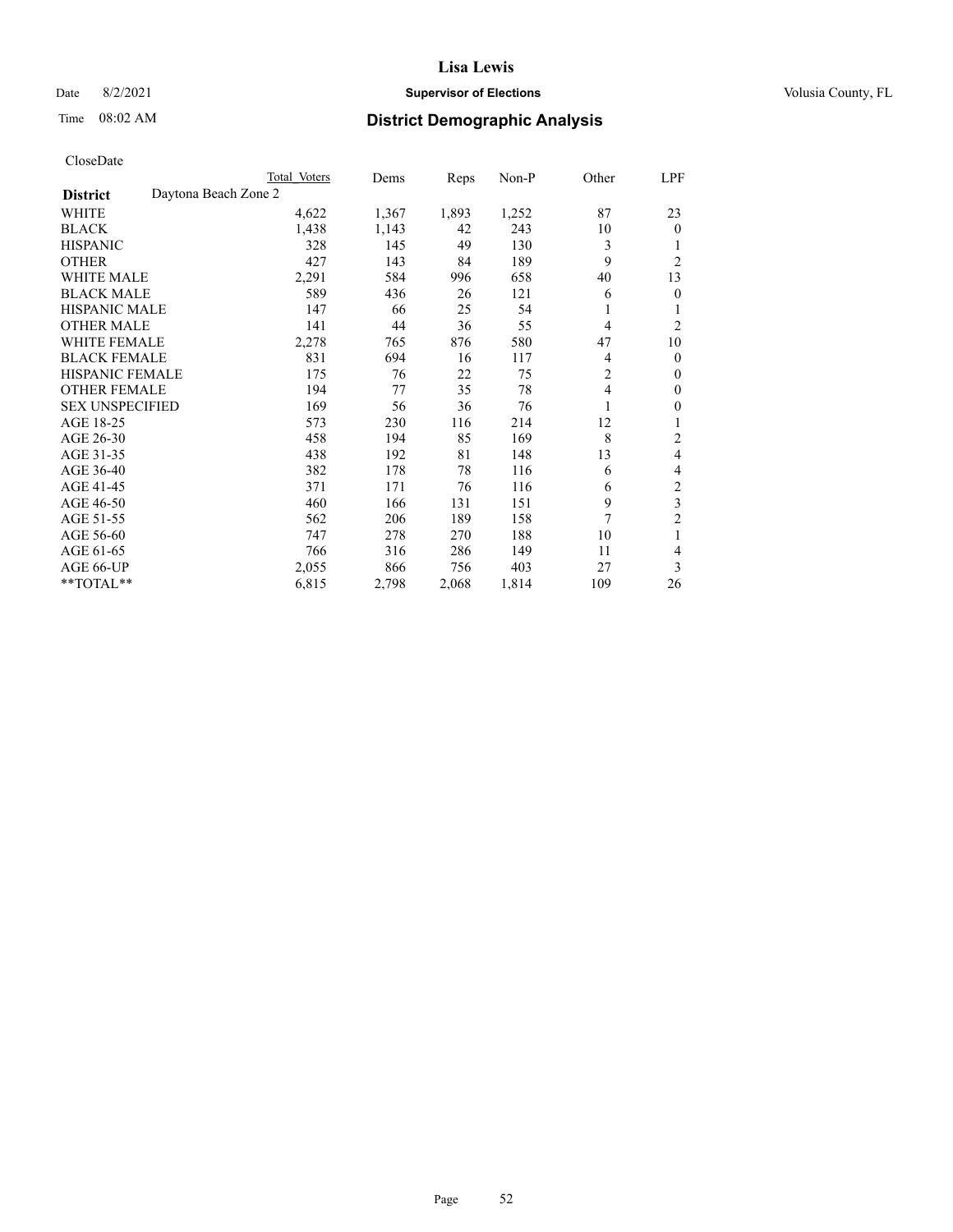## Date 8/2/2021 **Supervisor of Elections Supervisor of Elections** Volusia County, FL

# Time 08:02 AM **District Demographic Analysis**

|                        | Total Voters         | Dems  | Reps  | Non-P | Other | LPF              |
|------------------------|----------------------|-------|-------|-------|-------|------------------|
| <b>District</b>        | Daytona Beach Zone 3 |       |       |       |       |                  |
| WHITE                  | 3,967                | 1,196 | 1,462 | 1,207 | 82    | 20               |
| <b>BLACK</b>           | 1,923                | 1,464 | 42    | 403   | 14    | $\overline{0}$   |
| <b>HISPANIC</b>        | 331                  | 155   | 64    | 103   | 8     |                  |
| <b>OTHER</b>           | 660                  | 229   | 80    | 339   | 11    |                  |
| WHITE MALE             | 2,003                | 500   | 812   | 638   | 40    | 13               |
| <b>BLACK MALE</b>      | 776                  | 566   | 23    | 181   | 6     | 0                |
| <b>HISPANIC MALE</b>   | 155                  | 67    | 32    | 53    | 3     | 0                |
| <b>OTHER MALE</b>      | 208                  | 79    | 36    | 90    | 3     | 0                |
| <b>WHITE FEMALE</b>    | 1,913                | 682   | 638   | 544   | 42    | 7                |
| <b>BLACK FEMALE</b>    | 1,043                | 817   | 17    | 201   | 8     | 0                |
| <b>HISPANIC FEMALE</b> | 168                  | 84    | 31    | 47    | 5     |                  |
| <b>OTHER FEMALE</b>    | 231                  | 98    | 27    | 98    |       |                  |
| <b>SEX UNSPECIFIED</b> | 384                  | 151   | 32    | 200   |       | $\boldsymbol{0}$ |
| AGE 18-25              | 1,640                | 997   | 94    | 531   | 16    | 2                |
| AGE 26-30              | 475                  | 197   | 85    | 179   | 11    | 3                |
| AGE 31-35              | 388                  | 167   | 66    | 144   | 9     | $\overline{c}$   |
| AGE 36-40              | 349                  | 111   | 89    | 132   | 12    | 5                |
| AGE 41-45              | 315                  | 118   | 68    | 118   | 11    | 0                |
| AGE 46-50              | 355                  | 129   | 96    | 120   | 6     | 4                |
| AGE 51-55              | 421                  | 146   | 141   | 123   | 9     | 2                |
| AGE 56-60              | 574                  | 201   | 195   | 173   | 4     | 1                |
| AGE 61-65              | 614                  | 224   | 210   | 168   | 12    | 0                |
| AGE 66-UP              | 1,749                | 753   | 604   | 364   | 25    | 3                |
| **TOTAL**              | 6,881                | 3,044 | 1,648 | 2,052 | 115   | 22               |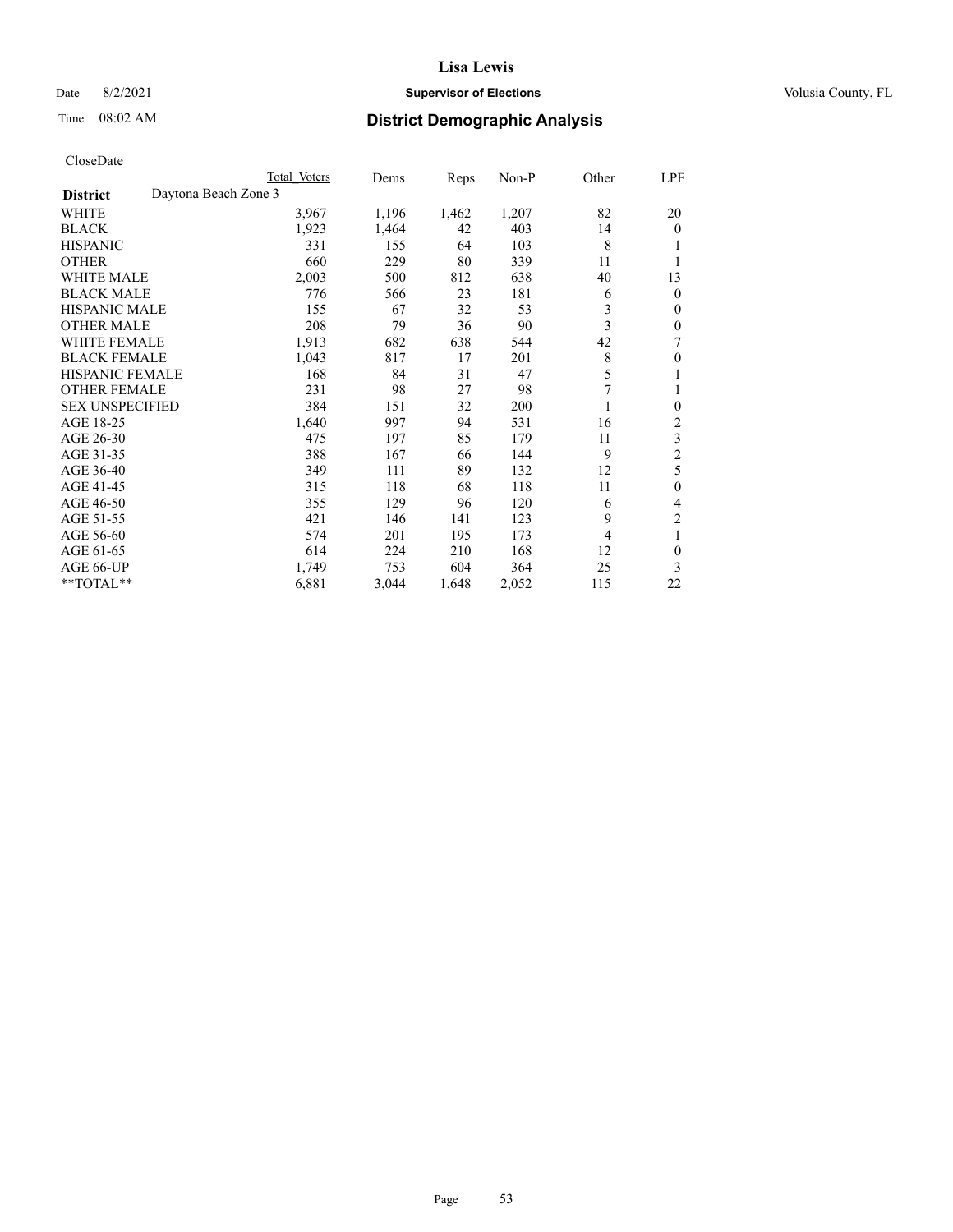## Date 8/2/2021 **Supervisor of Elections Supervisor of Elections** Volusia County, FL

# Time 08:02 AM **District Demographic Analysis**

|                        |                      | Total Voters | Dems  | Reps  | Non-P | Other | LPF            |
|------------------------|----------------------|--------------|-------|-------|-------|-------|----------------|
| <b>District</b>        | Daytona Beach Zone 4 |              |       |       |       |       |                |
| WHITE                  |                      | 9,554        | 2,339 | 4,482 | 2,478 | 214   | 41             |
| <b>BLACK</b>           |                      | 1,413        | 1,009 | 53    | 323   | 27    | 1              |
| <b>HISPANIC</b>        |                      | 601          | 213   | 158   | 215   | 14    | 1              |
| <b>OTHER</b>           |                      | 851          | 233   | 219   | 380   | 17    | $\overline{2}$ |
| WHITE MALE             |                      | 4,472        | 886   | 2,195 | 1,264 | 101   | 26             |
| <b>BLACK MALE</b>      |                      | 590          | 361   | 31    | 178   | 19    | 1              |
| <b>HISPANIC MALE</b>   |                      | 273          | 95    | 82    | 92    | 4     | $\mathbf{0}$   |
| <b>OTHER MALE</b>      |                      | 316          | 77    | 88    | 145   | 5     | 1              |
| <b>WHITE FEMALE</b>    |                      | 5,001        | 1,427 | 2,258 | 1,188 | 113   | 15             |
| <b>BLACK FEMALE</b>    |                      | 799          | 628   | 21    | 142   | 8     | $\mathbf{0}$   |
| HISPANIC FEMALE        |                      | 321          | 116   | 75    | 119   | 10    | 1              |
| <b>OTHER FEMALE</b>    |                      | 379          | 115   | 95    | 159   | 9     | 1              |
| <b>SEX UNSPECIFIED</b> |                      | 267          | 89    | 66    | 109   | 3     | $\mathbf{0}$   |
| AGE 18-25              |                      | 1,191        | 400   | 314   | 431   | 34    | 12             |
| AGE 26-30              |                      | 894          | 317   | 223   | 310   | 31    | 13             |
| AGE 31-35              |                      | 825          | 292   | 222   | 284   | 24    | 3              |
| AGE 36-40              |                      | 657          | 231   | 175   | 235   | 15    |                |
| AGE 41-45              |                      | 585          | 207   | 166   | 200   | 10    | 2              |
| AGE 46-50              |                      | 654          | 185   | 258   | 192   | 12    | 7              |
| AGE 51-55              |                      | 773          | 213   | 327   | 217   | 15    | 1              |
| AGE 56-60              |                      | 1,169        | 302   | 538   | 296   | 31    | $\sqrt{2}$     |
| AGE 61-65              |                      | 1,453        | 426   | 667   | 331   | 27    | $\overline{2}$ |
| AGE 66-UP              |                      | 4,217        | 1,220 | 2,022 | 900   | 73    | $\overline{2}$ |
| **TOTAL**              |                      | 12,419       | 3,794 | 4,912 | 3,396 | 272   | 45             |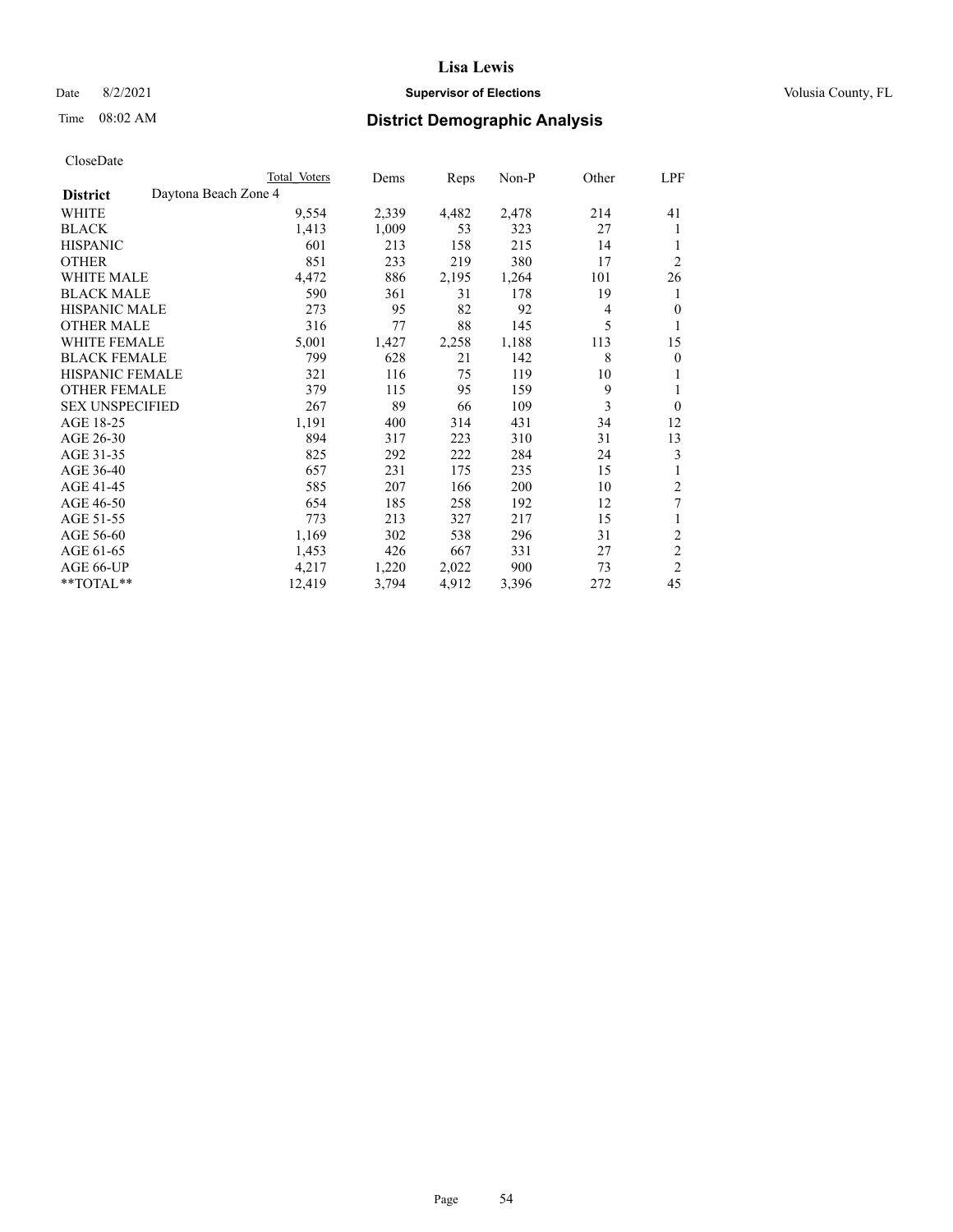## Date 8/2/2021 **Supervisor of Elections Supervisor of Elections** Volusia County, FL

# Time 08:02 AM **District Demographic Analysis**

|                                         | Total Voters | Dems  | Reps  | $Non-P$ | Other            | LPF            |
|-----------------------------------------|--------------|-------|-------|---------|------------------|----------------|
| Daytona Beach Zone 5<br><b>District</b> |              |       |       |         |                  |                |
| WHITE                                   | 2,855        | 844   | 1,055 | 854     | 79               | 23             |
| <b>BLACK</b>                            | 4,725        | 3,787 | 115   | 780     | 41               | $\overline{2}$ |
| <b>HISPANIC</b>                         | 492          | 204   | 89    | 187     | 8                | 4              |
| <b>OTHER</b>                            | 647          | 268   | 88    | 276     | 14               | 1              |
| <b>WHITE MALE</b>                       | 1,330        | 323   | 543   | 410     | 38               | 16             |
| <b>BLACK MALE</b>                       | 1,796        | 1,328 | 67    | 377     | 24               | $\theta$       |
| <b>HISPANIC MALE</b>                    | 217          | 82    | 41    | 86      | 5                | 3              |
| <b>OTHER MALE</b>                       | 244          | 100   | 36    | 99      | 9                | $\theta$       |
| <b>WHITE FEMALE</b>                     | 1,496        | 512   | 505   | 431     | 41               | 7              |
| <b>BLACK FEMALE</b>                     | 2,853        | 2,402 | 44    | 388     | 17               | $\overline{2}$ |
| <b>HISPANIC FEMALE</b>                  | 269          | 119   | 48    | 98      | 3                | 1              |
| <b>OTHER FEMALE</b>                     | 266          | 122   | 32    | 106     | 5                | 1              |
| <b>SEX UNSPECIFIED</b>                  | 248          | 115   | 31    | 102     | $\boldsymbol{0}$ | $\theta$       |
| AGE 18-25                               | 1,448        | 737   | 189   | 474     | 36               | 12             |
| AGE 26-30                               | 950          | 513   | 125   | 288     | 18               | 6              |
| AGE 31-35                               | 818          | 434   | 99    | 263     | 18               | 4              |
| AGE 36-40                               | 689          | 398   | 89    | 191     | 9                | $\overline{2}$ |
| AGE 41-45                               | 583          | 349   | 66    | 162     | 3                | 3              |
| AGE 46-50                               | 619          | 352   | 110   | 140     | 15               | $\overline{2}$ |
| AGE 51-55                               | 615          | 388   | 100   | 115     | 12               | $\theta$       |
| AGE 56-60                               | 692          | 448   | 119   | 121     | 4                | $\theta$       |
| AGE 61-65                               | 657          | 427   | 110   | 109     | 10               | 1              |
| AGE 66-UP                               | 1,644        | 1,056 | 339   | 232     | 17               | $\theta$       |
| **TOTAL**                               | 8,719        | 5,103 | 1,347 | 2,097   | 142              | 30             |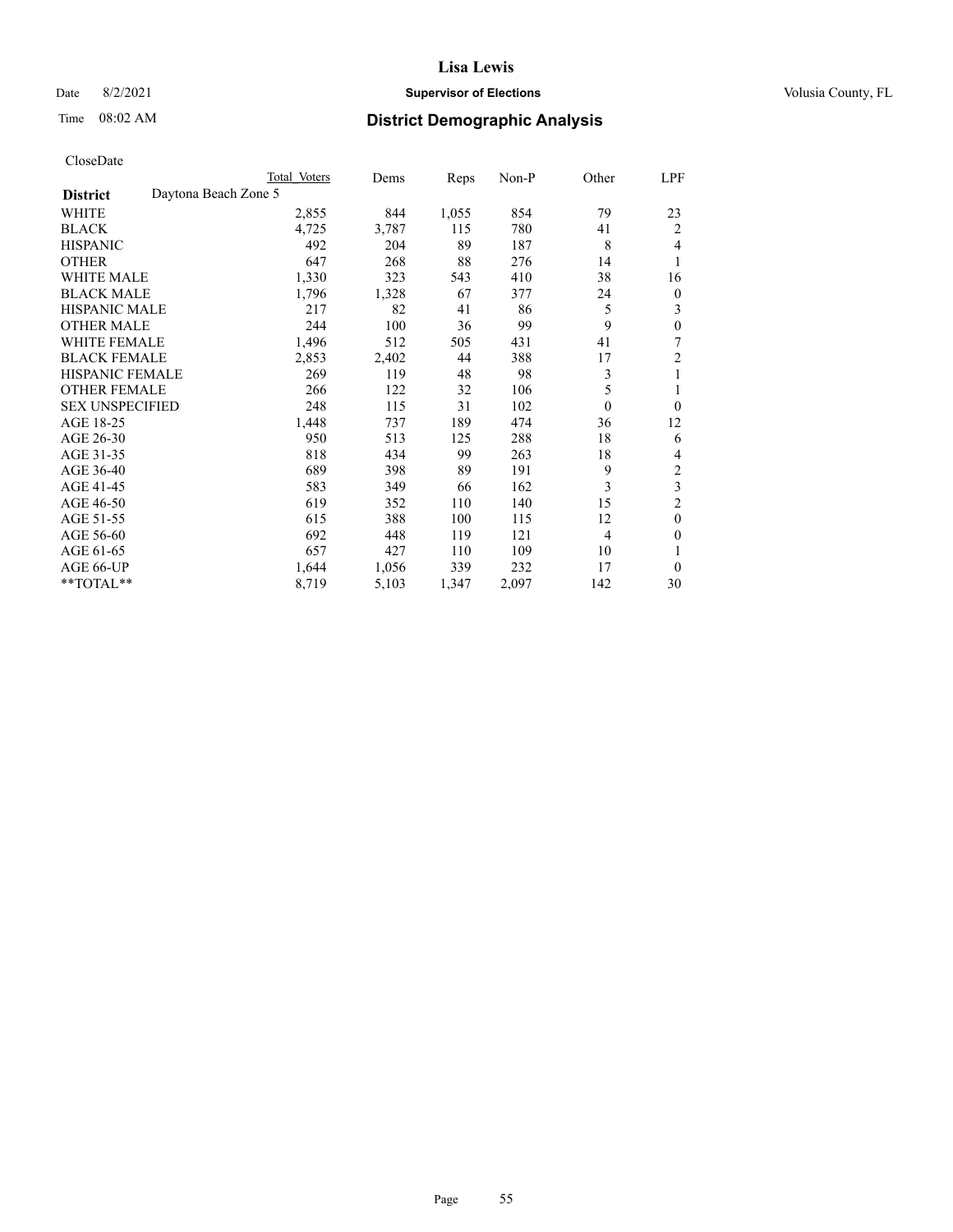## Date 8/2/2021 **Supervisor of Elections Supervisor of Elections** Volusia County, FL

# Time 08:02 AM **District Demographic Analysis**

|                        |                      | Total Voters | Dems  | Reps | Non-P | Other          | LPF                     |
|------------------------|----------------------|--------------|-------|------|-------|----------------|-------------------------|
| <b>District</b>        | Daytona Beach Zone 6 |              |       |      |       |                |                         |
| WHITE                  |                      | 1,490        | 468   | 498  | 483   | 30             | 11                      |
| <b>BLACK</b>           |                      | 3,721        | 3,024 | 98   | 579   | 20             | 0                       |
| <b>HISPANIC</b>        |                      | 328          | 165   | 39   | 118   | 6              | 0                       |
| <b>OTHER</b>           |                      | 480          | 209   | 58   | 199   | 12             | $\overline{c}$          |
| WHITE MALE             |                      | 725          | 180   | 277  | 251   | 10             | 7                       |
| <b>BLACK MALE</b>      |                      | 1,441        | 1,109 | 47   | 273   | 12             | 0                       |
| <b>HISPANIC MALE</b>   |                      | 158          | 72    | 23   | 61    | 2              | 0                       |
| <b>OTHER MALE</b>      |                      | 155          | 65    | 31   | 53    | 4              | 2                       |
| WHITE FEMALE           |                      | 713          | 281   | 201  | 208   | 20             | $\overline{\mathbf{3}}$ |
| <b>BLACK FEMALE</b>    |                      | 2,201        | 1,850 | 49   | 294   | 8              | 0                       |
| <b>HISPANIC FEMALE</b> |                      | 157          | 87    | 15   | 51    | 4              | 0                       |
| <b>OTHER FEMALE</b>    |                      | 177          | 97    | 16   | 58    | 6              | 0                       |
| <b>SEX UNSPECIFIED</b> |                      | 292          | 125   | 34   | 130   | $\overline{2}$ |                         |
| AGE 18-25              |                      | 1,090        | 542   | 142  | 374   | 28             | 4                       |
| AGE 26-30              |                      | 593          | 361   | 40   | 180   | 12             | 0                       |
| AGE 31-35              |                      | 573          | 356   | 60   | 153   | 2              | $\overline{c}$          |
| AGE 36-40              |                      | 449          | 271   | 46   | 127   | $\overline{c}$ | 3                       |
| AGE 41-45              |                      | 460          | 289   | 43   | 120   | 7              |                         |
| AGE 46-50              |                      | 377          | 237   | 53   | 84    | 3              | 0                       |
| AGE 51-55              |                      | 449          | 297   | 66   | 79    | 5              | 2                       |
| AGE 56-60              |                      | 474          | 334   | 50   | 88    |                |                         |
| AGE 61-65              |                      | 488          | 347   | 66   | 73    | $\overline{2}$ | 0                       |
| AGE 66-UP              |                      | 1,065        | 831   | 127  | 101   | 6              | 0                       |
| **TOTAL**              |                      | 6,019        | 3,866 | 693  | 1,379 | 68             | 13                      |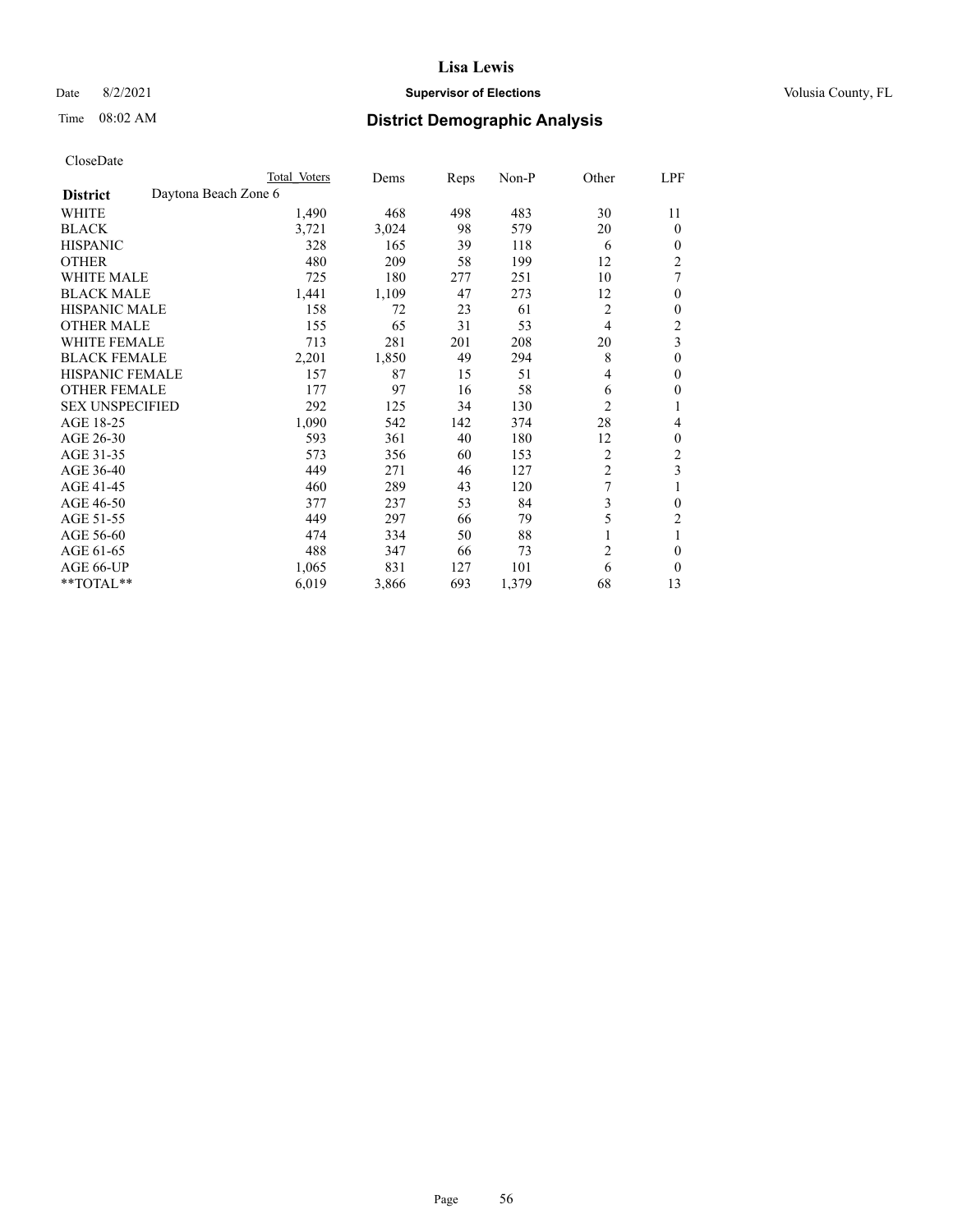## Date 8/2/2021 **Supervisor of Elections Supervisor of Elections** Volusia County, FL

| CloseDate |
|-----------|
|-----------|

| Total Voters | Dems                 | Reps  | $Non-P$ | Other          | LPF            |
|--------------|----------------------|-------|---------|----------------|----------------|
|              |                      |       |         |                |                |
| 4,274        | 967                  | 2,170 | 1,044   | 80             | 13             |
| 79           | 52                   | 6     | 20      |                | $\theta$       |
| 116          | 38                   | 45    | 32      |                | 0              |
| 310          | 89                   | 100   | 115     | 5              | 1              |
| 2,026        | 399                  | 1,045 | 532     | 42             | 8              |
| 37           | 21                   | 3     | 12      |                | 0              |
| 51           | 13                   | 20    | 17      |                | $\theta$       |
| 124          | 34                   | 43    | 45      | $\overline{c}$ | $\mathbf{0}$   |
| 2,202        | 556                  | 1,101 | 503     | 37             | 5              |
| 41           | 31                   | 3     | 7       | $\theta$       | $\theta$       |
| 63           | 24                   | 24    | 15      | $\mathbf{0}$   | $\mathbf{0}$   |
| 139          | 45                   | 38    | 53      | 2              | 1              |
| 96           | 23                   | 44    | 27      |                | 0              |
| 160          | 47                   | 48    | 57      | $\overline{7}$ |                |
| 96           | 28                   | 36    | 29      | $\overline{c}$ | 1              |
| 104          | 25                   | 36    | 34      | $\overline{4}$ | 5              |
| 117          | 26                   | 48    | 42      |                | $\theta$       |
| 135          | 32                   | 55    | 44      | 4              | 0              |
| 153          | 30                   | 66    | 53      | 3              |                |
| 279          | 54                   | 126   | 95      | 3              | 1              |
| 476          | 100                  | 245   | 120     | 10             | 1              |
| 625          | 119                  | 327   | 158     | 19             | 2              |
| 2,633        | 685                  | 1,333 | 579     | 34             | $\overline{2}$ |
| 4,779        | 1,146                | 2,321 | 1,211   | 87             | 14             |
|              | Daytona Beach Shores |       |         |                | $\overline{c}$ |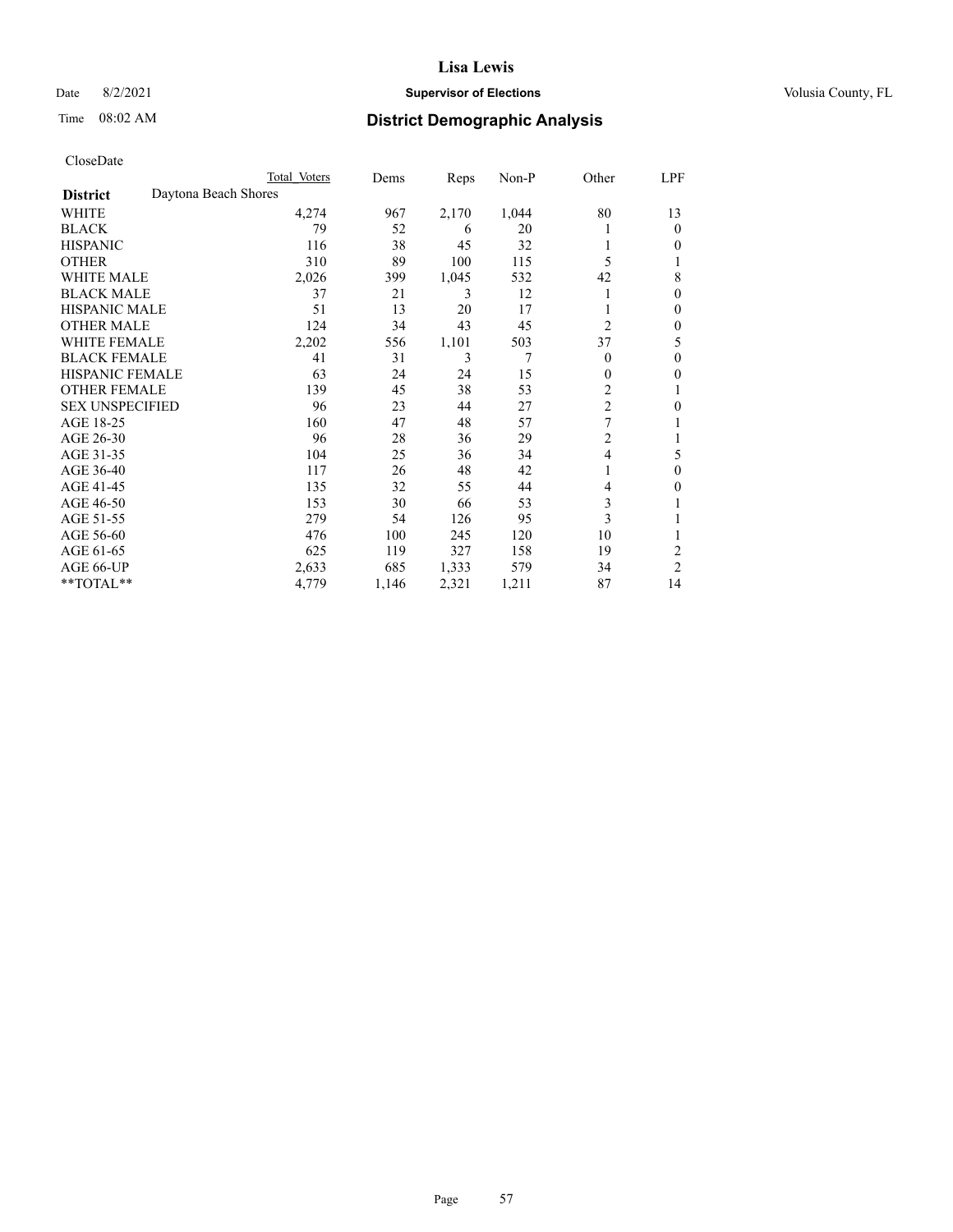## Date 8/2/2021 **Supervisor of Elections Supervisor of Elections** Volusia County, FL

# Time 08:02 AM **District Demographic Analysis**

| Total Voters | Dems  |       |       |      | LPF                     |
|--------------|-------|-------|-------|------|-------------------------|
|              |       |       |       |      |                         |
| 13,702       | 2,984 | 6,837 | 3,613 | 203  | 65                      |
| 820          | 577   | 37    | 196   | 9    | 1                       |
| 1,880        | 759   | 453   | 638   | 26   | 4                       |
| 1,122        | 292   | 294   | 513   | 20   | 3                       |
| 6,410        | 1,161 | 3,347 | 1,770 | 88   | 44                      |
| 387          | 241   | 20    | 119   | 6    | 1                       |
| 843          | 314   | 226   | 287   | 13   | 3                       |
| 375          | 91    | 108   | 168   | 6    | $\overline{2}$          |
| 7,110        | 1,794 | 3,412 | 1,772 | 112  | 20                      |
| 422          | 327   | 17    | 75    | 3    | $\mathbf{0}$            |
| 1,008        | 434   | 220   | 340   | 13   | 1                       |
| 505          | 161   | 127   | 205   | 11   | 1                       |
| 464          | 89    | 144   | 224   | 6    | 1                       |
| 1,485        | 363   | 466   | 601   | 43   | 12                      |
| 1,128        | 288   | 397   | 410   | 21   | 12                      |
| 1,227        | 326   | 432   | 443   | 19   | $\tau$                  |
| 1,217        | 266   | 479   | 438   | 18   | 16                      |
| 1,204        | 300   | 450   | 425   | 20   | 9                       |
| 1,257        | 303   | 537   | 383   | 24   | 10                      |
| 1,453        | 350   | 680   | 401   | 20   | $\overline{c}$          |
| 1,633        | 413   | 797   | 402   | 19   | $\sqrt{2}$              |
| 1,727        | 442   | 844   | 410   | 28   | $\overline{\mathbf{3}}$ |
| 5,191        | 1,560 | 2,539 | 1,046 | 46   | $\mathbf{0}$            |
| 17,524       | 4,612 | 7,621 | 4,960 | 258  | 73                      |
|              |       |       |       | Reps | $Non-P$<br>Other        |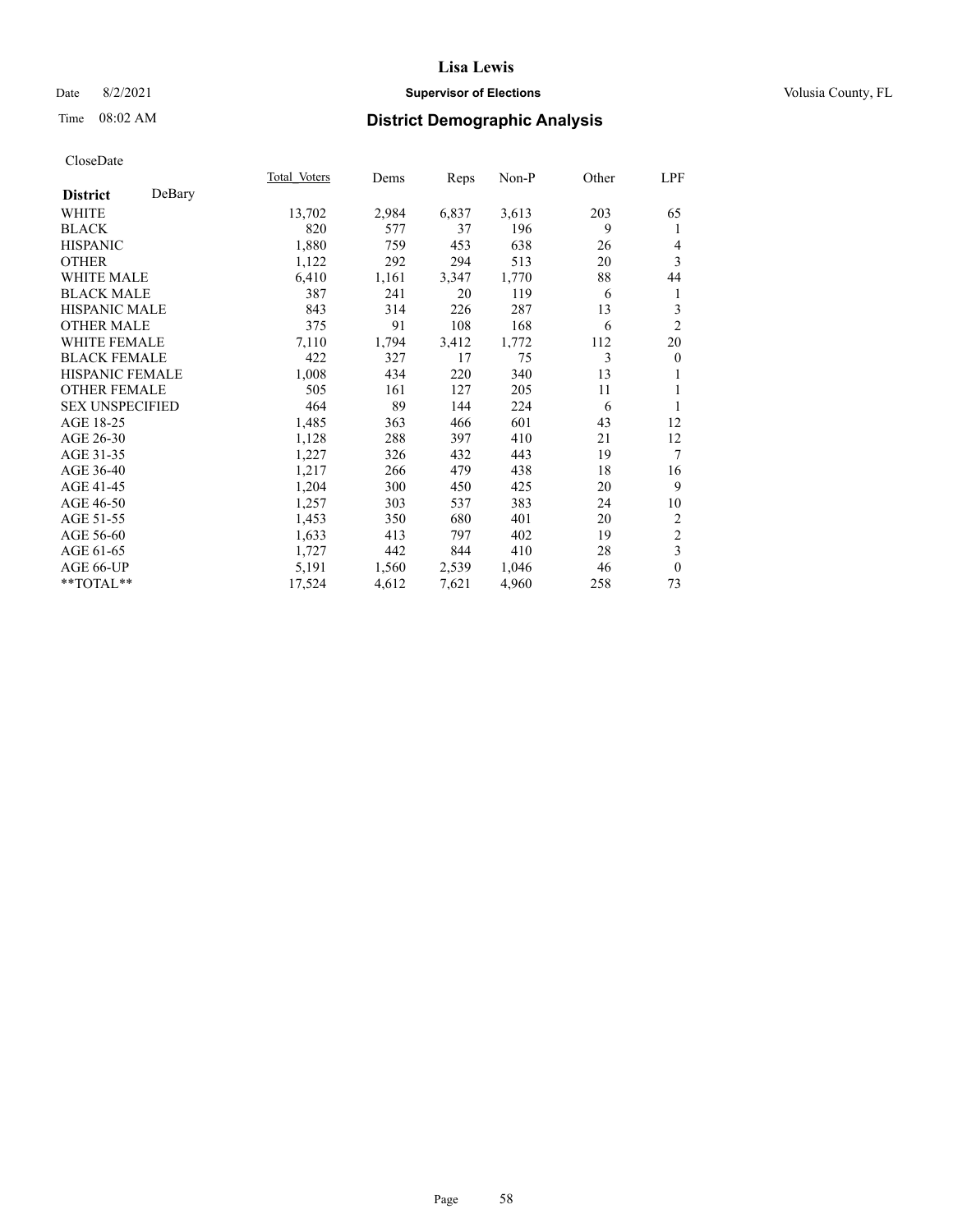## Date 8/2/2021 **Supervisor of Elections Supervisor of Elections** Volusia County, FL

# Time 08:02 AM **District Demographic Analysis**

|                           | Total Voters | Dems  | Reps  | Non-P | Other | LPF            |
|---------------------------|--------------|-------|-------|-------|-------|----------------|
| DeLand<br><b>District</b> |              |       |       |       |       |                |
| WHITE                     | 17,055       | 5,038 | 7,373 | 4,270 | 303   | 71             |
| <b>BLACK</b>              | 3,228        | 2,499 | 116   | 589   | 22    | $\overline{2}$ |
| <b>HISPANIC</b>           | 2,919        | 1,196 | 546   | 1,123 | 44    | 10             |
| <b>OTHER</b>              | 1,635        | 616   | 296   | 696   | 18    | 9              |
| WHITE MALE                | 7,491        | 1,841 | 3,450 | 2,015 | 134   | 51             |
| <b>BLACK MALE</b>         | 1,282        | 908   | 59    | 300   | 14    | 1              |
| <b>HISPANIC MALE</b>      | 1,223        | 430   | 266   | 498   | 21    | 8              |
| <b>OTHER MALE</b>         | 579          | 207   | 117   | 246   | 7     | $\overline{2}$ |
| WHITE FEMALE              | 9,382        | 3,135 | 3,865 | 2,196 | 167   | 19             |
| <b>BLACK FEMALE</b>       | 1,890        | 1,547 | 55    | 279   | 8     | 1              |
| <b>HISPANIC FEMALE</b>    | 1,654        | 746   | 273   | 611   | 22    | $\overline{2}$ |
| <b>OTHER FEMALE</b>       | 692          | 294   | 120   | 265   | 9     | 4              |
| <b>SEX UNSPECIFIED</b>    | 644          | 241   | 126   | 268   | 5     | $\overline{4}$ |
| AGE 18-25                 | 2,641        | 1,054 | 555   | 956   | 58    | 18             |
| AGE 26-30                 | 1,755        | 652   | 434   | 618   | 33    | 18             |
| AGE 31-35                 | 1,900        | 677   | 494   | 687   | 27    | 15             |
| AGE 36-40                 | 1,769        | 618   | 474   | 635   | 31    | 11             |
| AGE 41-45                 | 1,700        | 616   | 508   | 542   | 30    | 4              |
| AGE 46-50                 | 1,686        | 606   | 523   | 530   | 23    | 4              |
| AGE 51-55                 | 1,764        | 603   | 674   | 454   | 26    | 7              |
| AGE 56-60                 | 1,950        | 729   | 762   | 428   | 26    | 5              |
| AGE 61-65                 | 2,046        | 776   | 828   | 410   | 28    | 4              |
| AGE 66-UP                 | 7,620        | 3,017 | 3,077 | 1,415 | 105   | 6              |
| $*$ TOTAL $*$             | 24,837       | 9,349 | 8,331 | 6,678 | 387   | 92             |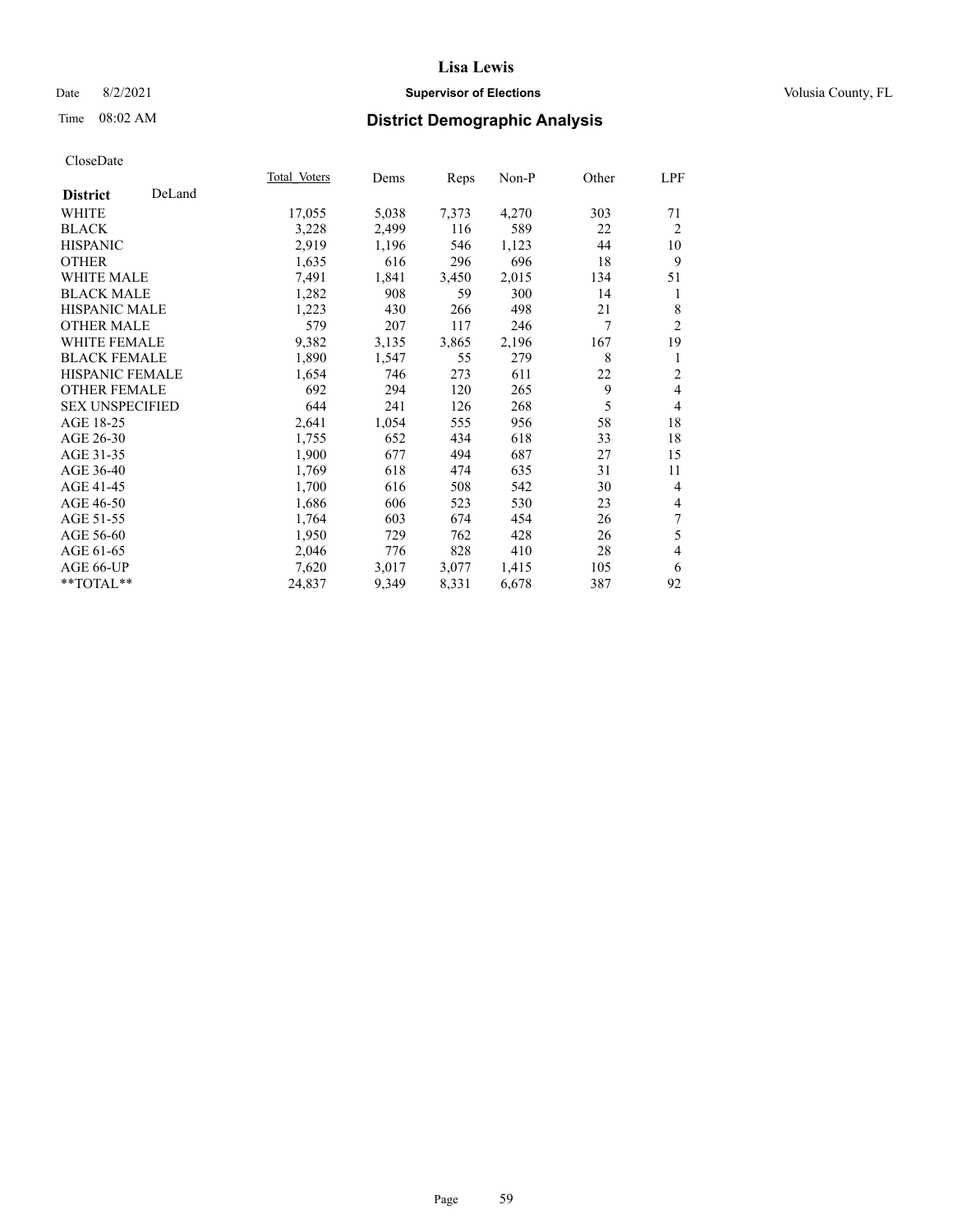## Date 8/2/2021 **Supervisor of Elections Supervisor of Elections** Volusia County, FL

# Time 08:02 AM **District Demographic Analysis**

|                        |                    | Total Voters | Dems  | Reps  | Non-P | Other          | LPF              |
|------------------------|--------------------|--------------|-------|-------|-------|----------------|------------------|
| <b>District</b>        | Deltona District 1 |              |       |       |       |                |                  |
| WHITE                  |                    | 5,132        | 1,303 | 2,112 | 1,627 | 72             | 18               |
| <b>BLACK</b>           |                    | 1,290        | 937   | 52    | 291   | 9              | 1                |
| <b>HISPANIC</b>        |                    | 3,405        | 1,573 | 486   | 1,309 | 34             | 3                |
| <b>OTHER</b>           |                    | 744          | 238   | 130   | 362   | 13             |                  |
| WHITE MALE             |                    | 2,387        | 503   | 1,039 | 797   | 36             | 12               |
| <b>BLACK MALE</b>      |                    | 559          | 358   | 32    | 164   | 5              | $\boldsymbol{0}$ |
| <b>HISPANIC MALE</b>   |                    | 1,532        | 660   | 243   | 613   | 13             | 3                |
| <b>OTHER MALE</b>      |                    | 264          | 77    | 52    | 131   | 3              | 1                |
| WHITE FEMALE           |                    | 2,679        | 787   | 1,048 | 802   | 36             | 6                |
| <b>BLACK FEMALE</b>    |                    | 715          | 568   | 18    | 124   | $\overline{4}$ |                  |
| <b>HISPANIC FEMALE</b> |                    | 1,820        | 889   | 236   | 674   | 21             | $\theta$         |
| <b>OTHER FEMALE</b>    |                    | 307          | 118   | 57    | 125   | 7              | $\theta$         |
| <b>SEX UNSPECIFIED</b> |                    | 308          | 91    | 55    | 159   | 3              | $\theta$         |
| AGE 18-25              |                    | 1,229        | 427   | 216   | 555   | 29             | 2                |
| AGE 26-30              |                    | 1,007        | 347   | 188   | 450   | 16             | 6                |
| AGE 31-35              |                    | 1,092        | 375   | 252   | 449   | 13             | 3                |
| AGE 36-40              |                    | 973          | 316   | 239   | 396   | 17             | 5                |
| AGE 41-45              |                    | 935          | 364   | 231   | 326   | 10             | 4                |
| AGE 46-50              |                    | 850          | 322   | 212   | 301   | 15             | $\theta$         |
| AGE 51-55              |                    | 916          | 328   | 310   | 271   | 7              | $\theta$         |
| AGE 56-60              |                    | 959          | 378   | 308   | 260   | 11             | $\overline{2}$   |
| AGE 61-65              |                    | 817          | 320   | 286   | 207   | 3              | 1                |
| AGE 66-UP              |                    | 1,791        | 874   | 537   | 373   | 7              | $\theta$         |
| $**TOTAL**$            |                    | 10,571       | 4,051 | 2,780 | 3,589 | 128            | 23               |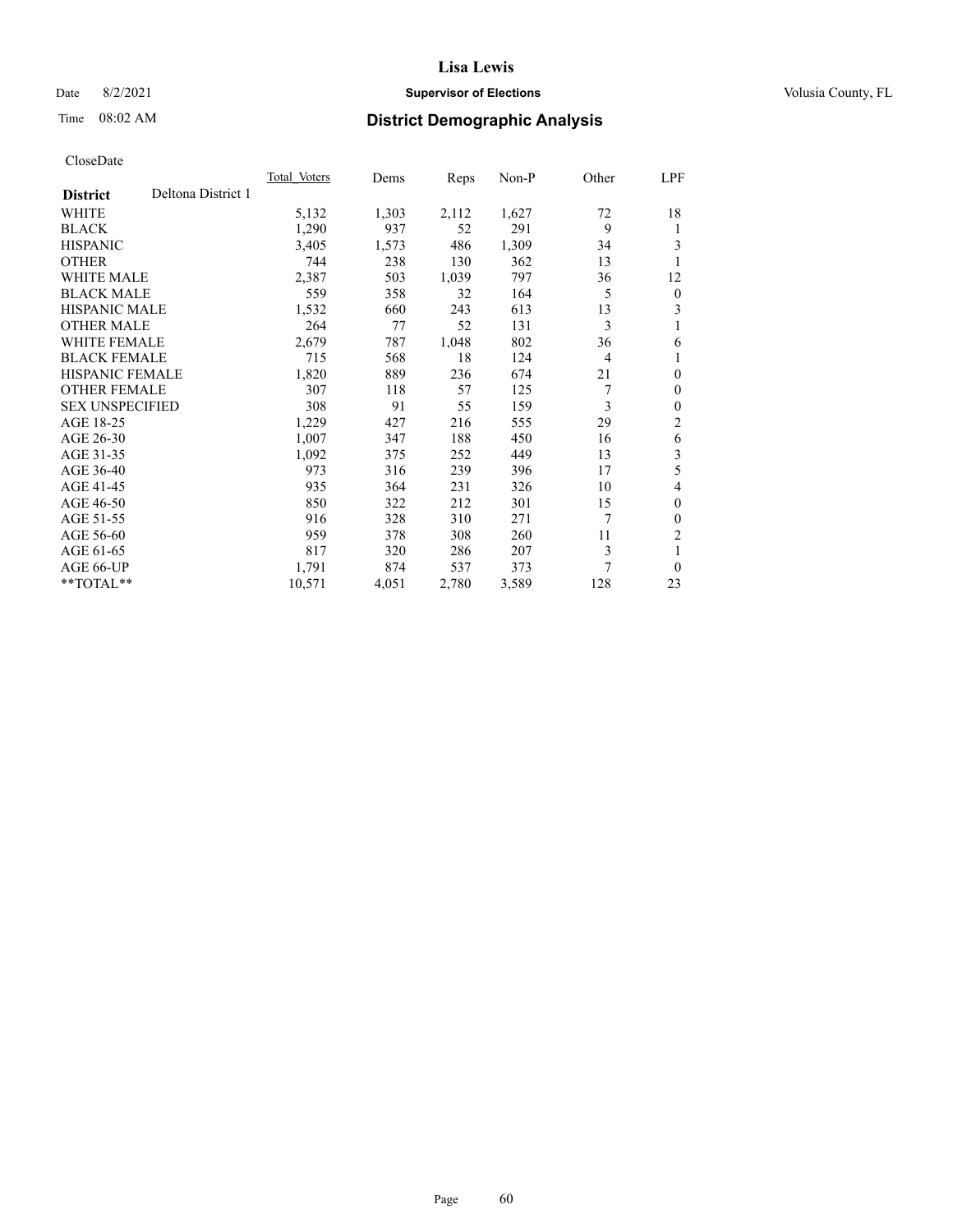## Date 8/2/2021 **Supervisor of Elections Supervisor of Elections** Volusia County, FL

# Time 08:02 AM **District Demographic Analysis**

| Total Voters | Dems  | Reps  | Non-P | Other | LPF            |
|--------------|-------|-------|-------|-------|----------------|
|              |       |       |       |       |                |
| 6,051        | 1,600 | 2,568 | 1,754 | 107   | 22             |
| 1,079        | 792   | 56    | 218   | 11    | $\overline{2}$ |
| 3,499        | 1,573 | 581   | 1,303 | 34    | 8              |
| 788          | 298   | 124   | 350   | 14    | $\overline{2}$ |
| 2,806        | 652   | 1,234 | 860   | 44    | 16             |
| 498          | 328   | 34    | 130   | 5     | 1              |
| 1,627        | 670   | 310   | 625   | 18    | 4              |
| 301          | 108   | 54    | 132   | 6     | 1              |
| 3,176        | 935   | 1,299 | 874   | 62    | 6              |
| 571          | 457   | 22    | 86    | 6     | $\theta$       |
| 1,828        | 882   | 267   | 660   | 16    | 3              |
| 316          | 146   | 42    | 121   | 6     | 1              |
| 294          | 85    | 67    | 137   | 3     | 2              |
| 1,154        | 401   | 218   | 494   | 33    | 8              |
| 898          | 277   | 203   | 395   | 20    | 3              |
| 991          | 341   | 232   | 397   | 16    | 5              |
| 917          | 313   | 211   | 365   | 20    | $\,8\,$        |
| 929          | 353   | 243   | 319   | 12    | $\mathfrak{2}$ |
| 927          | 327   | 248   | 338   | 9     | 5              |
| 944          | 354   | 299   | 282   | 9     | $\theta$       |
| 966          | 359   | 328   | 272   | 6     | 1              |
| 1,046        | 419   | 368   | 252   | 7     | 0              |
| 2,641        | 1,118 | 977   | 510   | 34    | $\overline{2}$ |
| 11,417       | 4,263 | 3,329 | 3,625 | 166   | 34             |
|              |       |       |       |       |                |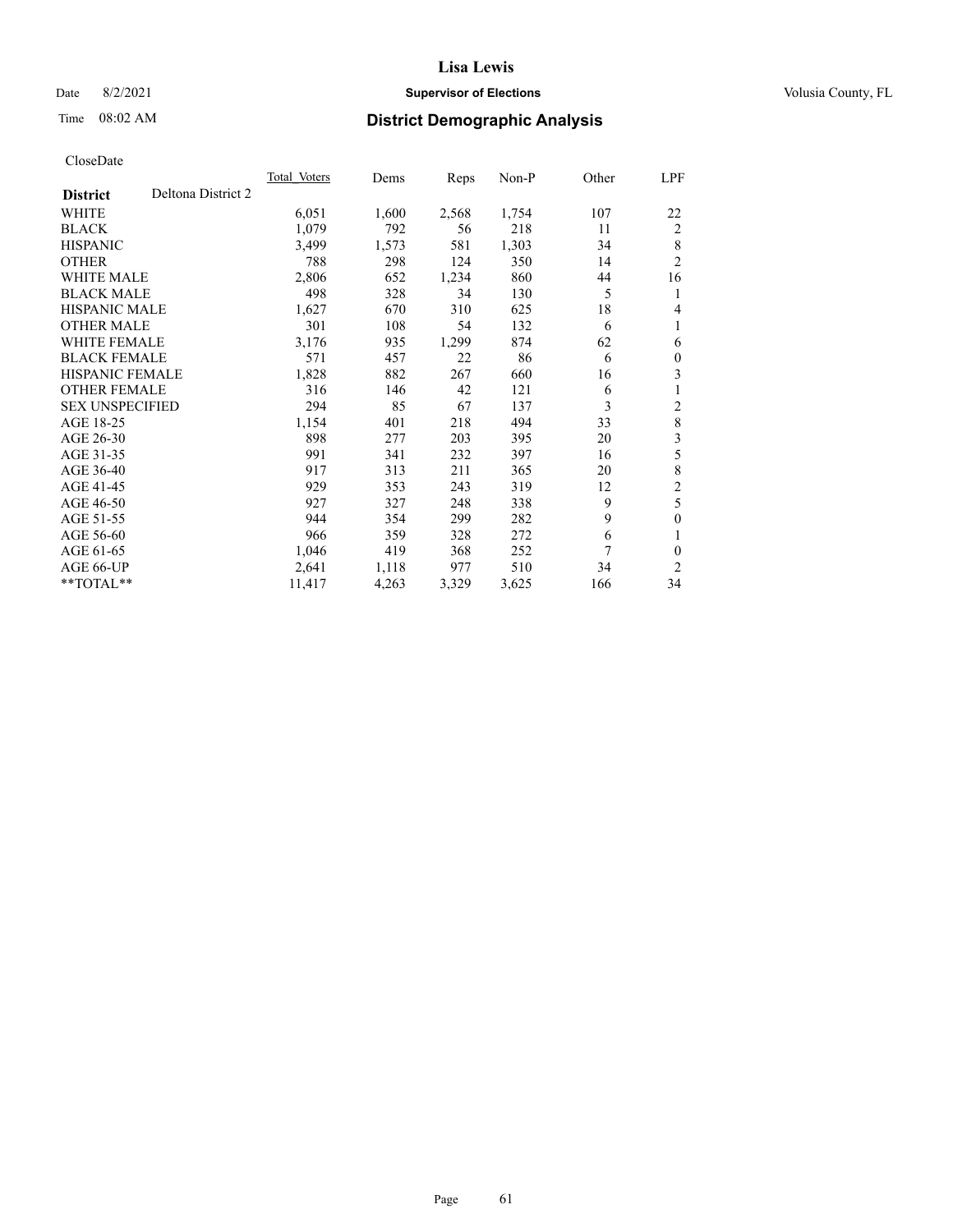## Date 8/2/2021 **Supervisor of Elections Supervisor of Elections** Volusia County, FL

## Time 08:02 AM **District Demographic Analysis**

|                        |                    | Total Voters | Dems  | Reps  | Non-P | Other          | LPF            |
|------------------------|--------------------|--------------|-------|-------|-------|----------------|----------------|
| <b>District</b>        | Deltona District 3 |              |       |       |       |                |                |
| WHITE                  |                    | 5,522        | 1,451 | 2,219 | 1,737 | 90             | 25             |
| <b>BLACK</b>           |                    | 1,044        | 773   | 38    | 223   | 10             | $\mathbf{0}$   |
| <b>HISPANIC</b>        |                    | 3,684        | 1,678 | 516   | 1,454 | 28             | 8              |
| <b>OTHER</b>           |                    | 791          | 263   | 144   | 369   | 12             | 3              |
| WHITE MALE             |                    | 2,578        | 565   | 1,108 | 850   | 37             | 18             |
| <b>BLACK MALE</b>      |                    | 484          | 325   | 25    | 128   | 6              | $\theta$       |
| <b>HISPANIC MALE</b>   |                    | 1,712        | 713   | 276   | 703   | 15             | 5              |
| <b>OTHER MALE</b>      |                    | 292          | 93    | 64    | 129   | $\overline{4}$ | $\overline{2}$ |
| WHITE FEMALE           |                    | 2,842        | 850   | 1,079 | 853   | 53             | 7              |
| <b>BLACK FEMALE</b>    |                    | 542          | 438   | 11    | 89    | $\overline{4}$ | $\theta$       |
| <b>HISPANIC FEMALE</b> |                    | 1,917        | 943   | 234   | 724   | 13             | 3              |
| <b>OTHER FEMALE</b>    |                    | 338          | 137   | 54    | 141   | 5              |                |
| <b>SEX UNSPECIFIED</b> |                    | 336          | 101   | 66    | 166   | 3              | $\theta$       |
| AGE 18-25              |                    | 1,092        | 378   | 189   | 494   | 27             | 4              |
| AGE 26-30              |                    | 953          | 348   | 180   | 404   | 16             | 5              |
| AGE 31-35              |                    | 1,031        | 344   | 230   | 429   | 19             | 9              |
| AGE 36-40              |                    | 944          | 310   | 197   | 416   | 15             | 6              |
| AGE 41-45              |                    | 874          | 319   | 186   | 350   | 16             | 3              |
| AGE 46-50              |                    | 916          | 327   | 281   | 304   | 3              |                |
| AGE 51-55              |                    | 923          | 333   | 276   | 300   | 11             | 3              |
| AGE 56-60              |                    | 977          | 372   | 308   | 284   | 12             |                |
| AGE 61-65              |                    | 939          | 354   | 310   | 270   | 3              | 2              |
| AGE 66-UP              |                    | 2,390        | 1,080 | 759   | 531   | 18             | $\overline{c}$ |
| $**TOTAL**$            |                    | 11,041       | 4,165 | 2,917 | 3,783 | 140            | 36             |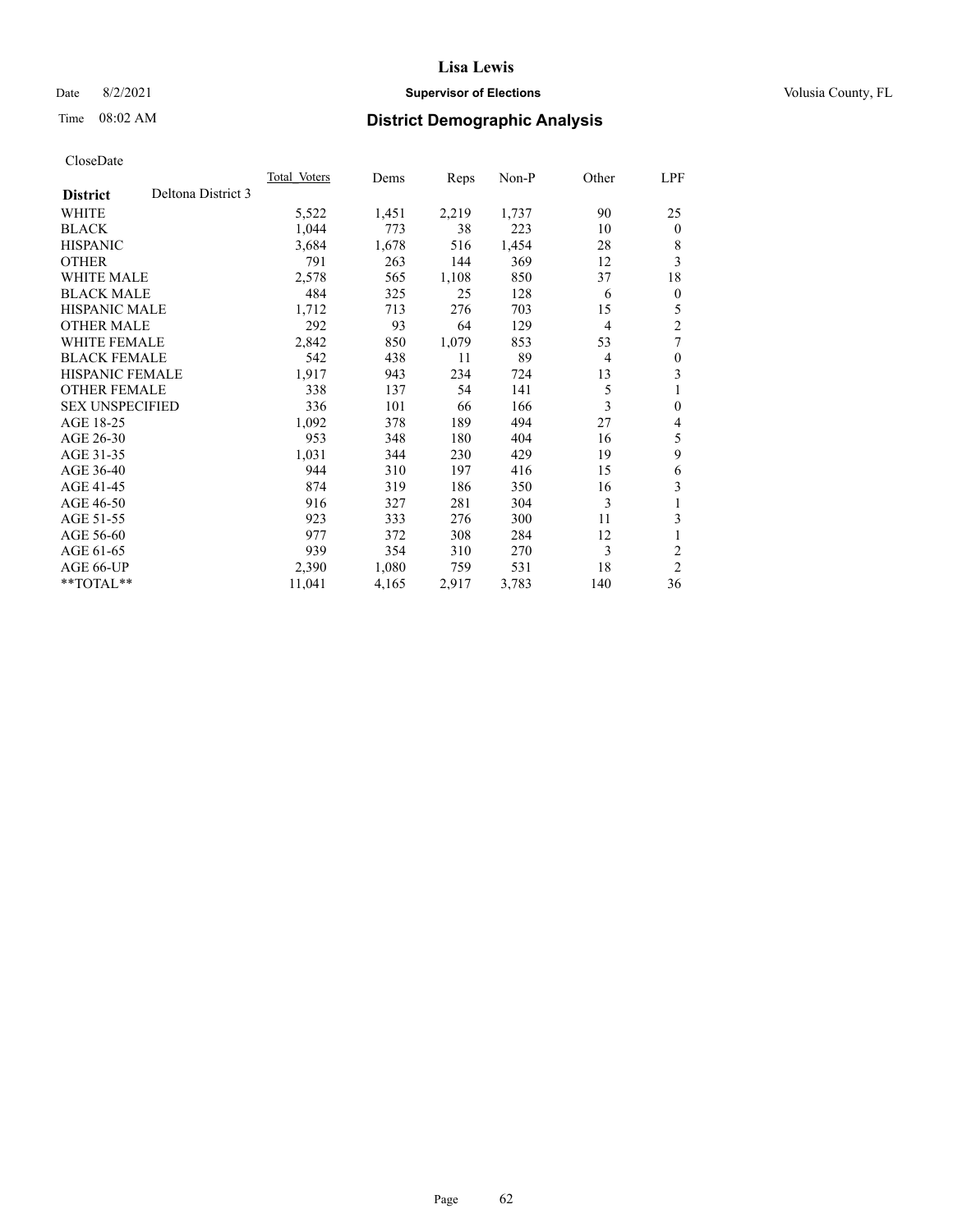## Date 8/2/2021 **Supervisor of Elections Supervisor of Elections** Volusia County, FL

# Time 08:02 AM **District Demographic Analysis**

|                                       | Total Voters | Dems  | Reps  | $Non-P$ | Other          | LPF                     |
|---------------------------------------|--------------|-------|-------|---------|----------------|-------------------------|
| Deltona District 4<br><b>District</b> |              |       |       |         |                |                         |
| WHITE                                 | 5,475        | 1,508 | 2,224 | 1,635   | 72             | 36                      |
| <b>BLACK</b>                          | 1,135        | 786   | 64    | 272     | 10             | 3                       |
| <b>HISPANIC</b>                       | 4,145        | 1,993 | 569   | 1,557   | 24             | $\overline{c}$          |
| <b>OTHER</b>                          | 851          | 288   | 181   | 361     | 18             | 3                       |
| <b>WHITE MALE</b>                     | 2,526        | 586   | 1,083 | 792     | 39             | 26                      |
| <b>BLACK MALE</b>                     | 499          | 311   | 41    | 141     | 5              | 1                       |
| <b>HISPANIC MALE</b>                  | 1,958        | 883   | 305   | 758     | 12             | $\theta$                |
| <b>OTHER MALE</b>                     | 289          | 80    | 74    | 131     | $\overline{2}$ | 2                       |
| WHITE FEMALE                          | 2,875        | 902   | 1,113 | 818     | 33             | 9                       |
| <b>BLACK FEMALE</b>                   | 620          | 465   | 21    | 127     | 5              | 2                       |
| <b>HISPANIC FEMALE</b>                | 2,123        | 1,078 | 258   | 774     | 11             | $\overline{c}$          |
| <b>OTHER FEMALE</b>                   | 384          | 162   | 74    | 138     | 9              | 1                       |
| <b>SEX UNSPECIFIED</b>                | 332          | 108   | 69    | 146     | 8              | 1                       |
| AGE 18-25                             | 1,258        | 420   | 241   | 573     | 19             | 5                       |
| AGE 26-30                             | 929          | 346   | 183   | 376     | 14             | 10                      |
| AGE 31-35                             | 1,078        | 381   | 211   | 460     | 17             | 9                       |
| AGE 36-40                             | 964          | 351   | 195   | 395     | 16             | 7                       |
| AGE 41-45                             | 899          | 348   | 187   | 352     | 8              | 4                       |
| AGE 46-50                             | 912          | 344   | 261   | 294     | 12             | 1                       |
| AGE 51-55                             | 957          | 362   | 289   | 291     | 12             | 3                       |
| AGE 56-60                             | 1,060        | 446   | 321   | 281     | 10             | $\overline{c}$          |
| AGE 61-65                             | 992          | 423   | 311   | 249     | 7              | $\overline{\mathbf{c}}$ |
| AGE 66-UP                             | 2,554        | 1,153 | 838   | 553     | 9              | 1                       |
| $*$ $TOTAL**$                         | 11,606       | 4,575 | 3,038 | 3,825   | 124            | 44                      |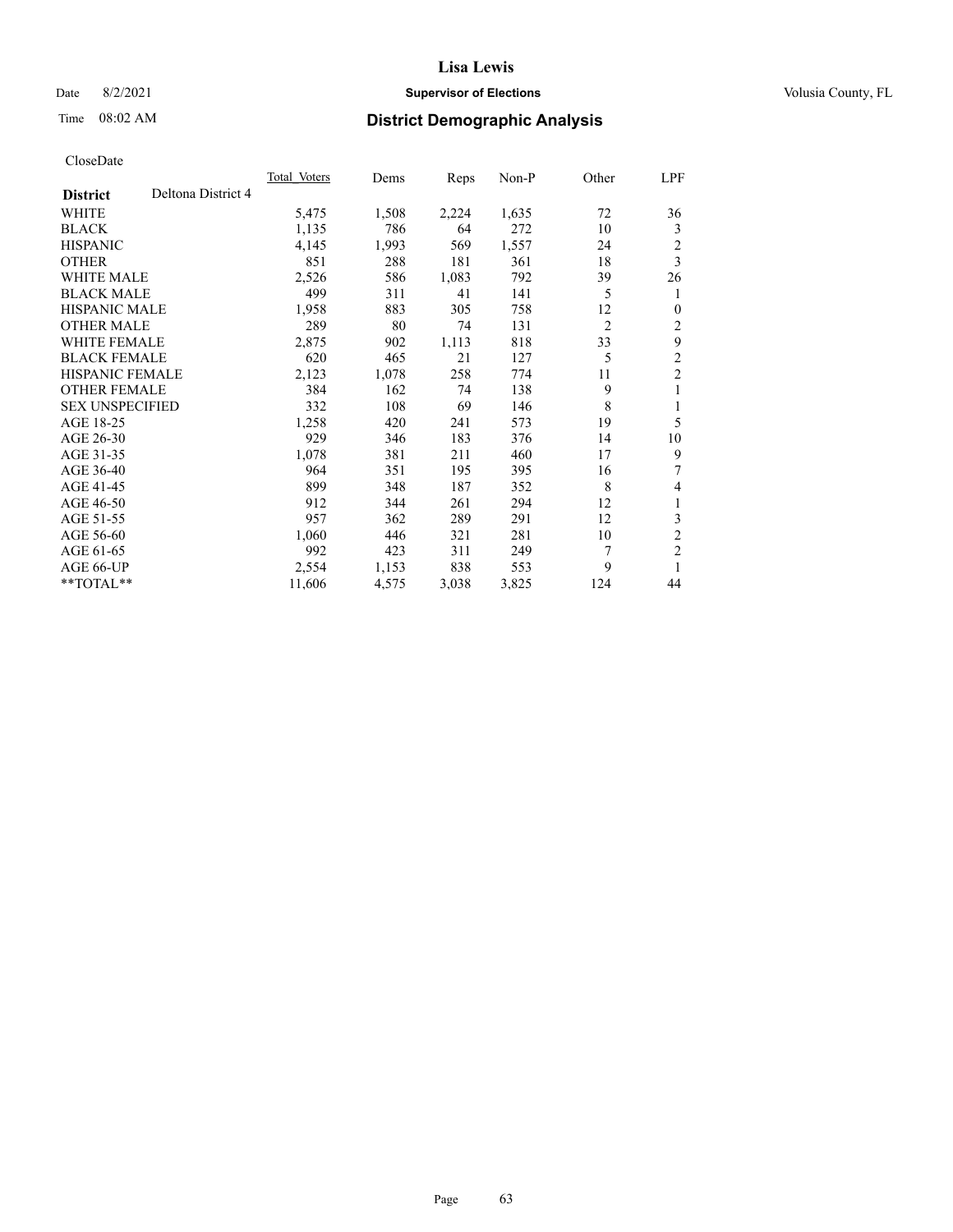## Date 8/2/2021 **Supervisor of Elections Supervisor of Elections** Volusia County, FL

# Time 08:02 AM **District Demographic Analysis**

|                                       | Total Voters | Dems  | Reps  | Non-P | Other          | <u>LPF</u>     |
|---------------------------------------|--------------|-------|-------|-------|----------------|----------------|
| Deltona District 5<br><b>District</b> |              |       |       |       |                |                |
| WHITE                                 | 5,437        | 1,382 | 2,333 | 1,613 | 90             | 19             |
| <b>BLACK</b>                          | 1,181        | 884   | 48    | 237   | 12             | $\theta$       |
| <b>HISPANIC</b>                       | 3,463        | 1,511 | 589   | 1,331 | 28             | 4              |
| <b>OTHER</b>                          | 708          | 219   | 143   | 326   | 13             | 7              |
| <b>WHITE MALE</b>                     | 2,545        | 512   | 1,190 | 796   | 35             | 12             |
| <b>BLACK MALE</b>                     | 524          | 360   | 31    | 125   | 8              | $\mathbf{0}$   |
| <b>HISPANIC MALE</b>                  | 1,603        | 636   | 333   | 622   | 10             | 2              |
| <b>OTHER MALE</b>                     | 239          | 74    | 56    | 98    | 6              | 5              |
| WHITE FEMALE                          | 2,812        | 850   | 1,111 | 789   | 55             | 7              |
| <b>BLACK FEMALE</b>                   | 635          | 508   | 16    | 107   | $\overline{4}$ | $\theta$       |
| <b>HISPANIC FEMALE</b>                | 1,818        | 848   | 254   | 696   | 18             | $\overline{2}$ |
| <b>OTHER FEMALE</b>                   | 299          | 107   | 56    | 130   | 5              | 1              |
| <b>SEX UNSPECIFIED</b>                | 313          | 100   | 66    | 144   | $\overline{2}$ |                |
| AGE 18-25                             | 1,234        | 436   | 246   | 515   | 31             | 6              |
| AGE 26-30                             | 864          | 277   | 197   | 373   | 13             | 4              |
| AGE 31-35                             | 921          | 282   | 239   | 376   | 19             | 5              |
| AGE 36-40                             | 897          | 291   | 206   | 383   | 14             | 3              |
| AGE 41-45                             | 870          | 306   | 205   | 340   | 14             | 5              |
| AGE 46-50                             | 877          | 303   | 254   | 302   | 16             | $\overline{c}$ |
| AGE 51-55                             | 910          | 342   | 304   | 255   | 7              | $\overline{2}$ |
| AGE 56-60                             | 1,023        | 377   | 380   | 258   | 8              | $\theta$       |
| AGE 61-65                             | 962          | 364   | 358   | 230   | 7              | 3              |
| AGE 66-UP                             | 2,230        | 1,018 | 723   | 475   | 14             | $\theta$       |
| $*$ $TOTAL**$                         | 10,789       | 3,996 | 3,113 | 3,507 | 143            | 30             |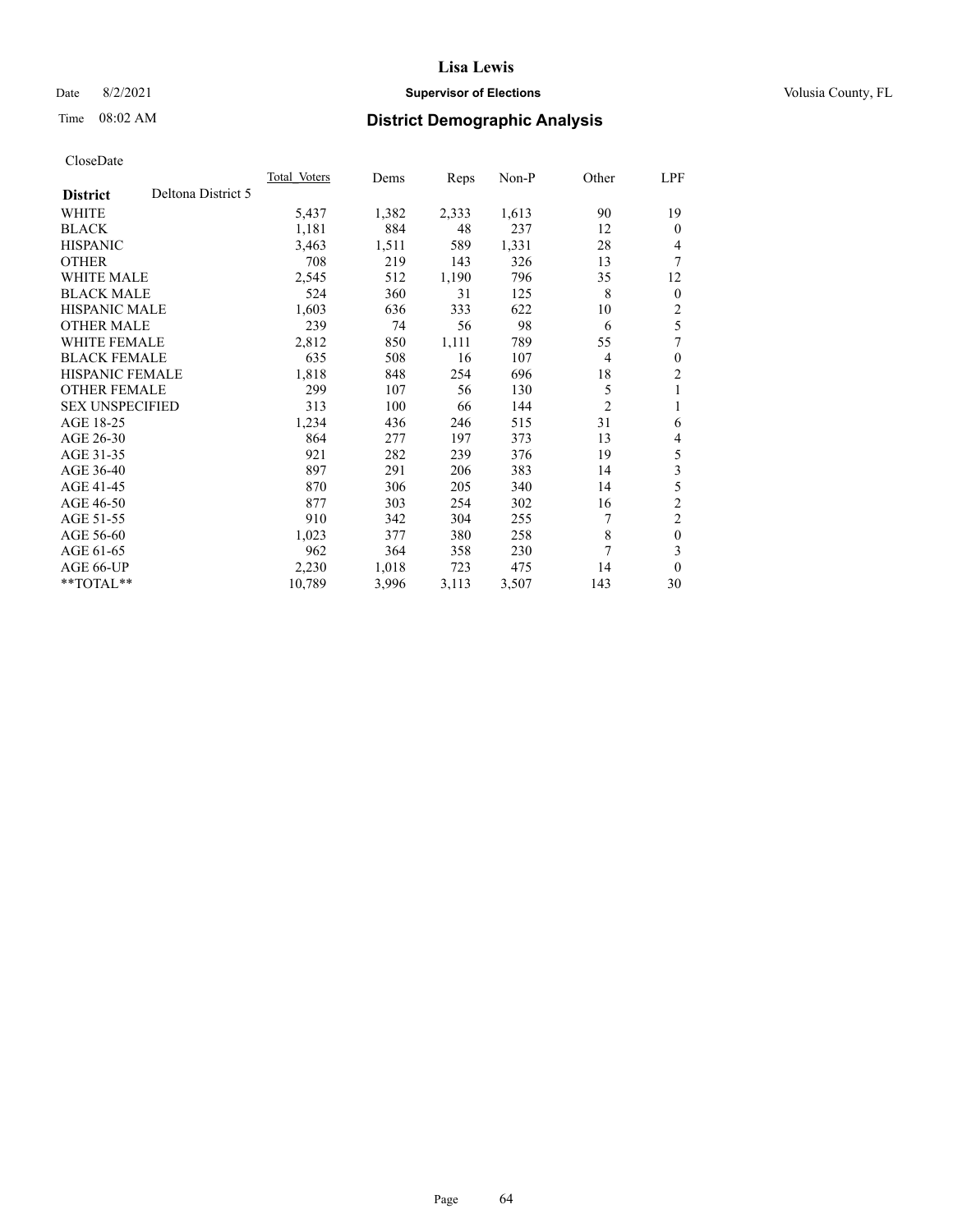## Date 8/2/2021 **Supervisor of Elections Supervisor of Elections** Volusia County, FL

# Time 08:02 AM **District Demographic Analysis**

|                        |                    | <b>Total Voters</b> | Dems  | Reps  | $Non-P$ | Other          | <u>LPF</u>     |
|------------------------|--------------------|---------------------|-------|-------|---------|----------------|----------------|
| <b>District</b>        | Deltona District 6 |                     |       |       |         |                |                |
| WHITE                  |                    | 6,131               | 1,479 | 2,692 | 1,834   | 99             | 27             |
| <b>BLACK</b>           |                    | 1,153               | 842   | 55    | 242     | 14             | $\theta$       |
| <b>HISPANIC</b>        |                    | 3,150               | 1,385 | 458   | 1,269   | 29             | 9              |
| <b>OTHER</b>           |                    | 741                 | 228   | 174   | 321     | 16             | $\overline{2}$ |
| <b>WHITE MALE</b>      |                    | 2,896               | 579   | 1,342 | 911     | 47             | 17             |
| <b>BLACK MALE</b>      |                    | 531                 | 365   | 32    | 124     | 10             | $\mathbf{0}$   |
| <b>HISPANIC MALE</b>   |                    | 1,482               | 603   | 252   | 605     | 14             | 8              |
| <b>OTHER MALE</b>      |                    | 270                 | 75    | 69    | 121     | $\overline{4}$ | 1              |
| <b>WHITE FEMALE</b>    |                    | 3,143               | 884   | 1,307 | 891     | 51             | 10             |
| <b>BLACK FEMALE</b>    |                    | 606                 | 467   | 23    | 112     | 4              | $\mathbf{0}$   |
| <b>HISPANIC FEMALE</b> |                    | 1,624               | 768   | 200   | 640     | 15             | 1              |
| <b>OTHER FEMALE</b>    |                    | 312                 | 116   | 71    | 116     | 8              | 1              |
| <b>SEX UNSPECIFIED</b> |                    | 311                 | 77    | 83    | 146     | 5              | $\mathbf{0}$   |
| AGE 18-25              |                    | 1,194               | 400   | 233   | 527     | 30             | 4              |
| AGE 26-30              |                    | 978                 | 309   | 229   | 414     | 19             | 7              |
| AGE 31-35              |                    | 944                 | 313   | 244   | 373     | 9              | 5              |
| AGE 36-40              |                    | 955                 | 294   | 263   | 380     | 15             | 3              |
| AGE 41-45              |                    | 917                 | 308   | 243   | 348     | 14             | 4              |
| AGE 46-50              |                    | 937                 | 311   | 270   | 339     | 13             | 4              |
| AGE 51-55              |                    | 938                 | 316   | 294   | 307     | 18             | 3              |
| AGE 56-60              |                    | 1,084               | 371   | 396   | 292     | 21             | 4              |
| AGE 61-65              |                    | 1,035               | 361   | 443   | 217     | 12             | $\overline{2}$ |
| AGE 66-UP              |                    | 2,190               | 950   | 764   | 467     | 7              | $\overline{2}$ |
| $*$ $TOTAL**$          |                    | 11,175              | 3,934 | 3,379 | 3,666   | 158            | 38             |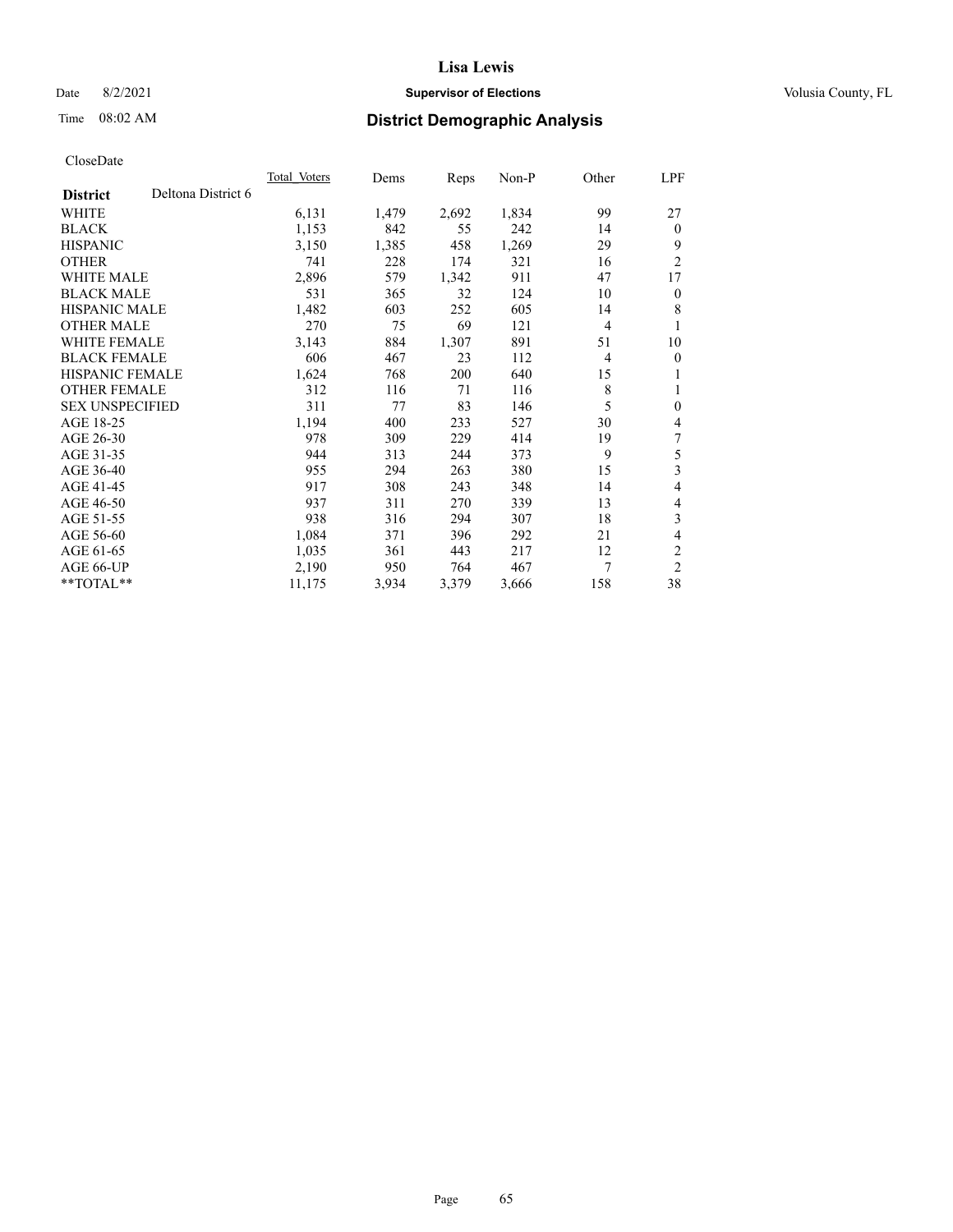## Date 8/2/2021 **Supervisor of Elections Supervisor of Elections** Volusia County, FL

## Time 08:02 AM **District Demographic Analysis**

|                        |                      | Total Voters | Dems  | Reps  | Non-P | Other          | LPF    |
|------------------------|----------------------|--------------|-------|-------|-------|----------------|--------|
| <b>District</b>        | Edgewater District 1 |              |       |       |       |                |        |
| WHITE                  |                      | 3,575        | 999   | 1,481 | 1,014 | 66             | 15     |
| <b>BLACK</b>           |                      | 103          | 70    | 7     | 24    | 2              | 0      |
| <b>HISPANIC</b>        |                      | 85           | 31    | 20    | 33    | 1              | $_{0}$ |
| <b>OTHER</b>           |                      | 182          | 58    | 42    | 80    | $\overline{2}$ | 0      |
| WHITE MALE             |                      | 1,674        | 382   | 762   | 489   | 31             | 10     |
| <b>BLACK MALE</b>      |                      | 54           | 30    | 6     | 16    | 2              | 0      |
| <b>HISPANIC MALE</b>   |                      | 35           | 9     | 9     | 17    | $\theta$       | 0      |
| <b>OTHER MALE</b>      |                      | 64           | 21    | 16    | 26    |                | 0      |
| <b>WHITE FEMALE</b>    |                      | 1,847        | 604   | 697   | 506   | 35             | 5      |
| <b>BLACK FEMALE</b>    |                      | 47           | 38    | 1     | 8     | $\Omega$       | 0      |
| <b>HISPANIC FEMALE</b> |                      | 48           | 20    | 11    | 16    |                | 0      |
| <b>OTHER FEMALE</b>    |                      | 66           | 22    | 16    | 27    |                | 0      |
| <b>SEX UNSPECIFIED</b> |                      | 110          | 32    | 32    | 46    | $\Omega$       | 0      |
| AGE 18-25              |                      | 268          | 68    | 86    | 102   | 11             |        |
| AGE 26-30              |                      | 234          | 61    | 81    | 84    | 6              | 2      |
| AGE 31-35              |                      | 293          | 68    | 94    | 119   |                | 5      |
| AGE 36-40              |                      | 227          | 60    | 74    | 87    | 3              | 3      |
| AGE 41-45              |                      | 227          | 62    | 79    | 84    |                |        |
| AGE 46-50              |                      | 244          | 48    | 105   | 88    | 1              | 2      |
| AGE 51-55              |                      | 281          | 70    | 130   | 75    | 6              | 0      |
| AGE 56-60              |                      | 442          | 131   | 190   | 115   | 6              | 0      |
| AGE 61-65              |                      | 488          | 139   | 204   | 135   | 10             | 0      |
| AGE 66-UP              |                      | 1,241        | 451   | 507   | 262   | 20             |        |
| **TOTAL**              |                      | 3,945        | 1,158 | 1,550 | 1,151 | 71             | 15     |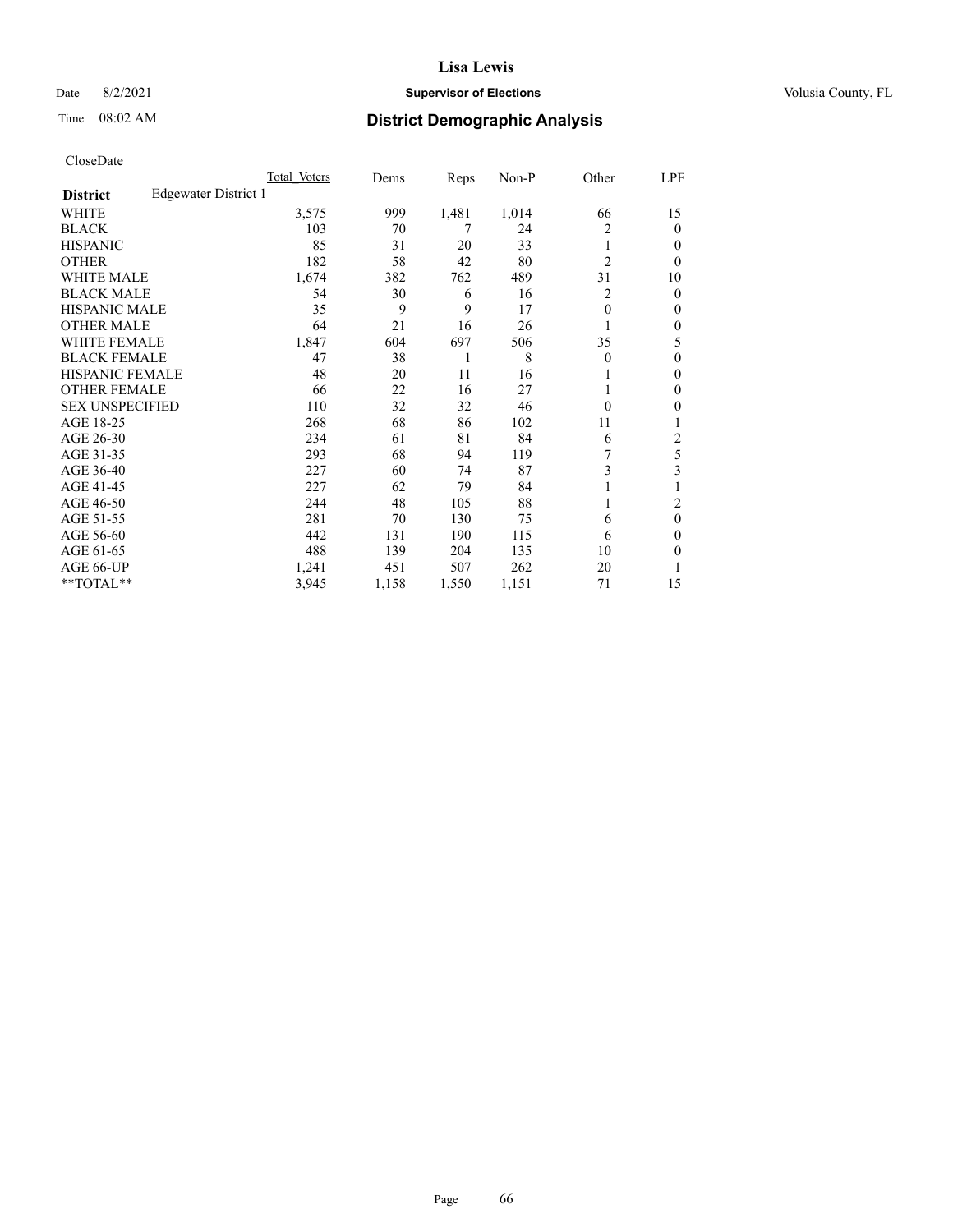## Date 8/2/2021 **Supervisor of Elections Supervisor of Elections** Volusia County, FL

# Time 08:02 AM **District Demographic Analysis**

|                        |                      | Total Voters | Dems  | Reps           | Non-P | Other          | LPF            |
|------------------------|----------------------|--------------|-------|----------------|-------|----------------|----------------|
| <b>District</b>        | Edgewater District 2 |              |       |                |       |                |                |
| WHITE                  |                      | 3,934        | 1,043 | 1,647          | 1,155 | 77             | 12             |
| <b>BLACK</b>           |                      | 77           | 60    | 3              | 11    | 3              | 0              |
| <b>HISPANIC</b>        |                      | 91           | 36    | 22             | 27    | 6              | $_{0}$         |
| <b>OTHER</b>           |                      | 165          | 45    | 51             | 66    |                | $\overline{2}$ |
| WHITE MALE             |                      | 1,820        | 432   | 807            | 538   | 33             | 10             |
| <b>BLACK MALE</b>      |                      | 33           | 24    | 1              | 6     | 2              | 0              |
| <b>HISPANIC MALE</b>   |                      | 46           | 14    | 12             | 16    | 4              | 0              |
| <b>OTHER MALE</b>      |                      | 58           | 16    | 14             | 28    | $\Omega$       | 0              |
| <b>WHITE FEMALE</b>    |                      | 2,079        | 599   | 830            | 604   | 44             | 2              |
| <b>BLACK FEMALE</b>    |                      | 43           | 35    | $\overline{2}$ | 5     |                | $\theta$       |
| <b>HISPANIC FEMALE</b> |                      | 43           | 22    | 9              | 10    | $\overline{c}$ | 0              |
| <b>OTHER FEMALE</b>    |                      | 54           | 18    | 18             | 16    |                |                |
| <b>SEX UNSPECIFIED</b> |                      | 91           | 24    | 30             | 36    | $\Omega$       |                |
| AGE 18-25              |                      | 313          | 82    | 109            | 105   | 15             | 2              |
| AGE 26-30              |                      | 316          | 77    | 108            | 121   | 7              | 3              |
| AGE 31-35              |                      | 300          | 79    | 88             | 122   | 7              | 4              |
| AGE 36-40              |                      | 270          | 70    | 87             | 105   | 5              | 3              |
| AGE 41-45              |                      | 260          | 68    | 88             | 97    | 7              | 0              |
| AGE 46-50              |                      | 306          | 73    | 112            | 117   | 4              | 0              |
| AGE 51-55              |                      | 357          | 70    | 175            | 98    | 12             | 2              |
| AGE 56-60              |                      | 396          | 96    | 187            | 104   | 9              | $\theta$       |
| AGE 61-65              |                      | 433          | 128   | 184            | 118   | 3              | 0              |
| AGE 66-UP              |                      | 1,315        | 441   | 584            | 272   | 18             | 0              |
| **TOTAL**              |                      | 4,267        | 1,184 | 1,723          | 1,259 | 87             | 14             |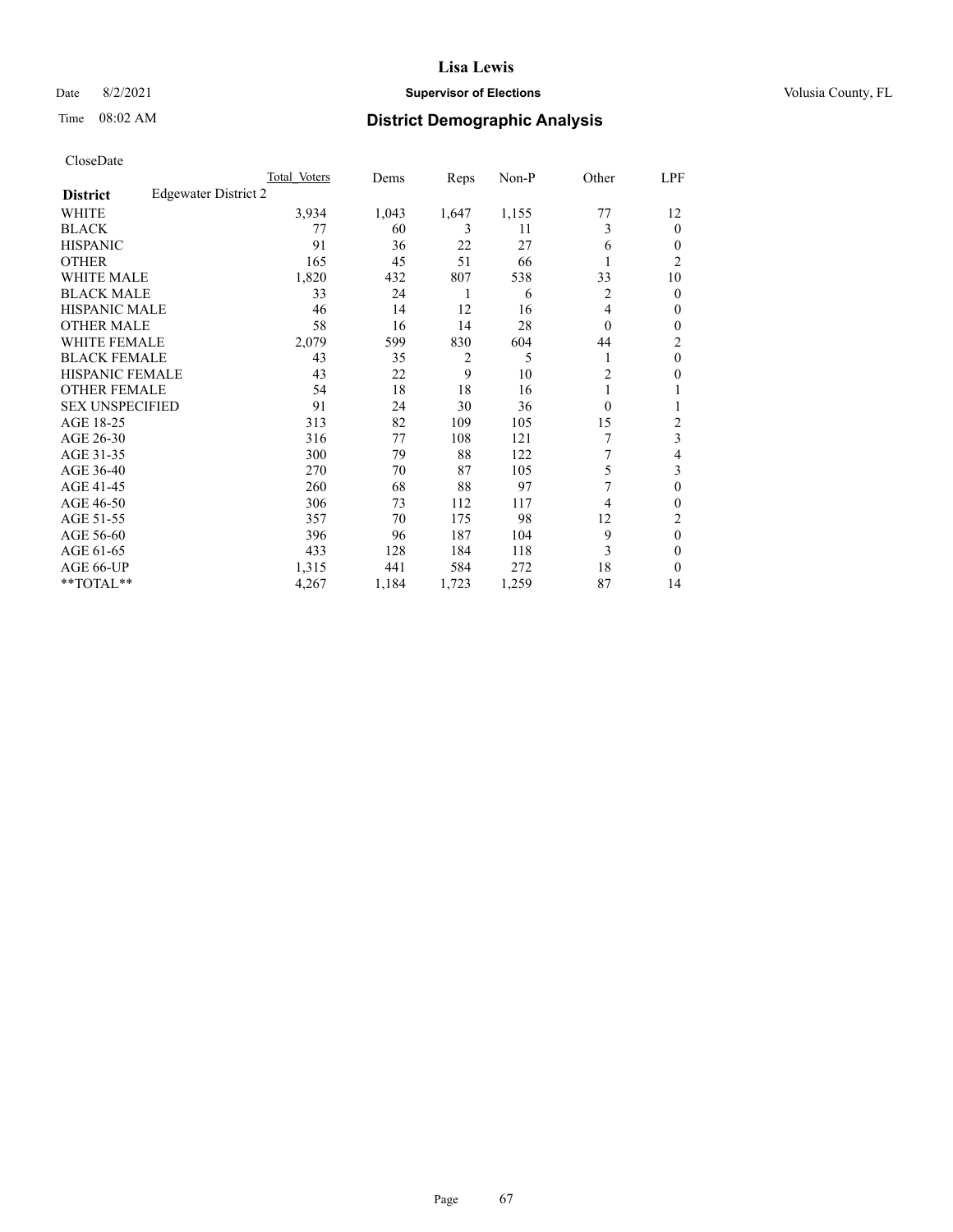## Date 8/2/2021 **Supervisor of Elections Supervisor of Elections** Volusia County, FL

## Time 08:02 AM **District Demographic Analysis**

|                        |                      | Total Voters | Dems  | Reps  | Non-P | Other          | LPF      |
|------------------------|----------------------|--------------|-------|-------|-------|----------------|----------|
| <b>District</b>        | Edgewater District 3 |              |       |       |       |                |          |
| WHITE                  |                      | 3,694        | 984   | 1,550 | 1,079 | 73             | 8        |
| <b>BLACK</b>           |                      | 119          | 87    | 6     | 24    | 2              | 0        |
| <b>HISPANIC</b>        |                      | 107          | 37    | 24    | 41    | 4              |          |
| <b>OTHER</b>           |                      | 203          | 52    | 60    | 88    | $\overline{2}$ |          |
| WHITE MALE             |                      | 1,702        | 367   | 776   | 522   | 32             | 5        |
| <b>BLACK MALE</b>      |                      | 59           | 43    | 3     | 11    | $\overline{2}$ | $\theta$ |
| <b>HISPANIC MALE</b>   |                      | 44           | 13    | 12    | 18    | 1              | 0        |
| <b>OTHER MALE</b>      |                      | 66           | 15    | 21    | 29    | 1              | 0        |
| WHITE FEMALE           |                      | 1,936        | 612   | 742   | 538   | 41             | 3        |
| <b>BLACK FEMALE</b>    |                      | 56           | 42    | 3     | 11    | $\Omega$       | 0        |
| <b>HISPANIC FEMALE</b> |                      | 58           | 21    | 12    | 21    | 3              |          |
| <b>OTHER FEMALE</b>    |                      | 72           | 22    | 24    | 24    | 1              |          |
| <b>SEX UNSPECIFIED</b> |                      | 130          | 25    | 47    | 58    | $\Omega$       | 0        |
| AGE 18-25              |                      | 339          | 76    | 112   | 134   | 14             | 3        |
| AGE 26-30              |                      | 290          | 79    | 90    | 116   | 4              |          |
| AGE 31-35              |                      | 289          | 78    | 94    | 110   | 7              | 0        |
| AGE 36-40              |                      | 241          | 58    | 84    | 95    | 4              | 0        |
| AGE 41-45              |                      | 240          | 51    | 94    | 92    | 3              | 0        |
| AGE 46-50              |                      | 267          | 56    | 119   | 86    | 3              | 3        |
| AGE 51-55              |                      | 346          | 94    | 135   | 108   | 9              | 0        |
| AGE 56-60              |                      | 414          | 121   | 175   | 105   | 10             | 3        |
| AGE 61-65              |                      | 393          | 107   | 168   | 108   | 10             | 0        |
| AGE 66-UP              |                      | 1,302        | 439   | 568   | 278   | 17             | 0        |
| **TOTAL**              |                      | 4,123        | 1,160 | 1,640 | 1,232 | 81             | 10       |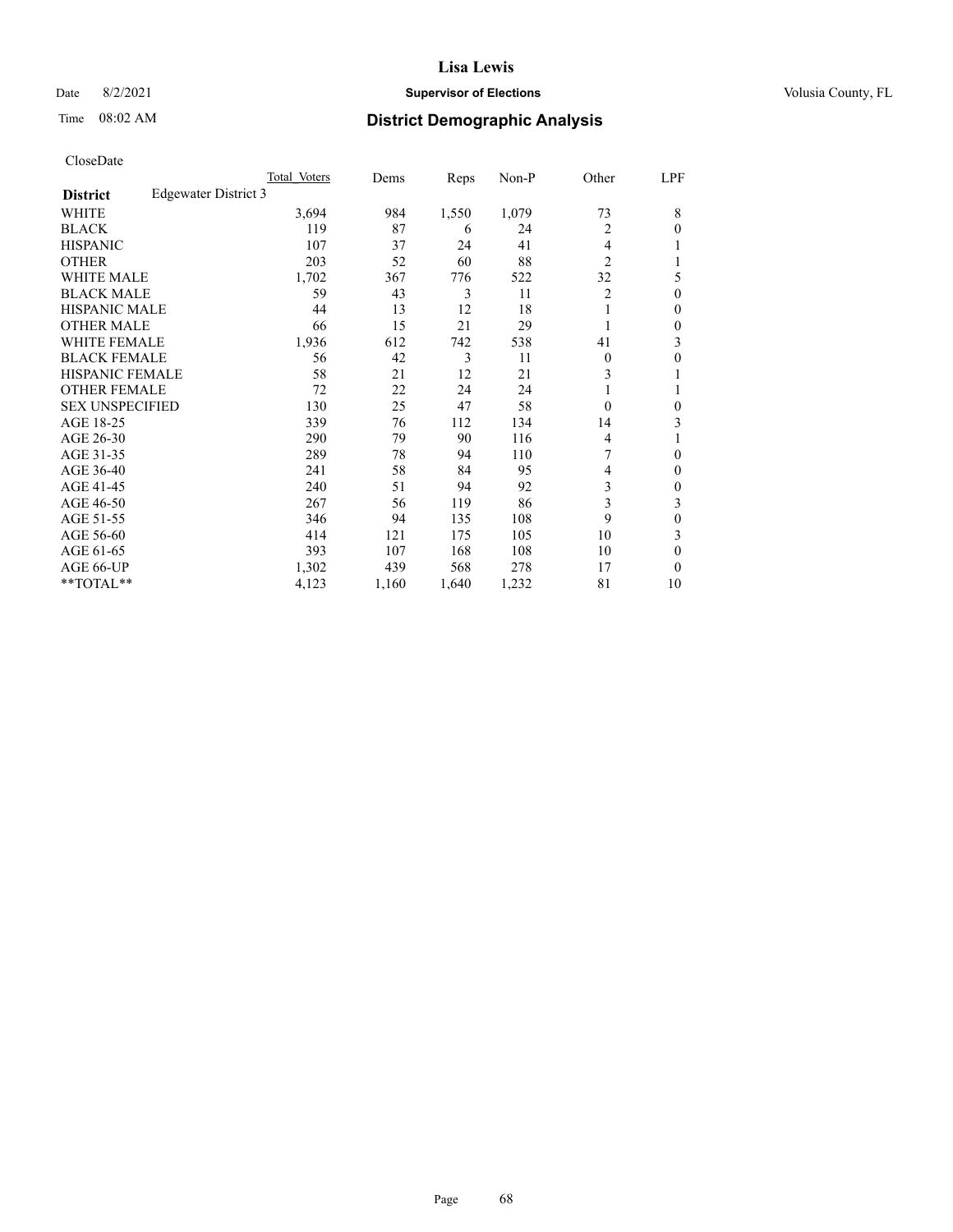## Date 8/2/2021 **Supervisor of Elections Supervisor of Elections** Volusia County, FL

# Time 08:02 AM **District Demographic Analysis**

|                        |                      | Total Voters | Dems  | Reps  | Non-P | Other          | LPF            |
|------------------------|----------------------|--------------|-------|-------|-------|----------------|----------------|
| <b>District</b>        | Edgewater District 4 |              |       |       |       |                |                |
| WHITE                  |                      | 4,948        | 1,227 | 2,219 | 1,414 | 72             | 16             |
| <b>BLACK</b>           |                      | 111          | 80    | 7     | 20    | 4              | 0              |
| <b>HISPANIC</b>        |                      | 121          | 45    | 33    | 39    | 3              |                |
| <b>OTHER</b>           |                      | 179          | 44    | 57    | 72    | 5              |                |
| WHITE MALE             |                      | 2,261        | 450   | 1,099 | 671   | 31             | 10             |
| <b>BLACK MALE</b>      |                      | 54           | 32    | 5     | 14    | 3              | 0              |
| <b>HISPANIC MALE</b>   |                      | 43           | 14    | 11    | 16    |                |                |
| <b>OTHER MALE</b>      |                      | 64           | 18    | 22    | 21    | $\overline{2}$ | 1              |
| <b>WHITE FEMALE</b>    |                      | 2,645        | 770   | 1,098 | 730   | 41             | 6              |
| <b>BLACK FEMALE</b>    |                      | 55           | 46    | 2     | 6     | 1              | 0              |
| <b>HISPANIC FEMALE</b> |                      | 74           | 28    | 21    | 23    | $\overline{c}$ | 0              |
| <b>OTHER FEMALE</b>    |                      | 67           | 21    | 18    | 26    | $\overline{c}$ | 0              |
| <b>SEX UNSPECIFIED</b> |                      | 96           | 17    | 40    | 38    |                | 0              |
| AGE 18-25              |                      | 341          | 81    | 110   | 134   | 11             | 5              |
| AGE 26-30              |                      | 261          | 52    | 94    | 111   | 3              |                |
| AGE 31-35              |                      | 283          | 64    | 103   | 108   | 6              | 2              |
| AGE 36-40              |                      | 297          | 76    | 98    | 114   | 4              | 5              |
| AGE 41-45              |                      | 274          | 63    | 94    | 108   | 7              | $\overline{c}$ |
| AGE 46-50              |                      | 315          | 72    | 141   | 98    | 3              | 1              |
| AGE 51-55              |                      | 306          | 76    | 157   | 67    | 6              | 0              |
| AGE 56-60              |                      | 474          | 99    | 241   | 127   | 7              | 0              |
| AGE 61-65              |                      | 536          | 124   | 267   | 134   | 11             | 0              |
| AGE 66-UP              |                      | 2,272        | 689   | 1,011 | 544   | 26             | 2              |
| **TOTAL**              |                      | 5,359        | 1,396 | 2,316 | 1,545 | 84             | 18             |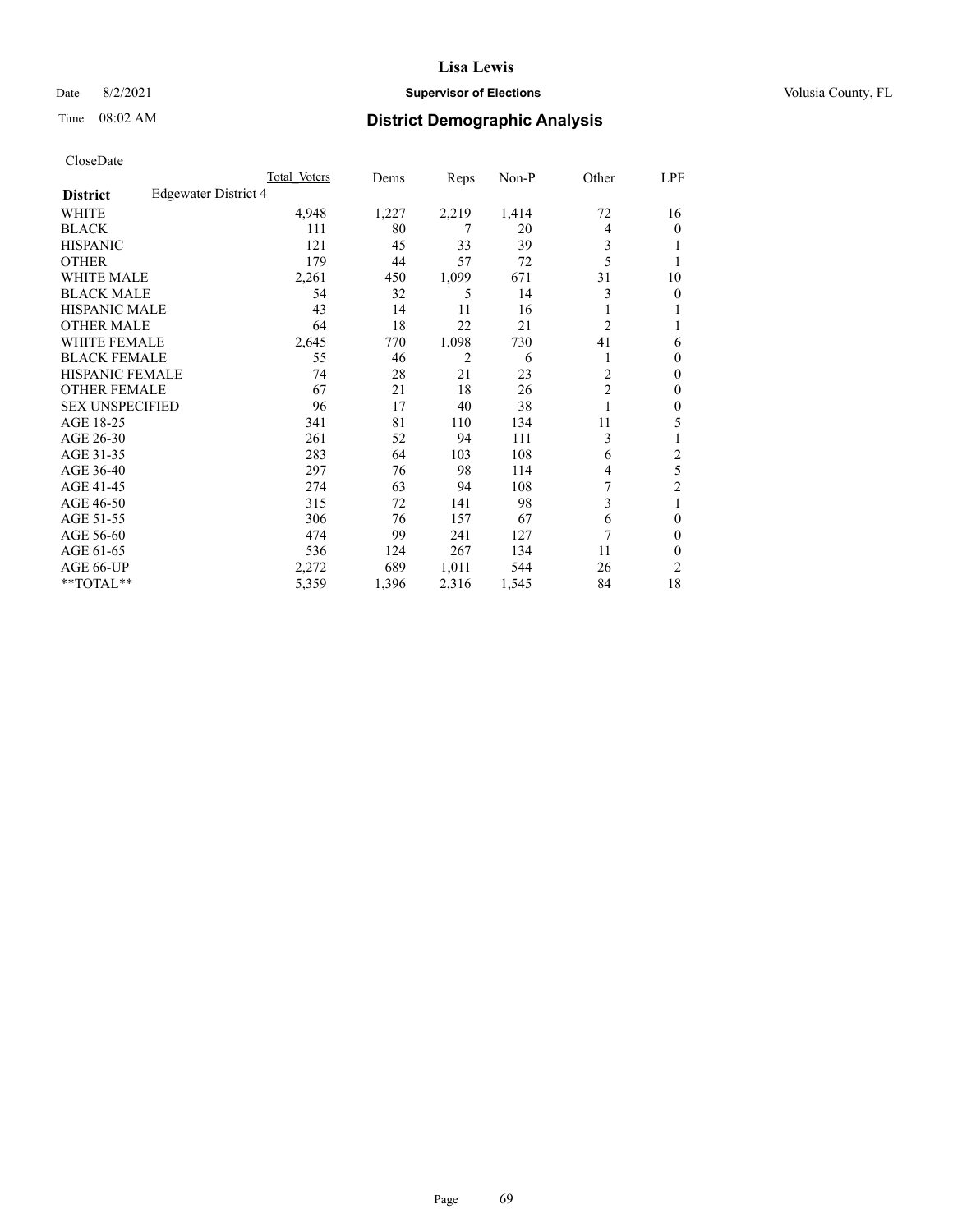## Date 8/2/2021 **Supervisor of Elections Supervisor of Elections** Volusia County, FL

# Time 08:02 AM **District Demographic Analysis**

|                                          | Total Voters | Dems | Reps | Non-P | Other          | LPF |
|------------------------------------------|--------------|------|------|-------|----------------|-----|
| Holly Hill District 1<br><b>District</b> |              |      |      |       |                |     |
| WHITE                                    | 1,752        | 485  | 706  | 521   | 33             |     |
| <b>BLACK</b>                             | 258          | 183  | 9    | 61    | 4              |     |
| <b>HISPANIC</b>                          | 138          | 60   | 23   | 51    | 4              | 0   |
| <b>OTHER</b>                             | 158          | 55   | 37   | 64    | $\overline{2}$ | 0   |
| <b>WHITE MALE</b>                        | 871          | 198  | 380  | 279   | 10             | 4   |
| <b>BLACK MALE</b>                        | 106          | 70   | 4    | 29    | 2              |     |
| <b>HISPANIC MALE</b>                     | 66           | 26   | 13   | 25    | $\overline{c}$ | 0   |
| <b>OTHER MALE</b>                        | 57           | 18   | 17   | 22    | $\theta$       | 0   |
| WHITE FEMALE                             | 860          | 283  | 315  | 236   | 23             | 3   |
| <b>BLACK FEMALE</b>                      | 149          | 110  | 5    | 32    | $\overline{2}$ | 0   |
| <b>HISPANIC FEMALE</b>                   | 70           | 34   | 9    | 25    | $\overline{2}$ | 0   |
| <b>OTHER FEMALE</b>                      | 71           | 30   | 16   | 24    |                | 0   |
| <b>SEX UNSPECIFIED</b>                   | 56           | 14   | 16   | 25    |                | 0   |
| AGE 18-25                                | 191          | 59   | 54   | 64    | 13             |     |
| AGE 26-30                                | 137          | 50   | 33   | 52    | 1              |     |
| AGE 31-35                                | 157          | 59   | 36   | 58    | 3              |     |
| AGE 36-40                                | 135          | 41   | 31   | 57    | $\overline{4}$ | 2   |
| AGE 41-45                                | 155          | 39   | 49   | 60    | 6              |     |
| AGE 46-50                                | 156          | 53   | 46   | 55    | 2              | 0   |
| AGE 51-55                                | 193          | 78   | 58   | 54    | 3              | 0   |
| AGE 56-60                                | 260          | 83   | 111  | 65    |                | 0   |
| AGE 61-65                                | 235          | 78   | 86   | 68    | 2              |     |
| AGE 66-UP                                | 687          | 243  | 271  | 164   | 8              |     |
| **TOTAL**                                | 2,306        | 783  | 775  | 697   | 43             | 8   |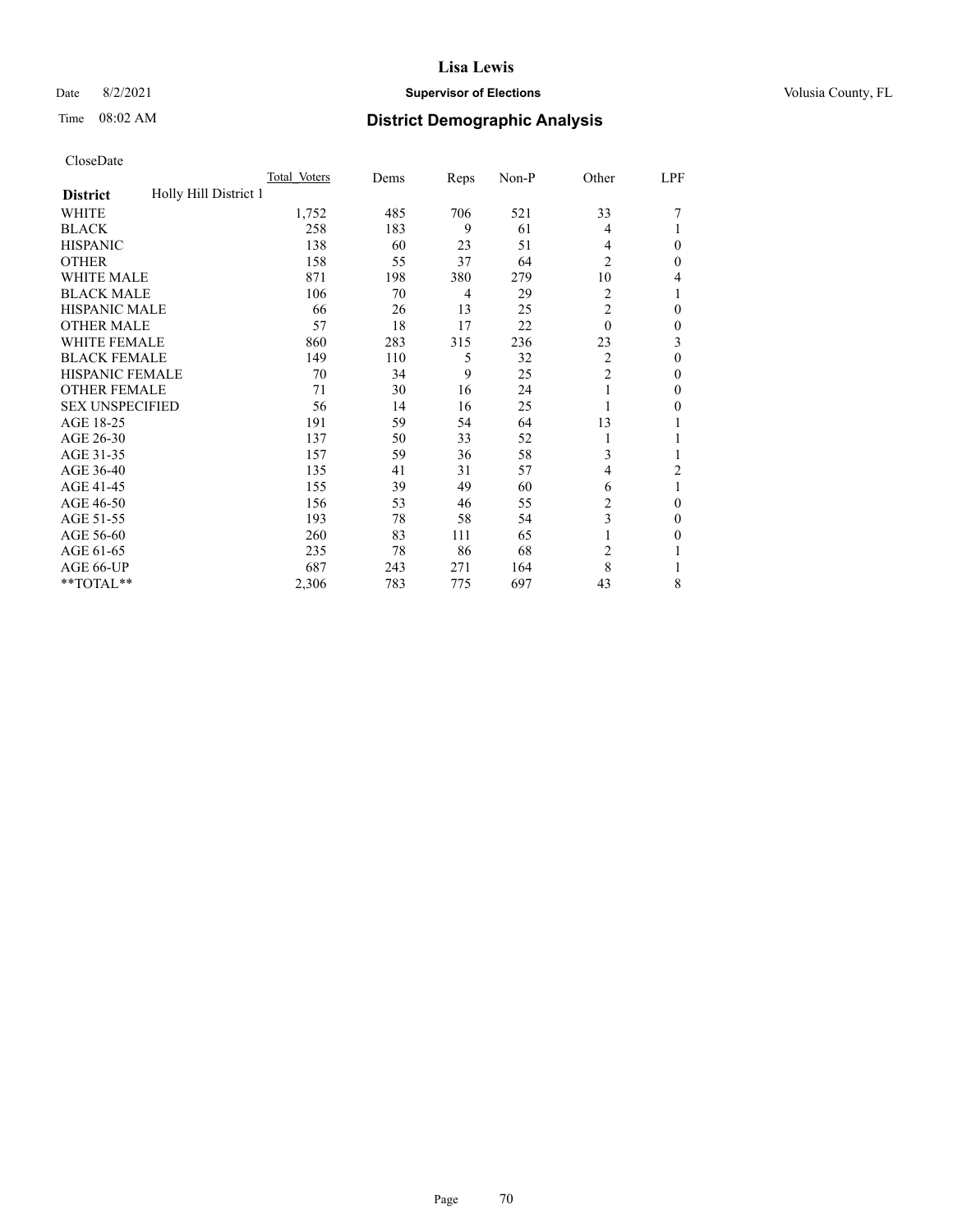## Date 8/2/2021 **Supervisor of Elections Supervisor of Elections** Volusia County, FL

# Time 08:02 AM **District Demographic Analysis**

|                                          | Total Voters | Dems | Reps | Non-P | Other          | LPF              |
|------------------------------------------|--------------|------|------|-------|----------------|------------------|
| Holly Hill District 2<br><b>District</b> |              |      |      |       |                |                  |
| WHITE                                    | 1,567        | 467  | 542  | 519   | 32             |                  |
| <b>BLACK</b>                             | 291          | 220  | 7    | 64    | $\Omega$       | 0                |
| <b>HISPANIC</b>                          | 92           | 41   | 19   | 32    | $\theta$       | 0                |
| <b>OTHER</b>                             | 135          | 41   | 26   | 63    | 4              |                  |
| WHITE MALE                               | 742          | 179  | 282  | 261   | 16             | 4                |
| <b>BLACK MALE</b>                        | 128          | 90   | 3    | 35    | $\Omega$       | 0                |
| <b>HISPANIC MALE</b>                     | 46           | 16   | 13   | 17    | $\theta$       | 0                |
| <b>OTHER MALE</b>                        | 52           | 11   | 14   | 25    |                | 1                |
| <b>WHITE FEMALE</b>                      | 799          | 285  | 252  | 243   | 16             | 3                |
| <b>BLACK FEMALE</b>                      | 155          | 124  | 4    | 27    | $\Omega$       | 0                |
| <b>HISPANIC FEMALE</b>                   | 45           | 25   | 6    | 14    | 0              | 0                |
| <b>OTHER FEMALE</b>                      | 44           | 24   | 5    | 14    |                | 0                |
| <b>SEX UNSPECIFIED</b>                   | 74           | 15   | 15   | 42    | $\overline{c}$ | 0                |
| AGE 18-25                                | 179          | 52   | 41   | 83    | $\overline{2}$ |                  |
| AGE 26-30                                | 161          | 62   | 35   | 59    | 3              | 2                |
| AGE 31-35                                | 183          | 63   | 37   | 79    | 4              | $\boldsymbol{0}$ |
| AGE 36-40                                | 172          | 63   | 29   | 78    | 1              |                  |
| AGE 41-45                                | 131          | 45   | 33   | 51    | 2              | 0                |
| AGE 46-50                                | 153          | 54   | 45   | 47    | 6              |                  |
| AGE 51-55                                | 184          | 57   | 69   | 54    | 2              | $\overline{c}$   |
| AGE 56-60                                | 270          | 95   | 95   | 75    | 5              | $\theta$         |
| AGE 61-65                                | 209          | 94   | 59   | 51    | 4              |                  |
| AGE 66-UP                                | 443          | 184  | 151  | 101   | 7              | 0                |
| **TOTAL**                                | 2,085        | 769  | 594  | 678   | 36             | 8                |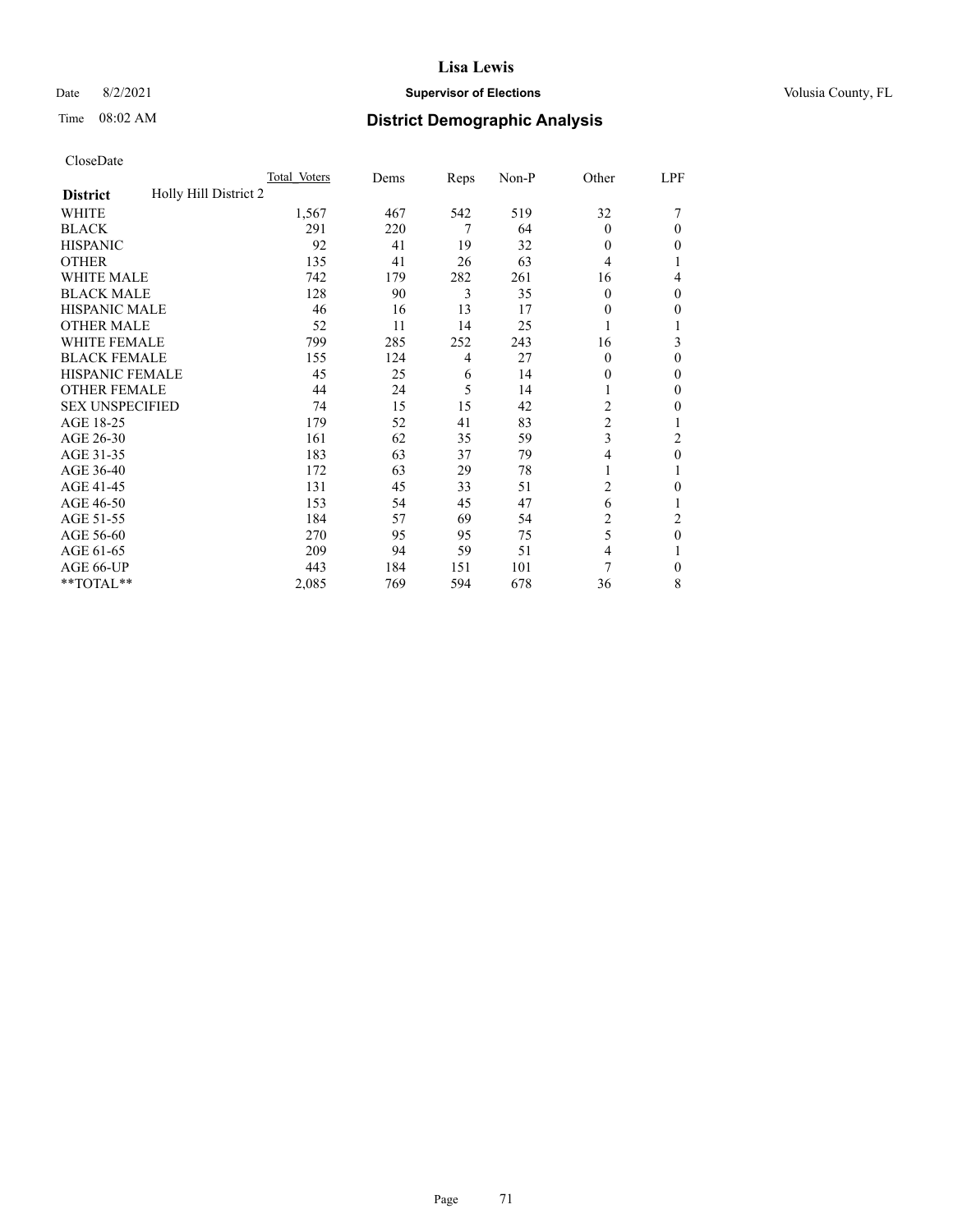## Date 8/2/2021 **Supervisor of Elections Supervisor of Elections** Volusia County, FL

# Time 08:02 AM **District Demographic Analysis**

|                                          | Total Voters | Dems | Reps | Non-P | Other          | LPF          |
|------------------------------------------|--------------|------|------|-------|----------------|--------------|
| Holly Hill District 3<br><b>District</b> |              |      |      |       |                |              |
| WHITE                                    | 1,567        | 457  | 634  | 445   | 26             | 5            |
| <b>BLACK</b>                             | 211          | 161  | 11   | 39    | $\theta$       | $\Omega$     |
| <b>HISPANIC</b>                          | 61           | 28   | 9    | 23    | 1              | 0            |
| <b>OTHER</b>                             | 117          | 42   | 24   | 48    | 3              | 0            |
| <b>WHITE MALE</b>                        | 669          | 169  | 291  | 191   | 14             | 4            |
| <b>BLACK MALE</b>                        | 90           | 58   | 9    | 23    | $\theta$       | $\Omega$     |
| <b>HISPANIC MALE</b>                     | 35           | 17   | 6    | 11    | 1              | $\mathbf{0}$ |
| <b>OTHER MALE</b>                        | 36           | 15   | 8    | 12    | 1              | 0            |
| <b>WHITE FEMALE</b>                      | 878          | 282  | 336  | 247   | 12             |              |
| <b>BLACK FEMALE</b>                      | 120          | 102  | 2    | 16    | $\theta$       | $\Omega$     |
| <b>HISPANIC FEMALE</b>                   | 24           | 10   | 3    | 11    | $\theta$       | 0            |
| <b>OTHER FEMALE</b>                      | 45           | 18   | 9    | 18    | $\theta$       | 0            |
| <b>SEX UNSPECIFIED</b>                   | 59           | 17   | 14   | 26    | $\overline{2}$ | 0            |
| AGE 18-25                                | 133          | 49   | 28   | 54    | 1              |              |
| AGE 26-30                                | 102          | 32   | 20   | 46    | 3              |              |
| AGE 31-35                                | 92           | 27   | 27   | 37    |                | 0            |
| AGE 36-40                                | 87           | 27   | 21   | 39    | $\theta$       | 0            |
| AGE 41-45                                | 108          | 44   | 26   | 34    | 4              | 0            |
| AGE 46-50                                | 107          | 38   | 24   | 45    | $\theta$       | 0            |
| AGE 51-55                                | 135          | 40   | 49   | 42    | 3              |              |
| AGE 56-60                                | 199          | 67   | 71   | 58    | $\overline{c}$ |              |
| AGE 61-65                                | 216          | 79   | 77   | 54    | 5              |              |
| AGE 66-UP                                | 777          | 285  | 335  | 146   | 11             | 0            |
| **TOTAL**                                | 1,956        | 688  | 678  | 555   | 30             | 5            |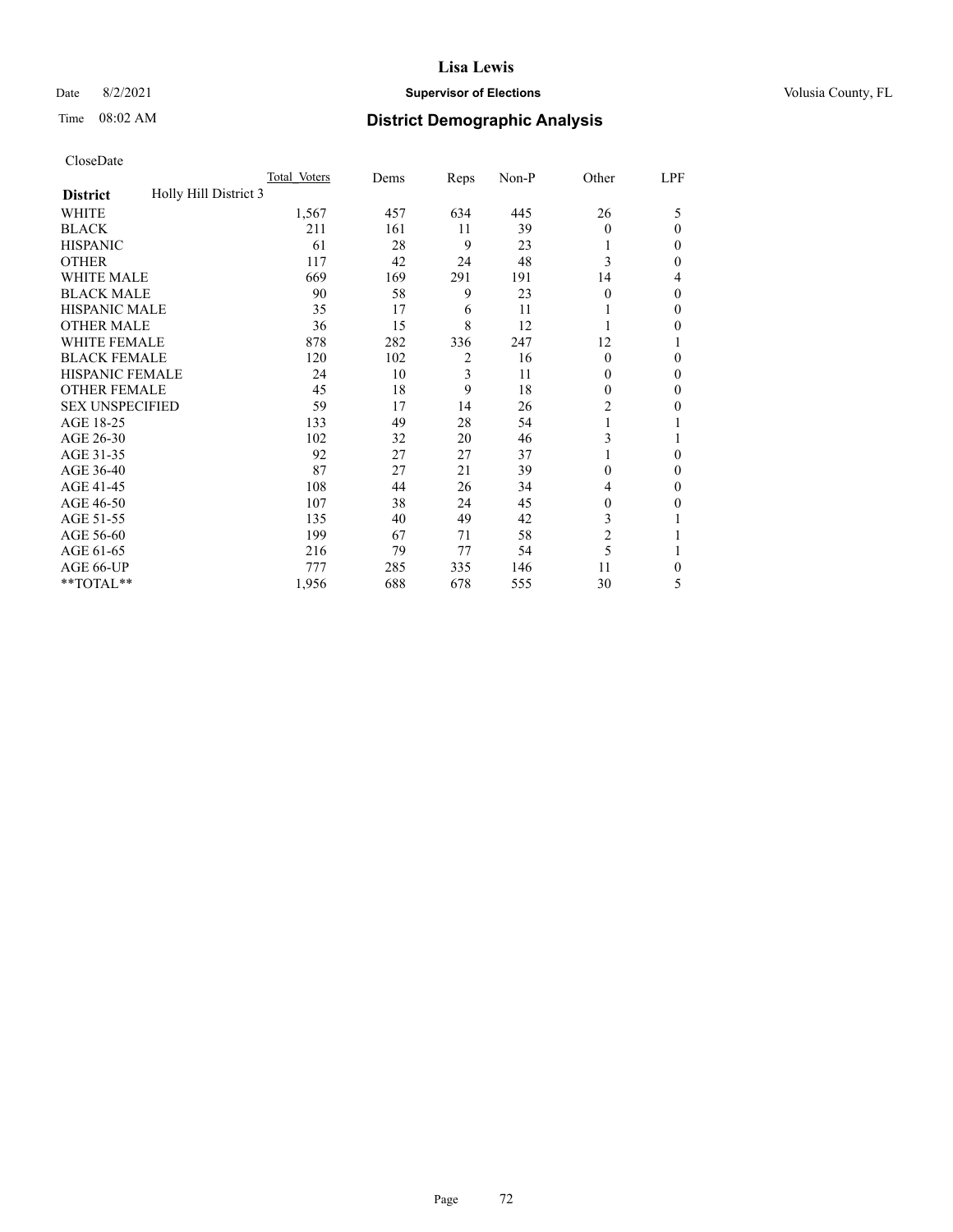### Date 8/2/2021 **Supervisor of Elections Supervisor of Elections** Volusia County, FL

| CloseDate |
|-----------|
|-----------|

|                                          | Total Voters | Dems | Reps | Non-P | Other    | LPF |
|------------------------------------------|--------------|------|------|-------|----------|-----|
| Holly Hill District 4<br><b>District</b> |              |      |      |       |          |     |
| WHITE                                    | 1,487        | 441  | 560  | 455   | 25       | 6   |
| <b>BLACK</b>                             | 421          | 315  | 7    | 92    | 6        |     |
| <b>HISPANIC</b>                          | 106          | 51   | 14   | 39    | 1        |     |
| <b>OTHER</b>                             | 109          | 44   | 19   | 46    | $\theta$ | 0   |
| WHITE MALE                               | 676          | 167  | 277  | 213   | 15       | 4   |
| <b>BLACK MALE</b>                        | 131          | 87   | 3    | 39    |          | 1   |
| <b>HISPANIC MALE</b>                     | 48           | 21   | 3    | 23    | $\theta$ |     |
| <b>OTHER MALE</b>                        | 36           | 13   | 11   | 12    | $\theta$ | 0   |
| <b>WHITE FEMALE</b>                      | 793          | 270  | 276  | 235   | 10       | 2   |
| <b>BLACK FEMALE</b>                      | 284          | 225  | 4    | 50    | 5        | 0   |
| <b>HISPANIC FEMALE</b>                   | 53           | 27   | 10   | 15    |          | 0   |
| <b>OTHER FEMALE</b>                      | 48           | 27   | 5    | 16    | $\Omega$ | 0   |
| <b>SEX UNSPECIFIED</b>                   | 54           | 14   | 11   | 29    | $\Omega$ | 0   |
| AGE 18-25                                | 214          | 75   | 49   | 84    | 6        | 0   |
| AGE 26-30                                | 207          | 107  | 25   | 72    | 1        | 2   |
| AGE 31-35                                | 208          | 84   | 39   | 79    | 2        | 4   |
| AGE 36-40                                | 163          | 67   | 35   | 57    | 4        | 0   |
| AGE 41-45                                | 137          | 58   | 32   | 43    | 4        | 0   |
| AGE 46-50                                | 140          | 44   | 44   | 48    | 3        |     |
| AGE 51-55                                | 158          | 53   | 47   | 54    | 4        | 0   |
| AGE 56-60                                | 199          | 66   | 69   | 60    | 3        |     |
| AGE 61-65                                | 212          | 86   | 81   | 41    | 4        | 0   |
| AGE 66-UP                                | 484          | 211  | 178  | 94    |          | 0   |
| **TOTAL**                                | 2,123        | 851  | 600  | 632   | 32       | 8   |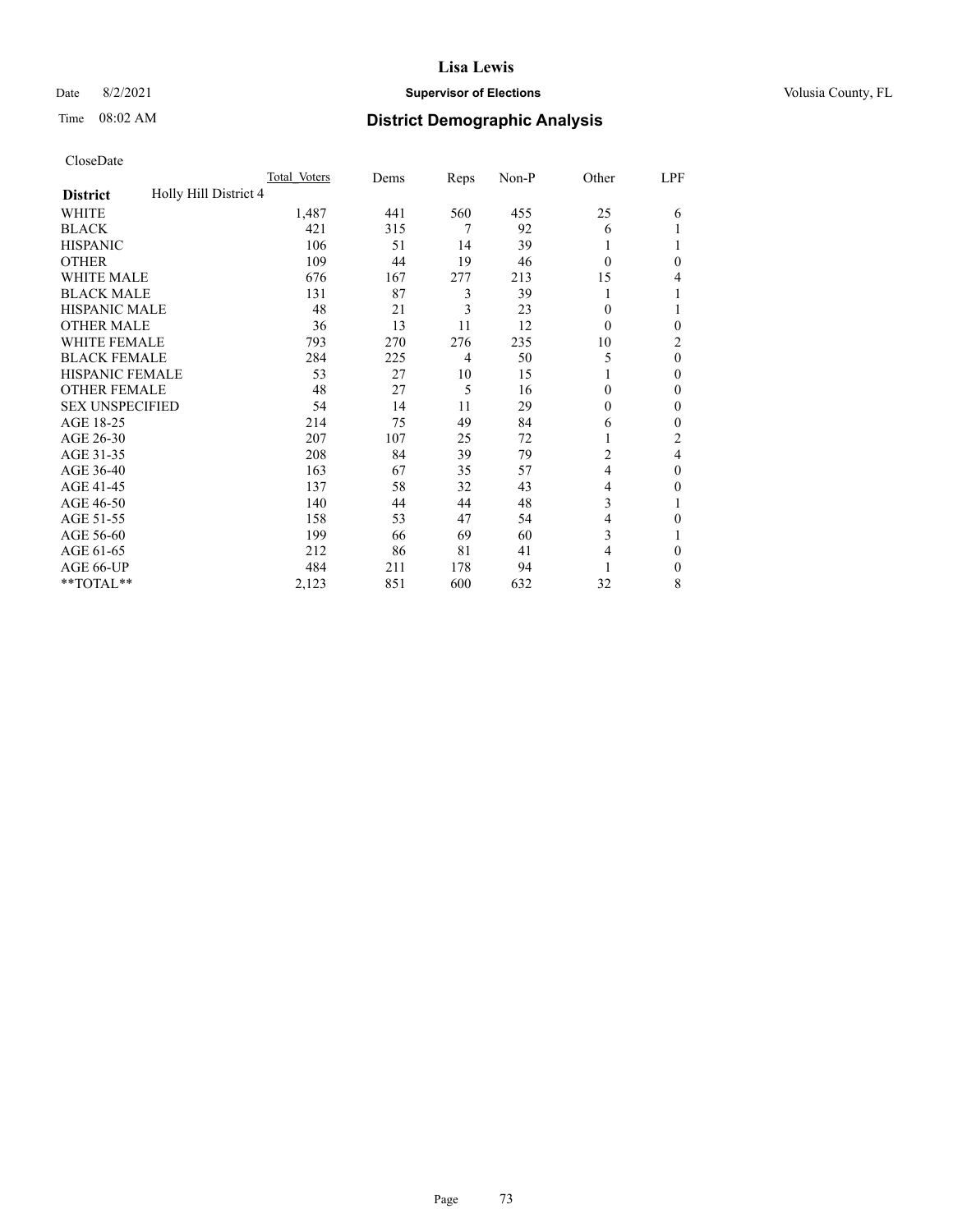### Date 8/2/2021 **Supervisor of Elections Supervisor of Elections** Volusia County, FL

# Time 08:02 AM **District Demographic Analysis**

|                               | Total Voters | Dems | Reps           | Non-P | Other          | LPF |
|-------------------------------|--------------|------|----------------|-------|----------------|-----|
| Lake Helen<br><b>District</b> |              |      |                |       |                |     |
| WHITE                         | 1,981        | 492  | 921            | 535   | 30             | 3   |
| <b>BLACK</b>                  | 172          | 143  | 9              | 19    | 1              | 0   |
| <b>HISPANIC</b>               | 105          | 35   | 27             | 39    | 3              |     |
| <b>OTHER</b>                  | 80           | 31   | 18             | 28    |                | 2   |
| <b>WHITE MALE</b>             | 898          | 185  | 437            | 263   | 10             | 3   |
| <b>BLACK MALE</b>             | 79           | 64   | 6              | 9     | $\theta$       | 0   |
| <b>HISPANIC MALE</b>          | 51           | 18   | 10             | 21    |                |     |
| <b>OTHER MALE</b>             | 26           | 12   | $\overline{4}$ | 8     |                |     |
| <b>WHITE FEMALE</b>           | 1,060        | 304  | 471            | 265   | 20             | 0   |
| <b>BLACK FEMALE</b>           | 89           | 78   | 1              | 9     | 1              | 0   |
| <b>HISPANIC FEMALE</b>        | 51           | 16   | 16             | 17    | $\overline{c}$ | 0   |
| <b>OTHER FEMALE</b>           | 33           | 17   | 6              | 10    | $\theta$       | 0   |
| <b>SEX UNSPECIFIED</b>        | 51           | 7    | 24             | 19    | $\mathbf{0}$   | 1   |
| AGE 18-25                     | 177          | 38   | 74             | 62    | 3              | 0   |
| AGE 26-30                     | 164          | 41   | 62             | 55    | $\overline{4}$ | 2   |
| AGE 31-35                     | 161          | 50   | 50             | 55    | 6              | 0   |
| AGE 36-40                     | 141          | 36   | 48             | 55    | 2              | 0   |
| AGE 41-45                     | 154          | 30   | 55             | 67    | $\overline{c}$ | 0   |
| AGE 46-50                     | 155          | 40   | 61             | 48    | 3              | 3   |
| AGE 51-55                     | 196          | 46   | 89             | 58    | 3              | 0   |
| AGE 56-60                     | 234          | 67   | 112            | 49    | 6              | 0   |
| AGE 61-65                     | 256          | 84   | 123            | 48    |                | 0   |
| AGE 66-UP                     | 699          | 268  | 301            | 124   | 5              |     |
| **TOTAL**                     | 2,338        | 701  | 975            | 621   | 35             | 6   |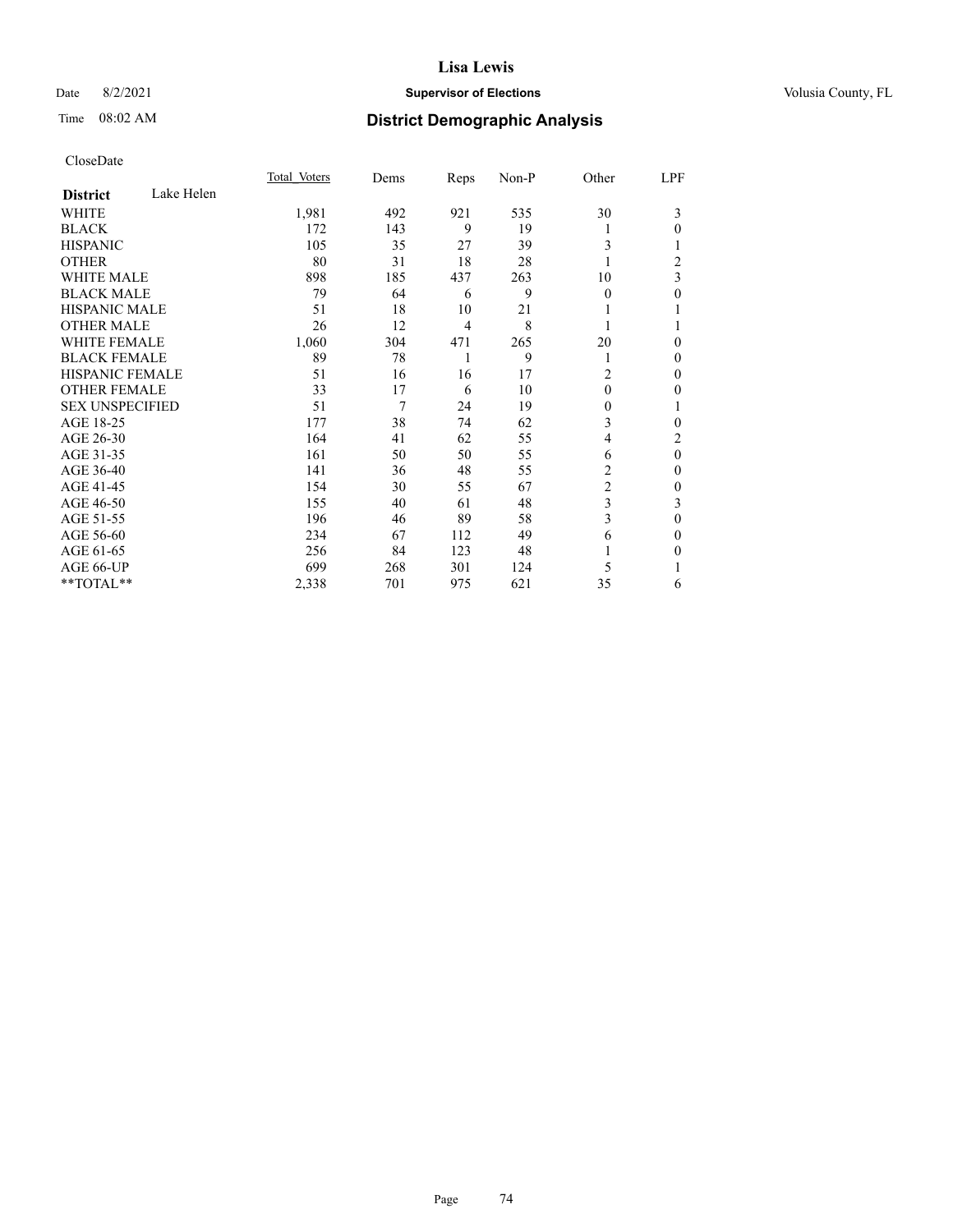### Date 8/2/2021 **Supervisor of Elections Supervisor of Elections** Volusia County, FL

|                                          | Total Voters | Dems  | Reps             | $Non-P$ | Other          | LPF            |
|------------------------------------------|--------------|-------|------------------|---------|----------------|----------------|
| New Smyrna Bch Zone 1<br><b>District</b> |              |       |                  |         |                |                |
| WHITE                                    | 5,348        | 1,485 | 2,560            | 1,182   | 105            | 16             |
| <b>BLACK</b>                             | 18           | 10    | 2                | 5       |                | $\theta$       |
| <b>HISPANIC</b>                          | 78           | 24    | 26               | 26      | 2              | 0              |
| <b>OTHER</b>                             | 184          | 45    | 63               | 71      | 4              |                |
| <b>WHITE MALE</b>                        | 2,504        | 558   | 1,272            | 617     | 47             | 10             |
| <b>BLACK MALE</b>                        | 12           | 8     | $\boldsymbol{0}$ | 4       | $\theta$       | $\Omega$       |
| <b>HISPANIC MALE</b>                     | 30           | 8     | 8                | 13      |                | 0              |
| <b>OTHER MALE</b>                        | 63           | 14    | 26               | 21      |                |                |
| <b>WHITE FEMALE</b>                      | 2,793        | 909   | 1,269            | 552     | 57             | 6              |
| <b>BLACK FEMALE</b>                      | 5            | 1     | 2                | 1       |                | $_{0}$         |
| <b>HISPANIC FEMALE</b>                   | 47           | 15    | 18               | 13      |                | 0              |
| <b>OTHER FEMALE</b>                      | 71           | 27    | 27               | 15      | 2              | 0              |
| <b>SEX UNSPECIFIED</b>                   | 103          | 24    | 29               | 48      | $\overline{2}$ | 0              |
| AGE 18-25                                | 309          | 74    | 127              | 92      | 16             | 0              |
| AGE 26-30                                | 211          | 48    | 70               | 87      | 4              | 2              |
| AGE 31-35                                | 234          | 61    | 77               | 88      |                |                |
| AGE 36-40                                | 210          | 70    | 61               | 75      |                | 3              |
| AGE 41-45                                | 238          | 43    | 94               | 92      | 6              | 3              |
| AGE 46-50                                | 290          | 64    | 138              | 74      | 13             |                |
| AGE 51-55                                | 427          | 99    | 226              | 93      | 8              |                |
| AGE 56-60                                | 640          | 138   | 351              | 140     | 9              | 2              |
| AGE 61-65                                | 705          | 201   | 342              | 146     | 14             | $\overline{c}$ |
| AGE 66-UP                                | 2,362        | 766   | 1,164            | 396     | 34             | $\overline{c}$ |
| **TOTAL**                                | 5,628        | 1,564 | 2,651            | 1,284   | 112            | 17             |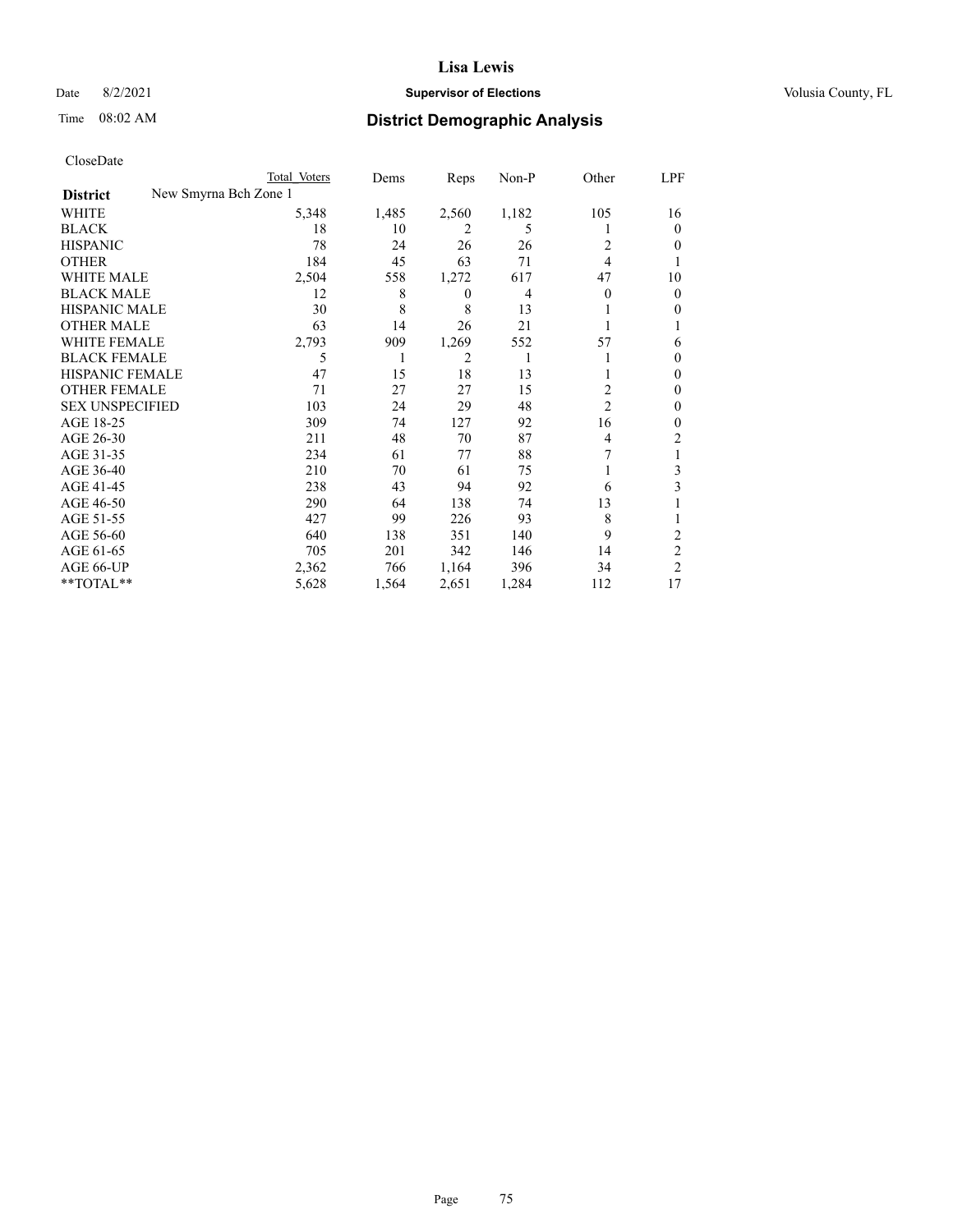### Date 8/2/2021 **Supervisor of Elections Supervisor of Elections** Volusia County, FL

| CloseDate |
|-----------|
|-----------|

| New Smyrna Bch Zone 2<br><b>District</b><br>4,409<br>1,123<br>90<br>WHITE<br>1,313<br>1,868<br>92<br>68<br>3<br><b>BLACK</b><br>20<br>1<br>99<br><b>HISPANIC</b><br>37<br>30<br>30<br><b>OTHER</b><br>179<br>51<br>56<br>70<br><b>WHITE MALE</b><br>2,007<br>42<br>496<br>895<br>565<br>$\overline{2}$<br><b>BLACK MALE</b><br>35<br>9<br>24<br>$\theta$<br><b>HISPANIC MALE</b><br>58<br>18<br>20<br>20<br>$\Omega$<br><b>OTHER MALE</b><br>55<br>15<br>17<br>22<br>$\Omega$<br><b>WHITE FEMALE</b><br>2,362<br>959<br>48<br>799<br>550 | LPF      |
|------------------------------------------------------------------------------------------------------------------------------------------------------------------------------------------------------------------------------------------------------------------------------------------------------------------------------------------------------------------------------------------------------------------------------------------------------------------------------------------------------------------------------------------|----------|
|                                                                                                                                                                                                                                                                                                                                                                                                                                                                                                                                          |          |
|                                                                                                                                                                                                                                                                                                                                                                                                                                                                                                                                          | 15       |
|                                                                                                                                                                                                                                                                                                                                                                                                                                                                                                                                          | $\theta$ |
|                                                                                                                                                                                                                                                                                                                                                                                                                                                                                                                                          |          |
|                                                                                                                                                                                                                                                                                                                                                                                                                                                                                                                                          |          |
|                                                                                                                                                                                                                                                                                                                                                                                                                                                                                                                                          | 9        |
|                                                                                                                                                                                                                                                                                                                                                                                                                                                                                                                                          | 0        |
|                                                                                                                                                                                                                                                                                                                                                                                                                                                                                                                                          | 0        |
|                                                                                                                                                                                                                                                                                                                                                                                                                                                                                                                                          |          |
|                                                                                                                                                                                                                                                                                                                                                                                                                                                                                                                                          | 6        |
| <b>BLACK FEMALE</b><br>57<br>44<br>1<br>11                                                                                                                                                                                                                                                                                                                                                                                                                                                                                               | 0        |
| 9<br>HISPANIC FEMALE<br>40<br>19<br>10<br>1                                                                                                                                                                                                                                                                                                                                                                                                                                                                                              | 1        |
| <b>OTHER FEMALE</b><br>29<br>28<br>84<br>26                                                                                                                                                                                                                                                                                                                                                                                                                                                                                              | 0        |
| <b>SEX UNSPECIFIED</b><br>81<br>25<br>25<br>31<br>$\theta$                                                                                                                                                                                                                                                                                                                                                                                                                                                                               | 0        |
| 299<br>93<br>8<br>AGE 18-25<br>95<br>101                                                                                                                                                                                                                                                                                                                                                                                                                                                                                                 | 2        |
| AGE 26-30<br>227<br>67<br>59<br>96<br>4                                                                                                                                                                                                                                                                                                                                                                                                                                                                                                  | 1        |
| AGE 31-35<br>7<br>216<br>55<br>65<br>86                                                                                                                                                                                                                                                                                                                                                                                                                                                                                                  | 3        |
| AGE 36-40<br>223<br>62<br>82<br>74<br>4                                                                                                                                                                                                                                                                                                                                                                                                                                                                                                  |          |
| AGE 41-45<br>258<br>75<br>77<br>93<br>10                                                                                                                                                                                                                                                                                                                                                                                                                                                                                                 | 3        |
| AGE 46-50<br>294<br>59<br>119<br>104<br>11                                                                                                                                                                                                                                                                                                                                                                                                                                                                                               |          |
| AGE 51-55<br>376<br>101<br>175<br>91<br>7                                                                                                                                                                                                                                                                                                                                                                                                                                                                                                | 2        |
| AGE 56-60<br>502<br>112<br>259<br>12<br>119                                                                                                                                                                                                                                                                                                                                                                                                                                                                                              | 0        |
| AGE 61-65<br>598<br>267<br>130<br>194<br>6                                                                                                                                                                                                                                                                                                                                                                                                                                                                                               |          |
| AGE 66-UP<br>649<br>1,786<br>761<br>349<br>24                                                                                                                                                                                                                                                                                                                                                                                                                                                                                            | 3        |
| **TOTAL**<br>93<br>4,779<br>1,469<br>1,957<br>1,243                                                                                                                                                                                                                                                                                                                                                                                                                                                                                      | 17       |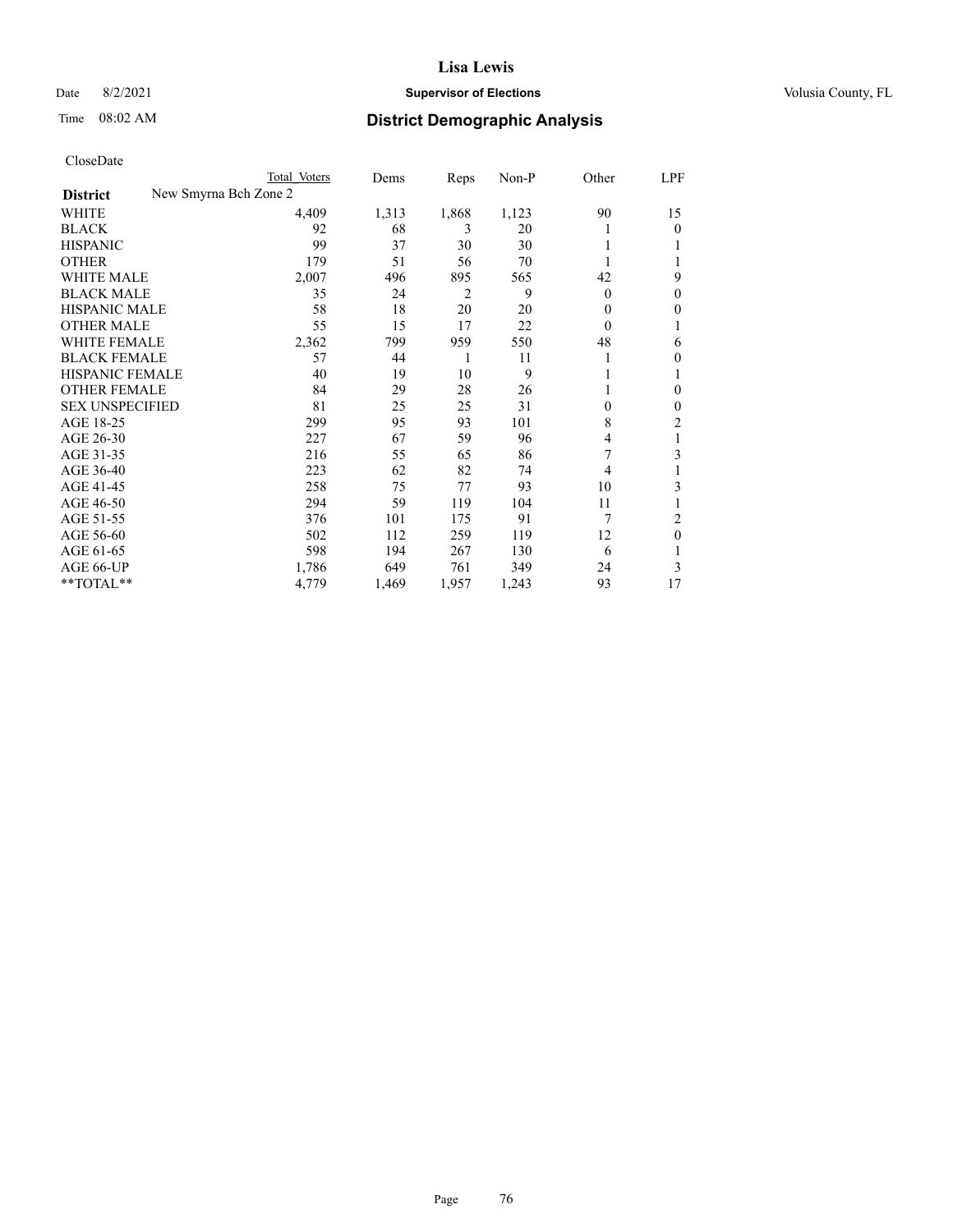### Date 8/2/2021 **Supervisor of Elections Supervisor of Elections** Volusia County, FL

| CloseDate |
|-----------|
|-----------|

|                                          | Total Voters | Dems  | Reps  | Non-P | Other          | LPF          |
|------------------------------------------|--------------|-------|-------|-------|----------------|--------------|
| New Smyrna Bch Zone 3<br><b>District</b> |              |       |       |       |                |              |
| WHITE                                    | 6,459        | 1,530 | 3,117 | 1,647 | 144            | 21           |
| <b>BLACK</b>                             | 92           | 64    | 5     | 21    | 2              | $\theta$     |
| <b>HISPANIC</b>                          | 186          | 58    | 55    | 66    | 6              |              |
| <b>OTHER</b>                             | 249          | 60    | 84    | 100   | 4              |              |
| <b>WHITE MALE</b>                        | 3,016        | 593   | 1,523 | 814   | 73             | 13           |
| <b>BLACK MALE</b>                        | 50           | 33    | 4     | 12    | 1              | 0            |
| HISPANIC MALE                            | 97           | 30    | 28    | 34    | 4              | 1            |
| <b>OTHER MALE</b>                        | 81           | 24    | 23    | 33    |                | $\mathbf{0}$ |
| <b>WHITE FEMALE</b>                      | 3,388        | 925   | 1,569 | 816   | 71             | 7            |
| <b>BLACK FEMALE</b>                      | 41           | 30    |       | 9     | 1              | 0            |
| HISPANIC FEMALE                          | 85           | 27    | 25    | 31    | 2              | 0            |
| <b>OTHER FEMALE</b>                      | 113          | 29    | 41    | 40    | $\overline{c}$ | 1            |
| <b>SEX UNSPECIFIED</b>                   | 115          | 21    | 47    | 45    | 1              | 1            |
| AGE 18-25                                | 409          | 87    | 158   | 145   | 19             | 0            |
| AGE 26-30                                | 386          | 91    | 131   | 151   | 10             | 3            |
| AGE 31-35                                | 397          | 93    | 143   | 149   | 9              | 3            |
| AGE 36-40                                | 412          | 99    | 164   | 137   | 9              | 3            |
| AGE 41-45                                | 393          | 88    | 157   | 135   | 9              | 4            |
| AGE 46-50                                | 407          | 85    | 203   | 109   | 9              | 1            |
| AGE 51-55                                | 467          | 92    | 232   | 122   | 18             | 3            |
| AGE 56-60                                | 618          | 138   | 308   | 160   | 9              | 3            |
| AGE 61-65                                | 775          | 180   | 401   | 175   | 16             | 3            |
| AGE 66-UP                                | 2,720        | 759   | 1,364 | 550   | 47             | $\theta$     |
| **TOTAL**                                | 6,986        | 1,712 | 3,261 | 1,834 | 156            | 23           |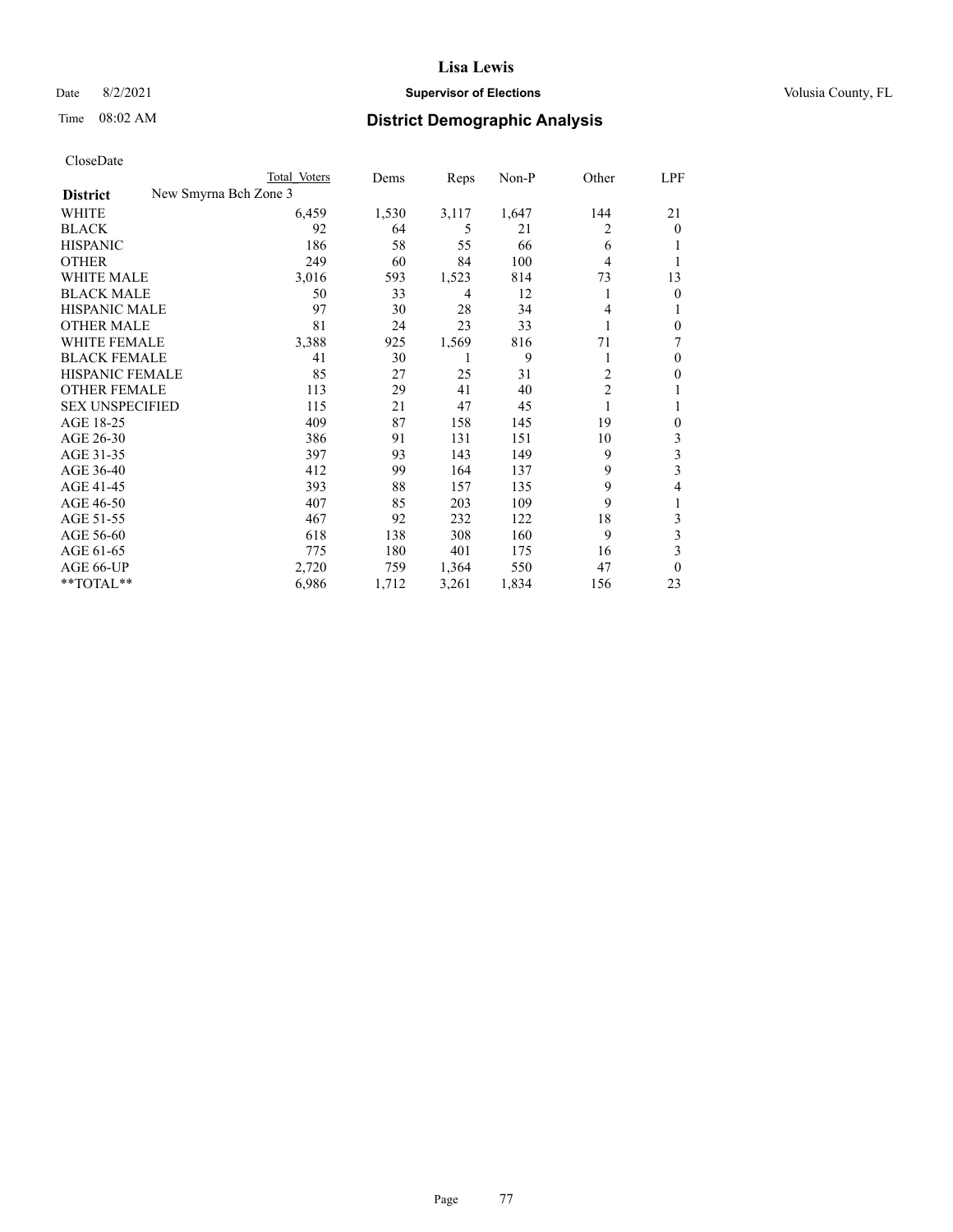### Date 8/2/2021 **Supervisor of Elections Supervisor of Elections** Volusia County, FL

| CloseDate |
|-----------|
|-----------|

|                                          | Total Voters | Dems  | Reps  | $Non-P$ | Other          | LPF      |
|------------------------------------------|--------------|-------|-------|---------|----------------|----------|
| New Smyrna Bch Zone 4<br><b>District</b> |              |       |       |         |                |          |
| WHITE                                    | 6,792        | 1,660 | 3,287 | 1,680   | 149            | 16       |
| <b>BLACK</b>                             | 633          | 507   | 23    | 98      | 4              | 1        |
| <b>HISPANIC</b>                          | 233          | 81    | 71    | 76      | 5              | 0        |
| <b>OTHER</b>                             | 369          | 116   | 87    | 158     | 7              | 1        |
| <b>WHITE MALE</b>                        | 3,131        | 631   | 1,620 | 802     | 65             | 13       |
| <b>BLACK MALE</b>                        | 269          | 200   | 9     | 56      | 3              | 1        |
| <b>HISPANIC MALE</b>                     | 98           | 35    | 32    | 30      | 1              | 0        |
| <b>OTHER MALE</b>                        | 136          | 38    | 38    | 56      | 3              |          |
| WHITE FEMALE                             | 3,604        | 1,015 | 1,643 | 859     | 84             | 3        |
| <b>BLACK FEMALE</b>                      | 352          | 297   | 13    | 41      | 1              | 0        |
| HISPANIC FEMALE                          | 128          | 46    | 36    | 42      | $\overline{4}$ | 0        |
| <b>OTHER FEMALE</b>                      | 152          | 57    | 36    | 58      | 1              | 0        |
| <b>SEX UNSPECIFIED</b>                   | 157          | 45    | 41    | 68      | 3              | 0        |
| AGE 18-25                                | 597          | 191   | 182   | 199     | 22             | 3        |
| AGE 26-30                                | 461          | 133   | 140   | 170     | 13             | 5        |
| AGE 31-35                                | 432          | 139   | 144   | 136     | 10             | 3        |
| AGE 36-40                                | 392          | 111   | 145   | 127     | 8              |          |
| AGE 41-45                                | 393          | 101   | 165   | 117     | 10             | 0        |
| AGE 46-50                                | 470          | 127   | 200   | 131     | 11             |          |
| AGE 51-55                                | 590          | 157   | 269   | 146     | 17             |          |
| AGE 56-60                                | 793          | 202   | 401   | 178     | 12             | 0        |
| AGE 61-65                                | 930          | 259   | 443   | 212     | 16             | $\Omega$ |
| AGE 66-UP                                | 2,968        | 944   | 1,378 | 596     | 46             | 4        |
| **TOTAL**                                | 8,027        | 2,364 | 3,468 | 2,012   | 165            | 18       |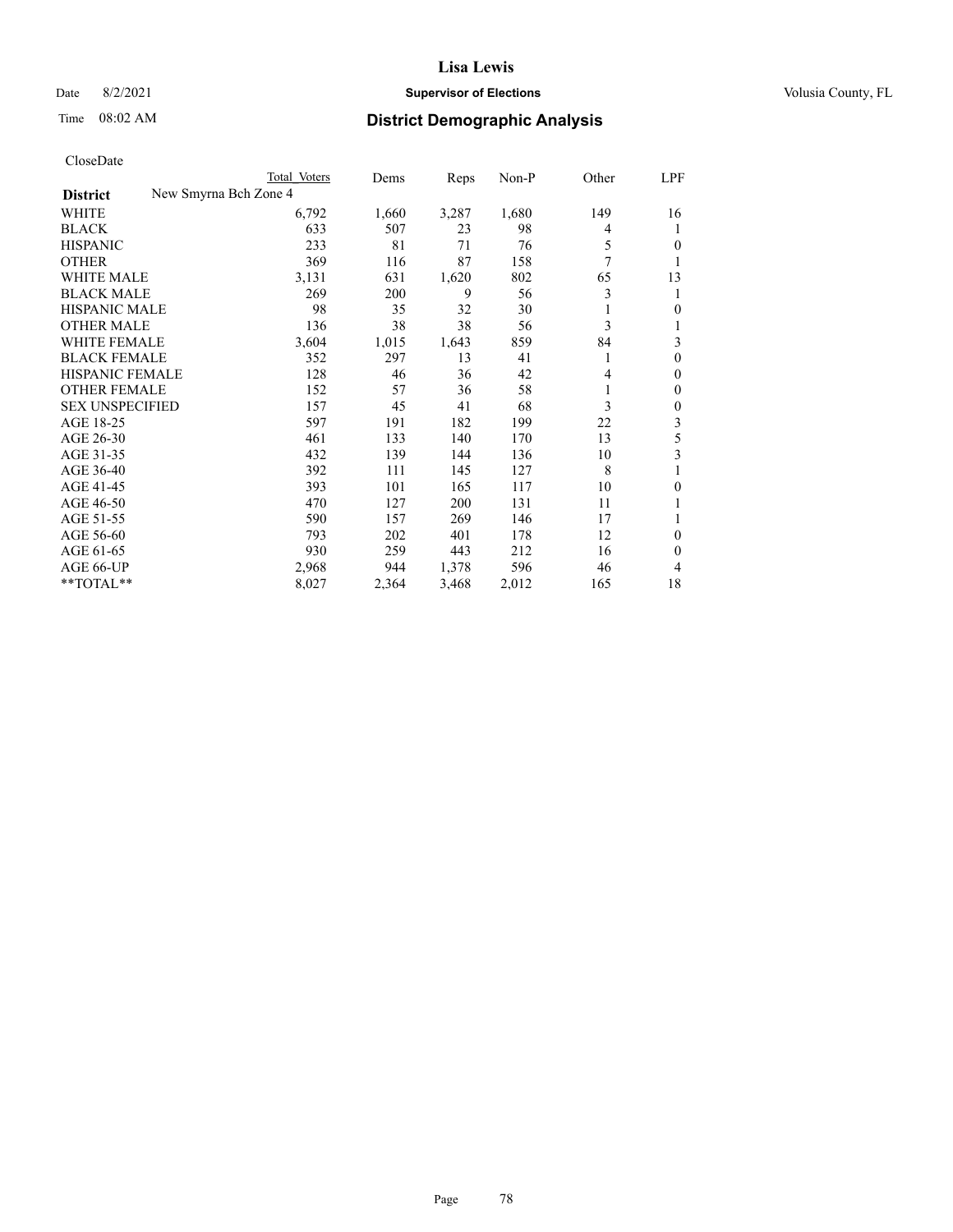### Date 8/2/2021 **Supervisor of Elections Supervisor of Elections** Volusia County, FL

# Time 08:02 AM **District Demographic Analysis**

|                        |          | Total Voters | Dems | Reps           | Non-P | Other    | LPF          |
|------------------------|----------|--------------|------|----------------|-------|----------|--------------|
| <b>District</b>        | Oak Hill |              |      |                |       |          |              |
| WHITE                  |          | 1,498        | 333  | 742            | 389   | 30       | 4            |
| <b>BLACK</b>           |          | 162          | 132  | 7              | 23    | $\Omega$ | $\Omega$     |
| <b>HISPANIC</b>        |          | 17           | 6    | 2              | 8     |          | 0            |
| <b>OTHER</b>           |          | 52           | 15   | 21             | 15    |          | 0            |
| WHITE MALE             |          | 730          | 141  | 380            | 195   | 11       | 3            |
| <b>BLACK MALE</b>      |          | 81           | 62   | 4              | 15    | $\theta$ | $\Omega$     |
| <b>HISPANIC MALE</b>   |          | 6            | 1    | 1              | 4     | 0        | 0            |
| <b>OTHER MALE</b>      |          | 21           | 6    | 8              | 6     | 1        | 0            |
| WHITE FEMALE           |          | 751          | 189  | 353            | 189   | 19       |              |
| <b>BLACK FEMALE</b>    |          | 80           | 70   | $\overline{2}$ | 8     | $\Omega$ | 0            |
| <b>HISPANIC FEMALE</b> |          | 11           | 5    | 1              | 4     |          | 0            |
| <b>OTHER FEMALE</b>    |          | 17           | 6    | 8              | 3     | 0        | 0            |
| <b>SEX UNSPECIFIED</b> |          | 32           | 6    | 15             | 11    | 0        | 0            |
| AGE 18-25              |          | 120          | 33   | 43             | 41    | 3        | 0            |
| AGE 26-30              |          | 86           | 25   | 34             | 22    | 4        |              |
| AGE 31-35              |          | 79           | 23   | 26             | 28    | 2        | 0            |
| AGE 36-40              |          | 82           | 19   | 33             | 27    | 2        |              |
| AGE 41-45              |          | 92           | 25   | 34             | 32    |          | 0            |
| AGE 46-50              |          | 96           | 29   | 39             | 25    | 3        | 0            |
| AGE 51-55              |          | 119          | 25   | 67             | 24    | 3        | $\mathbf{0}$ |
| AGE 56-60              |          | 178          | 53   | 75             | 45    | 5        | 0            |
| AGE 61-65              |          | 226          | 67   | 113            | 41    | 3        | 2            |
| AGE 66-UP              |          | 651          | 187  | 308            | 150   | 6        | $\theta$     |
| **TOTAL**              |          | 1,729        | 486  | 772            | 435   | 32       | 4            |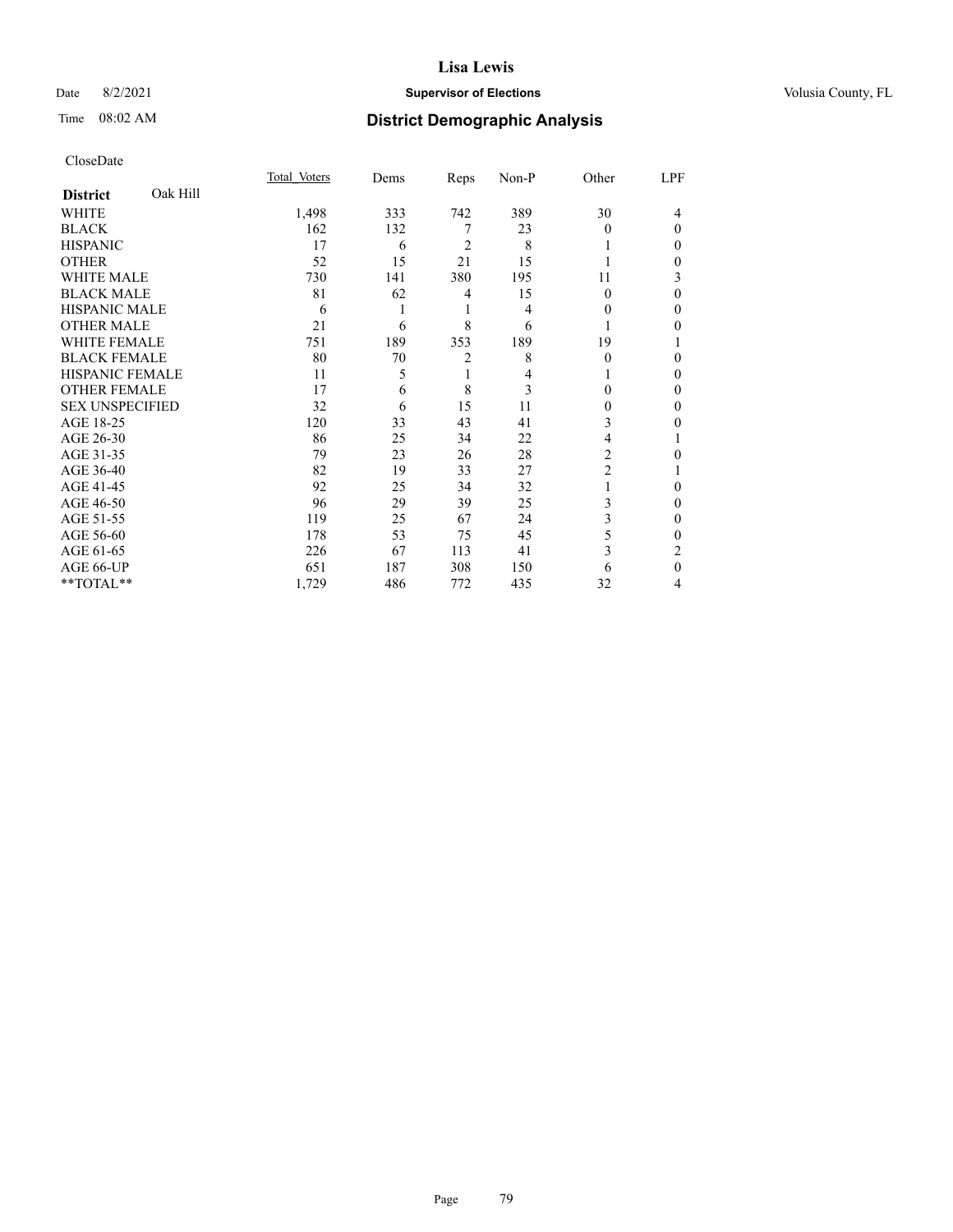### Date 8/2/2021 **Supervisor of Elections Supervisor of Elections** Volusia County, FL

# Time 08:02 AM **District Demographic Analysis**

|                        |                    | Total Voters | Dems | Reps | Non-P | Other          | LPF            |
|------------------------|--------------------|--------------|------|------|-------|----------------|----------------|
| <b>District</b>        | Orange City Seat 1 |              |      |      |       |                |                |
| WHITE                  |                    | 925          | 270  | 366  | 262   | 25             | $\overline{2}$ |
| <b>BLACK</b>           |                    | 218          | 167  | 9    | 39    | $\overline{2}$ |                |
| <b>HISPANIC</b>        |                    | 714          | 302  | 110  | 288   | 12             | 2              |
| <b>OTHER</b>           |                    | 127          | 54   | 21   | 49    | 3              | $\theta$       |
| <b>WHITE MALE</b>      |                    | 362          | 83   | 156  | 114   | 8              |                |
| <b>BLACK MALE</b>      |                    | 71           | 51   | 6    | 14    | $\theta$       | 0              |
| <b>HISPANIC MALE</b>   |                    | 286          | 108  | 50   | 123   | 4              |                |
| <b>OTHER MALE</b>      |                    | 49           | 17   | 13   | 19    | $\theta$       | 0              |
| <b>WHITE FEMALE</b>    |                    | 555          | 184  | 208  | 145   | 17             |                |
| <b>BLACK FEMALE</b>    |                    | 145          | 114  | 3    | 25    | 2              |                |
| <b>HISPANIC FEMALE</b> |                    | 423          | 192  | 59   | 163   | 8              |                |
| <b>OTHER FEMALE</b>    |                    | 57           | 30   | 7    | 18    | $\overline{2}$ | 0              |
| <b>SEX UNSPECIFIED</b> |                    | 36           | 14   | 4    | 17    | 1              | 0              |
| AGE 18-25              |                    | 196          | 86   | 31   | 68    | 9              | $\overline{2}$ |
| AGE 26-30              |                    | 175          | 70   | 25   | 71    | $\,$ 8 $\,$    | 1              |
| AGE 31-35              |                    | 180          | 64   | 37   | 76    | 3              | 0              |
| AGE 36-40              |                    | 151          | 49   | 30   | 69    | 2              |                |
| AGE 41-45              |                    | 121          | 47   | 33   | 38    | $\overline{c}$ |                |
| AGE 46-50              |                    | 127          | 45   | 32   | 47    | 3              | $\Omega$       |
| AGE 51-55              |                    | 128          | 47   | 36   | 42    | 3              | 0              |
| AGE 56-60              |                    | 123          | 42   | 36   | 43    | $\overline{c}$ | 0              |
| AGE 61-65              |                    | 135          | 61   | 35   | 35    | $\overline{4}$ | $\theta$       |
| AGE 66-UP              |                    | 648          | 282  | 211  | 149   | 6              | 0              |
| **TOTAL**              |                    | 1,984        | 793  | 506  | 638   | 42             | 5              |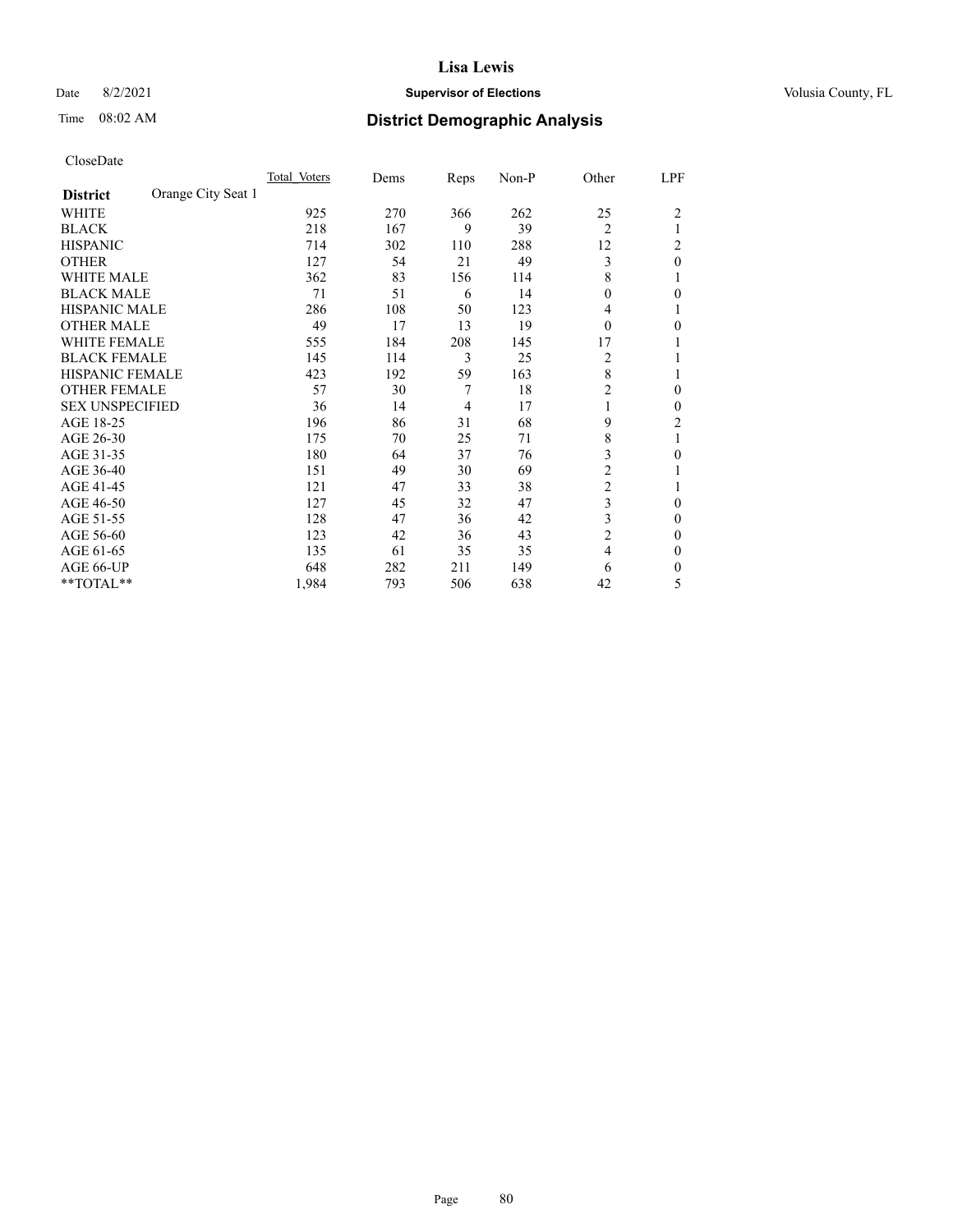### Date 8/2/2021 **Supervisor of Elections Supervisor of Elections** Volusia County, FL

| CloseDate |
|-----------|
|-----------|

|                                       | Total Voters | Dems | Reps | Non-P | Other          | LPF |
|---------------------------------------|--------------|------|------|-------|----------------|-----|
| Orange City Seat 2<br><b>District</b> |              |      |      |       |                |     |
| WHITE                                 | 1,195        | 288  | 547  | 340   | 15             | 5   |
| <b>BLACK</b>                          | 82           | 60   | 4    | 15    | 3              | 0   |
| <b>HISPANIC</b>                       | 357          | 148  | 57   | 145   |                | 0   |
| <b>OTHER</b>                          | 81           | 13   | 30   | 38    | $\theta$       | 0   |
| <b>WHITE MALE</b>                     | 550          | 103  | 265  | 169   | 10             | 3   |
| <b>BLACK MALE</b>                     | 38           | 26   | 2    | 9     |                | 0   |
| <b>HISPANIC MALE</b>                  | 153          | 59   | 28   | 64    | 2              | 0   |
| <b>OTHER MALE</b>                     | 30           | 4    | 11   | 15    | $\theta$       | 0   |
| <b>WHITE FEMALE</b>                   | 632          | 184  | 271  | 170   | 5              | 2   |
| <b>BLACK FEMALE</b>                   | 44           | 34   | 2    | 6     | $\overline{c}$ | 0   |
| <b>HISPANIC FEMALE</b>                | 199          | 88   | 29   | 77    | 5              | 0   |
| <b>OTHER FEMALE</b>                   | 32           | 7    | 13   | 12    | $\Omega$       | 0   |
| <b>SEX UNSPECIFIED</b>                | 37           | 4    | 17   | 16    | $\Omega$       | 0   |
| AGE 18-25                             | 178          | 48   | 47   | 80    | 3              | 0   |
| AGE 26-30                             | 143          | 41   | 33   | 63    | 4              | 2   |
| AGE 31-35                             | 152          | 54   | 45   | 50    | 2              |     |
| AGE 36-40                             | 145          | 41   | 46   | 55    | $\overline{2}$ |     |
| AGE 41-45                             | 139          | 33   | 40   | 62    | 4              | 0   |
| AGE 46-50                             | 145          | 40   | 63   | 41    | $\theta$       |     |
| AGE 51-55                             | 159          | 44   | 58   | 54    | 3              | 0   |
| AGE 56-60                             | 150          | 44   | 65   | 38    | 3              | 0   |
| AGE 61-65                             | 130          | 33   | 69   | 28    | $\theta$       | 0   |
| AGE 66-UP                             | 374          | 131  | 172  | 67    | 4              | 0   |
| **TOTAL**                             | 1,715        | 509  | 638  | 538   | 25             | 5   |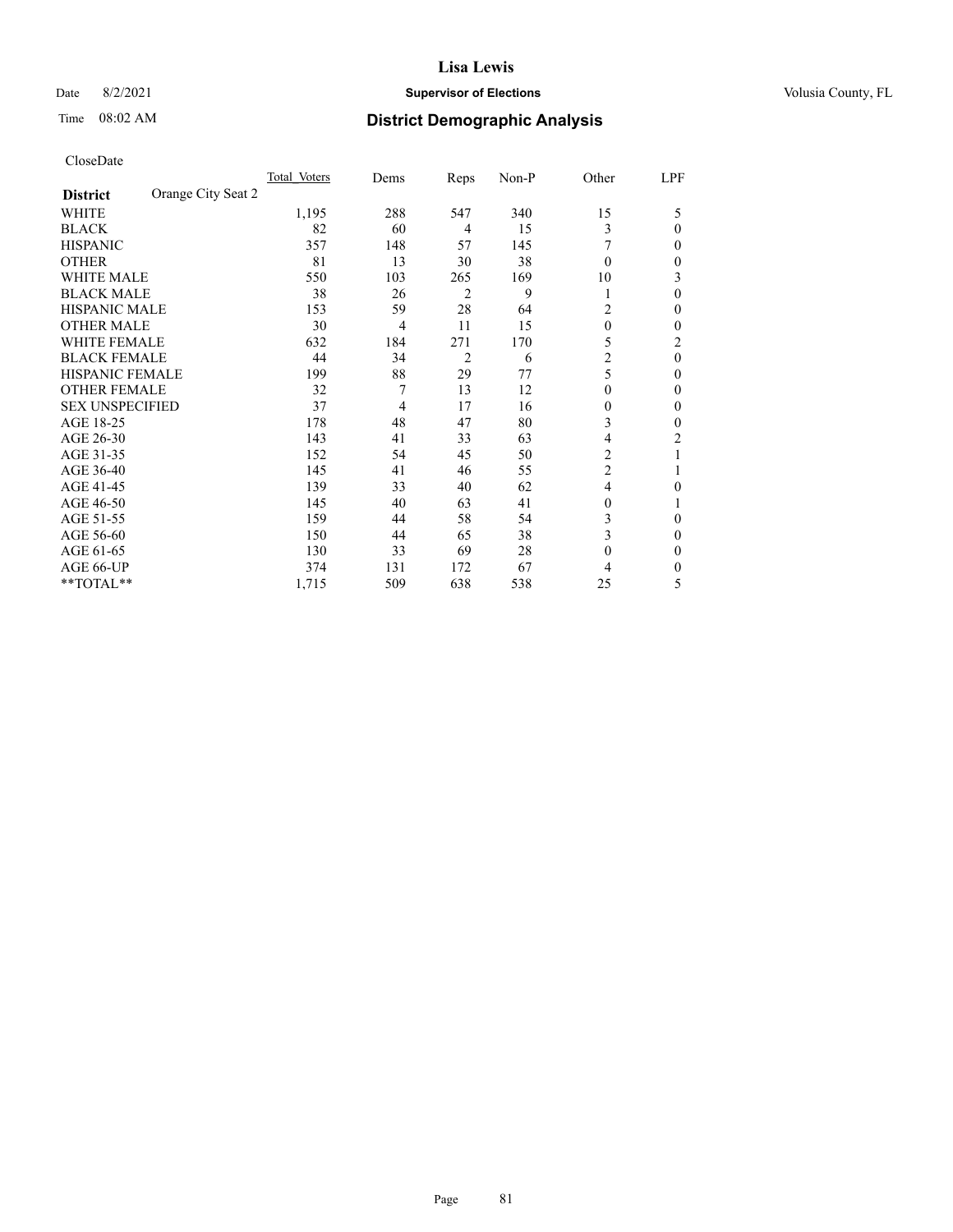### Date 8/2/2021 **Supervisor of Elections Supervisor of Elections** Volusia County, FL

# Time 08:02 AM **District Demographic Analysis**

|                        |                    | Total Voters | Dems | Reps | Non-P | Other          | LPF |
|------------------------|--------------------|--------------|------|------|-------|----------------|-----|
| <b>District</b>        | Orange City Seat 3 |              |      |      |       |                |     |
| WHITE                  |                    | 1,280        | 313  | 570  | 364   | 28             | 5   |
| <b>BLACK</b>           |                    | 127          | 94   | 6    | 24    | 2              |     |
| <b>HISPANIC</b>        |                    | 365          | 161  | 59   | 140   | 5              | 0   |
| <b>OTHER</b>           |                    | 123          | 28   | 26   | 65    | 3              |     |
| <b>WHITE MALE</b>      |                    | 561          | 117  | 256  | 174   | 11             | 3   |
| <b>BLACK MALE</b>      |                    | 49           | 29   | 3    | 15    | 1              |     |
| <b>HISPANIC MALE</b>   |                    | 149          | 53   | 31   | 61    | 4              | 0   |
| <b>OTHER MALE</b>      |                    | 39           | 9    | 8    | 22    | $\theta$       | 0   |
| WHITE FEMALE           |                    | 692          | 190  | 306  | 178   | 16             | 2   |
| <b>BLACK FEMALE</b>    |                    | 74           | 62   | 3    | 8     |                | 0   |
| <b>HISPANIC FEMALE</b> |                    | 212          | 105  | 28   | 78    |                | 0   |
| <b>OTHER FEMALE</b>    |                    | 59           | 16   | 13   | 27    | 2              |     |
| <b>SEX UNSPECIFIED</b> |                    | 60           | 15   | 13   | 30    | $\overline{c}$ | 0   |
| AGE 18-25              |                    | 160          | 61   | 29   | 60    | 7              | 3   |
| AGE 26-30              |                    | 105          | 31   | 25   | 44    | 5              | 0   |
| AGE 31-35              |                    | 125          | 41   | 32   | 48    | 3              |     |
| AGE 36-40              |                    | 98           | 28   | 22   | 47    | $\theta$       |     |
| AGE 41-45              |                    | 136          | 47   | 38   | 51    | 0              | 0   |
| AGE 46-50              |                    | 155          | 41   | 62   | 51    |                | 0   |
| AGE 51-55              |                    | 152          | 42   | 66   | 38    | 5              |     |
| AGE 56-60              |                    | 133          | 35   | 60   | 33    | 5              | 0   |
| AGE 61-65              |                    | 196          | 59   | 80   | 55    | $\overline{2}$ | 0   |
| AGE 66-UP              |                    | 634          | 211  | 247  | 165   | 10             |     |
| **TOTAL**              |                    | 1,895        | 596  | 661  | 593   | 38             | 7   |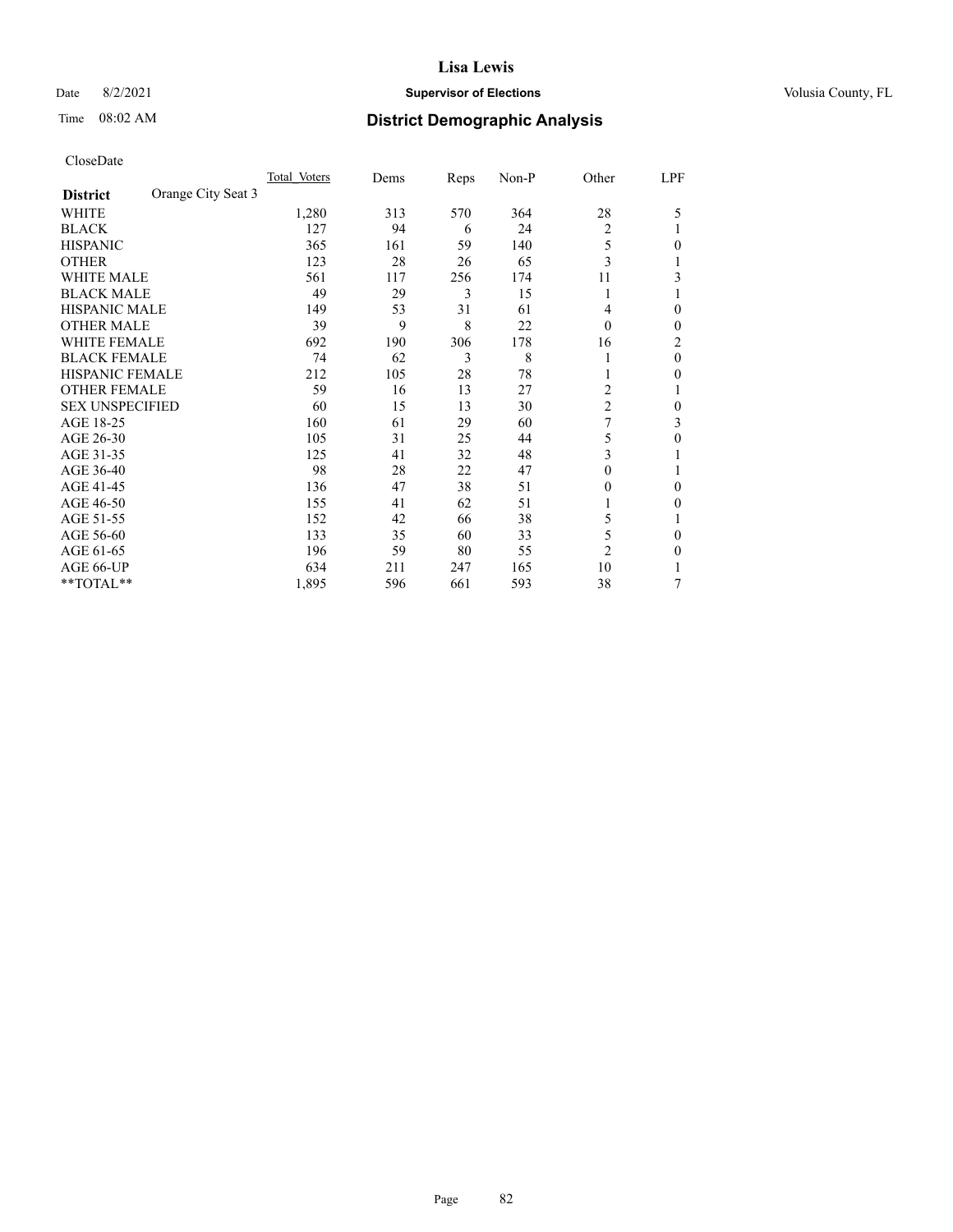Date 8/2/2021 **Supervisor of Elections Supervisor of Elections** Volusia County, FL

### Time 08:02 AM **District Demographic Analysis**

|                        |                    | Total Voters | Dems           | Reps           | Non-P          | Other          | LPF    |
|------------------------|--------------------|--------------|----------------|----------------|----------------|----------------|--------|
| <b>District</b>        | Orange City Seat 4 |              |                |                |                |                |        |
| WHITE                  |                    | 1,316        | 363            | 569            | 359            | 18             |        |
| <b>BLACK</b>           |                    | 28           | 20             | 3              | 4              |                | 0      |
| <b>HISPANIC</b>        |                    | 146          | 62             | 36             | 48             | 0              | $_{0}$ |
| <b>OTHER</b>           |                    | 81           | 18             | 10             | 52             |                | 0      |
| WHITE MALE             |                    | 599          | 129            | 283            | 176            |                | 4      |
| <b>BLACK MALE</b>      |                    | 11           | 7              | $\overline{2}$ | $\overline{c}$ | $\Omega$       | 0      |
| <b>HISPANIC MALE</b>   |                    | 76           | 33             | 21             | 22             | $_{0}$         | 0      |
| <b>OTHER MALE</b>      |                    | 25           | 5              | 4              | 16             | 0              | 0      |
| WHITE FEMALE           |                    | 706          | 234            | 279            | 179            | 11             | 3      |
| <b>BLACK FEMALE</b>    |                    | 17           | 13             | 1              | 2              | 1              | 0      |
| <b>HISPANIC FEMALE</b> |                    | 68           | 29             | 14             | 25             | 0              | 0      |
| <b>OTHER FEMALE</b>    |                    | 31           | 11             | 5              | 14             |                | 0      |
| <b>SEX UNSPECIFIED</b> |                    | 37           | $\overline{2}$ | 8              | 27             | 0              | 0      |
| AGE 18-25              |                    | 144          | 36             | 48             | 57             | 2              |        |
| AGE 26-30              |                    | 121          | 24             | 38             | 55             | 4              | 0      |
| AGE 31-35              |                    | 94           | 22             | 27             | 42             | 3              | 0      |
| AGE 36-40              |                    | 119          | 34             | 38             | 43             |                | 3      |
| AGE 41-45              |                    | 96           | 28             | 38             | 28             | 2              | 0      |
| AGE 46-50              |                    | 127          | 27             | 52             | 46             | $\overline{2}$ | 0      |
| AGE 51-55              |                    | 141          | 45             | 59             | 36             | $\Omega$       |        |
| AGE 56-60              |                    | 142          | 32             | 58             | 51             | $_{0}$         |        |
| AGE 61-65              |                    | 155          | 44             | 81             | 28             |                |        |
| AGE 66-UP              |                    | 432          | 171            | 179            | 77             | 5              | 0      |
| **TOTAL**              |                    | 1,571        | 463            | 618            | 463            | 20             | 7      |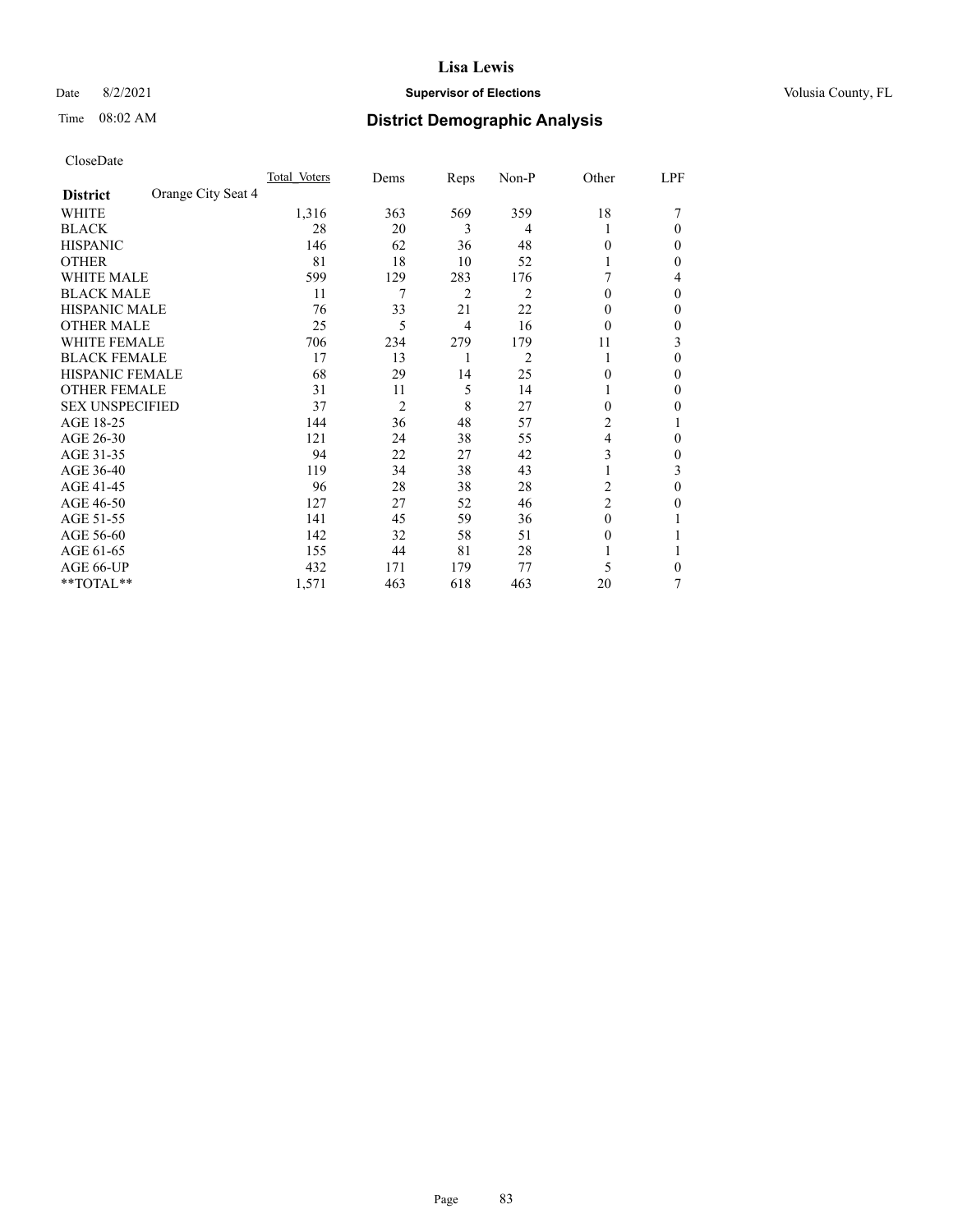### Date 8/2/2021 **Supervisor of Elections Supervisor of Elections** Volusia County, FL

# Time 08:02 AM **District Demographic Analysis**

|                        |                    | Total Voters | Dems | Reps           | Non-P | Other    | LPF      |
|------------------------|--------------------|--------------|------|----------------|-------|----------|----------|
| <b>District</b>        | Orange City Seat 5 |              |      |                |       |          |          |
| WHITE                  |                    | 1,501        | 392  | 732            | 353   | 20       | 4        |
| <b>BLACK</b>           |                    | 143          | 105  | 5              | 31    | 2        | $\Omega$ |
| <b>HISPANIC</b>        |                    | 194          | 71   | 36             | 84    | 3        | 0        |
| <b>OTHER</b>           |                    | 78           | 26   | 23             | 28    |          | 0        |
| <b>WHITE MALE</b>      |                    | 603          | 134  | 312            | 145   | 9        | 3        |
| <b>BLACK MALE</b>      |                    | 55           | 35   | 3              | 16    | 1        | $\Omega$ |
| <b>HISPANIC MALE</b>   |                    | 87           | 34   | 17             | 34    | 2        | 0        |
| <b>OTHER MALE</b>      |                    | 23           | 6    | 9              | 8     | $\theta$ | 0        |
| WHITE FEMALE           |                    | 887          | 258  | 416            | 201   | 11       |          |
| <b>BLACK FEMALE</b>    |                    | 85           | 69   | $\overline{2}$ | 13    | 1        | 0        |
| <b>HISPANIC FEMALE</b> |                    | 104          | 36   | 19             | 48    |          | 0        |
| <b>OTHER FEMALE</b>    |                    | 41           | 16   | 13             | 11    |          | 0        |
| <b>SEX UNSPECIFIED</b> |                    | 31           | 6    | 5              | 20    | 0        | 0        |
| AGE 18-25              |                    | 91           | 27   | 25             | 38    |          | 0        |
| AGE 26-30              |                    | 75           | 17   | 19             | 36    | 3        | 0        |
| AGE 31-35              |                    | 83           | 26   | 30             | 26    |          | 0        |
| AGE 36-40              |                    | 67           | 23   | 14             | 29    | 1        | 0        |
| AGE 41-45              |                    | 72           | 20   | 16             | 33    | 3        | 0        |
| AGE 46-50              |                    | 77           | 20   | 29             | 26    | 1        |          |
| AGE 51-55              |                    | 99           | 35   | 33             | 27    | 3        |          |
| AGE 56-60              |                    | 123          | 40   | 46             | 36    | $\theta$ |          |
| AGE 61-65              |                    | 146          | 54   | 54             | 35    | 3        | 0        |
| AGE 66-UP              |                    | 1,083        | 332  | 530            | 210   | 10       |          |
| **TOTAL**              |                    | 1,916        | 594  | 796            | 496   | 26       | 4        |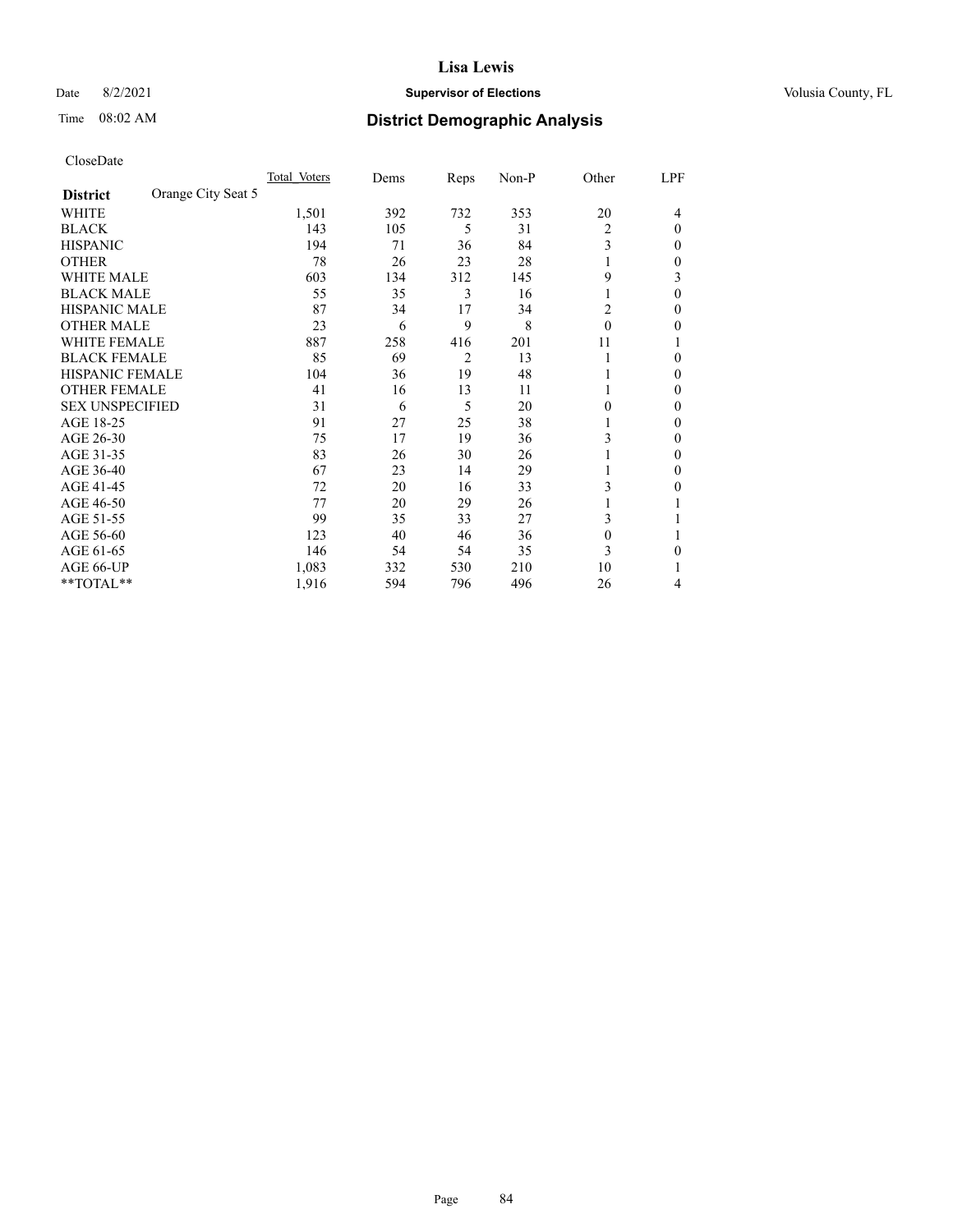### Date 8/2/2021 **Supervisor of Elections Supervisor of Elections** Volusia County, FL

| CloseDate |
|-----------|
|-----------|

|                                        | Total Voters | Dems  | Reps  | Non-P | Other          | LPF              |
|----------------------------------------|--------------|-------|-------|-------|----------------|------------------|
| Ormond Beach Zone 1<br><b>District</b> |              |       |       |       |                |                  |
| WHITE                                  | 8,555        | 2,292 | 4,077 | 2,064 | 100            | 22               |
| <b>BLACK</b>                           | 155          | 112   | 6     | 32    | 5              | $\theta$         |
| <b>HISPANIC</b>                        | 258          | 86    | 81    | 83    | 6              | 2                |
| <b>OTHER</b>                           | 547          | 151   | 151   | 234   | 11             | $\theta$         |
| <b>WHITE MALE</b>                      | 3,975        | 864   | 2,016 | 1,031 | 45             | 19               |
| <b>BLACK MALE</b>                      | 80           | 53    | 5     | 20    | 2              | $\theta$         |
| <b>HISPANIC MALE</b>                   | 104          | 28    | 32    | 39    | 4              | 1                |
| <b>OTHER MALE</b>                      | 222          | 65    | 56    | 97    | 4              | $\boldsymbol{0}$ |
| <b>WHITE FEMALE</b>                    | 4,511        | 1,409 | 2,038 | 1,006 | 55             | 3                |
| <b>BLACK FEMALE</b>                    | 72           | 57    | 1     | 11    | 3              | $\boldsymbol{0}$ |
| HISPANIC FEMALE                        | 150          | 56    | 48    | 43    | $\overline{c}$ | 1                |
| <b>OTHER FEMALE</b>                    | 230          | 65    | 69    | 92    | 4              | 0                |
| <b>SEX UNSPECIFIED</b>                 | 171          | 44    | 50    | 74    | 3              | 0                |
| AGE 18-25                              | 735          | 202   | 272   | 244   | 14             | 3                |
| AGE 26-30                              | 450          | 115   | 163   | 160   | 10             | $\mathfrak{2}$   |
| AGE 31-35                              | 503          | 122   | 189   | 178   | 9              | 5                |
| AGE 36-40                              | 560          | 135   | 226   | 193   | 3              | 3                |
| AGE 41-45                              | 587          | 135   | 230   | 206   | 12             | 4                |
| AGE 46-50                              | 648          | 168   | 303   | 168   | 6              | 3                |
| AGE 51-55                              | 730          | 173   | 366   | 185   | 6              | $\mathbf{0}$     |
| AGE 56-60                              | 901          | 233   | 451   | 199   | 18             | $\theta$         |
| AGE 61-65                              | 1,000        | 301   | 474   | 208   | 17             | 0                |
| AGE 66-UP                              | 3,399        | 1,056 | 1,641 | 671   | 27             | 4                |
| **TOTAL**                              | 9,515        | 2,641 | 4,315 | 2,413 | 122            | 24               |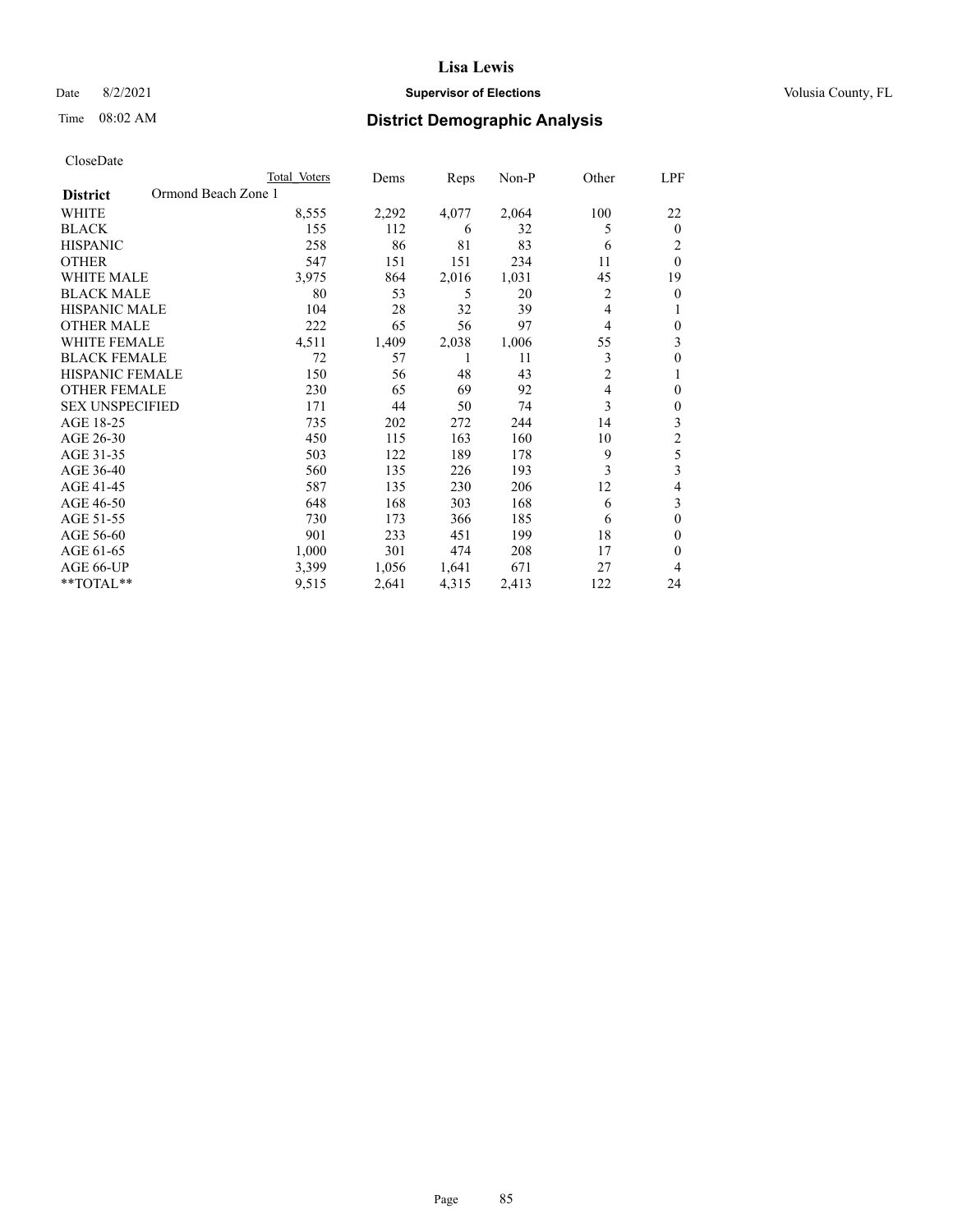### Date 8/2/2021 **Supervisor of Elections Supervisor of Elections** Volusia County, FL

# Time 08:02 AM **District Demographic Analysis**

|                                        | Total Voters | Dems  | Reps  | $Non-P$ | Other          | LPF                     |
|----------------------------------------|--------------|-------|-------|---------|----------------|-------------------------|
| Ormond Beach Zone 2<br><b>District</b> |              |       |       |         |                |                         |
| <b>WHITE</b>                           | 6,286        | 1,889 | 2,544 | 1,705   | 126            | 22                      |
| <b>BLACK</b>                           | 459          | 353   | 23    | 82      | 1              | $\theta$                |
| <b>HISPANIC</b>                        | 270          | 114   | 58    | 95      | 3              | $\theta$                |
| <b>OTHER</b>                           | 454          | 157   | 111   | 177     | 7              | $\overline{2}$          |
| <b>WHITE MALE</b>                      | 2,832        | 699   | 1,239 | 819     | 57             | 18                      |
| <b>BLACK MALE</b>                      | 191          | 132   | 13    | 45      |                | $\mathbf{0}$            |
| <b>HISPANIC MALE</b>                   | 101          | 39    | 26    | 35      |                | $\theta$                |
| <b>OTHER MALE</b>                      | 151          | 46    | 33    | 65      | 5              | 2                       |
| <b>WHITE FEMALE</b>                    | 3,378        | 1,169 | 1,284 | 854     | 67             | 4                       |
| <b>BLACK FEMALE</b>                    | 260          | 214   | 10    | 36      | $\theta$       | $\theta$                |
| <b>HISPANIC FEMALE</b>                 | 162          | 75    | 30    | 56      | 1              | $\theta$                |
| <b>OTHER FEMALE</b>                    | 191          | 80    | 56    | 53      | $\overline{c}$ | $\theta$                |
| <b>SEX UNSPECIFIED</b>                 | 203          | 59    | 45    | 96      | 3              | $\theta$                |
| AGE 18-25                              | 613          | 187   | 176   | 225     | 21             | 4                       |
| AGE 26-30                              | 473          | 138   | 145   | 175     | 13             | 2                       |
| AGE 31-35                              | 482          | 170   | 129   | 174     | 6              | 3                       |
| AGE 36-40                              | 408          | 116   | 124   | 158     | 7              | $\overline{\mathbf{3}}$ |
| AGE 41-45                              | 457          | 147   | 140   | 157     | 11             | $\overline{2}$          |
| AGE 46-50                              | 469          | 136   | 169   | 142     | 16             | 6                       |
| AGE 51-55                              | 653          | 175   | 281   | 181     | 15             | 1                       |
| AGE 56-60                              | 786          | 236   | 332   | 203     | 13             | 2                       |
| AGE 61-65                              | 767          | 276   | 295   | 183     | 12             | 1                       |
| AGE 66-UP                              | 2,360        | 932   | 944   | 461     | 23             | $\theta$                |
| $*$ $TOTAL**$                          | 7,469        | 2,513 | 2,736 | 2,059   | 137            | 24                      |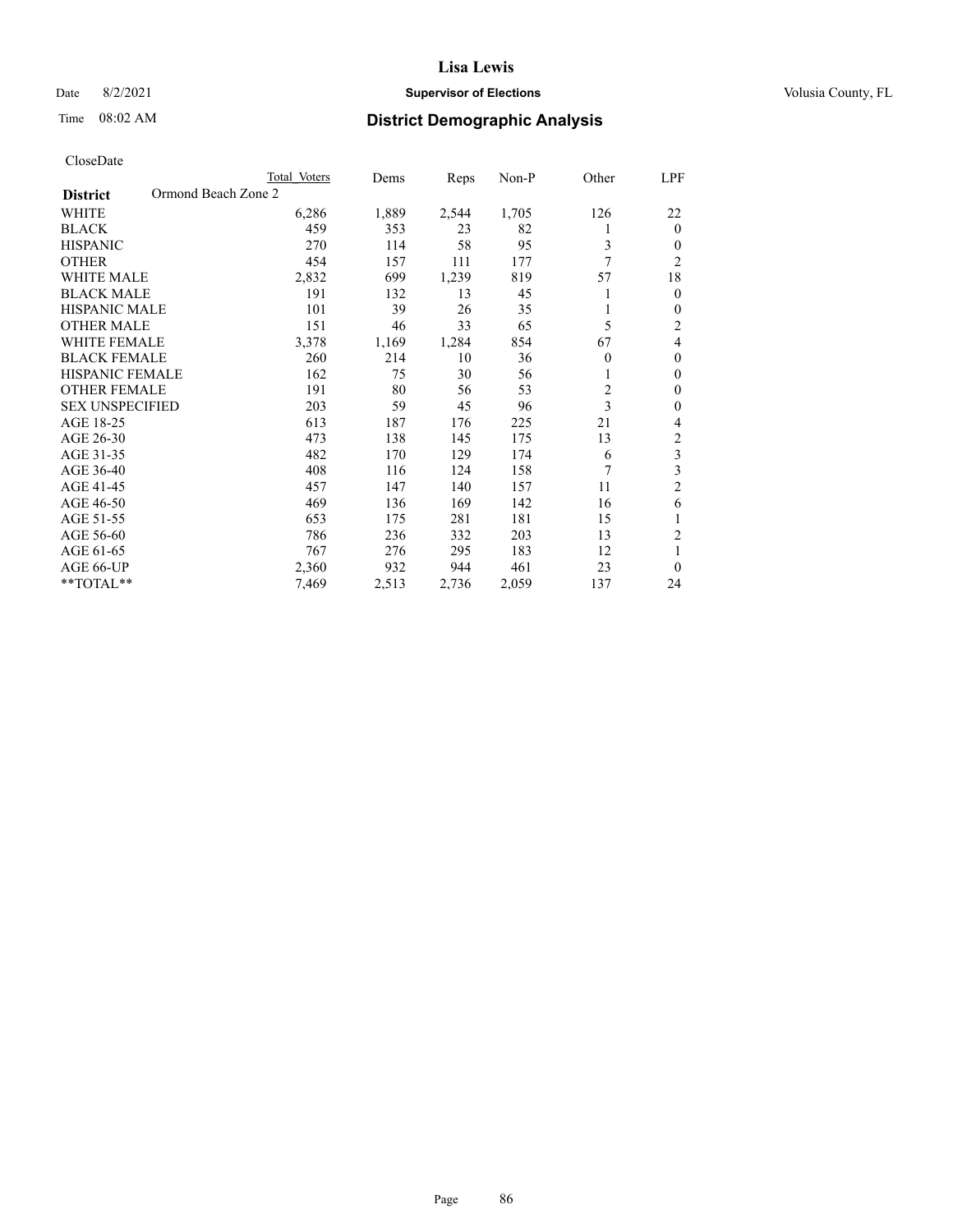### Date 8/2/2021 **Supervisor of Elections Supervisor of Elections** Volusia County, FL

## Time 08:02 AM **District Demographic Analysis**

|                        | Total Voters        | Dems  | Reps  | Non-P | Other | LPF            |
|------------------------|---------------------|-------|-------|-------|-------|----------------|
| <b>District</b>        | Ormond Beach Zone 3 |       |       |       |       |                |
| WHITE                  | 7,886               | 2,037 | 3,842 | 1,871 | 112   | 24             |
| <b>BLACK</b>           | 342                 | 236   | 18    | 82    | 5     | 1              |
| <b>HISPANIC</b>        | 340                 | 111   | 85    | 132   | 7     | 5              |
| <b>OTHER</b>           | 670                 | 211   | 170   | 270   | 18    | 1              |
| <b>WHITE MALE</b>      | 3,674               | 815   | 1,897 | 897   | 47    | 18             |
| <b>BLACK MALE</b>      | 147                 | 89    | 10    | 46    | 2     | $\mathbf{0}$   |
| <b>HISPANIC MALE</b>   | 151                 | 45    | 37    | 62    | 3     | 4              |
| <b>OTHER MALE</b>      | 245                 | 75    | 66    | 96    | 8     | $\mathbf{0}$   |
| WHITE FEMALE           | 4,134               | 1,203 | 1,913 | 947   | 65    | 6              |
| <b>BLACK FEMALE</b>    | 190                 | 144   | 8     | 34    | 3     | 1              |
| <b>HISPANIC FEMALE</b> | 185                 | 66    | 47    | 67    | 4     | 1              |
| <b>OTHER FEMALE</b>    | 311                 | 112   | 78    | 115   | 6     | $\theta$       |
| <b>SEX UNSPECIFIED</b> | 201                 | 46    | 59    | 91    | 4     | 1              |
| AGE 18-25              | 993                 | 262   | 377   | 315   | 31    | 8              |
| AGE 26-30              | 562                 | 182   | 186   | 179   | 12    | 3              |
| AGE 31-35              | 547                 | 171   | 174   | 192   | 8     | $\overline{c}$ |
| AGE 36-40              | 636                 | 144   | 266   | 206   | 14    | 6              |
| AGE 41-45              | 563                 | 127   | 233   | 187   | 12    | 4              |
| AGE 46-50              | 611                 | 128   | 294   | 176   | 11    | 2              |
| AGE 51-55              | 752                 | 174   | 393   | 173   | 11    | 1              |
| AGE 56-60              | 837                 | 212   | 416   | 199   | 9     | 1              |
| AGE 61-65              | 864                 | 266   | 398   | 185   | 14    | 1              |
| AGE 66-UP              | 2,870               | 929   | 1,377 | 541   | 20    | 3              |
| **TOTAL**              | 9,238               | 2,595 | 4,115 | 2,355 | 142   | 31             |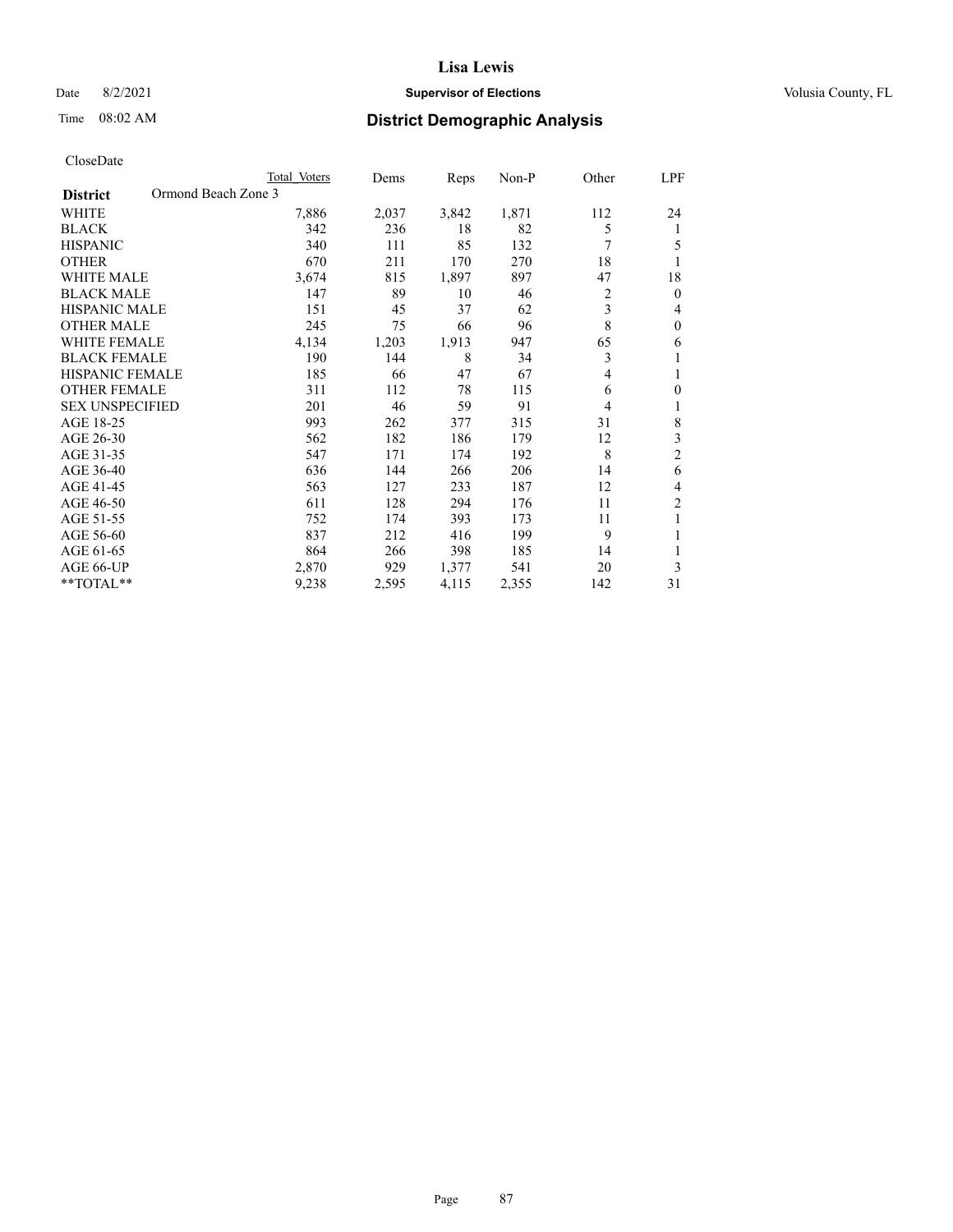### Date 8/2/2021 **Supervisor of Elections Supervisor of Elections** Volusia County, FL

## Time 08:02 AM **District Demographic Analysis**

|                                        | Total Voters | Dems  | Reps  | Non-P | Other    | LPF            |
|----------------------------------------|--------------|-------|-------|-------|----------|----------------|
| Ormond Beach Zone 4<br><b>District</b> |              |       |       |       |          |                |
| WHITE                                  | 7,401        | 2,124 | 3,189 | 1,950 | 120      | 18             |
| <b>BLACK</b>                           | 269          | 193   | 8     | 62    | 4        | 2              |
| <b>HISPANIC</b>                        | 233          | 102   | 48    | 80    | 3        | $\theta$       |
| <b>OTHER</b>                           | 495          | 133   | 134   | 218   | 10       | 0              |
| <b>WHITE MALE</b>                      | 3,219        | 767   | 1,446 | 943   | 51       | 12             |
| <b>BLACK MALE</b>                      | 122          | 83    | 2     | 32    | 3        | 2              |
| <b>HISPANIC MALE</b>                   | 97           | 39    | 24    | 31    | 3        | $\theta$       |
| <b>OTHER MALE</b>                      | 192          | 49    | 51    | 87    | 5        | $\theta$       |
| WHITE FEMALE                           | 4,096        | 1,342 | 1,704 | 976   | 68       | 6              |
| <b>BLACK FEMALE</b>                    | 145          | 109   | 5     | 30    |          | $\theta$       |
| <b>HISPANIC FEMALE</b>                 | 134          | 62    | 24    | 48    | $\theta$ | $\theta$       |
| <b>OTHER FEMALE</b>                    | 192          | 59    | 52    | 78    | 3        | $\theta$       |
| <b>SEX UNSPECIFIED</b>                 | 201          | 42    | 71    | 85    | 3        | $\theta$       |
| AGE 18-25                              | 525          | 148   | 172   | 189   | 15       |                |
| AGE 26-30                              | 464          | 119   | 151   | 179   | 14       |                |
| AGE 31-35                              | 499          | 148   | 155   | 183   | 12       |                |
| AGE 36-40                              | 447          | 135   | 120   | 181   | 5        | 6              |
| AGE 41-45                              | 369          | 95    | 133   | 130   | 8        | 3              |
| AGE 46-50                              | 407          | 91    | 171   | 136   | 7        | $\overline{2}$ |
| AGE 51-55                              | 568          | 136   | 259   | 159   | 10       | 4              |
| AGE 56-60                              | 770          | 208   | 342   | 207   | 12       |                |
| AGE 61-65                              | 843          | 262   | 384   | 185   | 12       | $\theta$       |
| AGE 66-UP                              | 3,501        | 1,209 | 1,490 | 759   | 42       |                |
| **TOTAL**                              | 8,398        | 2,552 | 3,379 | 2,310 | 137      | 20             |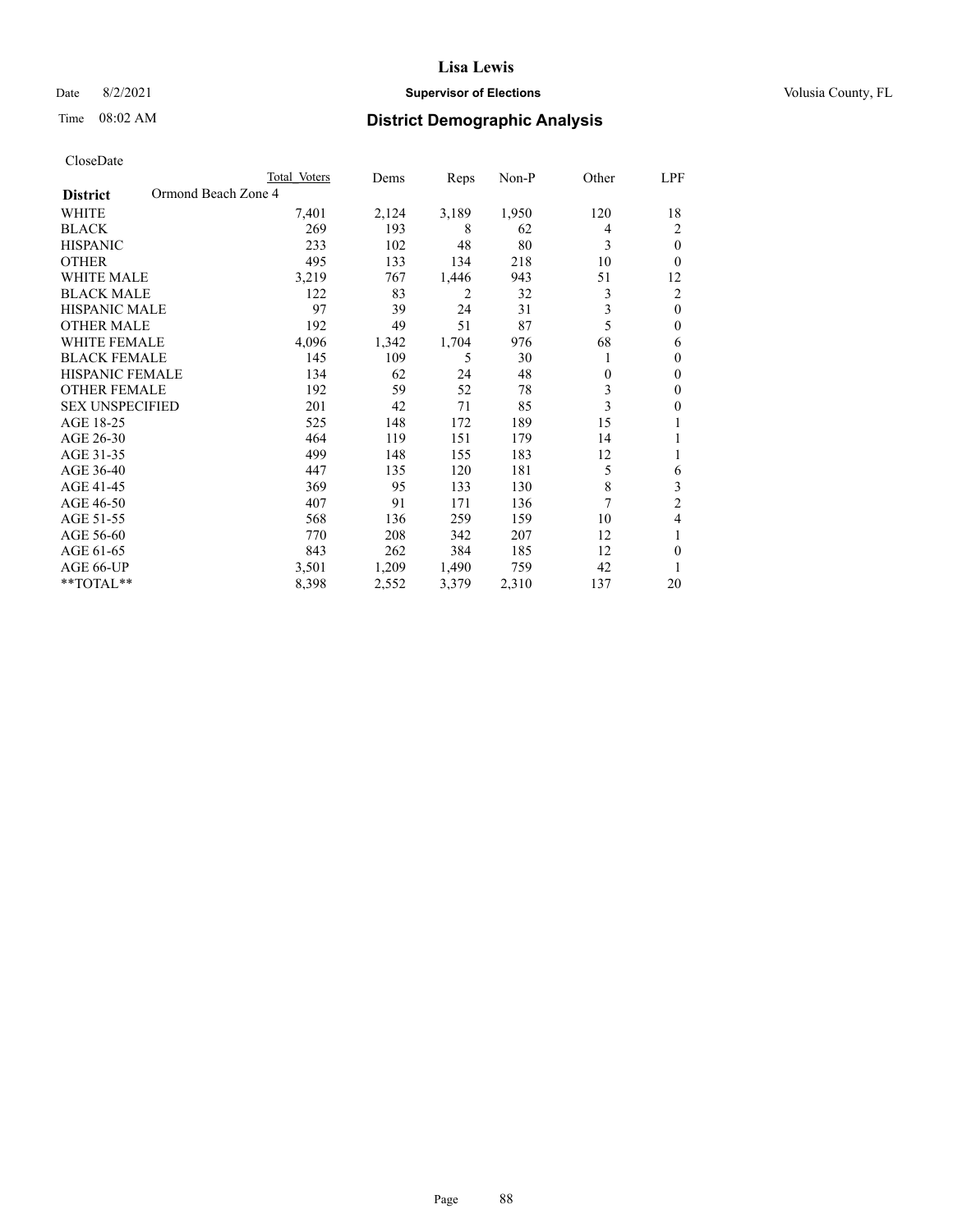### Date 8/2/2021 **Supervisor of Elections Supervisor of Elections** Volusia County, FL

| CloseDate |
|-----------|
|-----------|

|                        |         | Total Voters | Dems           | Reps     | Non-P | Other    | LPF      |
|------------------------|---------|--------------|----------------|----------|-------|----------|----------|
| <b>District</b>        | Pierson |              |                |          |       |          |          |
| WHITE                  |         | 606          | 141            | 326      | 125   | 10       | 4        |
| <b>BLACK</b>           |         | 35           | 30             | $\theta$ | 5     | 0        | $\Omega$ |
| <b>HISPANIC</b>        |         | 192          | 85             | 11       | 95    | 1        | 0        |
| <b>OTHER</b>           |         | 38           | 9              | 8        | 21    | $\Omega$ | 0        |
| <b>WHITE MALE</b>      |         | 299          | 67             | 163      | 62    | 4        | 3        |
| <b>BLACK MALE</b>      |         | 19           | 17             | $\theta$ | 2     | $\theta$ | 0        |
| <b>HISPANIC MALE</b>   |         | 103          | 51             | 6        | 45    |          | 0        |
| <b>OTHER MALE</b>      |         | 16           | 3              | 6        | 7     | 0        | 0        |
| <b>WHITE FEMALE</b>    |         | 302          | 73             | 160      | 62    | 6        |          |
| <b>BLACK FEMALE</b>    |         | 16           | 13             | $\theta$ | 3     | 0        | 0        |
| <b>HISPANIC FEMALE</b> |         | 84           | 31             | 5        | 48    | $\theta$ | 0        |
| <b>OTHER FEMALE</b>    |         | 12           | $\overline{4}$ | 1        | 7     | 0        | $_{0}$   |
| <b>SEX UNSPECIFIED</b> |         | 20           | 6              | 4        | 10    | 0        | 0        |
| AGE 18-25              |         | 125          | 40             | 24       | 60    |          | 0        |
| AGE 26-30              |         | 85           | 29             | 24       | 29    |          | 2        |
| AGE 31-35              |         | 68           | 22             | 19       | 26    |          | 0        |
| AGE 36-40              |         | 65           | 10             | 27       | 26    |          |          |
| AGE 41-45              |         | 53           | 9              | 20       | 24    | 0        | 0        |
| AGE 46-50              |         | 54           | 11             | 27       | 15    | 0        |          |
| AGE 51-55              |         | 55           | 18             | 24       | 12    |          | 0        |
| AGE 56-60              |         | 69           | 23             | 30       | 15    |          | $_{0}$   |
| AGE 61-65              |         | 98           | 30             | 47       | 20    |          | 0        |
| AGE 66-UP              |         | 199          | 73             | 103      | 19    | 4        | 0        |
| **TOTAL**              |         | 871          | 265            | 345      | 246   | 11       | 4        |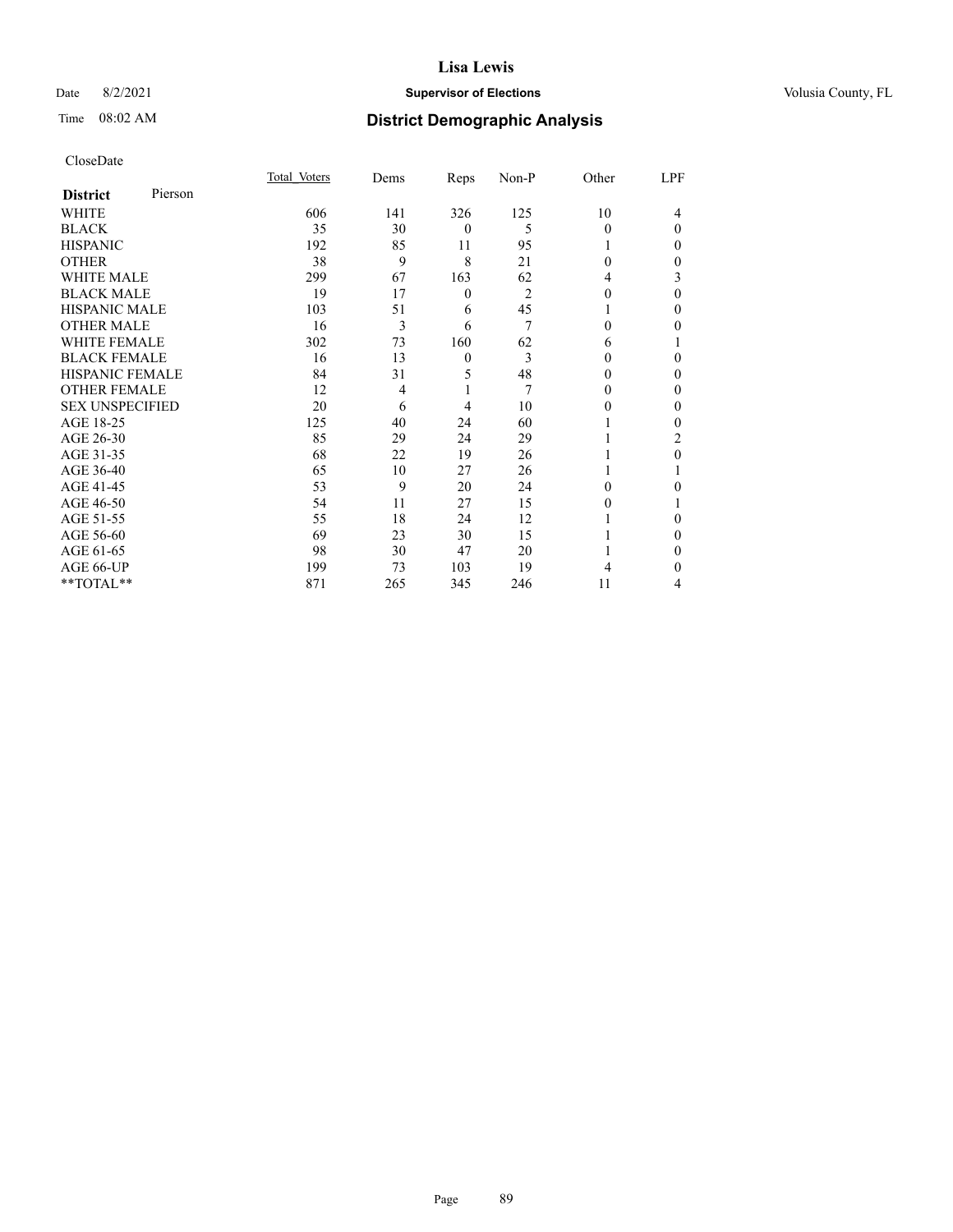### Date 8/2/2021 **Supervisor of Elections Supervisor of Elections** Volusia County, FL

# Time 08:02 AM **District Demographic Analysis**

|                        |             | Total Voters | Dems           | Reps         | Non-P | Other          | LPF          |
|------------------------|-------------|--------------|----------------|--------------|-------|----------------|--------------|
| <b>District</b>        | Ponce Inlet |              |                |              |       |                |              |
| WHITE                  |             | 3,170        | 722            | 1,673        | 713   | 54             | 8            |
| <b>BLACK</b>           |             | 15           | 5              | 2            | 8     | 0              | 0            |
| <b>HISPANIC</b>        |             | 64           | 13             | 31           | 19    | $\Omega$       |              |
| <b>OTHER</b>           |             | 129          | 40             | 47           | 42    | $\Omega$       | 0            |
| <b>WHITE MALE</b>      |             | 1,519        | 289            | 814          | 378   | 32             | 6            |
| <b>BLACK MALE</b>      |             | 10           | 3              | 2            | 5     | $\mathbf{0}$   | $\mathbf{0}$ |
| <b>HISPANIC MALE</b>   |             | 26           | 4              | 14           | 8     | 0              | 0            |
| <b>OTHER MALE</b>      |             | 47           | 13             | 18           | 16    | 0              | 0            |
| <b>WHITE FEMALE</b>    |             | 1,623        | 426            | 848          | 325   | 22             | 2            |
| <b>BLACK FEMALE</b>    |             | 5            | $\overline{c}$ | $\mathbf{0}$ | 3     | $\theta$       | $\theta$     |
| <b>HISPANIC FEMALE</b> |             | 38           | 9              | 17           | 11    | 0              |              |
| <b>OTHER FEMALE</b>    |             | 51           | 18             | 18           | 15    | 0              | 0            |
| <b>SEX UNSPECIFIED</b> |             | 59           | 16             | 22           | 21    | $\Omega$       | $\mathbf{0}$ |
| AGE 18-25              |             | 195          | 39             | 87           | 61    | 6              | 2            |
| AGE 26-30              |             | 100          | 28             | 35           | 33    | 2              | 2            |
| AGE 31-35              |             | 80           | 20             | 30           | 29    |                | $\theta$     |
| AGE 36-40              |             | 87           | 21             | 34           | 32    | $\theta$       | 0            |
| AGE 41-45              |             | 112          | 22             | 49           | 37    | 3              | 1            |
| AGE 46-50              |             | 153          | 26             | 80           | 43    | 4              | 0            |
| AGE 51-55              |             | 209          | 35             | 115          | 55    | 3              | 1            |
| AGE 56-60              |             | 352          | 70             | 190          | 83    | $\overline{7}$ | 2            |
| AGE 61-65              |             | 482          | 106            | 271          | 97    | 8              | $\theta$     |
| AGE 66-UP              |             | 1,608        | 413            | 862          | 312   | 20             |              |
| **TOTAL**              |             | 3,378        | 780            | 1,753        | 782   | 54             | 9            |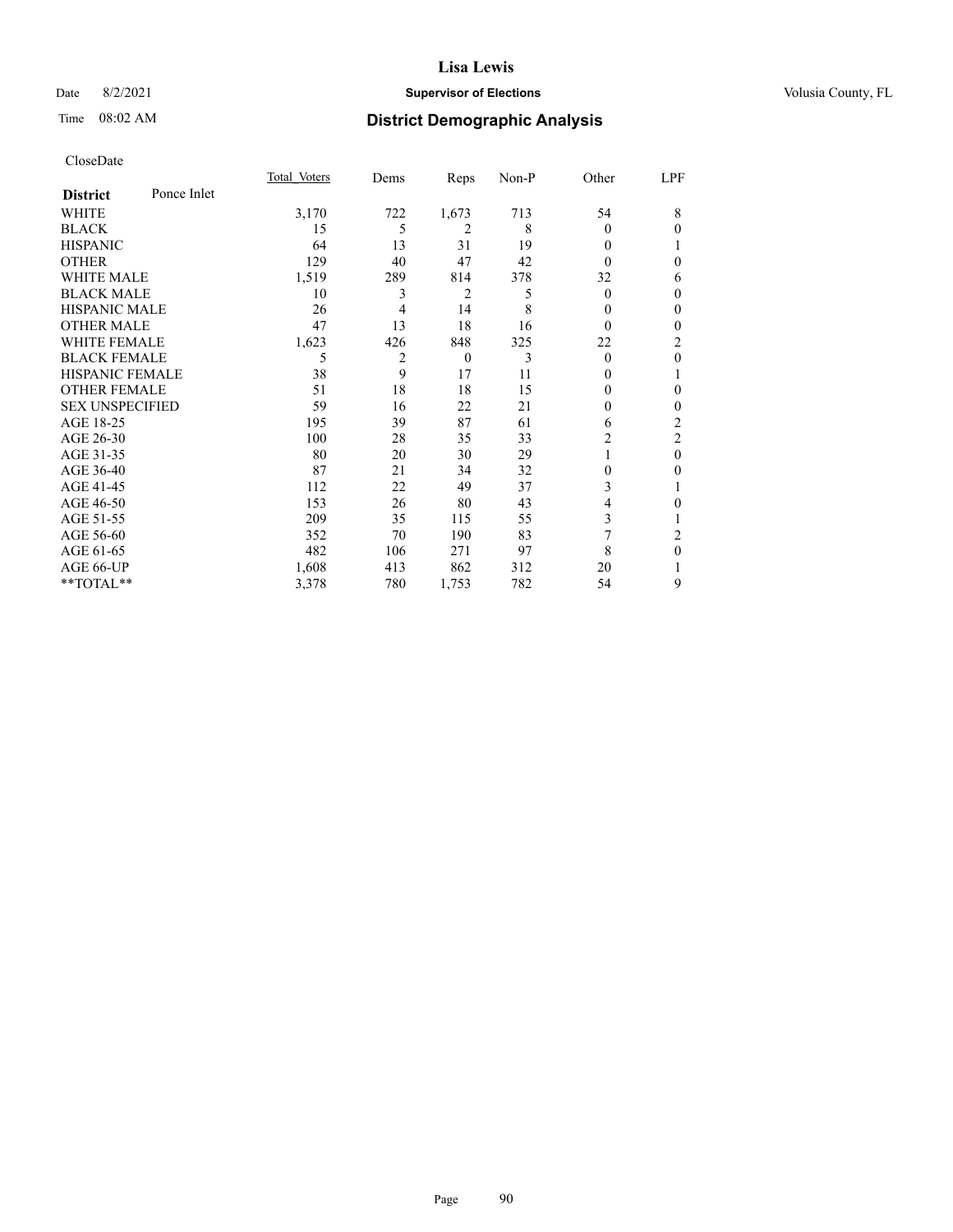### Date 8/2/2021 **Supervisor of Elections Supervisor of Elections** Volusia County, FL

# Time 08:02 AM **District Demographic Analysis**

|                                           | Total Voters | Dems  | Reps  | $Non-P$ | Other | LPF            |
|-------------------------------------------|--------------|-------|-------|---------|-------|----------------|
| Port Orange District 1<br><b>District</b> |              |       |       |         |       |                |
| WHITE                                     | 9,002        | 2,534 | 3,579 | 2,698   | 171   | 20             |
| <b>BLACK</b>                              | 267          | 182   | 19    | 62      | 4     | $\mathbf{0}$   |
| <b>HISPANIC</b>                           | 396          | 142   | 90    | 156     | 6     | $\overline{2}$ |
| <b>OTHER</b>                              | 525          | 135   | 147   | 222     | 15    | 6              |
| <b>WHITE MALE</b>                         | 4,158        | 981   | 1,803 | 1,285   | 79    | 10             |
| <b>BLACK MALE</b>                         | 115          | 66    | 12    | 34      | 3     | $\theta$       |
| <b>HISPANIC MALE</b>                      | 178          | 57    | 40    | 77      | 3     |                |
| <b>OTHER MALE</b>                         | 180          | 42    | 49    | 82      | 4     | 3              |
| <b>WHITE FEMALE</b>                       | 4,698        | 1,521 | 1,725 | 1,353   | 90    | 9              |
| <b>BLACK FEMALE</b>                       | 147          | 112   | 7     | 27      | 1     | $\theta$       |
| <b>HISPANIC FEMALE</b>                    | 206          | 81    | 48    | 73      | 3     | 1              |
| <b>OTHER FEMALE</b>                       | 224          | 62    | 78    | 74      | 8     | $\overline{c}$ |
| <b>SEX UNSPECIFIED</b>                    | 284          | 71    | 73    | 133     | 5     | $\overline{c}$ |
| AGE 18-25                                 | 835          | 221   | 212   | 368     | 29    | 5              |
| AGE 26-30                                 | 700          | 205   | 181   | 288     | 23    | 3              |
| AGE 31-35                                 | 627          | 177   | 183   | 248     | 12    | 7              |
| AGE 36-40                                 | 633          | 185   | 176   | 249     | 20    | 3              |
| AGE 41-45                                 | 584          | 153   | 195   | 228     | 6     | $\overline{c}$ |
| AGE 46-50                                 | 647          | 169   | 241   | 221     | 12    | 4              |
| AGE 51-55                                 | 744          | 194   | 314   | 221     | 14    |                |
| AGE 56-60                                 | 1,051        | 282   | 447   | 304     | 17    | 1              |
| AGE 61-65                                 | 1,105        | 358   | 471   | 258     | 18    | $\theta$       |
| AGE 66-UP                                 | 3,261        | 1,048 | 1,413 | 753     | 45    | $\overline{c}$ |
| **TOTAL**                                 | 10,190       | 2,993 | 3,835 | 3,138   | 196   | 28             |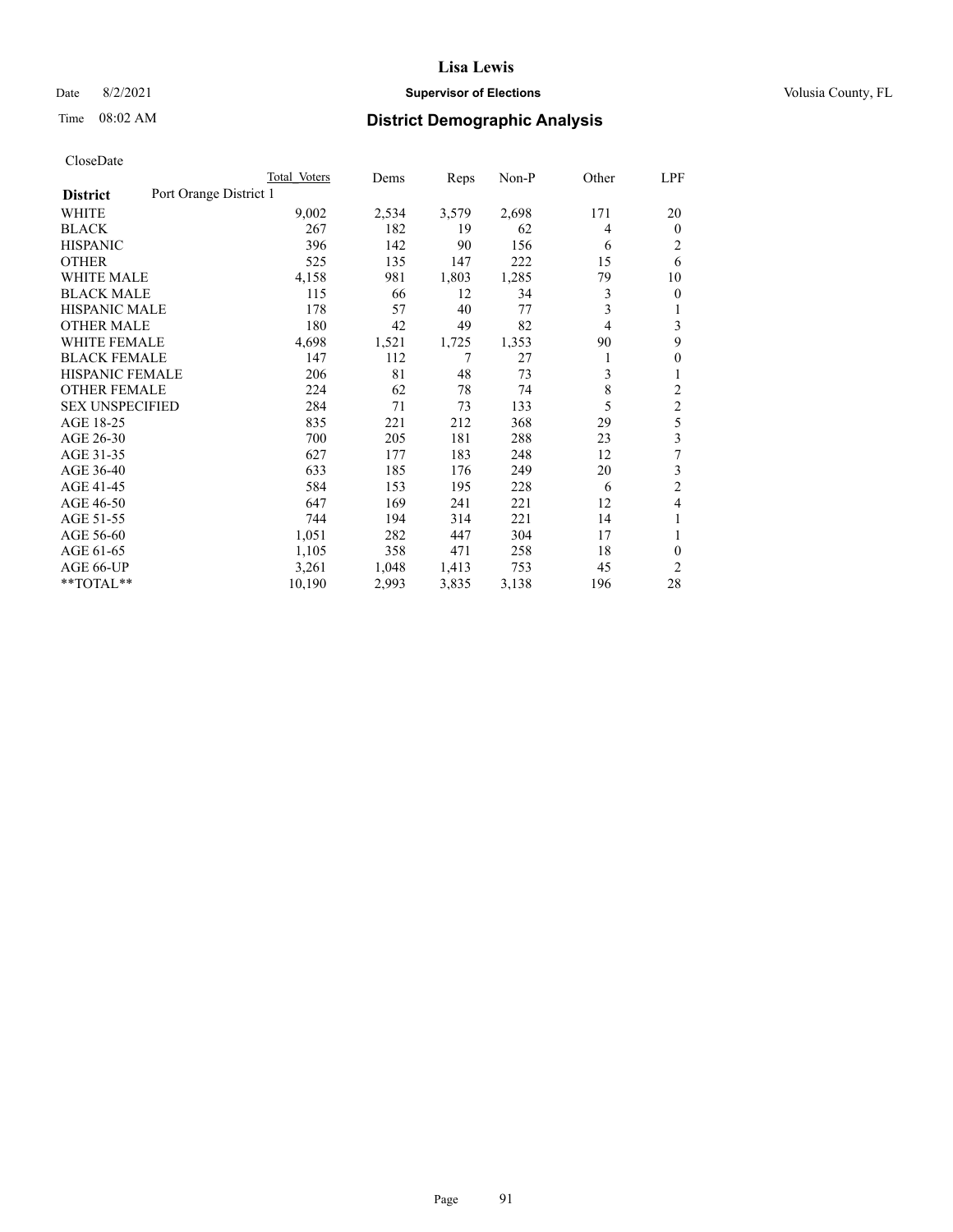### Date 8/2/2021 **Supervisor of Elections Supervisor of Elections** Volusia County, FL

# Time 08:02 AM **District Demographic Analysis**

|                                           | Total Voters | Dems  | Reps  | Non-P | Other | <b>LPF</b>   |
|-------------------------------------------|--------------|-------|-------|-------|-------|--------------|
| Port Orange District 2<br><b>District</b> |              |       |       |       |       |              |
| WHITE                                     | 9,394        | 2,592 | 3,942 | 2,652 | 176   | 32           |
| <b>BLACK</b>                              | 544          | 403   | 24    | 111   | 5     | 1            |
| <b>HISPANIC</b>                           | 519          | 207   | 104   | 200   | 7     |              |
| <b>OTHER</b>                              | 693          | 206   | 163   | 312   | 9     | 3            |
| <b>WHITE MALE</b>                         | 4,229        | 960   | 1,915 | 1,264 | 76    | 14           |
| <b>BLACK MALE</b>                         | 219          | 145   | 12    | 59    | 3     | $\theta$     |
| <b>HISPANIC MALE</b>                      | 261          | 91    | 65    | 98    | 6     | 1            |
| <b>OTHER MALE</b>                         | 252          | 68    | 64    | 113   | 4     | 3            |
| <b>WHITE FEMALE</b>                       | 5,030        | 1,595 | 1,968 | 1,349 | 100   | 18           |
| <b>BLACK FEMALE</b>                       | 318          | 253   | 11    | 52    | 2     | $\mathbf{0}$ |
| <b>HISPANIC FEMALE</b>                    | 253          | 115   | 37    | 100   | 1     | $\mathbf{0}$ |
| <b>OTHER FEMALE</b>                       | 292          | 110   | 65    | 113   | 4     | $\mathbf{0}$ |
| <b>SEX UNSPECIFIED</b>                    | 296          | 71    | 96    | 127   |       | 1            |
| AGE 18-25                                 | 1,026        | 320   | 254   | 415   | 33    | 4            |
| AGE 26-30                                 | 863          | 246   | 252   | 336   | 22    | 7            |
| AGE 31-35                                 | 761          | 225   | 222   | 289   | 20    | 5            |
| AGE 36-40                                 | 664          | 185   | 218   | 247   | 9     | 5            |
| AGE 41-45                                 | 593          | 170   | 203   | 211   | 6     | 3            |
| AGE 46-50                                 | 621          | 144   | 250   | 211   | 11    | 5            |
| AGE 51-55                                 | 792          | 211   | 332   | 236   | 10    | 3            |
| AGE 56-60                                 | 1,063        | 296   | 473   | 278   | 15    | 1            |
| AGE 61-65                                 | 1,140        | 364   | 492   | 254   | 27    | 3            |
| AGE 66-UP                                 | 3,627        | 1,247 | 1,537 | 798   | 44    | 1            |
| **TOTAL**                                 | 11,150       | 3,408 | 4,233 | 3,275 | 197   | 37           |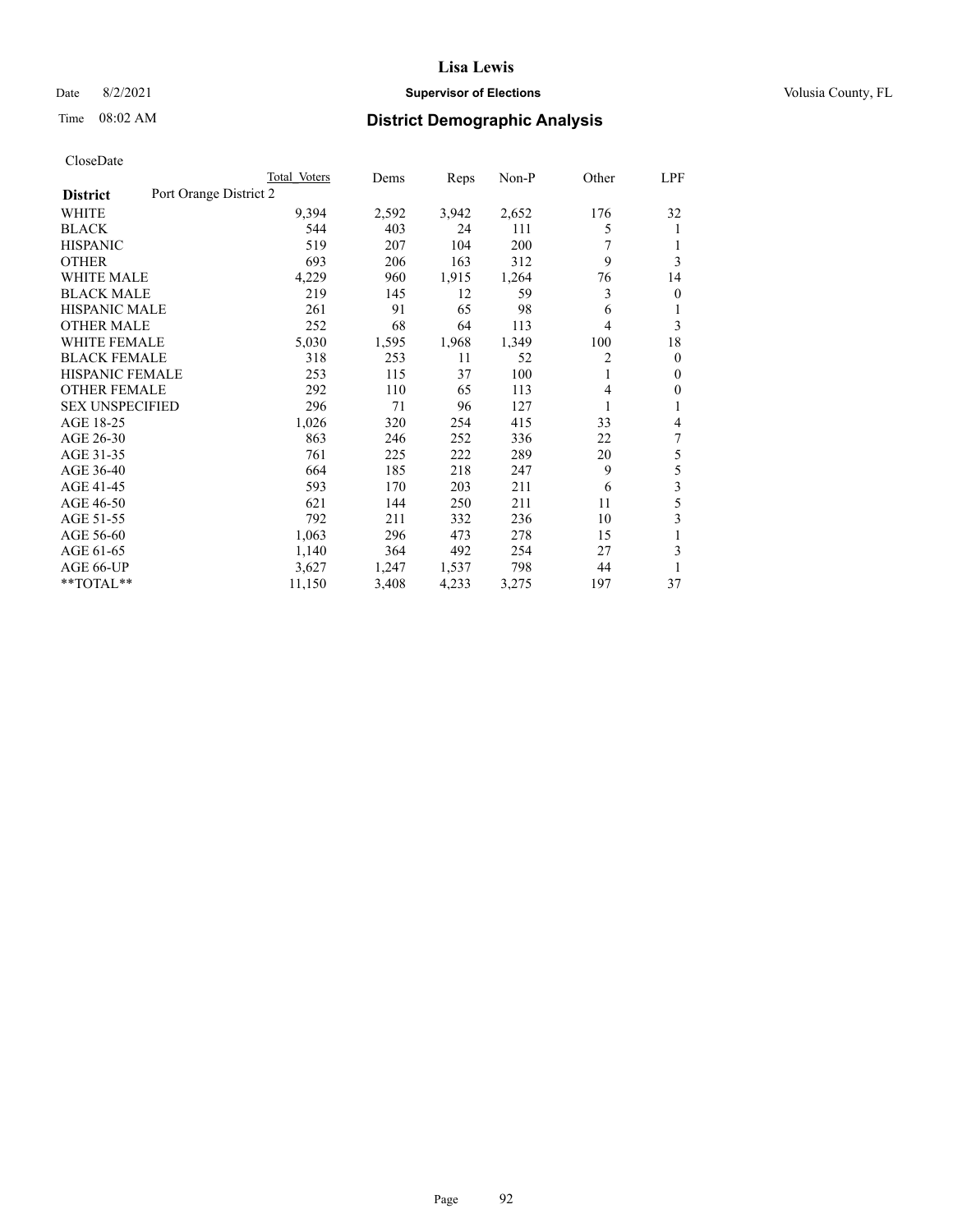### Date 8/2/2021 **Supervisor of Elections Supervisor of Elections** Volusia County, FL

# Time 08:02 AM **District Demographic Analysis**

|                                           | Total Voters | Dems  | Reps  | $Non-P$ | Other | LPF            |
|-------------------------------------------|--------------|-------|-------|---------|-------|----------------|
| Port Orange District 3<br><b>District</b> |              |       |       |         |       |                |
| WHITE                                     | 11,680       | 2,996 | 5,240 | 3,208   | 196   | 40             |
| <b>BLACK</b>                              | 548          | 396   | 21    | 122     |       | 2              |
| <b>HISPANIC</b>                           | 616          | 205   | 135   | 266     | 4     | 6              |
| <b>OTHER</b>                              | 811          | 233   | 220   | 343     | 14    | 1              |
| <b>WHITE MALE</b>                         | 5,280        | 1,123 | 2,506 | 1,526   | 96    | 29             |
| <b>BLACK MALE</b>                         | 244          | 158   | 14    | 65      | 5     | 2              |
| <b>HISPANIC MALE</b>                      | 282          | 86    | 80    | 108     | 3     | 5              |
| <b>OTHER MALE</b>                         | 296          | 83    | 74    | 134     | 4     | 1              |
| <b>WHITE FEMALE</b>                       | 6,259        | 1,837 | 2,678 | 1,637   | 97    | 10             |
| <b>BLACK FEMALE</b>                       | 299          | 234   | 7     | 56      | 2     | $\mathbf{0}$   |
| <b>HISPANIC FEMALE</b>                    | 325          | 118   | 54    | 151     | 1     | 1              |
| <b>OTHER FEMALE</b>                       | 354          | 121   | 101   | 126     | 6     | $\Omega$       |
| <b>SEX UNSPECIFIED</b>                    | 316          | 70    | 102   | 136     | 7     | 1              |
| AGE 18-25                                 | 1,284        | 367   | 387   | 483     | 35    | 12             |
| AGE 26-30                                 | 951          | 236   | 324   | 365     | 24    | $\overline{2}$ |
| AGE 31-35                                 | 959          | 248   | 331   | 359     | 11    | 10             |
| AGE 36-40                                 | 919          | 230   | 331   | 330     | 24    | 4              |
| AGE 41-45                                 | 843          | 236   | 304   | 290     | 9     | 4              |
| AGE 46-50                                 | 893          | 233   | 364   | 272     | 21    | 3              |
| AGE 51-55                                 | 915          | 246   | 398   | 253     | 13    | 5              |
| AGE 56-60                                 | 1,126        | 296   | 547   | 270     | 11    | $\overline{2}$ |
| AGE 61-65                                 | 1,195        | 358   | 530   | 291     | 15    | 1              |
| AGE 66-UP                                 | 4,567        | 1,379 | 2,099 | 1,025   | 58    | 6              |
| **TOTAL**                                 | 13,655       | 3,830 | 5,616 | 3,939   | 221   | 49             |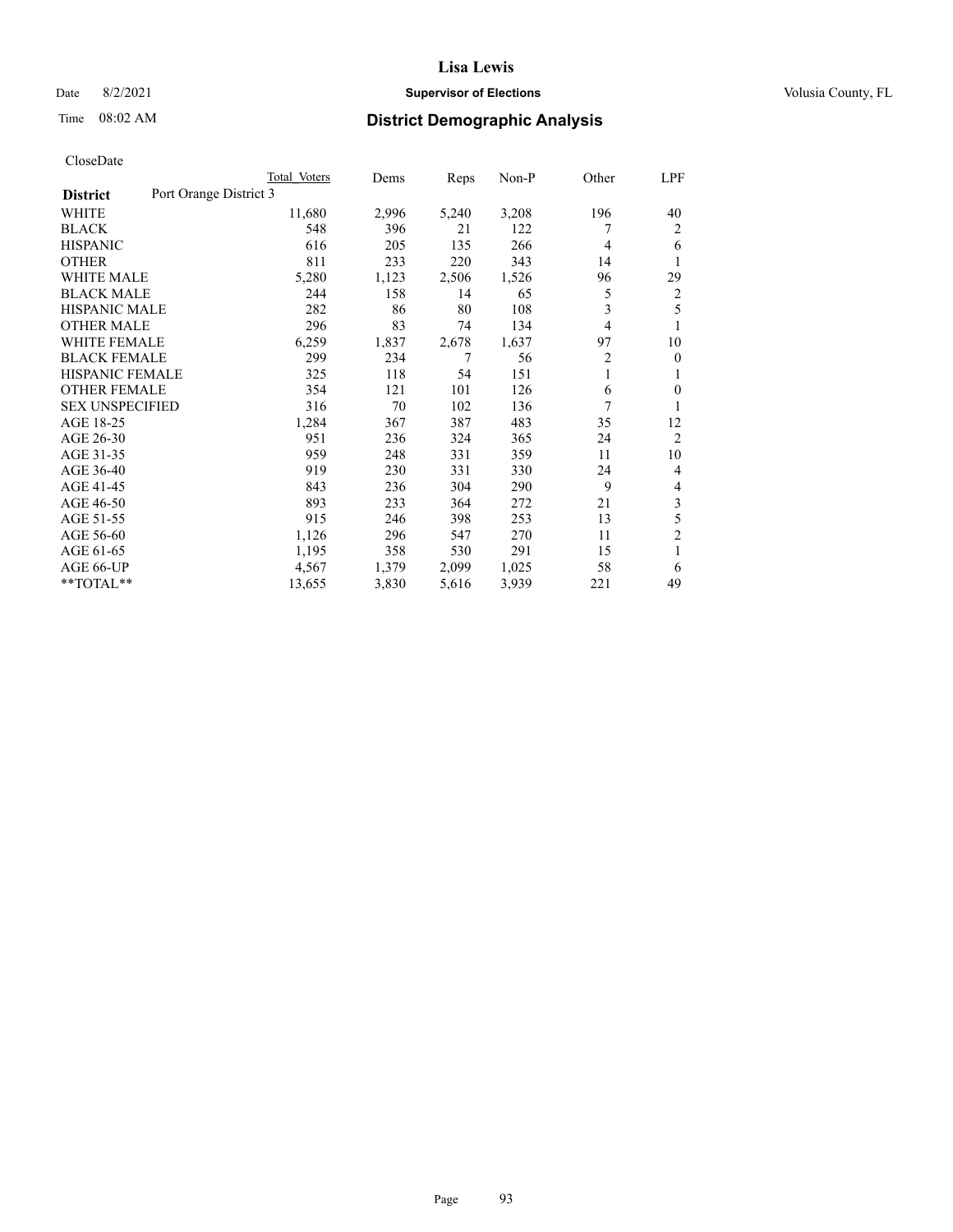### Date 8/2/2021 **Supervisor of Elections Supervisor of Elections** Volusia County, FL

# Time 08:02 AM **District Demographic Analysis**

|                                           | Total Voters | Dems  | Reps  | Non-P | Other          | LPF            |
|-------------------------------------------|--------------|-------|-------|-------|----------------|----------------|
| Port Orange District 4<br><b>District</b> |              |       |       |       |                |                |
| WHITE                                     | 10,634       | 2,689 | 4,957 | 2,770 | 176            | 42             |
| <b>BLACK</b>                              | 331          | 233   | 25    | 71    | 2              | $\mathbf{0}$   |
| <b>HISPANIC</b>                           | 460          | 168   | 136   | 151   | 5              | $\theta$       |
| <b>OTHER</b>                              | 817          | 270   | 204   | 326   | 15             | $\overline{2}$ |
| <b>WHITE MALE</b>                         | 5,022        | 1,065 | 2,472 | 1,369 | 85             | 31             |
| <b>BLACK MALE</b>                         | 159          | 109   | 17    | 33    | 0              | $\mathbf{0}$   |
| <b>HISPANIC MALE</b>                      | 204          | 72    | 59    | 70    | 3              | $\mathbf{0}$   |
| <b>OTHER MALE</b>                         | 298          | 99    | 83    | 107   | 8              | 1              |
| <b>WHITE FEMALE</b>                       | 5,473        | 1,594 | 2,424 | 1,353 | 91             | 11             |
| <b>BLACK FEMALE</b>                       | 167          | 120   | 8     | 37    | 2              | $\mathbf{0}$   |
| <b>HISPANIC FEMALE</b>                    | 246          | 92    | 73    | 79    | $\overline{c}$ | $\Omega$       |
| <b>OTHER FEMALE</b>                       | 364          | 140   | 83    | 134   | 6              | 1              |
| <b>SEX UNSPECIFIED</b>                    | 309          | 69    | 103   | 136   |                | $\theta$       |
| AGE 18-25                                 | 1,222        | 331   | 421   | 433   | 34             | 3              |
| AGE 26-30                                 | 690          | 193   | 231   | 243   | 16             | 7              |
| AGE 31-35                                 | 765          | 219   | 266   | 260   | 15             | 5              |
| AGE 36-40                                 | 867          | 226   | 311   | 305   | 19             | 6              |
| AGE 41-45                                 | 917          | 224   | 366   | 304   | 20             | 3              |
| AGE 46-50                                 | 1,028        | 235   | 471   | 298   | 16             | 8              |
| AGE 51-55                                 | 1,049        | 246   | 498   | 286   | 16             | 3              |
| AGE 56-60                                 | 1,111        | 262   | 574   | 261   | 11             | 3              |
| AGE 61-65                                 | 1,074        | 321   | 506   | 229   | 15             | 3              |
| AGE 66-UP                                 | 3,512        | 1,101 | 1,677 | 695   | 36             | 3              |
| $*$ $TOTAL**$                             | 12,242       | 3,360 | 5,322 | 3,318 | 198            | 44             |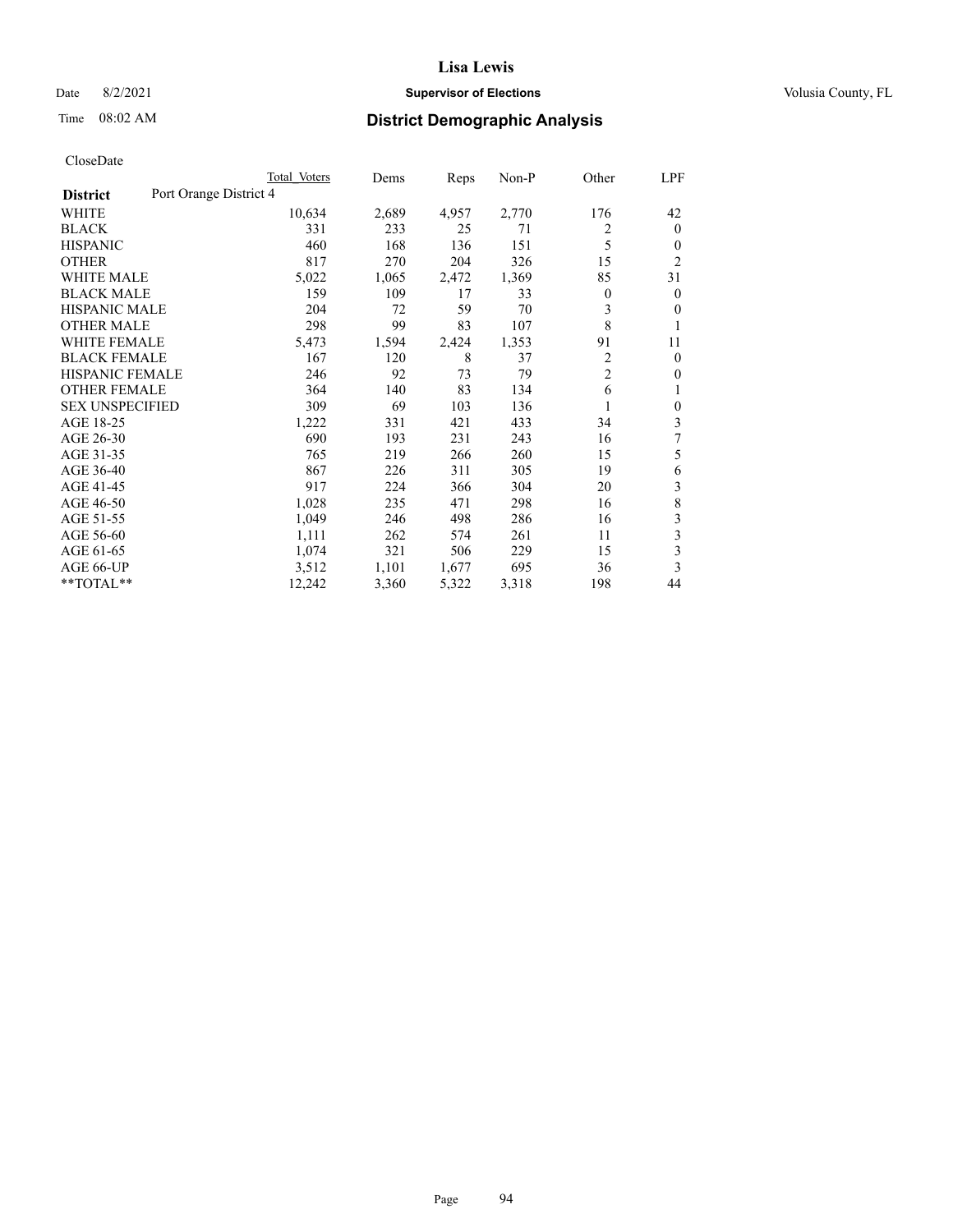### Date 8/2/2021 **Supervisor of Elections Supervisor of Elections** Volusia County, FL

# Time 08:02 AM **District Demographic Analysis**

|                                  | Total Voters | Dems  | Reps  | Non-P | Other          | LPF              |
|----------------------------------|--------------|-------|-------|-------|----------------|------------------|
| South Daytona<br><b>District</b> |              |       |       |       |                |                  |
| WHITE                            | 7,429        | 2,162 | 3,046 | 2,050 | 145            | 26               |
| <b>BLACK</b>                     | 739          | 564   | 25    | 140   | 9              | 1                |
| <b>HISPANIC</b>                  | 370          | 158   | 82    | 123   | 3              | 4                |
| <b>OTHER</b>                     | 483          | 153   | 108   | 206   | 12             | $\overline{4}$   |
| <b>WHITE MALE</b>                | 3,380        | 807   | 1,498 | 992   | 67             | 16               |
| <b>BLACK MALE</b>                | 285          | 206   | 13    | 62    | 4              | $\mathbf{0}$     |
| HISPANIC MALE                    | 171          | 60    | 45    | 61    | 1              | 4                |
| <b>OTHER MALE</b>                | 168          | 49    | 42    | 68    | 7              | $\overline{c}$   |
| WHITE FEMALE                     | 3,948        | 1,335 | 1,512 | 1,015 | 77             | 9                |
| <b>BLACK FEMALE</b>              | 446          | 354   | 11    | 75    | 5              | 1                |
| <b>HISPANIC FEMALE</b>           | 188          | 92    | 37    | 57    | $\overline{c}$ | $\boldsymbol{0}$ |
| <b>OTHER FEMALE</b>              | 208          | 79    | 53    | 71    | 4              | 1                |
| <b>SEX UNSPECIFIED</b>           | 227          | 55    | 50    | 118   | $\overline{2}$ | 2                |
| AGE 18-25                        | 754          | 236   | 208   | 272   | 29             | 9                |
| AGE 26-30                        | 639          | 206   | 150   | 256   | 17             | 10               |
| AGE 31-35                        | 702          | 238   | 185   | 268   | 9              | $\sqrt{2}$       |
| AGE 36-40                        | 609          | 192   | 182   | 215   | 15             | 5                |
| AGE 41-45                        | 553          | 184   | 156   | 195   | 16             | $\sqrt{2}$       |
| AGE 46-50                        | 551          | 166   | 205   | 175   | 3              | $\overline{c}$   |
| AGE 51-55                        | 709          | 217   | 299   | 180   | 10             | 3                |
| AGE 56-60                        | 928          | 306   | 383   | 227   | 12             | $\mathbf{0}$     |
| AGE 61-65                        | 983          | 341   | 405   | 216   | 21             | $\mathbf{0}$     |
| AGE 66-UP                        | 2,591        | 949   | 1,088 | 515   | 37             | $\mathfrak{2}$   |
| **TOTAL**                        | 9,021        | 3,037 | 3,261 | 2,519 | 169            | 35               |